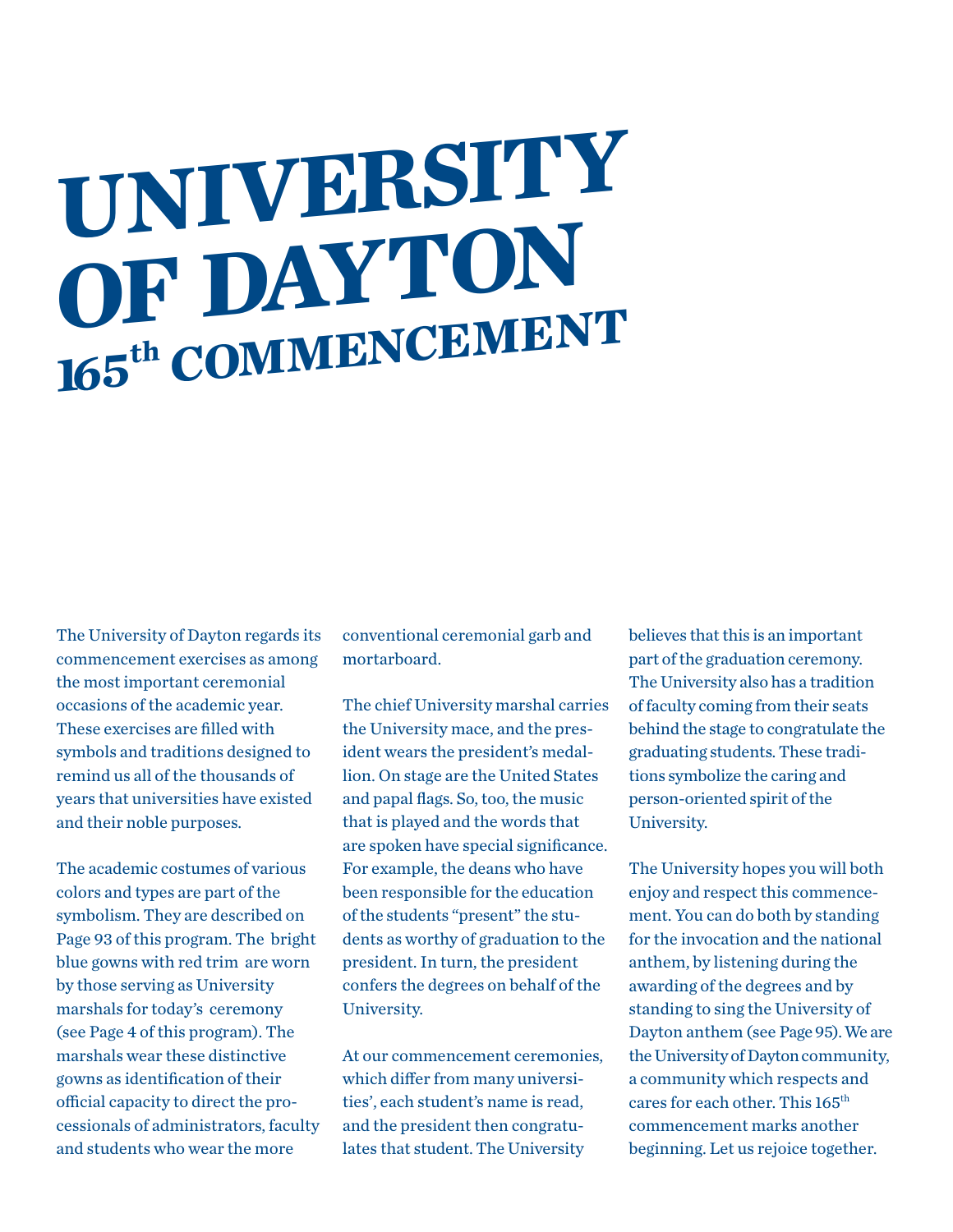# **BOARD OF TRUSTEES**

**Steven D. Cobb** Chair **Rev. Martin A. Solma, S.M.** Vice Chair **Daniel J. Curran, Ph.D. Secretary Mary H. Boosalis Thomas G. Breitenbach Bro. Edward Brink, S.M. Kevin Crotty Rev. James F. Fitz, S.M. John M. Forte**

**Bro. Thomas F. Giardino, S.M. George Hanley Larry Harris Joseph R. Hinrichs Thomas A. Holton, Esq. Bro. Joseph Kamis, S.M. Anne Eiting Klamar, M.D. Kevin P. Maloney D. Darlene Marlowe Dennis R. Marx Richard J. Omlor**

**Bro. Bernard J. Ploeger, S.M., Ph.D. Michael A. Ruffolo Kurtis P. Sanford Mary Jo Scalzo, Ph.D. Lynton Scotland Joseph F. Spadaford Thomas W. Swidarski Rev. Rudy A. Vela, S.M., D.Min. Ty J. Williams Lawrence W. Woerner David P. Yeager**

# **HONORARY TRUSTEES**

**Richard A. Abdoo William S. Anderson Catherine V. Babbington Linda S. Berning Jerome P. Bishop Rev. Bertrand A. Buby, S.M., S.T.D. Bro. William J. Campbell, S.M., Ed.D. Terry D. Carder Rev. Thomas A. Cardone, S.M. Annette D. Casella Margaret A. Cavanaugh, Ph.D. Rev. Eugene Contadino, S.M. William Crotty Thomas J. Danis Michael E. Ervin, M.D. Richard H. Finan Bro. Raymond L. Fitz, S.M., Ph.D. David P. Fitzgerald Robert E. Frazer The Honorable Frank P. Geraci, J.D. Richard F. Glennon Bro. Stephen Glodek, S.M. Jane G. Haley**

**John R. Haley Sr. Jean Patrice Harrington, S.C., Ph.D. Sarah E. Harris, Ph.D. Rev. James L. Heft, S.M., Ph.D. Allen M. Hill Jack Hoeft Eugene C. Kennedy, Ph.D. Thomas A. Klein Peter H. Kuntz Bruno V. Manno, Ph.D. Mary C. Mathews Clayton L. Mathile Thomas O. Mathues Marie-Louise McGinnis The Very Rev. John A. McGrath, S.M., S.T.D. The Very Rev. Patrick J. Tonry, S.M. Charles R. McNamee James W. McSwiney Bro. Robert J. Metzger, S.M. Dennis I. Meyer, J.D. Gerald M. Miller Robert S. Oelman Gerald S. Office, Jr., J.D. Bro. Ronald L. Overman, S.M.**

**Linda S. Parenti Richard J. Pfleger David C. Phillips Bro. Anthony J. Pistone, S.M. H. John Proud, Esq. Thomas M. Roberts R. Daniel Sadlier John L. Schaefer Bro. John J. Schneider, S.M. Westina Matthews Shatteen, Ph.D. William P. Sherman Katherine Schipper, Ph.D. Rev. Ralph A. Siefert, S.M. Sr. Francis Marie Thrailkill, O.S.U., Ed.D. Andrew F. Veres C. William Verity Rev. Daryl Ward, J.D. William S. Weprin David C. Winch Perry B. Wydman**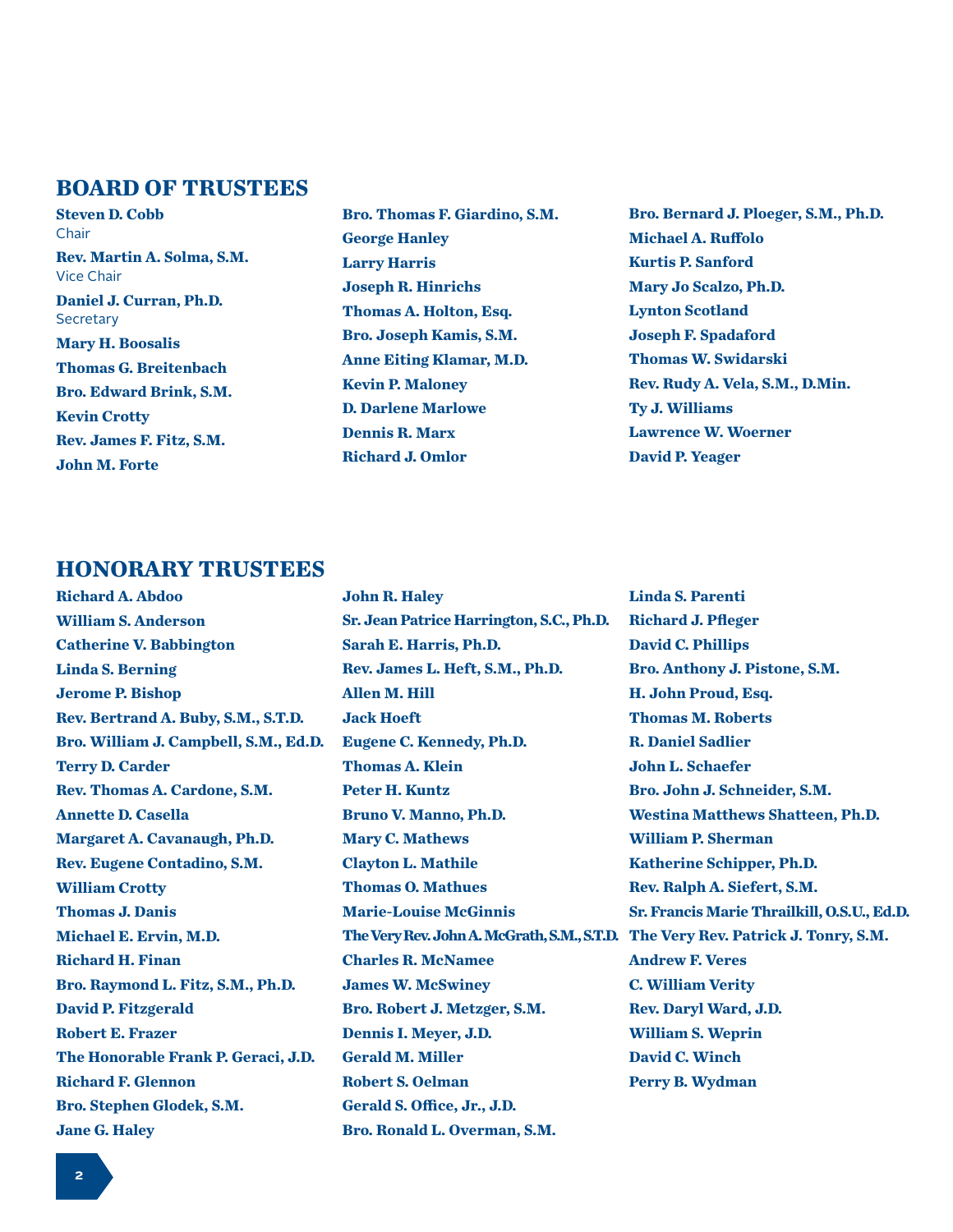# **ADMINISTRATORS**

**Daniel J. Curran, Ph.D.** President

**Paul H. Benson, Ph.D.** Interim Provost

**Deborah J. Bickford, Ph.D.** Associate Provost for Academic Affairs and Learning Initiatives

**Paul M. Bobrowski, Ph.D.** Dean, School of Business Administration

**S. Ted Bucaro** Government and Regional Relations **Director** 

**Patrick G. Donnelly, Ph.D.** Associate Provost for Faculty and Administrative Affairs

**William M. Fischer, J.D.** Vice President for Student Development

**Rev. James F. Fitz, S.M.** Vice President for Mission and Rector

**David L. Harper** Vice President for University Advancement **Andrew Horner** Vice President for Finance and Administrative Services

**Kevin R. Kelly, Ph.D.** Dean, School of Education and Health Sciences

**Beth H. Keyes** Vice President for Facilities Management

**Carissa M. Krane, Ph.D.** President, Academic Senate

**Sundar Kumarasamy** Vice President of Enrollment Management and Marketing

**John E. Leland, Ph.D., P.E.** Interim Vice President for Research and Executive Director of UDRI

**Paul E. McGreal, J.D.** Dean, School of Law

**Jason L. Pierce, Ph.D.** Dean, College of Arts and Sciences

**Mary Ann Poirier, J.D.** General Counsel

**Eddy M. Rojas, Ph.D.** Dean, School of Engineering

**Thomas D. Skill, Ph.D.** Associate Provost and Chief Information Officer

**Crystal C. Sullivan** Director of Campus Ministry

**Paul M. Vanderburgh, Ph.D.** Associate Provost for Graduate Academic Affairs

**Timothy J. Wabler** Vice President and Director of Athletics

**Troy W. Washington** Interim Vice President for Human Resources

**Kathleen M. Webb** Dean, University Libraries

**Molly C. Wilson** Assistant Vice President for University Marketing and Strategy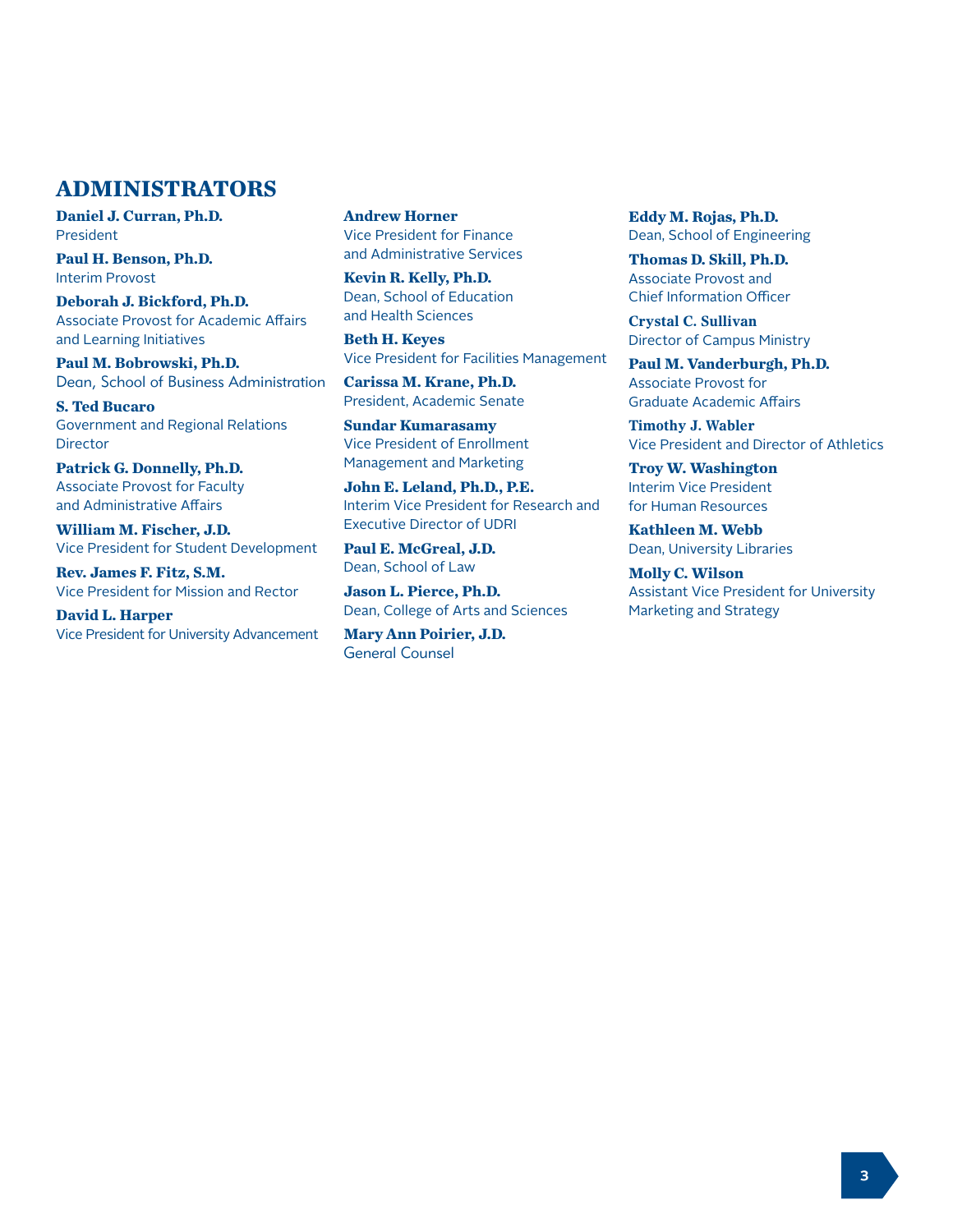# **UNIVERSITY MARSHALS**

**Donald V. Chase** Chief Marshal Department of Civil and Environmental Engineering and Engineering Mechanics

**Joni L. Baldwin** Associate Marshal Department of Teacher Education **Barbara M. DeLuca** Associate Marshal Department of Educational Leadership

# **ASSISTANT MARSHALS**

**Eric J. Balster** Department of Electrical and Computer Engineering

**Karen S. Bull** UDIT — Business Services

**Jennifer M. Creech** Office of the Registrar

**Kenya M. Crosson** Department of Civil and Environmental Engineering and Engineering Mechanics

**Malcolm W. Daniels** Department of Electrical and Computer Engineering

**David W. Darrow** Department of History

**James P. Farrelly** Department of English

# **READERS**

**Sharon D. Gratto** Department of Music

**Sheila Hassell Hughes** Department of English

**Edward F. Mykytka** Department of Engineering Management and Systems

**Lori E. Shaw** School of Law

**Teresa L. Thompson** Department of Communication

**Blake A. Watson** School of Law

**Ralph R. Frasca** Department of Economics and Finance

**Carl F. Friese** Department of Biology

**Kathleen D. Henderson** Office of Student Success and Parent Engagement

**Rebekah J. Lawhorn** Director of Student Services

**Craig J. Letavec** Department of Management Information Systems, Operations Management and Decision Sciences

**Steven D. Mueller** Student Development, Health and Wellness **Jack O'Gorman** Roesch Library

**Margaret M. Strain** Department of English

**Kimberly A. Trick** Department of Chemistry

**Dennis Turner** School of Law **Kathleen B. Watters** Department of Communication

**Sarah J. Webber** Department of Accounting

**Thomas J. Westendorf** Assistant Vice President and Registrar

# **AMERICAN SIGN LANGUAGE INTERPRETER**

**Bonnie Lou VandenBos**

# **PROGRAM NOTE**

Last-minute additions or deletions often must be made after the program has been printed. The information in this graduation program does not reflect students' final transcripts. Official diplomas and appropriate honors will be awarded upon completion of all degree requirements. May 2 is the official

date when all spring degrees are being conferred. The official list of the names of graduates is recorded in the office of the registrar.

Only representatives of the press, authorized by the University marshal, are permitted to take photographs on the floor.

**Guests and visitors may take photographs from the stands only.** 

**Please remain seated during the processional.**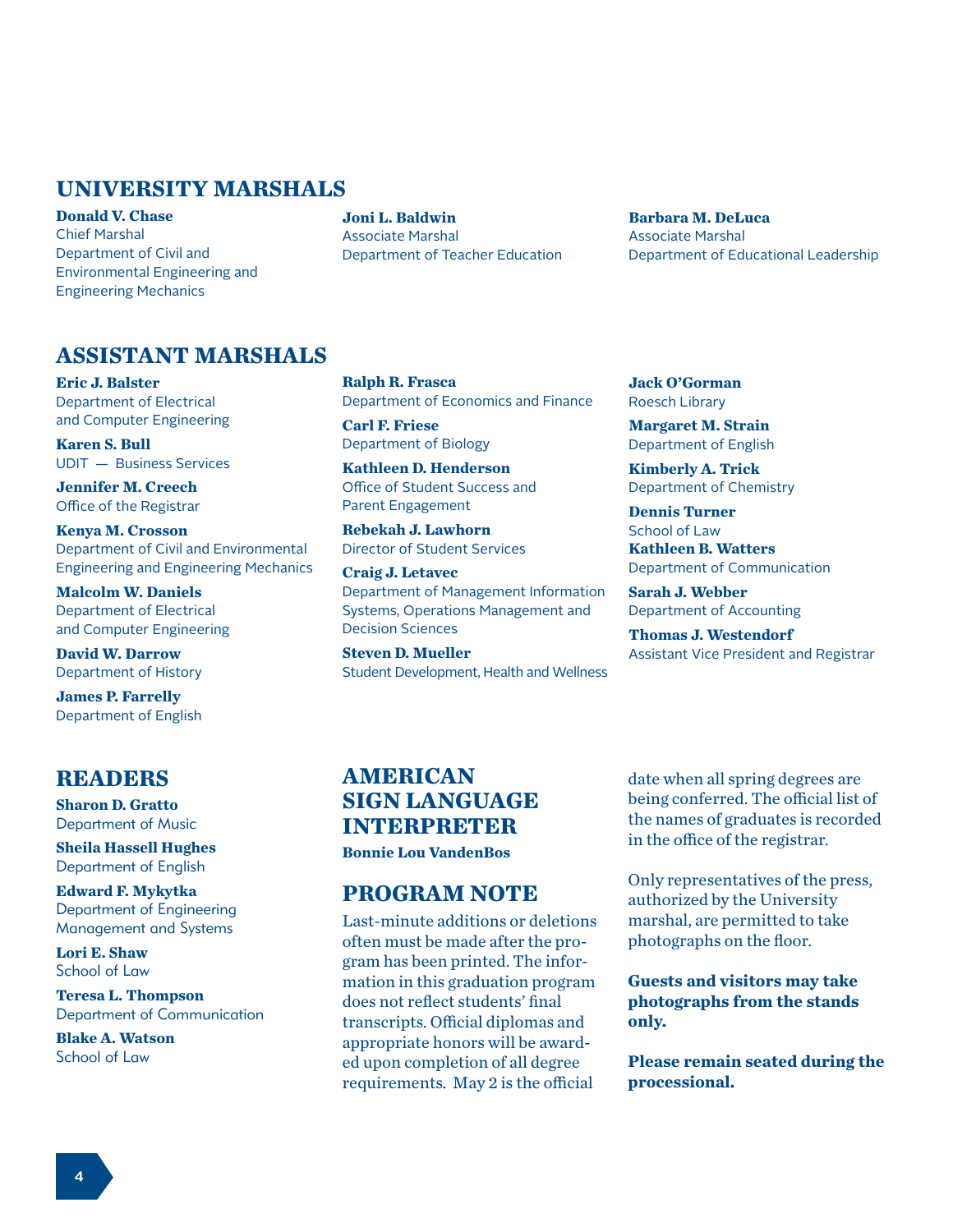# **UNIVERSITY OF DAYTON LAW COMMENCEMENT**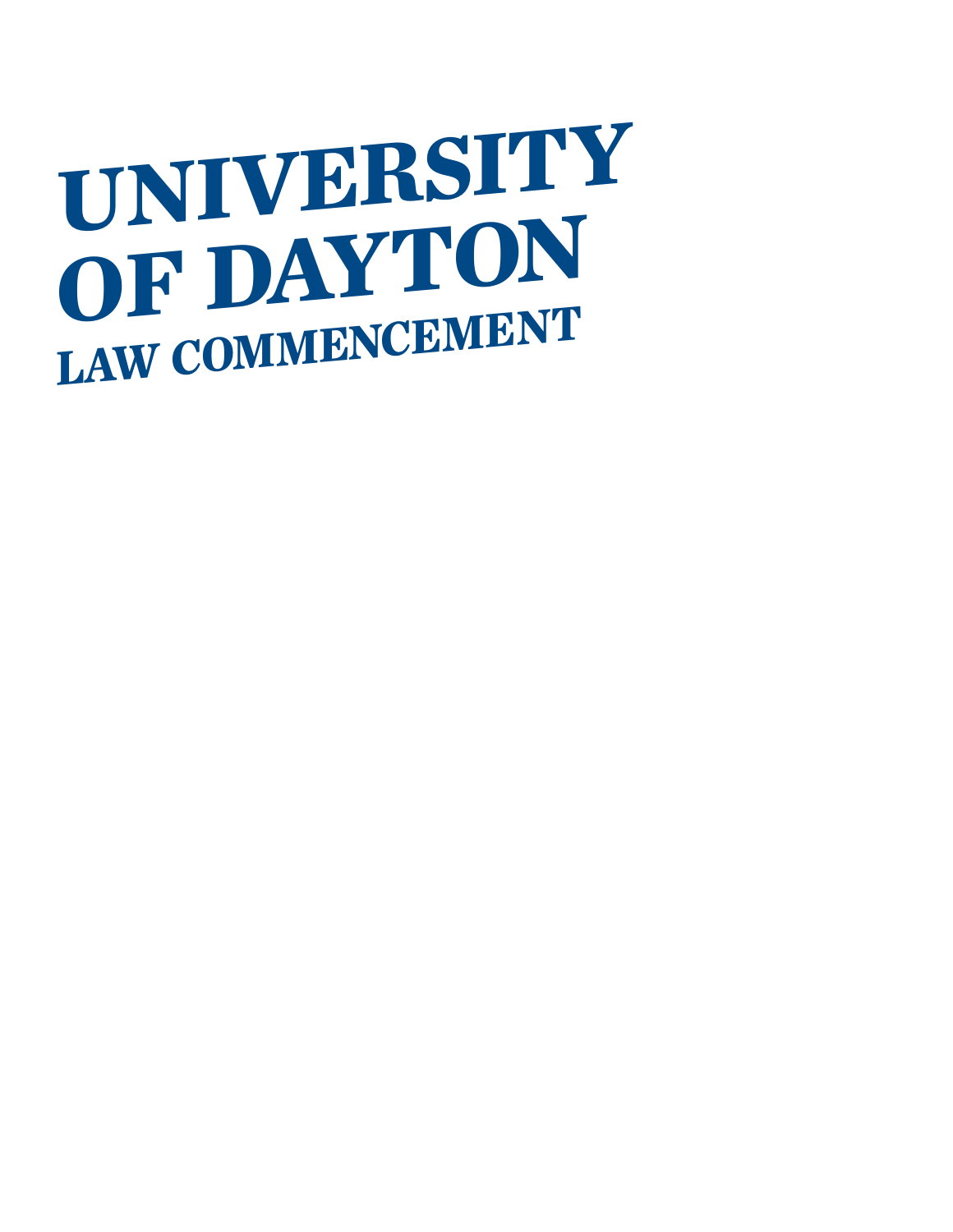# **ORDER OF EXERCISES**

9:00 A.M.

PRESIDING **Daniel J. Curran** President of the University

PROCESSIONAL **R. Alan Kimbrough** Department of English

INTRODUCTION **Paul H. Benson** Interim Provost

INVOCATION **Rev. James F. Fitz, S.M.** Vice President for Mission and Rector

NATIONAL ANTHEM **R. Alan Kimbrough**

DEAN'S REMARKS **Paul E. McGreal**

PROVOST'S REMARKS **Paul H. Benson**

PRESENTATION OF AWARDS **Paul E. McGreal**

STUDENT SPEAKER'S REMARKS **Sam G. Brinker** Graduating with Juris Doctor

INTRODUCTION OF THE COMMENCEMENT SPEAKER **Paul E. McGreal**

COMMENCEMENT ADDRESS **Deborah Platt Majoras, J.D.**

CONFERRING OF DEGREES **Daniel J. Curran**

MASTER DEGREES JURIS DOCTOR DEGREES HOODING OF CANDIDATES **Cooley Howarth** Emeritus Professor of Law

**Susan N. Elliott** Associate Professor of Law

**BENEDICTION** 

**Loukesha Q. Brooks Christine N. Farmer Emily Michelle Gant Joseph John Latas** Graduating with Juris Doctor

CLOSING REMARKS **Paul H. Benson**

RECESSIONAL **R. Alan Kimbrough**

**Please remain seated during Recessional.**

**Following the ceremony, there will be a reception held at Keller Hall Atrium.**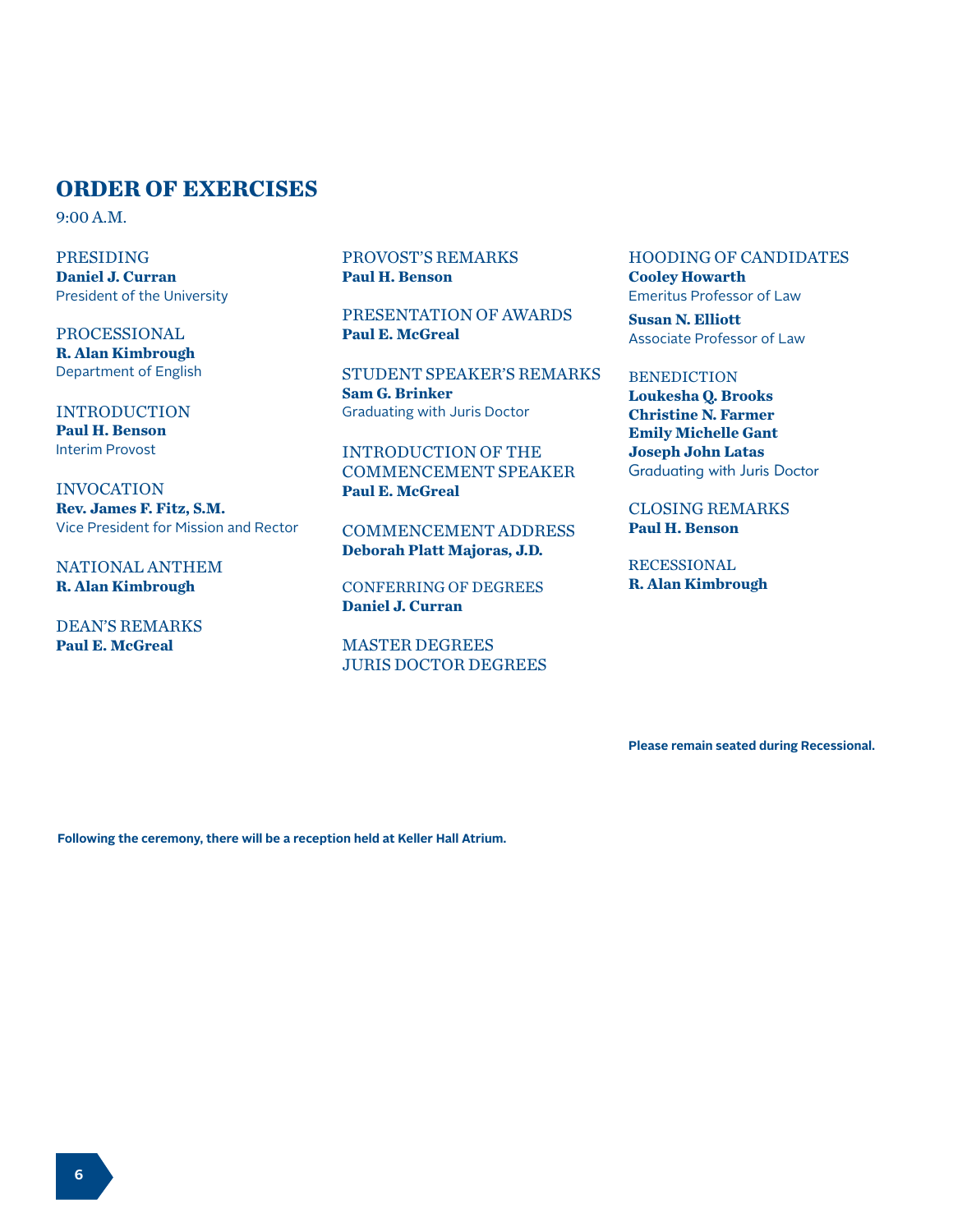## DEGREE — MASTER OF LAWS

**Abdulrahman Muawwadh Albalawi** Dayton, OH B.S., King Abdulaziz University, Saudi Arabia

**Bandar Abdullah S. Aldawsari** Dayton, OH B.S., King Abdulaziz University, Saudi Arabia

**Rashed Abdullah R. Aljalajel** Dayton, OH B.S., Al-Imam Muhammad ibn Saud Islamic University, Saudi Arabia

# **Hussam Mohammed Salm Alkanbashi**

Jeddah, Saudi Arabia B.S., King Abdulaziz University, Saudi Arabia M.M.I.S., American International University

**Abdulrahman Nasser M. Alsayari** Riyadh, Saudi Arabia B.S., Al-Imam Muhammad ibn Saud Islamic University, Saudi Arabia

**Hisham Abdullah W. Alshaikh** Dayton, OH B.S., Al-Imam Muhammad ibn Saud Islamic University, Saudi Arabia

**Munira Saad Bin Owaimer** Riyadh, Saudi Arabia L.L.B., King Saud University, Saudi Arabia

**Tanyon Tranise Boston** Beavercreek, OH B.A., Florida Atlantic University J.D., University of Virginia School of Law

**Omar Ebarb** San Antonio, TX B.S., United States Air Force Academy J.D., Creighton University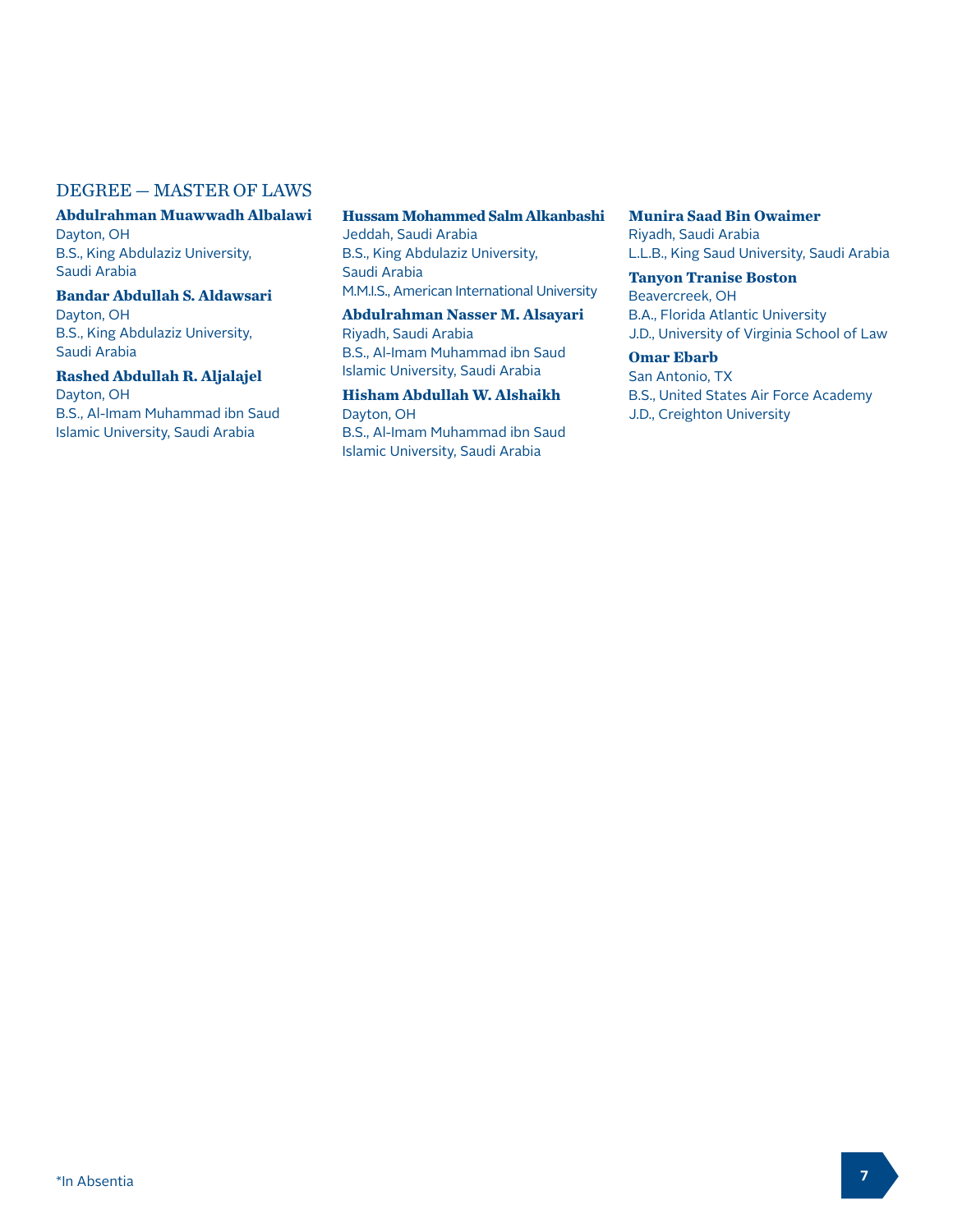## DEGREE — JURIS DOCTOR

**Leonardo Alexander Acoff** Cincinnati, OH B.A., University of Cincinnati

**Mark A. Albrechtsen** West Milton, OH B.S., Franklin University M.S., University of Cincinnati

**Brad H. Andringa** St. Petersburg, FL B.S., Florida State University

**Deanna Lynn Arivett** Russellville, AR B.A., Harding University M.A., Middle Tennessee State University Ed.S., Middle Tennessee State University

**Chelsea Lynn Arnold** Kettering, OH B.A., Miami University

**Lindsay M. Arway** Cincinnati, OH B.A., University of Cincinnati

**Zachary Elliott Bailey** Vincennes, IN B.S., Indiana University

**Jessica Marie Baldwin**  New Kent, VA B.A., James Madison University

**Frank Matthew Batz** Tremont, PA B.S., West Virginia University

**Bruce Tyler Beil** Marysville, OH B.A., Ohio State University

**Katherine Anne Blunt** Upper Arlington, OH B.S., Ohio State University M.B.A., Franklin University

**Joseph George Bogdewiecz** Medina, OH B.A., Washington and Jefferson College

**Jessica Lyn Brewer** Springfield, OH B.S., Wittenberg University

**Sam G. Brinker** Beavercreek, OH B.A., Wright State University

**Thomas James Brodbeck** Lima, OH B.A., Ohio University

**Loukesha Q. Brooks** Pittsburgh, PA B.A., Wilberforce University M.P.A., Wright State University

**Jared Michael Bruce** Marble, PA B.B.A., Clarion University of Pennsylvania

**Jonathan Lawrence Bucher, Jr.**  Dayton, OH B.S., Indiana University

**Andrew B. Cooper** Charleston, WV B.A., West Virginia State University

**Nicole S. Covington** Columbus, OH B.A., Ohio University

**Michael Stephen Cox, Jr.**  Cincinnati, OH B.A., Ohio State University

**Eryn Elisabeth Craven** Trafalgar, IN B.S., Indiana University

**Amber Elizabeth Dausch** Lawrenceburg, IN B.A., Indiana University Bloomington

**Jimmy Russell David**  Athens, GA B.S., University of Georgia

**Aaron Daniel Doll** Vincennes, IN B.A., Wabash College M.B.A., Butler University

**Seamus Patrick Donnelly** Corning, NY B.A., St. Bonaventure University

**Sean Michael Duffey** Louisville, KY B.A., University of Kentucky **Angelica Endres** Hartly, DE B.A., Wilmington University

**Christine N. Farmer**  Knoxville, TN B.S., University of Dayton

**Emily M. Ferguson** Wilmington, OH B.A., Wilmington College

**Franchesco Donovan Fickey Martinez** Jacksonville, NC B.S., Campbell University

**Emily Michelle Gant** Frankfort, IN B.S., Indiana University

**Jacob A. Gebelle** Huron, OH B.A., University of Dayton

**Zachary Mark Goit** Milford, OH B.A., Arizona State University

**Justin Gregory Griffis** Sidney, OH B.A., University of Dayton

**Keelie Mackenzie Gustin** Tipp City, OH B.A., University of Dayton

**Andrew D. Hall** Kettering, OH B.A., University of Dayton

**Jesse Alexander Harcar** Monaca, PA B.S., Pennsylvania State University

**Aaron Spencer Heskett** Springfield, OH B.S., Miami University

**Heather R. Humble** Lexington, KY B.A., University of Kentucky

**Marcie Rene' Hunnicutt** Ludlow Falls, OH B.B.A., University of New Mexico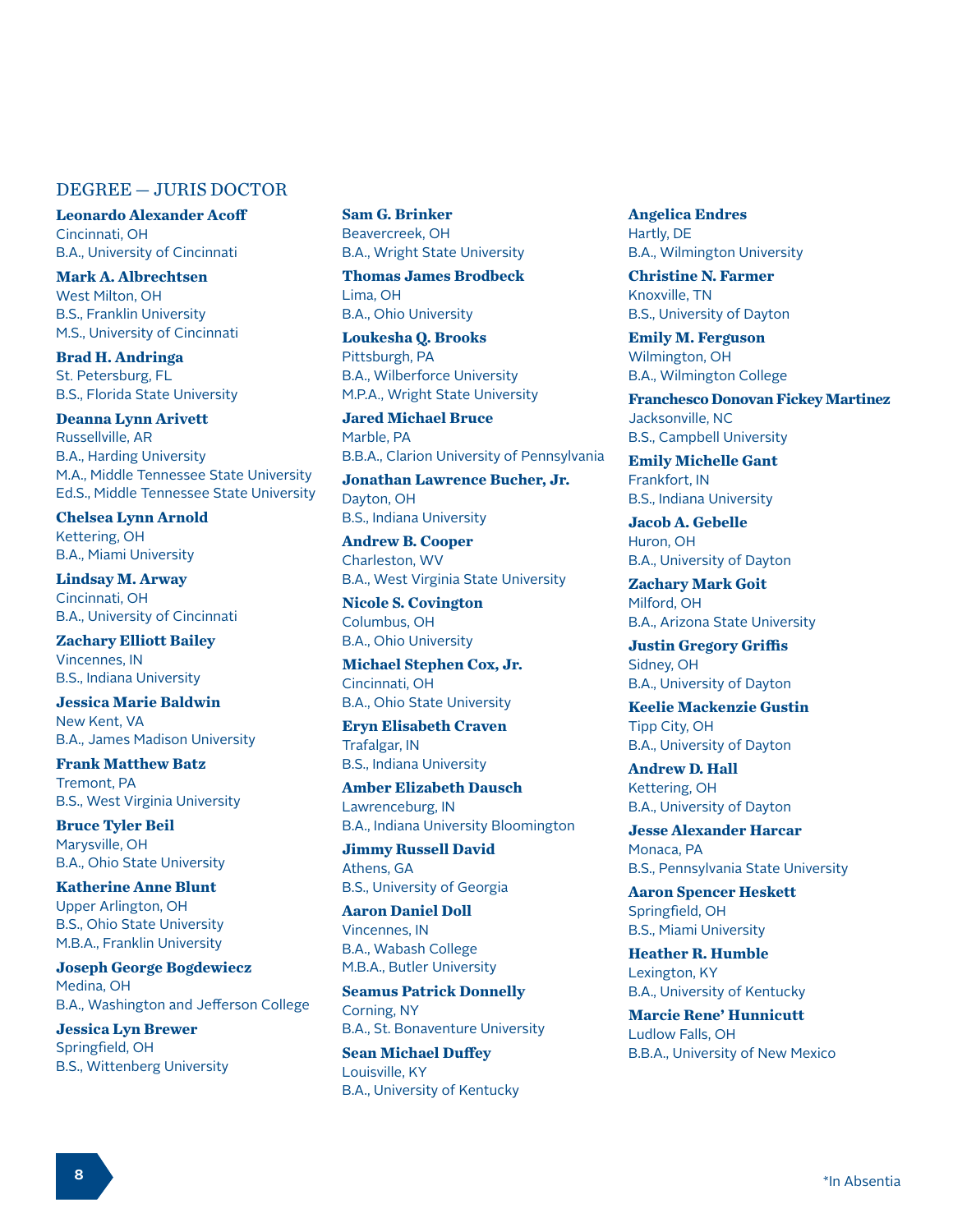**David Keith Hunteman** Richmond, IN B.A., DePauw University

**Katherine Welcome Hunter** Tulsa, OK B.A., University of Dayton

**Marinos Iacovou** Queens, NY B.B.A., Pace University

**Rodney W. Jacobs, Jr.** Philadelphia, PA B.A., Hiram College

**Shruti Jha** Worthington, OH B.S., Ohio State University

**Afton M. Johnson** Dayton, OH B.A., University of Dayton

**Malikeya Khantrece** Columbus, OH B.A., Ohio Dominican University

**Fotoula G. Kordalis**  Dayton, OH B.A., University of Cincinnati

**Robert Ryan Land** Florence, KY B.A., Northern Kentucky University

**Joseph John Latas** Cleveland, OH B.A., Cleveland State University M.A., Houston Baptist University

**David Laton** Hermitage, PA B.S., Allegheny College

**Kyle David-William Lawrey** Grand Blanc, MI B.A., Madonna University

**Joshua M. Leach** Plain City, OH B.A., Otterbein University

**Kendra N. Lee** Memphis, TN B.A., Spelman College

**Meredith Darian Marcinik** Potomac, MD B.S., University of Dayton

**Elizabeth Helene Matis** Dayton, OH B.S.B.A., Creighton University

**Sean P. McCloskey** West Chester, OH B.S., Miami University M.B.A., University of Dayton

**Kimberly Marlene Melchor** Moreno Valley, CA B.A., Northern Arizona University

**Ashley M. Melson** Dayton, OH B.S., Florida Agricultural and Mechanical University

**Katrina Grace Merkle** Blanchester, OH B.A., Wright State Univeristy

**Keshia Nicole Mihalik** Ava, OH B.A., Ohio Northern University

**Markus L. Moll** Dayton, OH B.A., Ohio University

**Jacob P. Mosher** Beavercreek, OH B.A., Ohio University

**Daniel Robert Overstreet** Blacksburg, VA B.A., Virginia Polytechnic Institute and State University

**Joseph K. Palazzo** Cleveland, OH B.A., Bowling Green State University

**Brennan Michael Phillips** Boonville, IN B.S., University of Southern Indiana

**Rebeccah C. Raines** Springboro, OH B.A., University of Cincinnati

**Abadin "Abby" Rani** New York City, NY B.A., Hofstra University

**Katherine E. Ravenhall** Cincinnati, OH B.A., Adrian College

**Amanda Marie Robinson** Detroit, MI B.S., Central State University

**Jarrett Lee Rose** Bowen, KY B.A., Morehead State University

**Andrew Lowell Rossow** Dallas, TX B.A., Hofstra University

**Stella A. Rowland** Fairborn, OH B.S., Wright State University

**Logan Kent Russell** Carmel, IN B.S., Indiana University

**Richard J. Ryan** Mason, OH B.A.A.S., Eastern New Mexico University

**Drew Kenneth Sauter** Midland, MI B.B.A., Grand Valley State University

**Thomas R. Schutzman** Fort Mitchell, KY B.B.A., University of Kentucky

**Amber Marie Scott** Enon, OH B.A., Wright State University

**Nicholas Edward Shetler** Evansville, IN B.F.A., University of Evansville

**Michael James Sivore** St. Louis, MO B.A., Trinity University M.B.A., Our Lady of the Lake University

**Tessie Leigh Seiler Smith** Columbus, NE B.A., University of Nebraska Omaha

**Kaelynn Renee Smith** Indianapolis, IN B.A., University of Tennessee

**Jonathon "Yogi" Bradley Snider** Brownsburg, IN B.S., Indiana University-Purdue University Indianapolis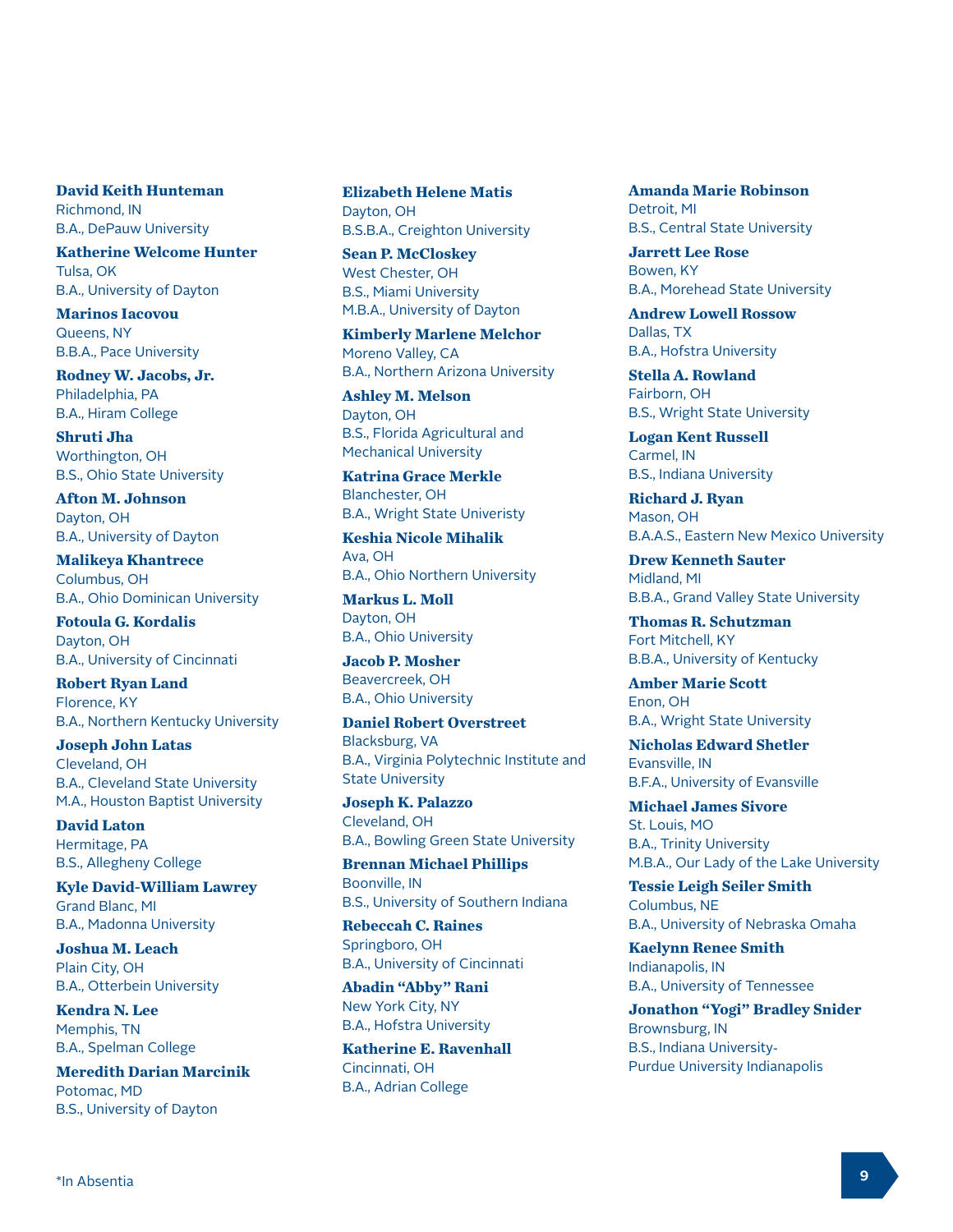## **Cameron Michael Sprecher** Tustin, CA B.S., Minnesota State University, Mankato

**Machelle Stiehl** Trenton, OH A.B., University of California, Davis

#### **Steven Douglas Strain** Kettering, OH B.A., Wright State University

**Cara C. Venning** Louisville, KY B.A., Indiana University **Aaron Wiener** Champaign, IL B.A., University of Illinois at Urbana-Champaign

**JaMesha LaFonn Williamson** Lima, OH B.A., Ohio Northern University

**Thomas J. Wolf** St. Louis, MO B.A., Southern Illinois University Edwardsville

**Stephanie Claire Wood** Franklin, IN B.A., DePauw University

**Amie Louise Wright** Cincinnati, OH B.A., Butler University

**Miles Yetter** Dublin, OH B.S., Heidelberg University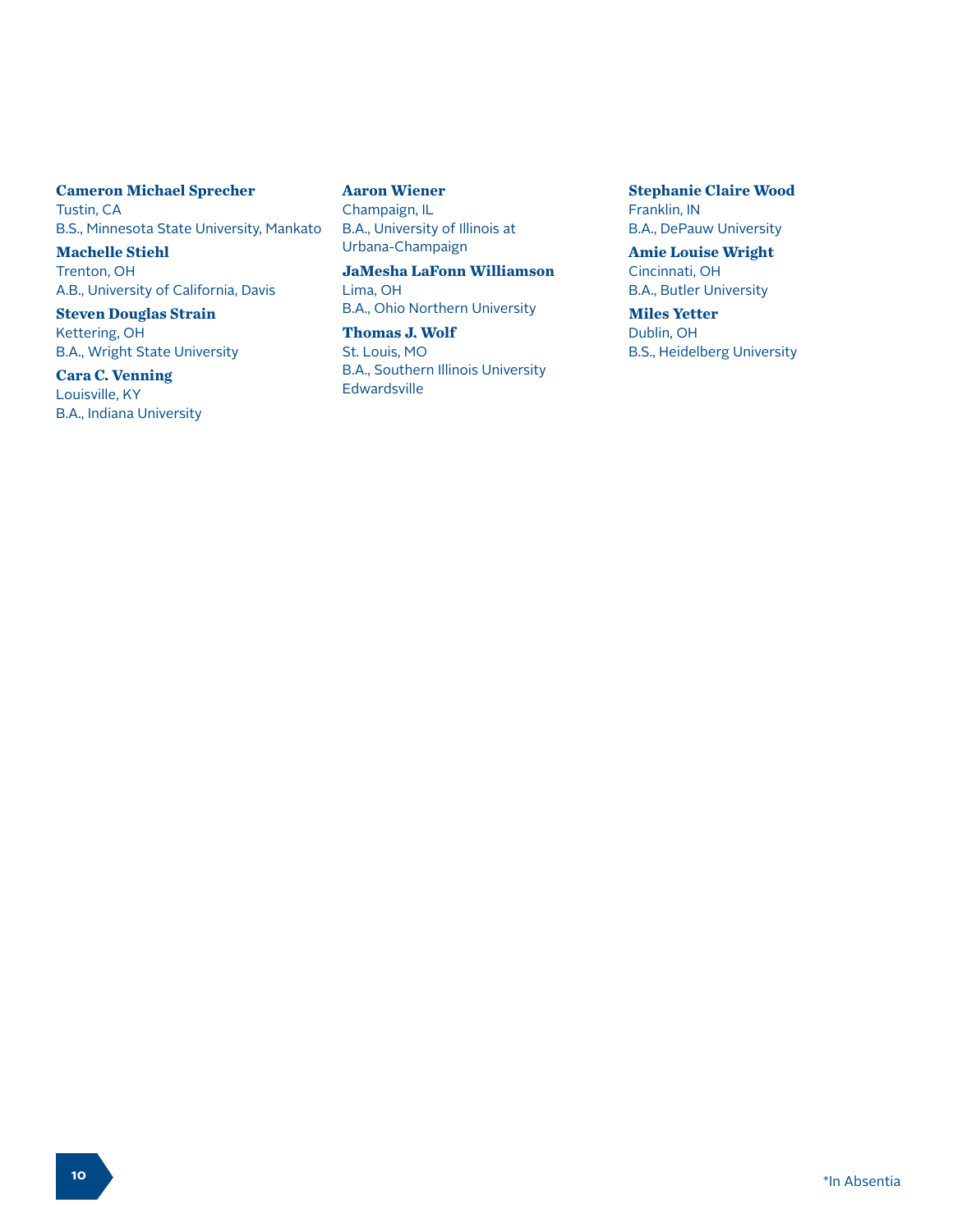# **UNIVERSITY OF DAYTON GRADUATE COMMENCEMENT**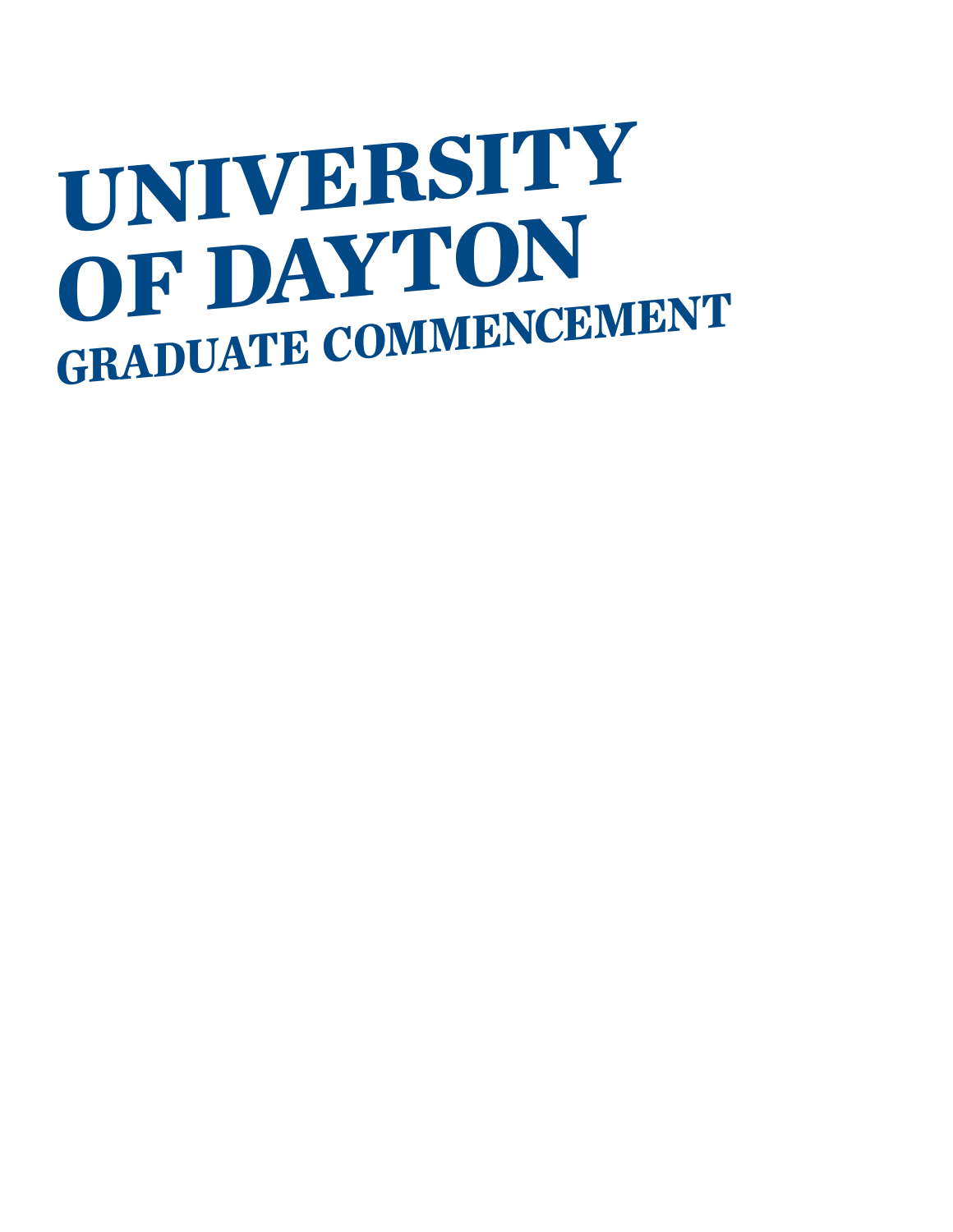12:00–12:30 P.M.

#### **FIRST FLIGHT SAXOPHONE QUARTET**

Gabriel Agulera Alexander Altomare Matthew Morris Gillian Taylor Willie L. Morris, III — Director

# **ORDER OF EXERCISES**

12:45 P.M.

PRESIDING **Daniel J. Curran** President of the University

PRELUDE **R. Alan Kimbrough** Department of English

#### PROCESSIONAL

INTRODUCTION **Paul H. Benson** Interim Provost

INVOCATION **Crystal C. Sullivan** Director of Campus Ministry

#### POSTING OF THE COLORS **Logan R. Holbrook**

**Matthew T. Kern Travis K. Nartker Daniel D. Sales** Army ROTC

## NATIONAL ANTHEM

**Elisha Rose Evanko** Graduating in Music Therapy **Libby Gill** Majoring in Music Therapy **Anna Marie Hoeppner** Graduating in Psychology **Sara A. Pekar** Graduating in Business Economics

WELCOMING REMARKS **Steven D. Cobb** Chair, Board of Trustees

PRESIDENT'S REMARKS **Daniel J. Curran**

PROVOST'S REMARKS **Paul H. Benson**

CONFERRING OF DEGREES **Daniel J. Curran**

DOCTORAL DEGREES GRADUATE AND SPECIALIST DEGREES **Paul M. Vanderburgh** Associate Provost for Graduate Academic Affairs

#### INTERNATIONAL MARIAN RESEARCH INSTITUTE DEGREE **Daniel J. Curran** by designation of the President of the Marianum

CLOSING REMARKS **Paul H. Benson**

BENEDICTION **Rev. James F. Fitz, S.M.** Vice President for Mission and Rector

#### UNIVERSITY OF DAYTON ANTHEM **Brennan Augustine Paulin** Graduating in Music Composition

RECESSIONAL

**R. Alan Kimbrough**

Please remain seated during Recessional.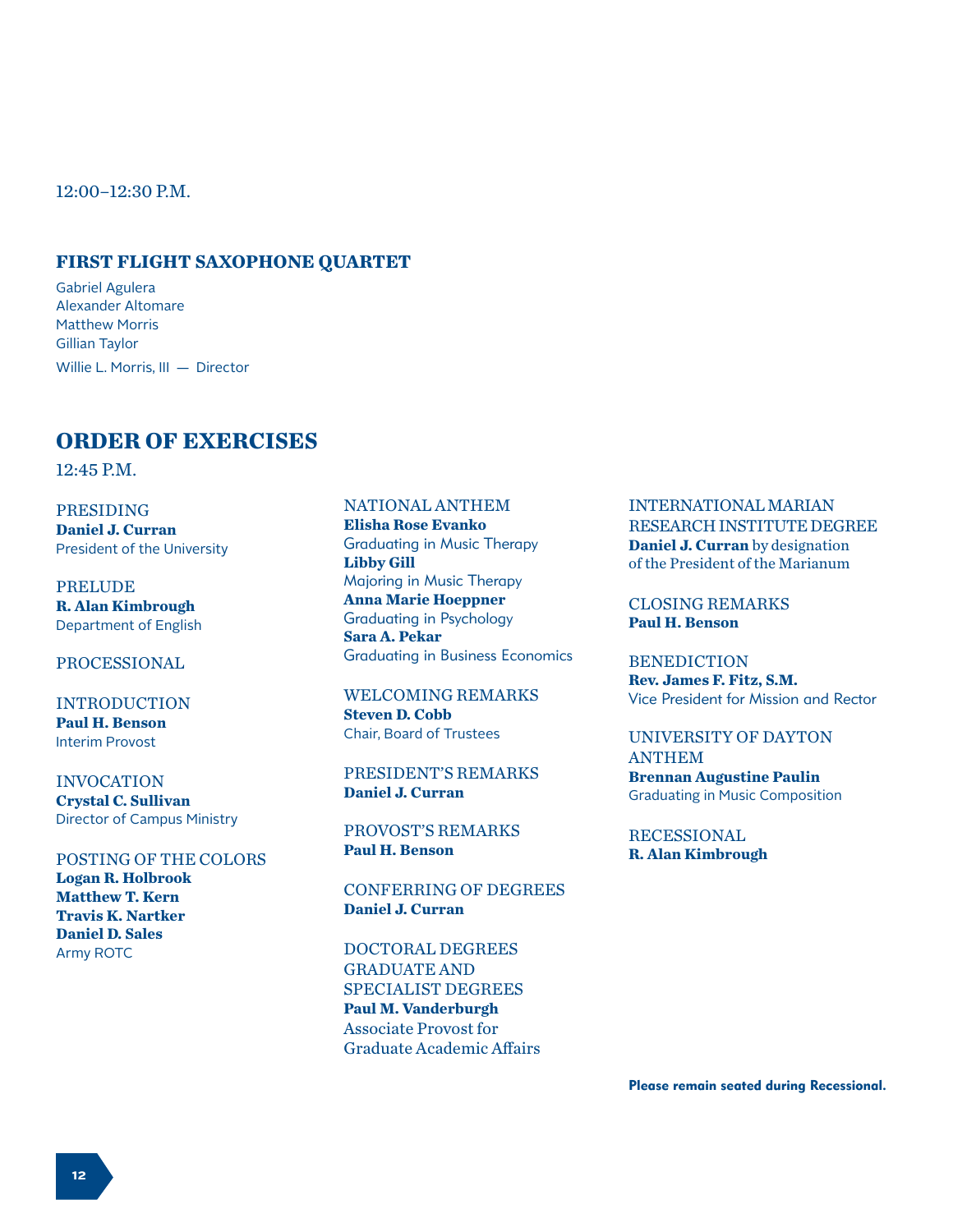# **DOCTORAL DEGREES**

# **COLLEGE OF ARTS AND SCIENCES**

**Jason L. Pierce Dean** 

**Paul M. Vanderburgh** Associate Provost, Graduate Academic Affairs

# DEGREE — DOCTOR OF PHILOSOPHY IN BIOLOGY

**Allissa Marie Blystone** Terre Haute, IN

B.A., Baylor University

Dissertation: "Effects of Age, Diet, and Sex on the Gustatory and Olfactory Sensing Capabilities of the Forensically Important Blow Fly, Lucilia Sericata (Diperta: Calliphoridae)"

# DEGREE — DOCTOR OF PHILOSOPHY IN THEOLOGY

#### **D. Michael Cox**

Dayton, OH B.A., Butler University M.A., Cincinnati Christian University Dissertation: "Grammar and Glory: Eastern Orthodoxy, the 'Resolute' Wittgenstein, and the Theology of Rowan Williams"

#### **Benjamin Edward Heidgerken**

Rapid City, SD B.A., St. Olaf College M.Div., Princeton Theological Seminary

Dissertation: "The Christ and the Tempter Christ's Temptation by the Devil in the Thought of St. Maximus the Confessor and St. Thomas Aquinas"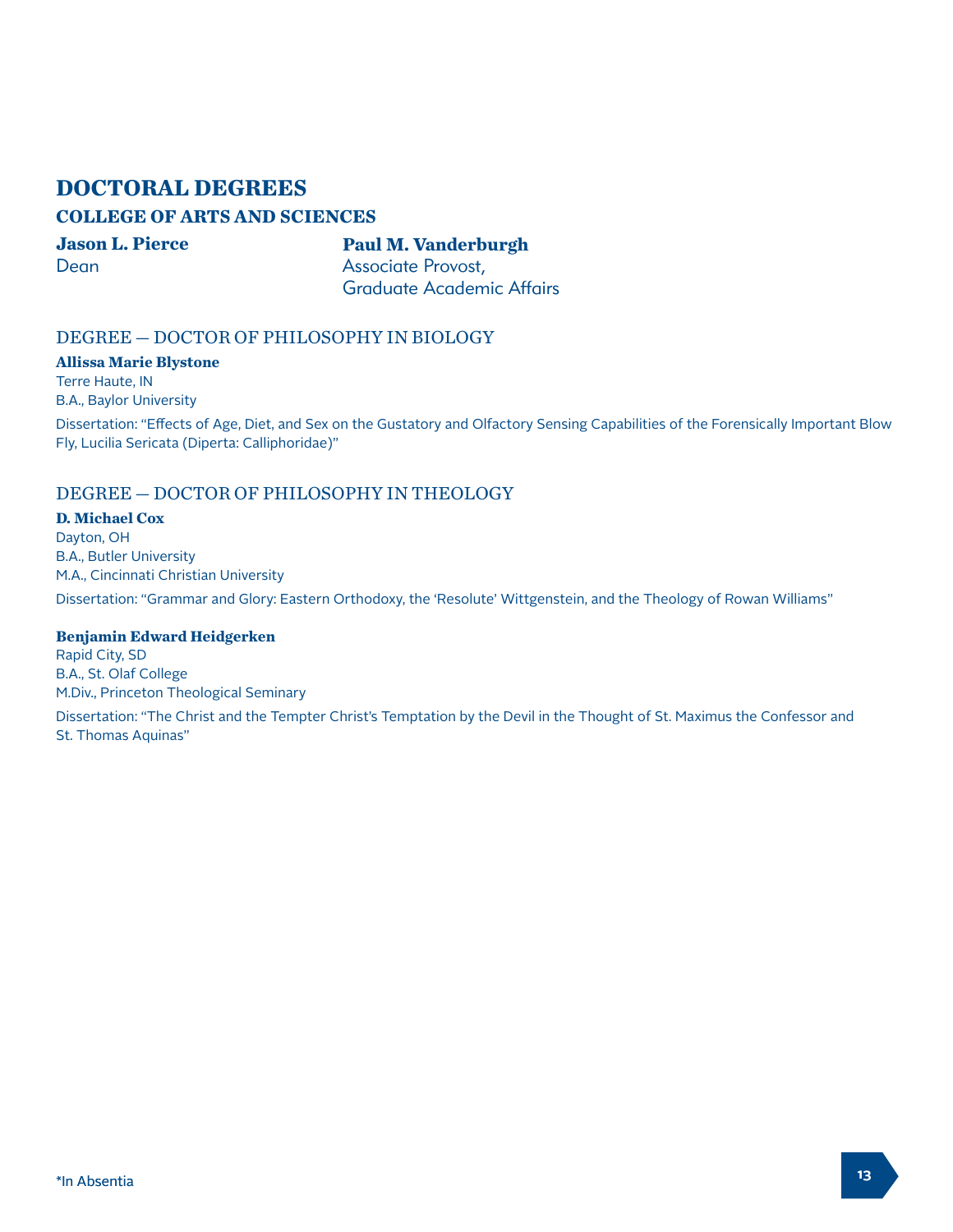# **SCHOOL OF EDUCATION AND HEALTH SCIENCES**

# **Kevin R. Kelly**

## **Paul M. Vanderburgh**

Dean

Associate Provost, Graduate Academic Affairs

# DEGREE — DOCTOR OF PHILOSOPHY IN EDUCATIONAL LEADERSHIP

#### **Kristin Elizabeth Barker**

Springfield, OH B.S.E., Ohio University M.A., Wright State University

Dissertation: "Principals' Dispositions toward Using a Commercial Protocol to Screen Teacher Applicants"

## **DeAnn Rogers Hurtado**

Centerville, OH B.S.B., Miami University M.B.A., University of Dayton

Dissertation: "Effects of Performance-Based Funding on Ohio's Community Colleges and on Horizontal Fiscal Equity"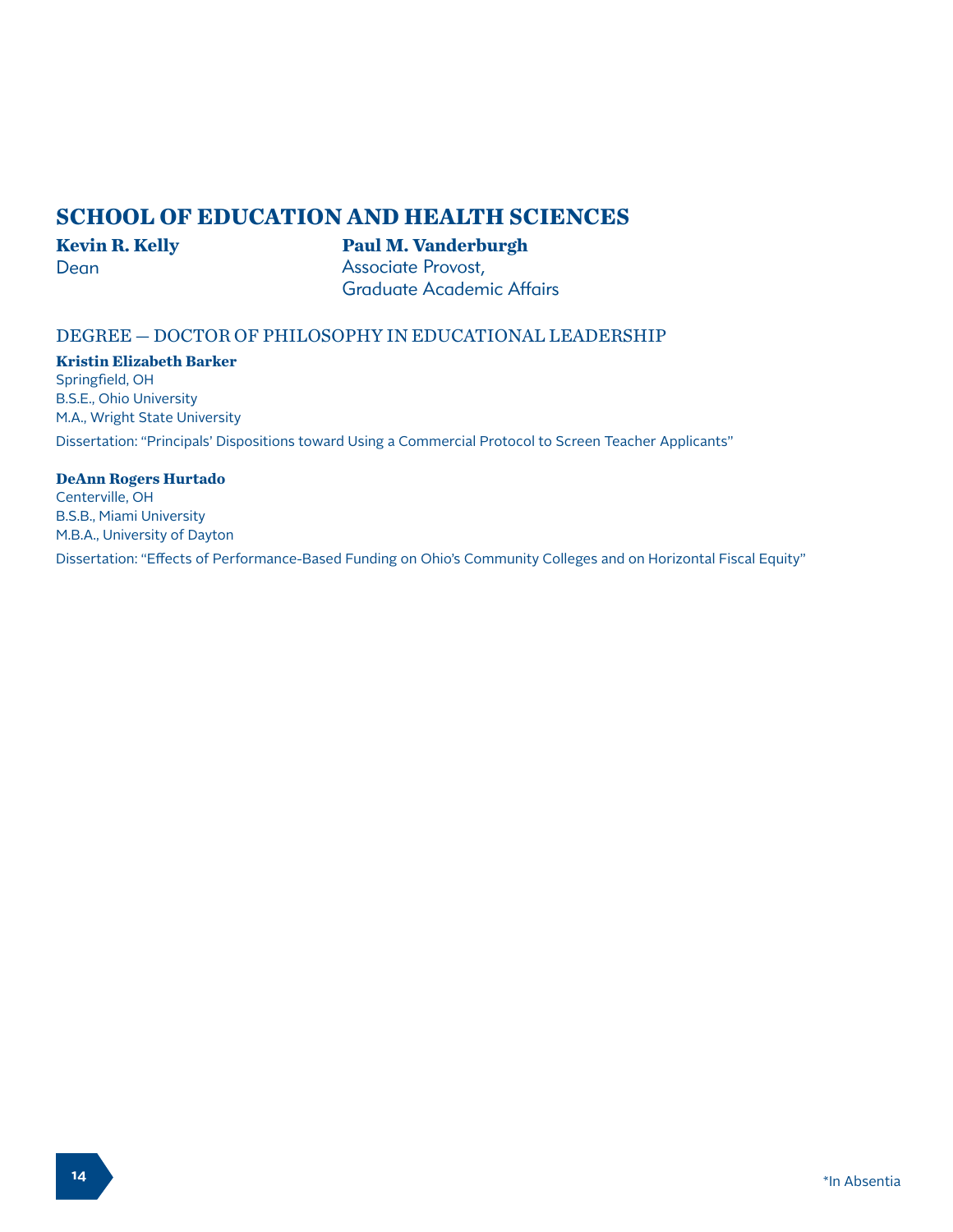# **SCHOOL OF ENGINEERING**

**Eddy M. Rojas** Dean

## **Paul M. Vanderburgh** Associate Provost, Graduate Academic Affairs

DEGREE — DOCTOR OF PHILOSOPHY IN ELECTRO-OPTICS

**Haburugala Vithanage Ujitha Asanga Abeywickrema** Kalutara, Sri Lanka

B.S., University of Columbo, Sri Lanka M.S., University of Akron

Dissertation: "Applications of Induced Gratings in Nonlinear Media"

#### **Shiyi Wang**

Dayton, OH B.N.E., Purdue University

Dissertation: "Engineering Electromagnetic Wave Properties Using Subwavelength Antennas Structures"

# DEGREE — DOCTOR OF PHILOSOPHY IN ENGINEERING

# **ELECTRICAL ENGINEERING**

# **Fatema A. Albalooshi**

East Riffa, Bahrain B.S., University of Bahrain, Bahrain M.S., University of Nottingham, United Kingdom

Dissertation: "Self-Organizing Approach to Learn a Level-Set Function for Object Segmentation in Complex Background Environments"

#### **Fares Saleh S. Almehmadi**

Makkah, Saudi Arabia B.E., Umm Al-Qura University, Saudi Arabia M.S., University of Dayton

Dissertation: "Secure Chaotic Transmission of Digital and Analog Signals under Profiled Beam Propagation in Acousto-Optic Bragg Cells with Feedback"

#### **Yakov Diskin**

Yorktown, OH B.S., Old Dominion University M.S., University of Dayton Dissertation: "Volumetric Change Detection Using Uncalibrated 3D Reconstruction Models"

#### **Barry Kenneth Karch**

West Milton, OH B.E., University of Dayton M.S., University of Dayton

Dissertation: "Improved Super-Resolution Methods for Division-of-Focal-Plane Systems in Complex and Constrained Imaging Applications"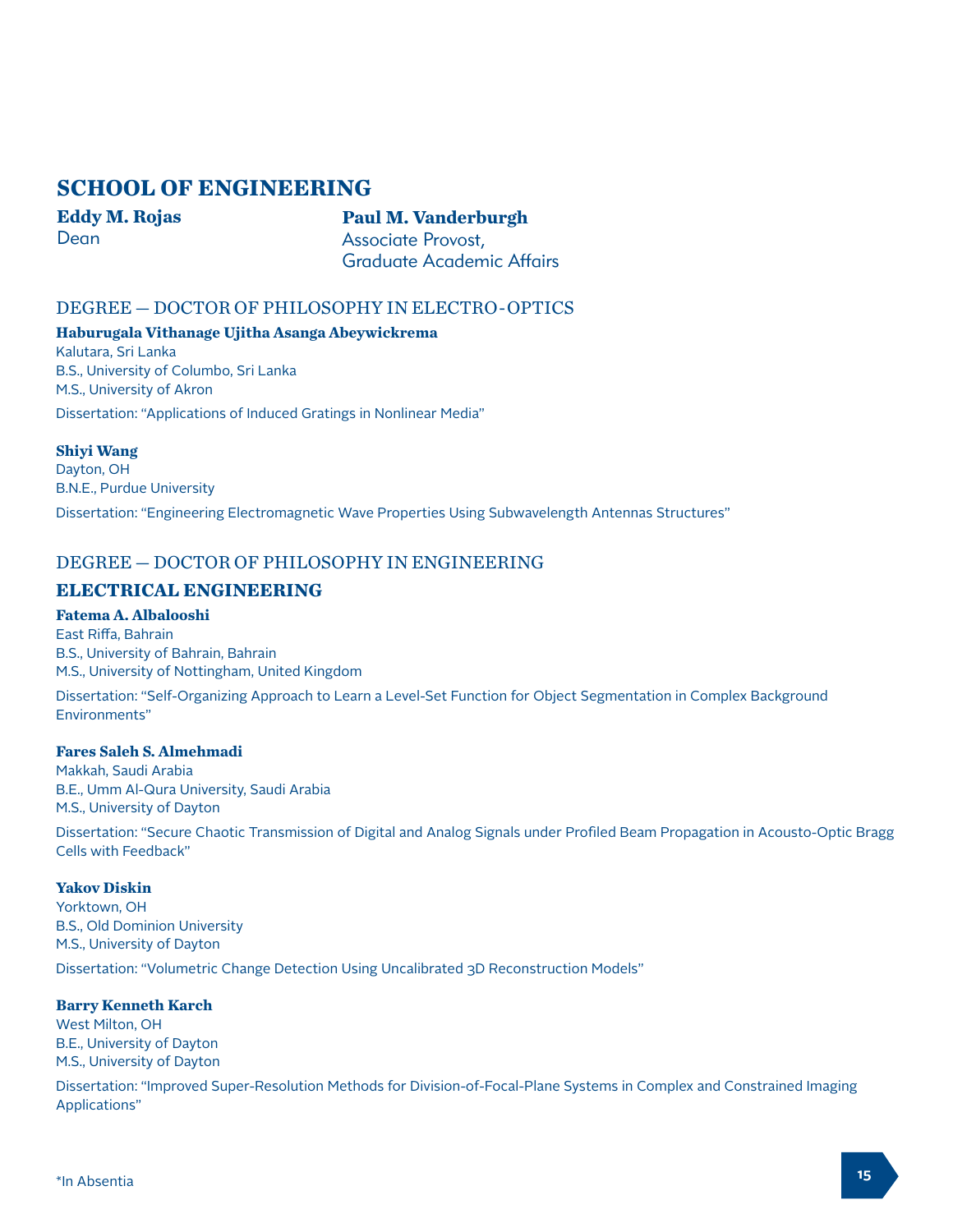#### **Khaled Mohamed Ahmied Mohamed**

Tripoli, Libya B.E., Al Fateh University, Libya M.S., National University of Malaysia, Malaysia

Dissertation: "A Collaborative Adaptive Wiener Filter for Image Restoration and Multi-Frame Super-Resolution"

#### **Binu Muraleedharan Nair**

Cochin, India B.T., Cochin University of Science and Technology, India M.S., Old Dominion University

Dissertation: "Learning Latent Temporal Manifolds for Recognition and Prediction of Multiple Actions in Streaming Videos Using Deep Networks"

# **MATERIALS ENGINEERING**

**Jennifer Nicole DeCerbo** Brookville, OH B.S., Wittenberg University M.S., Wright State University

Dissertation: "Development and Characterization of Layered, Nitrogen-Doped Hafnium Oxide and Aluminum Oxide Films for Use as Wide Temperature Capacitor Dielectrics"

#### **Neil R. Murphy**

\*

Dayton, OH B.S., Michigan State University M.S., University of Dayton Dissertation: "Reactive Sputtering of Mixed-Valent Oxides: A Route to Tailorable Optical Absorption"

#### **Amber N. Reed**

Fairborn, OH B.S., Eastern Michigan University M.S., Wright State University

Dissertation: "Reactive High Power Impulse Magnetron Sputtering of Zinc Oxide for Thin Film Transistor Applications"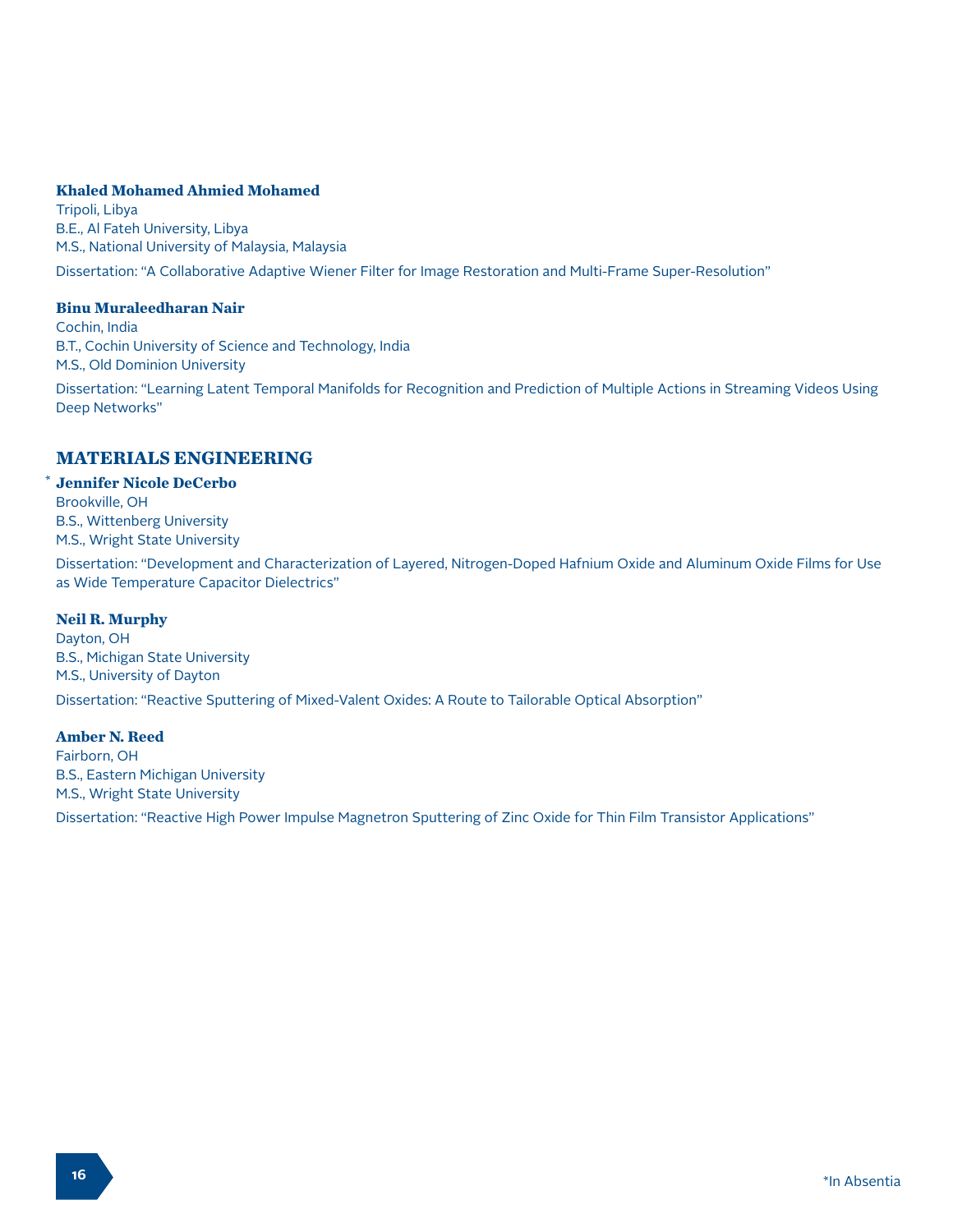# **SCHOOL OF EDUCATION AND HEALTH SCIENCES**

\*

**Kevin R. Kelly** Dean

**Paul M. Vanderburgh** Associate Provost, Graduate Academic Affairs

## DEGREE — DOCTOR OF PHYSICAL THERAPY

**Courtney J. Beinlich** Bellbrook, OH B.S., Bowling Green State University

**Kasey Ann Birchfield** Brookville, OH B.S., Ohio Northern University

**Chelsea Marquette Boch** Dayton, OH B.A., University of Dayton

**Cody Allen Bond** Oak Hill, OH B.S., Shawnee State University

**Emily Elise Brackett** Kettering, OH B.S., Wright State University

**Michael Andrew Breneman** Troy, OH B.S., Wright State University

**Minna Rene Cho** Dayton, OH B.S., University of Toledo

**Ellen P. Cole** Middletown, OH B.F.A., Ohio University

**Amy Lynn Collins** Vandalia, OH B.S., Ohio University

**Kevin T. Collins** Broadview Heights, OH B.A., University of Dayton

**Sarah E. Dippold** Springboro, OH B.S., University of Dayton

**Caitlin M. Dombart** Cincinnati, OH B.S., University of Illinois at Urbana-Champaign

**Jordan Wade Eggleston** Springfield, OH B.S., Olivet Nazarene University **Karissa M. Feucht** Boyne City, MI B.A., Wittenberg University

**Ashley Kendra Forbes** Avon Lake, OH B.S., Gannon University

**Meghann Marie Ford** Grove City, OH B.S., Bowling Green State University

**Lauren Nicole Forman** Marion, OH B.S., Kent State University

**Cera Anne Heitkamp** Centerville, OH B.S., University of Dayton

**Nicholas Andrew Herrin** Beavercreek, OH B.A., Ohio State University

**Matthew Lance Roy Hutchins** Westerville, OH B.S., Ohio State University

**Derrick Gregory Karazsia** Greensburg, IN B.S., DePauw University

**Jennifer B. Lamoreau** Lima, OH B.S., Ohio Northern University

**Jessica Sue Lowry** Columbus, OH B.S., Wilmington College

**John David Malone** Portsmouth, OH B.A., Shawnee State University

**Tiffany Marie McEldowney** Fort Recovery, OH B.S., University of Dayton

**Olivia West Morris** Dayton, OH B.A., Butler University

**Alyssa E. Reiter** Beavercreek, OH B.S., Ohio Northern University

**Molly Rachelle Scholl** Cambridge, OH B.S., Muskingum College

**Barbara Prescott Smith** Troy, OH B.A., Ohio Northern University

**Marissa Lee Steppe** Tipp City, OH B.S., Wright State University

**Priscilla C. Strayer** Leesburg, OH B.S., Wilmington College

**Morgan McIntosh Sturgeon** Galena, OH B.A., Denison University

**Daniel W. Suckow** West Lafayette, IN B.S., Purdue University

**Chelsea Renea Sutton** Xenia, OH B.S., University of Dayton

**Ashton Leigh Swinford** Sheffield Lake, OH B.S., Ohio Northern University

**Malia Anne Woodard** Beavercreek, OH B.S., University of Cincinnati

**Molly Jean Woodhall** North Canton, OH B.S., Oklahoma Panhandle State **University**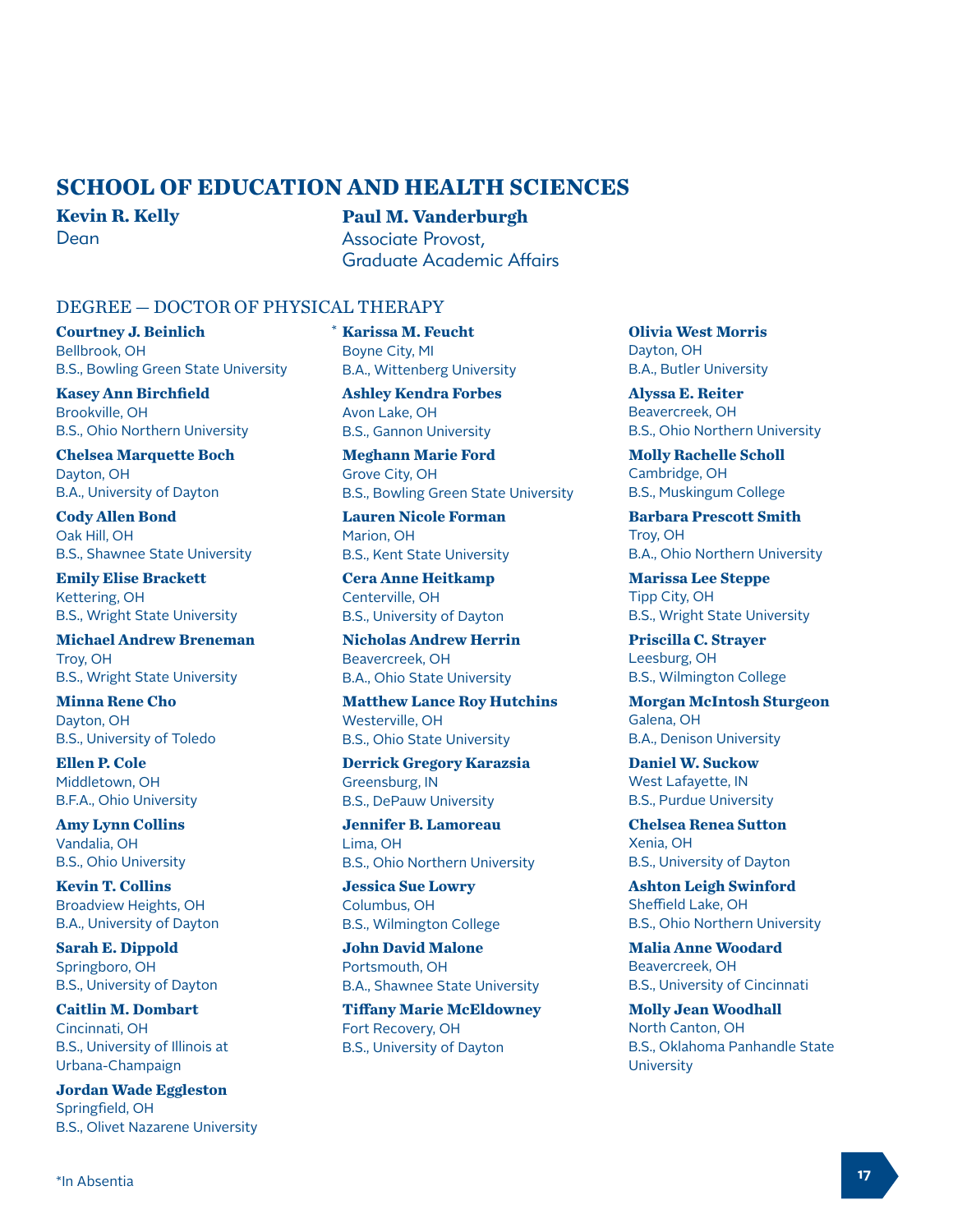# **GRADUATE DEGREES**

# **COLLEGE OF ARTS AND SCIENCES**

**Jason L. Pierce** Dean

**Paul M. Vanderburgh** Associate Provost, Graduate Academic Affairs

**Kuris Soterios Duggan**

**Kelsey Nichole Grassman**

**Elizabeth Rose Hageman**

Flossmoor, IL

Dayton, OH

Cincinnati, OH

Findlay, OH

# DEGREE — MASTER OF ARTS

# **COMMUNICATION**

**Leandra Michelle Boreman** Sewickley, PA

**Chieh-Ting Evelyn Chia** Taichung, Taiwan

**ENGLISH**

**Aml Khedyr A. Alamer**  Almadinah Almonaorah, Saudi Arabia

**Brittany Ann Cook** Dayton, OH

# **INTERDISCIPLINARY STUDIES**

**Samuel C. Day** Trenton, OH

**Rebecca Ann Judeh** Tallmadge, OH

**Jaime Leigh Malloy**

## **PASTORAL MINISTRY**

**Daniel J. Dunn** Dayton, OH

# **PSYCHOLOGY**

**Alexandra June Bowling** \* Sidney, OH

**Nicholette Taylor Smith** Westfield, IN

# **THEOLOGICAL STUDIES**

#### **Bradley R. Cochran** \* Independence, KY

**Tyler Benjamin DeLong** \*Dayton, OH

**Nicholas Blair Munhofen III** Dayton, OH

**Allison Jane Moon** Springfield, OH

**Megan C. O'Mera** Lexington, KY

**William S. Skelly** Dayton, OH

**Dennis Vincent Zelenak** Lima, OH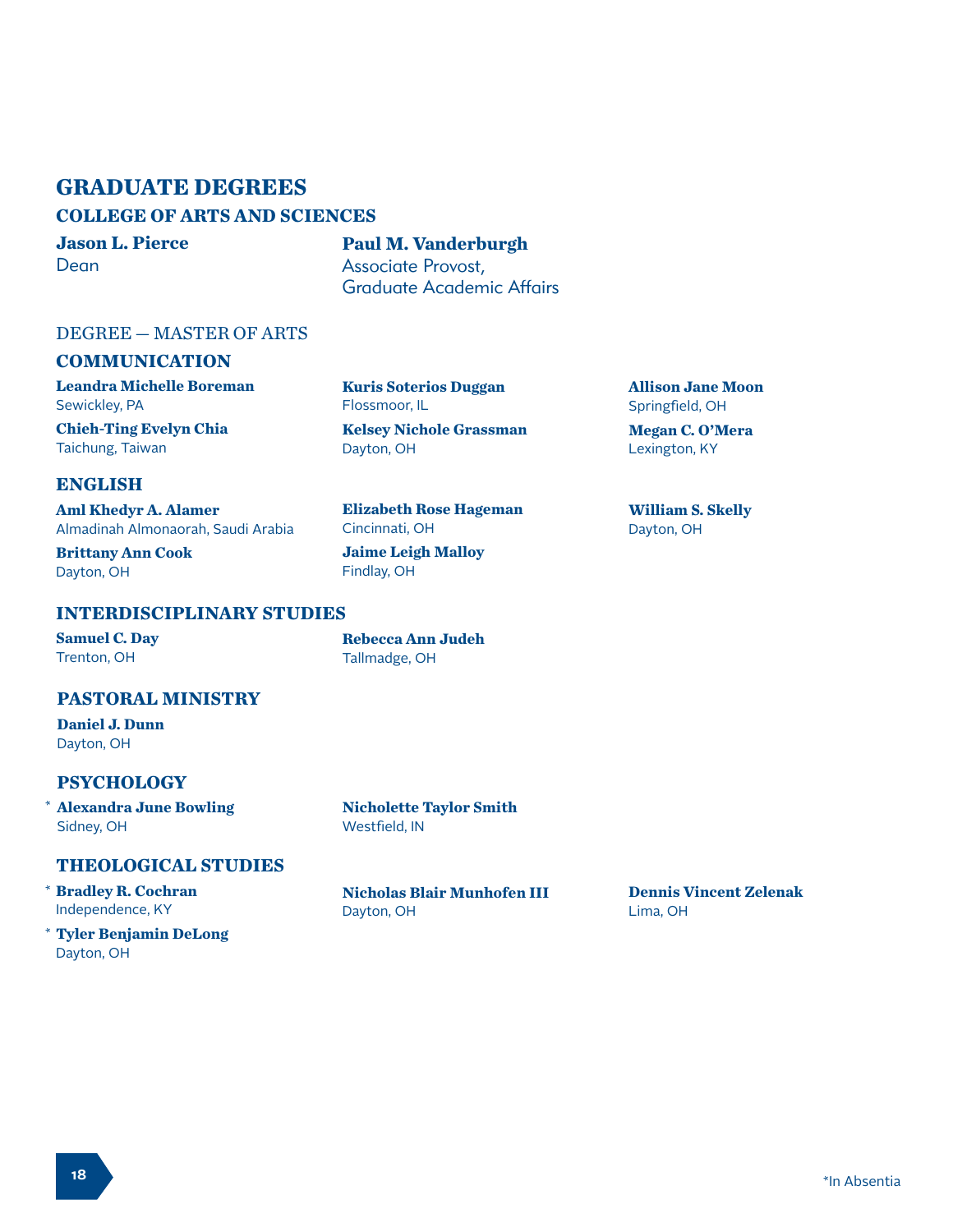# DEGREE — MASTER OF COMPUTER SCIENCE

**Saeed Saad Alahmari** Jubail, Saudi Arabia

**Sarah Yousef Almalhem** Jubail, Saudi Arabia

**Philip M. Bohun** Dayton, OH

**Kevin J. Brown** Dublin, OH

**Masood Firoozabadi**

**Jun Hou** Shanghai, China

**Anush Reddy Kunduru** Warangal, India

**Dongyu Li** Beijing, China

**Yidan Shi** Beijing, China

**Hui Liu** Ezhou City, China **Xing Mu** Dalian, China

**Christopher Stephen Roby** (Dual Degrees) Dayton, OH

**Li Zhou** Zhuzhou, China

**Ying Zhou** Taiyuan, China

**Yiyang Yang** Kaifeng, China

Tehran, Iran

**Tianhui Zhang** Jiangyin, China

**Martin Lemuel Morris** Daphne, AL

**Lawrence M. Kondowe** Nkhata Bay, Malawi

## DEGREE — MASTER OF PUBLIC ADMINISTRATION

DEGREE — MASTER OF FINANCIAL MATHEMATICS

**Marina S. LoCasto** Oak Park, IL

**Alvina Sayani** Hamilton, OH

**William Joseph Steele II** Dayton, OH **Krystal K. Warren** Dayton, OH

# DEGREE — MASTER OF SCIENCE

## **BIOLOGY**

**Anthony A. Franceschelli** Dayton, OH

**Kyle Robert Murphy** Battle Creek, MI

# DEGREE — MASTER OF SCIENCE IN APPLIED MATHEMATICS

**Shuruq Ali Alharbi** Riyadh, Saudi Arabia

**Njwa Mohammad Alkamisi** Jeddah, Saudi Arabia

**Alaa Abdullah Almansour** Riyadh, Saudi Arabia **Patrick James Chadowski** Berea, OH

**Peixian Han**

Hangzhou, China

**Huachun Yu** Nankang, China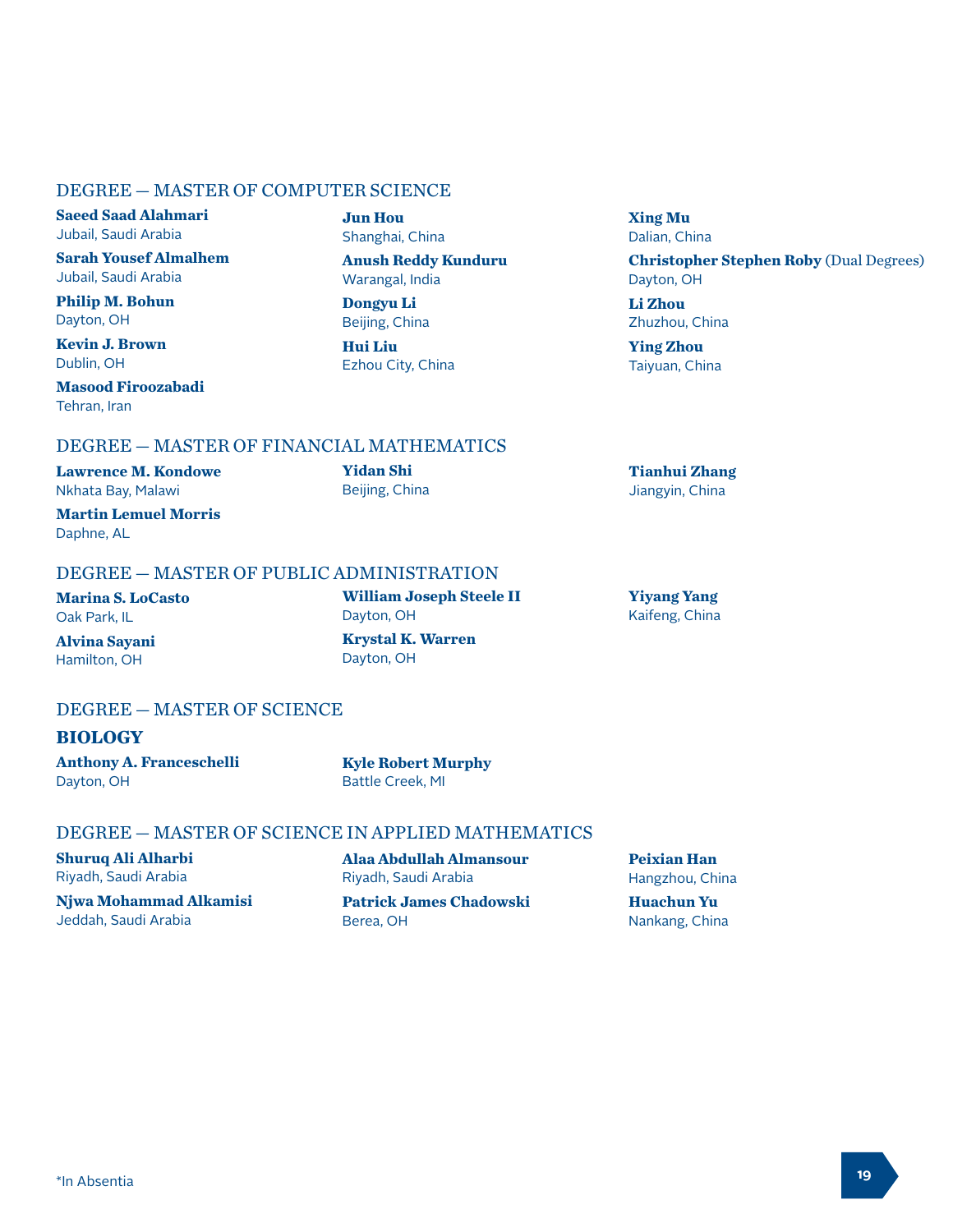# **SCHOOL OF BUSINESS ADMINISTRATION**

**Paul M. Bobrowski** Dean

# **Paul M. Vanderburgh**

Associate Provost, Graduate Academic Affairs

## DEGREES — BACHELOR OF SCIENCE IN BUSINESS ADMINISTRATION AND MASTER OF BUSINESS ADMINISTRATION

**Lauren Rose Colasanti** Naples, FL (B.S.B.A., Accounting)

**Joseph S. DePeder** Downers Grove, IL (B.S.B.A., Accounting)  *Cum Laude University Honors*

**Michael Connor Dickey** Dayton, OH (B.S.B.A., Accounting/ Management Information Systems)

**Michael Anthony Galaska** Dayton, OH (B.S.B.A., Accounting/Finance)

**Mary Leigh Hayes** La Grange Park, IL (B.S.B.A., Accounting/Marketing)  *Magna Cum Laude University Honors*

**Gregory Carl Heimann** West Chester, OH (B.S.B.A., Accounting/Entrepreneurship)  *Cum Laude*

**Sean P. Joyce** *Montville, NJ* (B.S.B.A., Accounting/ Operations & Supply Management)

**Alexander Robert O'Keefe** *Loveland, OH* (B.S.B.A., Accounting)

**Rebecca E. Scheid** *Dayton, OH* (B.S.B.A., Accounting)  *Summa Cum Laude Chaminade Scholar University Honors*

**Joseph Jerome Schmidt** Troy, MI (B.S.B.A., Accounting)

#### **Jill Marie Smith** Wexford, PA (B.S.B.A., Accounting)  *Cum Laude Chaminade Scholar*

 *University Honors*

**Megan Rene Stuffelbeam** Massillon, OH (B.S.B.A., Accounting)

**Jonathan Samuel Thompson** Wexford, PA (B.S.B.A., Accounting/Finance)  *Cum Laude Core Program University Honors*

**Madelynne M. Whelan** Cincinnati, OH (B.S.B.A., Accounting)  *Cum Laude*

# DEGREE — MASTER OF BUSINESS ADMINISTRATION

**Leslie A. Addison** Dayton, OH

**Lucas Avila-John** Bellbrook, OH

**Patrick D. Bello** Tucker, GA

**Andreas Stefan Buder** Geretsried, Germany

**Rhonda Sue Burnett** Somerville, OH

**Shelby A. Buschur** Dayton, OH

**Johnny Chase** Dayton, OH

**Laura Marie Cornicelli** Fremont, OH

**Scott Benjamin Daniel** Russia, OH

**Cheyenne Elizabeth Duckro** Huber Heights, OH

**Lisa S. Fiessinger** Mason, OH

**Edward Robert Gray** Lebanon, OH

**Sarah Lynn Hemmelgarn** Versailles, OH

**Xinxin Huang** Dalian, China

**Vani Jain** Beavercreek, OH

\*

**Cynthia Linn Johnson** Xenia, OH

**Bryce F. Lahrman** Wauconda, IL

**Angela Maria Lechermann** Lindenberg, Germany

**Wanxing Lin** Hefei, China

**Sean Patrick McCloskey** West Chester, OH

**Spencer Alan Puterbaugh** Bellbrook, OH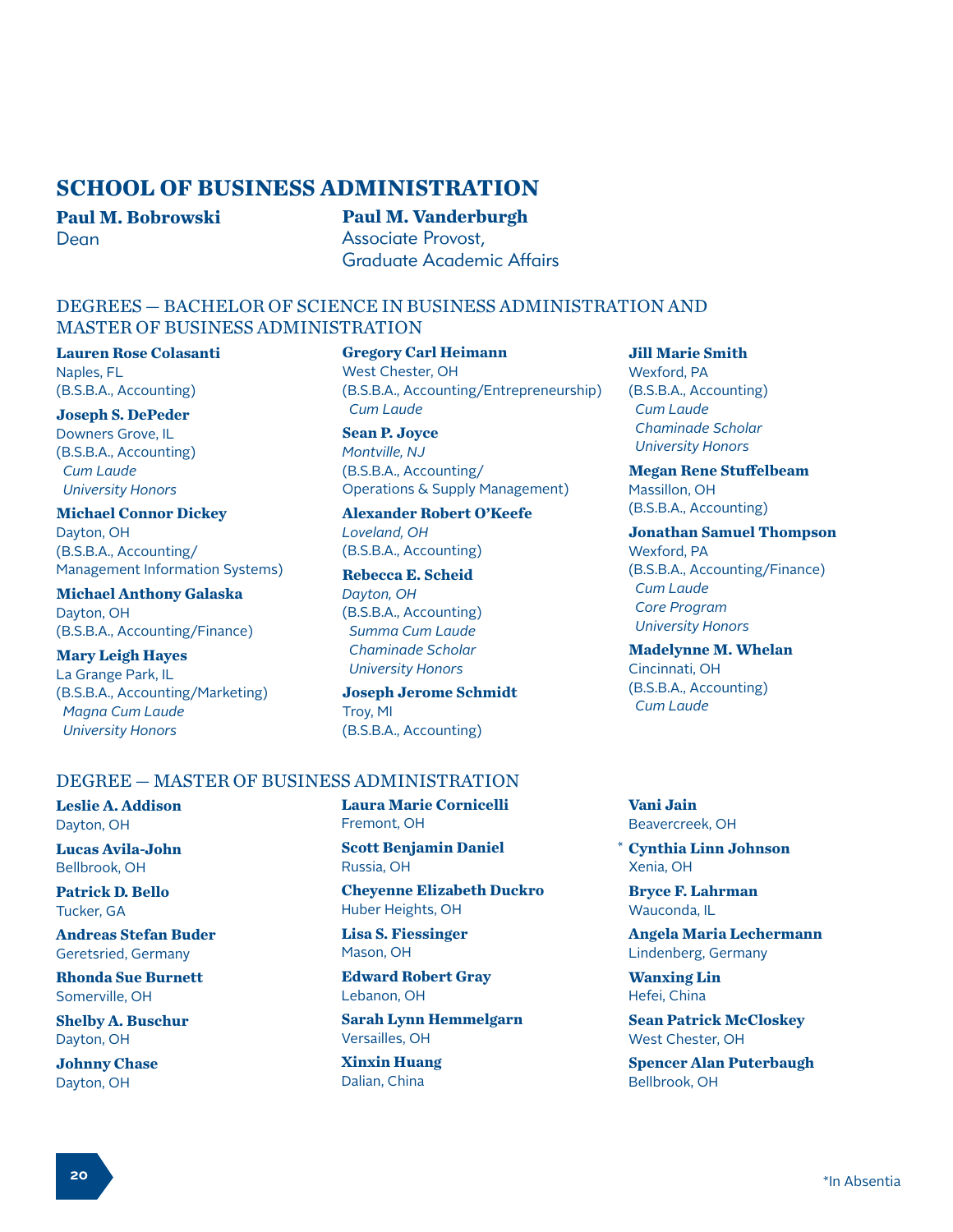**Piaoyi Qian** Nanjing, China

**Benjamin F. Rudman** Washington, PA

**Jingchao Shen** Jiaxing, China

**Keith Strauder Shouse** Xenia, OH

**Mathew Paul Skelly** Dennison, OH

**Daniel M. Tetelman** Chagrin Falls, OH

**Christian Markus Voit** Munich, Germany

**Jia Wei** Dayton, OH

**Feng Yang** Wuhan, China

**Jie Zheng** Sanmenxia, China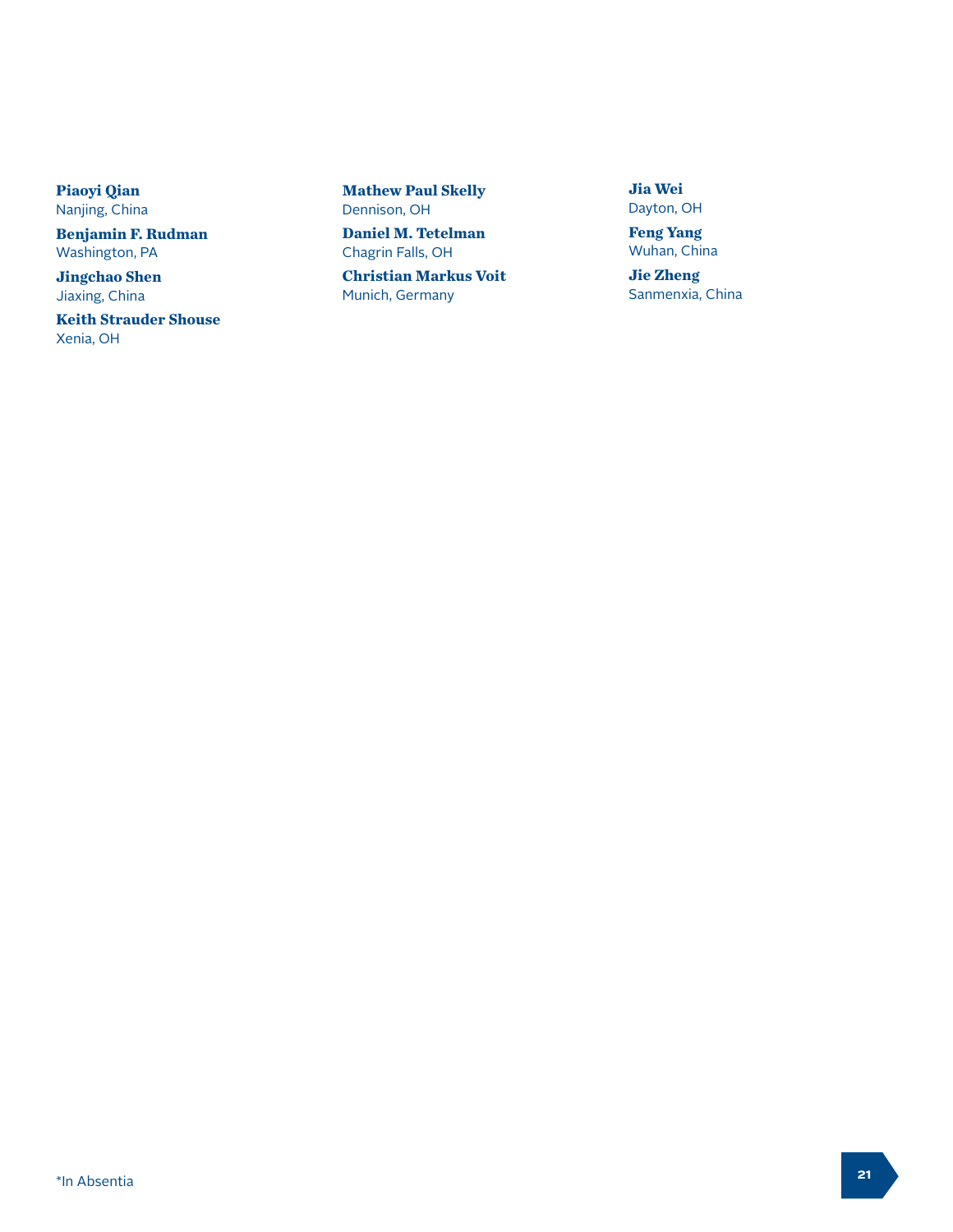# **SCHOOL OF ENGINEERING**

**Eddy M. Rojas** Dean

# **Paul M. Vanderburgh** Associate Provost, Graduate Academic Affairs

## DEGREE — MASTER OF SCIENCE IN AEROSPACE ENGINEERING

**Joseph T. Beeker Jr.** Beavercreek, OH

\* Gauravkumar H. Dodhia **\*** Secunderabad, India

**Karthik Goli** Nalgonda, India **Dinesh Jillella** Hyderabad, India

**Samuel Carl Miller** Dayton, OH

**Venkata Divya Bhanu Nanduri** Secunderabad, India **Saaketh Sridhar Rajagopalan** Chennai, India

# DEGREE — MASTER OF SCIENCE IN BIOENGINEERING

**Andrea Marie Chambers** Sioux Falls, SD

**Alexandra O'Neil Luby** Copley, OH

## DEGREE — MASTER OF SCIENCE IN CHEMICAL ENGINEERING

**Khalid Saleh Aldhahri** Beavercreek, OH

**Turki Saleh Alghamdi** Jeddah, Saudi Arabia

**Waleed Khaled Alhazmi** Madina, Saudi Arabia

**Rana Najim Al Janabi** Kettering, OH

**Salman Ali S. Almutawa** Al-Hufof City, Saudi Arabia

**Yaser Saad Alqahtani** Dhahran, Saudi Arabia

**Tibo Duran** Hohhot, China **Mohammed Talal M. Jameel** Riyadh, Saudi Arabia

**Aly Abou Ouindpanga Ouermi** Cincinnati, OH

**Xulong Tang** Xinzheng, China

**Nasim Shafie** Mason, OH

# DEGREE — MASTER OF SCIENCE IN CIVIL ENGINEERING

DEGREE — MASTER OF SCIENCE IN ELECTRICAL ENGINEERING

**Siraj M. Al Qunaynah** Dayton, OH

**Fadi M. Althoey** Jeddah, Saudi Arabia

**Mounika Aatukuri** West Godavari, India

Osogbo, Nigeria

Dammam, Saudi Arabia **Bhanu Teja Jangam**

**Mohammed Saeed Bazroun**

Hyderabad, India

**Karthik Anumolu**

**Manasa Vardhanapu** Hyderabad, India

Andhra Pradesh, India

**Mamatha Bachupally** Hyderabad, India

**Rama Pavithra Bala** Vijayawada, India

Hyderabad, India **Yousif Nazal Alanazi** Riyadh, Saudi Arabia

**Sai Pranava Alambaram**

**Ademola Tajudeen Abimbola**

**Abdulaziz Essa Alkhaldi** Sakaka, Saudi Arabia

**Khalid Hassan Almudaghish** Ras Tanoura, Saudi Arabia

**Awwad Hamdan Alshehry** Jeddah, Saudi Arabia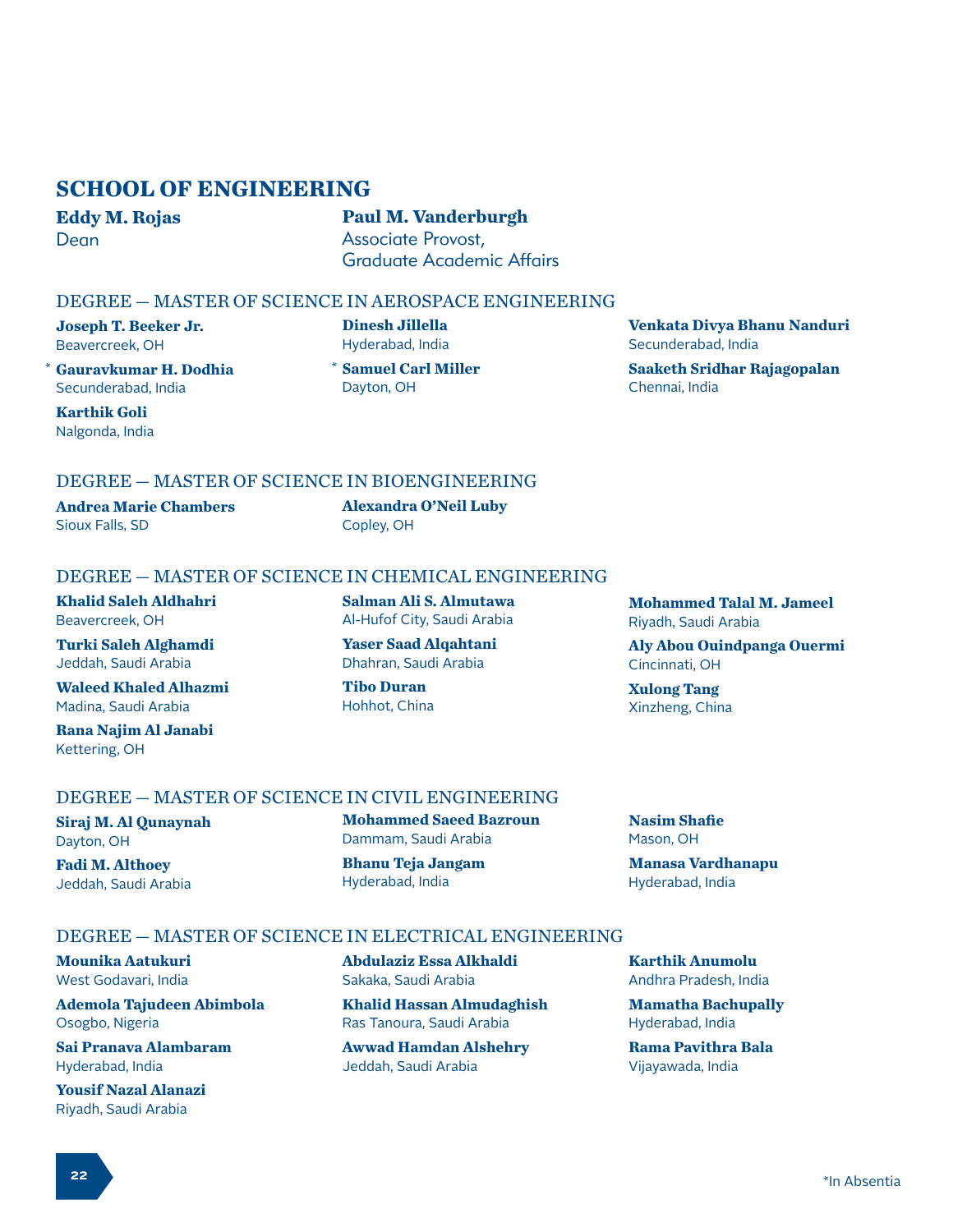**Vasundhara Balaji** Coimbatore, India

**Alex W. Beigh** Hamilton, OH

\*

**Pramod Bethinni** Sathupalli, India

**Yanfeng Chen** Shanghai, China

**Venkata Salini Priyamvada Davuluru** Chennai, India

**Gokuleswara Reddy Dubbudu** Hyderabad, India

**Ye Gu** Beijing, China

 $*$  **Jonathan M. Headlee** Vandalia, OH

**Yinwei Jiang** Yancheng, China

**Srilekha Jogiparthi** Khammam, India

**VarunRaju Kaluvakolanu** Warangal, India

**Sai Nisha Sree Reddy Kandi** Karimnagar, India

**Apoorva Reddy Kankanala** Warangal, India

**Christina Maria Karam** Grosse Pointe Woods, MI

**Vinakar Reddy Kondam** Karimnagar, India

**Rakesh Kosana** Praksam, India

**Venkata Ramireddy Koteru** Nuzvid, India

**Narasimha Naga Sriram Santosh Kotipalli** Amalapuram, India

**Satya Kumar Lalam** Visakhapatnam, India

**Matthew B. Lemon** Dayton, OH

**Fuhao Li** Dalian, China

**Ying Liu** Huhehaote, China

**Nikhil Kumar Modugu** Nalgonda, India

**Sudheer Palempati** Visakhapatnam, India

**Sandeep Kumar Pallerla** Adilabad, India

**Hemanth Kumar Pentela** Ongole, India

**Abinay Pingili** Warangal, India

\*

**Swathi Pochampally** Hyderabad, India

**Niharika Remella** Hyderabad, India \*

**Santosh Kumar Sana** Hyderabad, India

**Srinivas Sandupatla** Hyderabad, India

**Wade Anthony Schroeder** Sidney, OH

**Vinaykumar Siddaiah** Mysore, India

**Yuan Hung Su** Changhua City, Taiwan

**Npp Chaitanya Thirunahari** Andhrapradesh, India

**Roshni Uppala** Visakhapatnam, India

**Sravani Vallapureddy** Hyderabad, India

**Tejasvi Veerabhadraiah** Bangalore, India

**Sirisha Vempati** Khammam, India

**Shravya Vulli Gnaneswara** Hyderabad, India

**Chong Cheng Wang** Nanjing, China

**Uday Kumar Yellanki** Kamareddy, India

**Dingnan Zhang** Shenyang, China

# DEGREE — MASTER OF SCIENCE IN ELECTRO-OPTICS

**Katherine Victoria Duncan-Chamberlin** Mentor, OH

**David J. Lombardo** Rome, NY

## DEGREE — MASTER OF SCIENCE IN ENGINEERING

**Rameez Ahmed Khan** Karachi, Pakistan

\*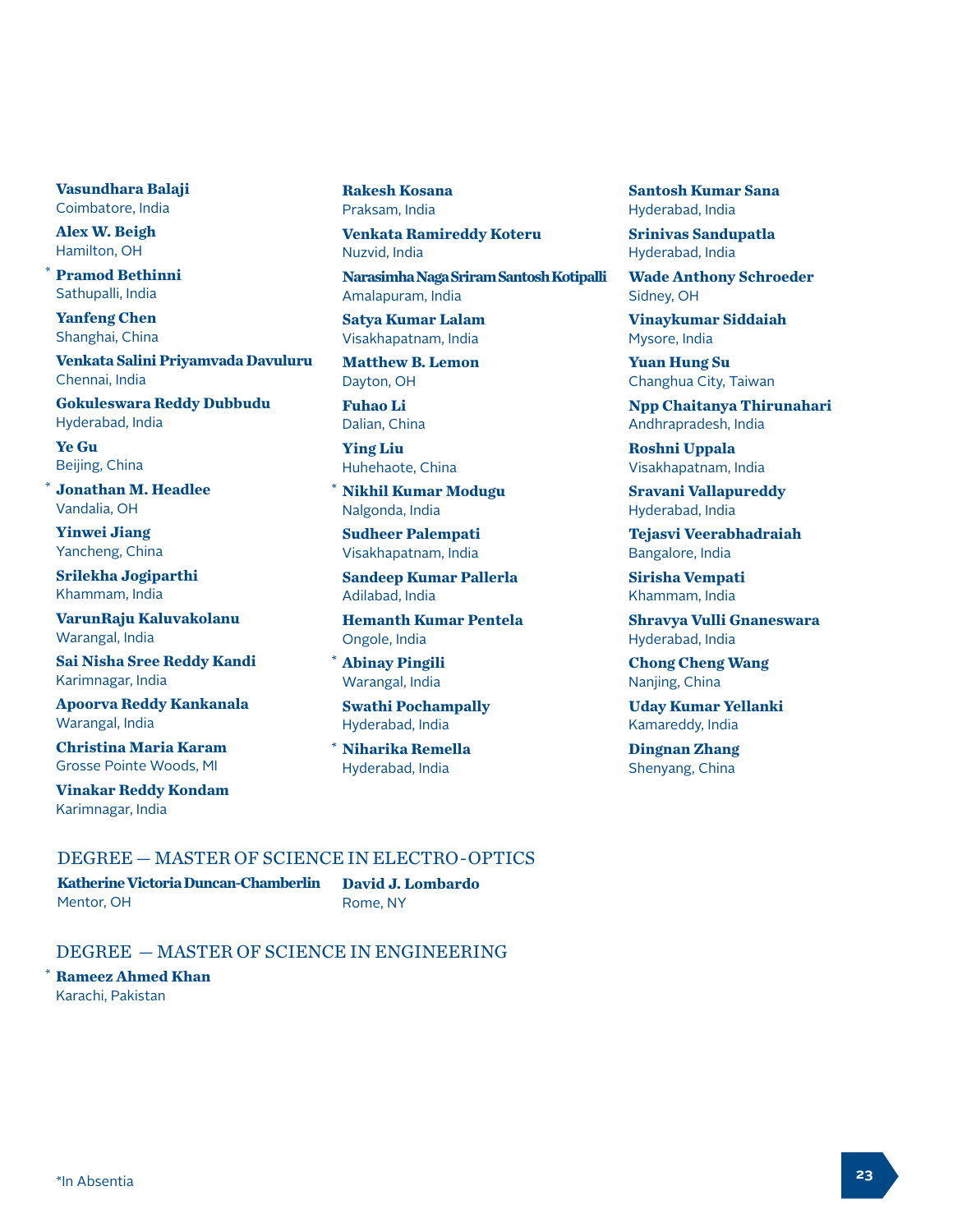#### DEGREE — MASTER OF SCIENCE IN ENGINEERING MANAGEMENT

**Fahad Abdullah Almansour** Alriyadh, Saudi Arabia

**Daniel Fordjour Kwadwo Berko** Ballwin, MO

**Yapeng Gao** Qingdao, China

**Daniel R. Kemlage** St. Louis, MO

**MuSong Li** Beijing, China

\*

**Liang Liu** Beijing, China

**Manisha Reddy Pamulaparthi** Hyderabad, India

**Matthew D. Swart** Bellbrook, OH

**Jiangyue Wang** Tianjin, China

**Yicheng Yuan** Qidong, China

**Shaobo Zhang** Beijing, China

**Wei Zhang** Shanghai, China

**Xiaoyan Zhou** Shanghai, China

# DEGREE — MASTER OF SCIENCE IN MANAGEMENT SCIENCE

**Zhehao Xia** Guixi City, China

# DEGREE — MASTER OF SCIENCE IN MATERIALS ENGINEERING

**Zain Salah Abu-Kaff Bayyoud** Miamisburg, OH

**Jason Henry Burns** Beavercreek, OH

**Harika Challa** Hyderabad, India

**Ray Dennis Dria** Mason, OH

**John Eric Hils** Springfield, OH

**Darius Rayshawn Johnson** Dayton, OH

**William G. Lauwers** Beavercreek, OH

**Zhe Liu** Beijing, China

**Michael Andrew Lyrenmann** Cincinnati, OH

**Derek Warren Mirre** Dayton, OH

**Delroy A. Pascual** Columbus, OH

**Nicholas C. Ritter** (Dual Degrees) Toledo, OH

**Yongxu Shen** Shanghai, China

**Robert J. Strong** Tipp City, OH

**Robert Ryan Waked** (Dual Degrees) Cary, NC

**Lijian Xiao** Xining, China

**Fei Xie** Dalian, China

**Ruyin Zhang** Beijing, China

#### DEGREE — MASTER OF SCIENCE IN MECHANICAL ENGINEERING

**Umar Fahed Alqsair** Buraydah, Saudi Arabia

**Mohammed Eissa A. Al-Talib** Qatif, Saudi Arabia

**Ahmed Abdulaziz Bahabri** Yanbu Industrial City, Saudi Arabia

**Street Anthony Barnett III** Dayton, OH

**Khalid Mubarak M. Binharkan** Riyadh, Saudi Arabia

**Pradeep Chinnappu Velayutham** Salem, India

**Chandra Sekhar Reddy Emuke** Mahaboobnagar, India

**Ahmad Mohammadhabeeb A. Fallatah** Riyadh, Saudi Arabia

**Abijitth Guruprasad** Bangalore, India

**Bradley James Holtsclaw** Springboro, OH \*

**Khalid M. H. Jaballa** Dayton, OH

**Yuxin Kang** Xianyang, China

**Jasmine Neda Kashani** Centerville, OH

**Naga Sayana Srinivas Koneru** Vijayawada, India

**Brandon Charles Leedy** Durham, NC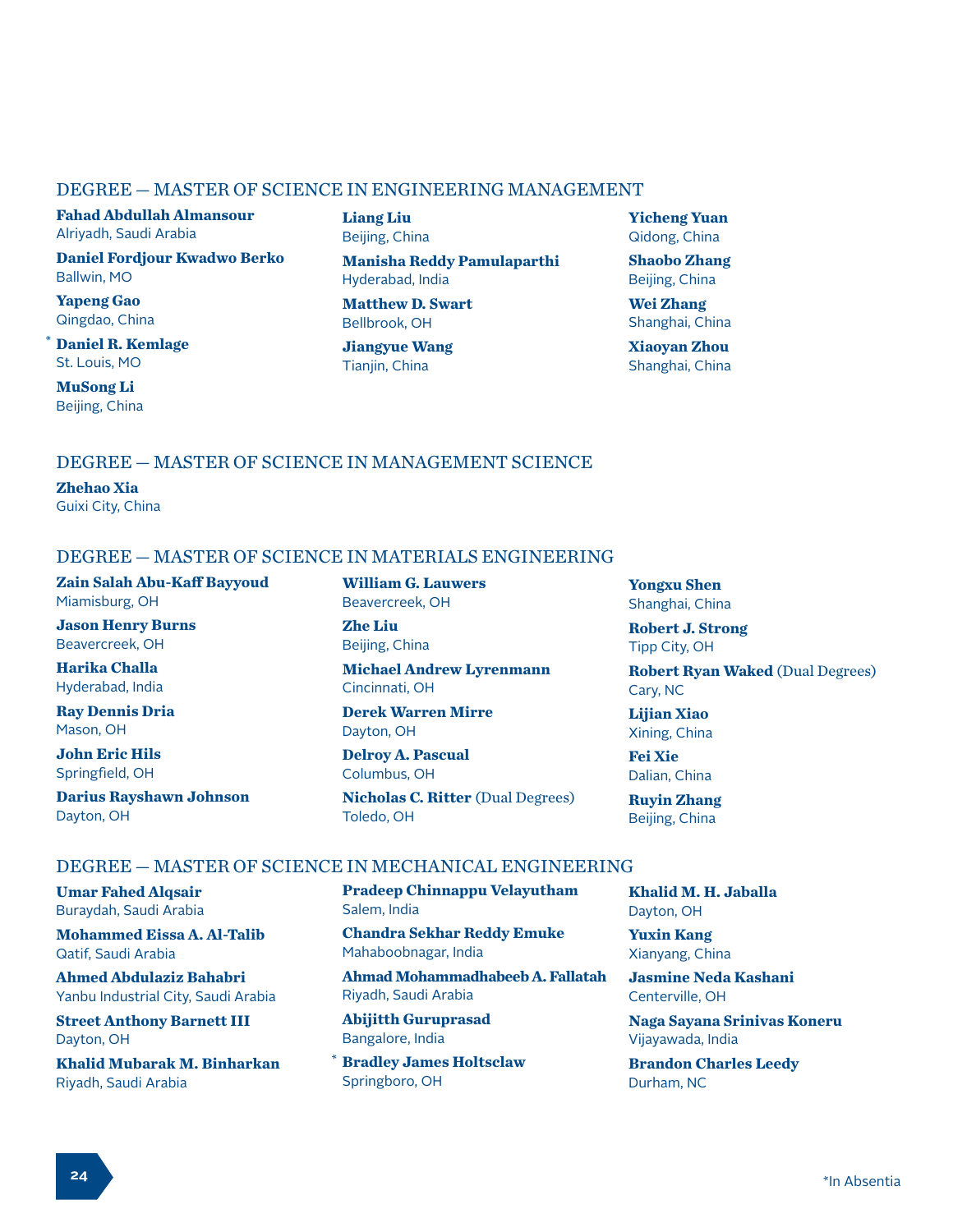**Yamin Ma** Dayton, OH

**Aditya Nagulapalli** Hyderabad, India

**Giridhar Narlapuram** Nirmal, IN

**Dipen Bharat Patel** \* Hyderabad, India

**Mahipal Reddy Raghunayakula** Warangal, India

**Sonal Singh** Hyderabad, India

**Ce Song** Nanyang, China **Dinesh Reddy Yeruva** \*Thimmajipet, India

**Yacouba Yeye** Kettering, OH

**Guangyu Zhang** Shenyang, China

#### DEGREE — MASTER OF SCIENCE IN RENEWABLE AND CLEAN ENERGY

**Ahmed AA Bshier** Dayton, OH

**Christopher A. Denzinger** Cincinnati, OH

**Vijay Gopalakrishnan** Chennai, India

**Erika Francis Page** Dayton, OH

**Katrina Lynne Staker** Beavercreek, OH

**Joy Victoria Von Holle** Beavercreek, OH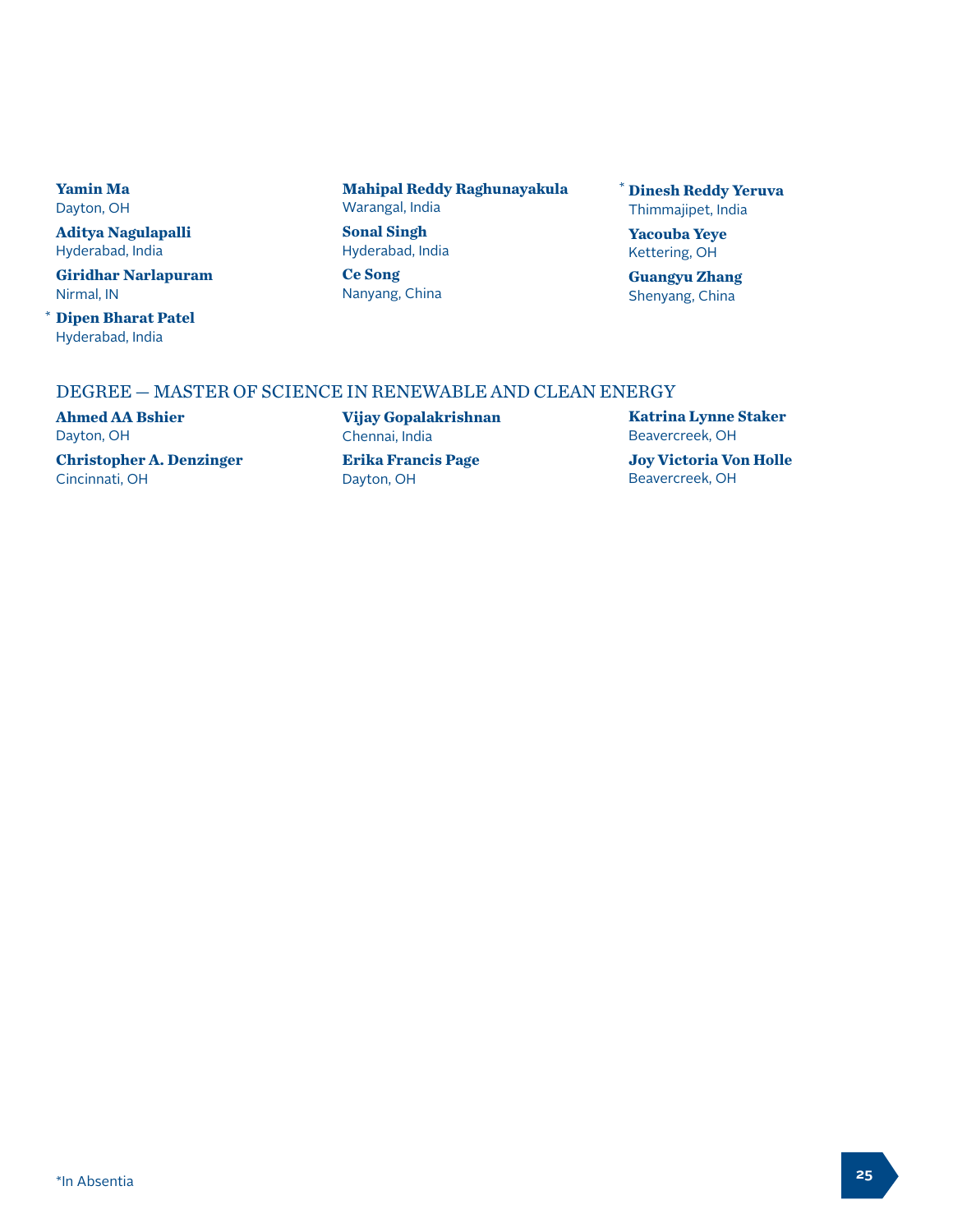# **SCHOOL OF EDUCATION AND HEALTH SCIENCES**

#### **Kevin R. Kelly** Dean

**Paul M. Vanderburgh** Associate Provost, Graduate Academic Affairs

## DEGREE — EDUCATIONAL SPECIALIST

**Mildred Denise Albert** Dayton, OH

#### DEGREE — MASTER OF SCIENCE IN EDUCATION AND HEALTH SCIENCES

**Khaled Shaeya Alawad** Jeddah, Saudi Arabia

**Dunya Nasser A. Albeshar** Beavercreek, OH

**Faisal H. Alenezi** Jahra, Kuwait

\*

**R'Ameerah K. Alexander** Charlotte, NC

**Reem Saleh Algarawi** Jeddah, Saudi Arabia

**Seham Saleh Alharbi** Jeddah, Saudi Arabia

**Haifaa Mahmood Alhawsawi** Makkah, Saudi Arabia

**Amal Sulaiman Aljumuah** Arass, Saudi Arabia

**Leah Elizabeth Allen-Congrove** New Albany, OH

**Dlaial Soltan Alotaibi** Riyadh, Saudi Arabia

**Dareen Abed Alraiqy** Al Qunfgha, Saudi Arabia

**Deanna L. Althammer** Pleasant Plain, OH

**Rajalakshmi Ananthraja** Chennai, India

**Mary Rebecca Ankrom** Centerville, OH

**David Matthew Ashdown** Springboro, OH

**Jun Bai** Ordos, China

**Jasmine Lucy Banks** Columbus, OH

**Muna J. Baqer** Kettering, OH

**Megan Renee Barrett** Dayton, OH

**Rhiannon T. Batson** West Chester, OH

**Anuli C. Bell** Cincinnati, OH

**Andrea Larae Bennett** Springfield, OH

**Anne Guidry Bremer** Temple, TX \*

**Erin Taylor Brown** Gahanna, OH

**Vivian Louise Brown** Columbus, OH

**Kelsey Rae Brucken** Dayton, OH

**Andrew P. Buckingham** Columbus, OH

**Christina Elisabeth Burns** Miamisburg, OH

**Megan Marlene Burson** Gahanna, OH

\* Bernadette Anne Buzenski New Albany, OH

**Samson L. Byer** Wilmington, OH

**Scott Robert Campbell** Washington Township, OH

**Kala M. Cantor** Williamsport, OH

**Joseph R. Carroll** Toledo, OH

**Saju Chittadiyil** Patna, India

**Jessica Amber Cimino** Delaware, OH

**Jenna Ann Cooper** Columbus, OH

**Christa M. Cox** Moraine, OH

**Brittany M. Dapice** Waynesville, OH

**Hamsah Sameer Delli** Xenia, OH

**Kelsey J. DePompei** Columbus, OH

**Kevin Thomas Moulin Donoher** Kettering, OH

**Kaci E. Durham** Mason, OH

**Taylor Joseph Dwyer** Erlanger, KY

**Kensie Christine Everhart** Dayton, OH

**Jennifer E. Ference** North Royalton, OH

**Michelle Dawn-McGowan Foster** Howard, OH

**Amy E. Frank** Marysville, OH

**Rachelle M. Friskey** Columbus, OH

**Chelsie Wizper Fuller** \*Columbus, OH

**Brittany Ann Giacolone** Montgomery, OH

**Douglas P. Giere** Maria Stein, OH

**Kristen Marie Gillman** Westerville, OH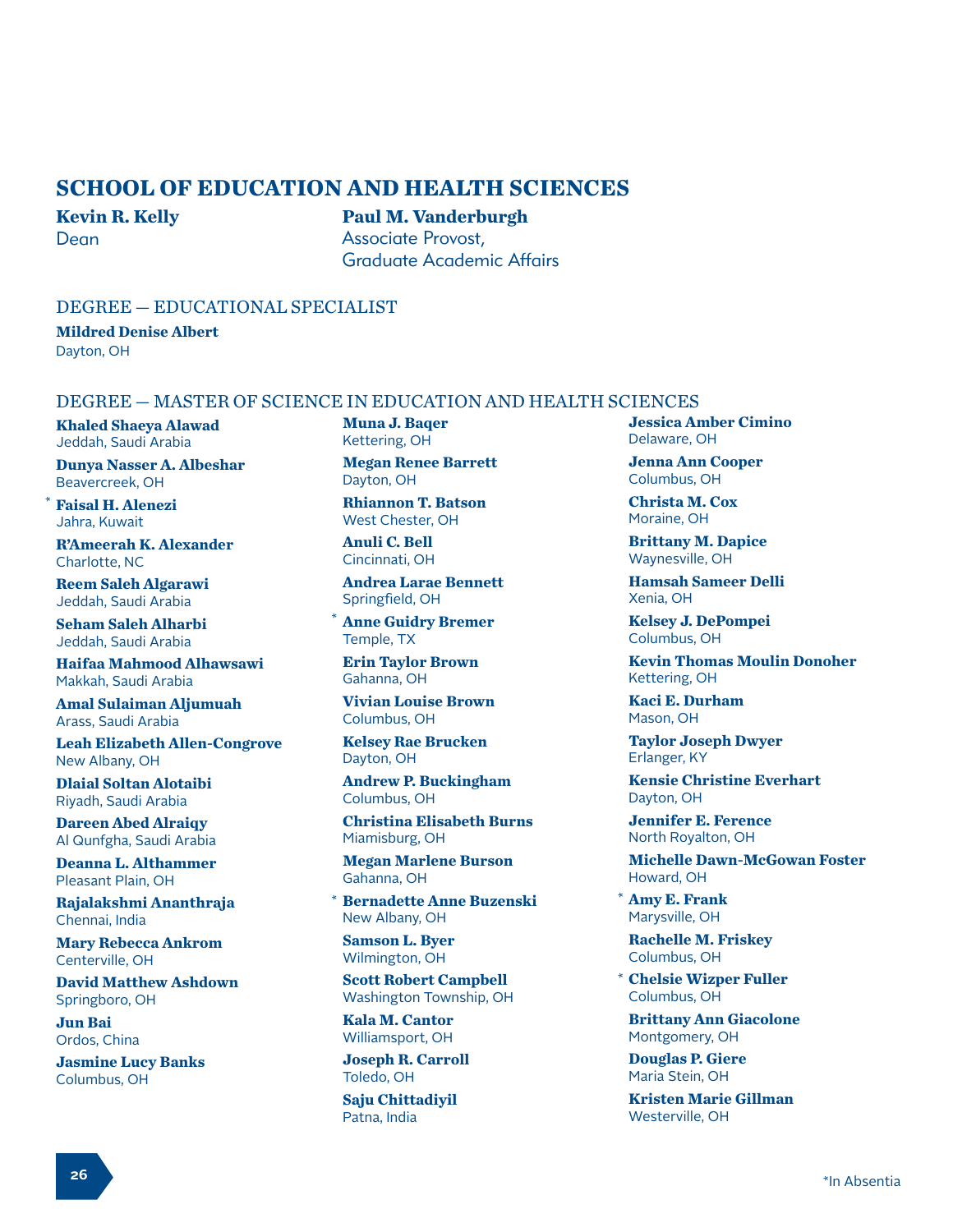**Jennifer Lynn Gramlich** Columbus, OH

**Traci Raelyn Gray** Springboro, OH

**Joseluis Guajardo** Columbus, OH

**Heather Haringa** Pickerington, OH

**Juan Enrico Harmon** Columbus, OH \*

**Jessica Ann Hartsough** Monroe, OH

**Amy Jo Henry** South Charleston, OH

\*

**Catherine J. Hilbert** Erie, PA

**Gabrielle A. Hill** Whitehall, OH

**Jessica Nicole Hoppel** Miamisburg, OH

**Amy Beth Huffer** Grandville, OH

**Christine Allison Hunter** Columbus, OH

**Lauren Taylor Hura** Columbus, OH

**Sean Patrick Hyland** Hilliard, OH

**Kelty Kathryn Inman** Sidney, OH

**Darlene Angela Johnson** Ashville, OH

**Laura Marie Johnson** Troy, OH

**Anna C. Kiser** Bexley, OH

**Kara Kralik** Grove City, OH

\*

**Nicole L. Kulick** Westerville, OH

**Taylor M. Lincicome** Powell, OH

**Christian Israel Lozano** East Chicago, IN

**Karlos Lee Marshall** Springfield, OH

**Nicole Marie Martin** Columbus, OH

**Erika Dawn McCartin** Mason, OH

**Kelley Mcclain** Trotwood, OH

**John Fitzgerald McNamara** Beavercreek, OH

**Meghan A. Mettling** Dayton, OH

**Cassandra Rose Mondragon** Dayton, OH

**Danielle Lamour Montepare** Cumming, GA \*

**Tristan Lee Morris** Beavercreek, OH

**Katelyn Myers** Dublin, OH

**Hala Abdulelah Nassir** Mecca, Saudi Arabia

**Barbara Jean Needles** Kettering, OH

**Rev. Lawrence Ikechukwu Nwabueze, O.P.** Mount Rainier, MD

**Christina Elizabeth O'Malley** Dayton, OH

**Jason D. Ordway** Holgate, OH

**Alexandra M. O'Sell** Clemson, SC

**Michael Jude Panasuk** Westfield, IN

**Anne P. Penny** Winnipeg, Canada

**William E. Petraiuolo** Highland Heights, OH

**Rebekah Elaine Radcliff** Circleville, OH

**Katherine Denise Reeves** Dayton, OH

**Johnathon Daniel Reynolds** Elyria, OH

**Julie Lynne Roberson** Largo, FL \*

**Dexter Winston Robinson** Green Acres, FL

**Cara Elizabeth Roggenkamp** Dublin, OH

**Jacqueline Julia Rusche** Hamilton, OH

**Roun Ahmed Said** Blacklick, OH

**G. Ryan Sargent** Whitehall, OH

**Christine Denise Schmidt** Xenia, OH

**Nancy Clements Secrest** Westerville, OH

**Todd Michael Shadley** De Graff, OH

**Joanna Marie Shipe** Circleville, OH

**Ginger J. Smith** Beavercreek, OH

**Heather Ashlee Smith** \* Hilliard, OH

**Tyson J. Smith** Columbus, OH

**Kelly Ross Stork** Centerville, OH

**Tiffany Dawn Suman** Vandalia, OH

**Megan Alicia Trinh** Blacklick, OH

**Joseph Raymond Vallee** Clayton, NC

**Courtney D. Wade** Columbus, OH

**John Thomas Walker** Portsmouth, OH \*

**Eilis Maire Wasserman** Oakwood, OH

**Christopher P. Weyand** Columbus, OH \*

**Stephanie Denise Whatley** Reynoldsburg, OH

**Jasmine Nicole Whitlow** Louisville, KY

**Shane Michael Williams** Beavercreek, OH

**Keshia L. Woodall** Dayton, OH

**Beite Zhu** Liaoning, China

**Stephen P. Zubritzky** Coraopolis, PA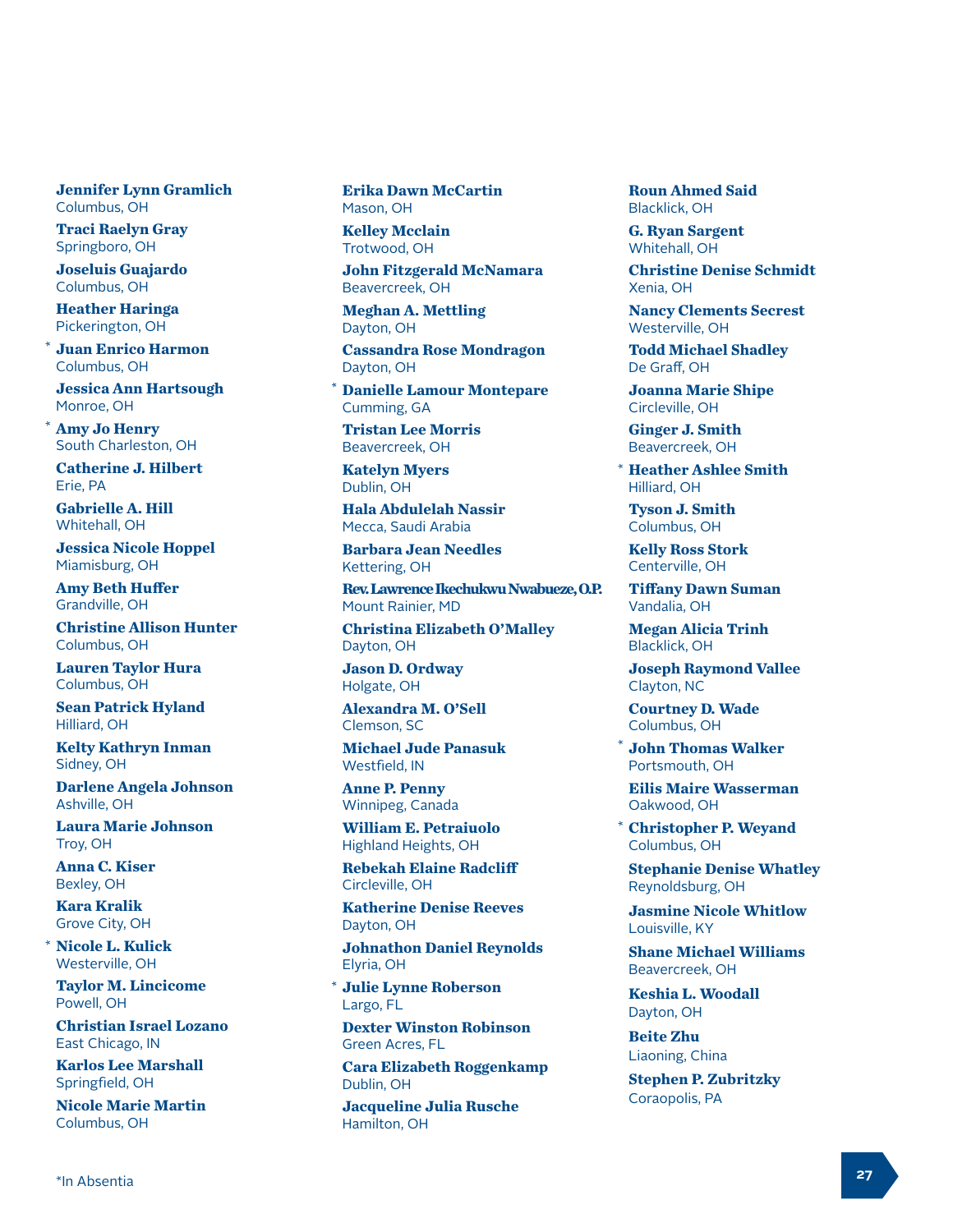# **THE MARIAN LIBRARY/ INTERNATIONAL MARIAN RESEARCH INSTITUTE (IMRI)**

# **Kathleen M. Webb** Dean



Founded by the Marianists of the University of Dayton, the Marian Library/ International Marian Research Institute

has the universal mission to make the Virgin Mary, Mother of Jesus Christ, better known, loved and served. This global, scholarly and pastoral privilege is fulfilled above all through the operation of the Marian Library, founded in 1943

**Rev. François Rossier** Executive Director

and today recognized as the world's largest and most comprehensive collection of printed materials on the Blessed Virgin Mary, as well as through the International Marian Research Institute (IMRI).

The International Marian Research Institute was established in 1975 at the University of Dayton in affiliation with the Pontifical Theological Faculty Marianum in Rome. IMRI offers a graduate program from the

Marianum leading to a Licentiate of Sacred Theology (S.T.L.) and a Doctorate of Sacred Theology (S.T.D.) The program is accredited by the Marianum and approved by the Congregation for Catholic Education at the Vatican. Presently there are only two places in the world, Rome and Dayton, where students can earn the Licentiate of Sacred Theology (S.T.L.) and the Doctorate of Sacred Theology (S.T.D.) with specialization in Mariology.

# **LICENTIATE OF SACRED THEOLOGY (S.T.L.)**

**Maria Enriqueta Garcia** Mexico City, Mexico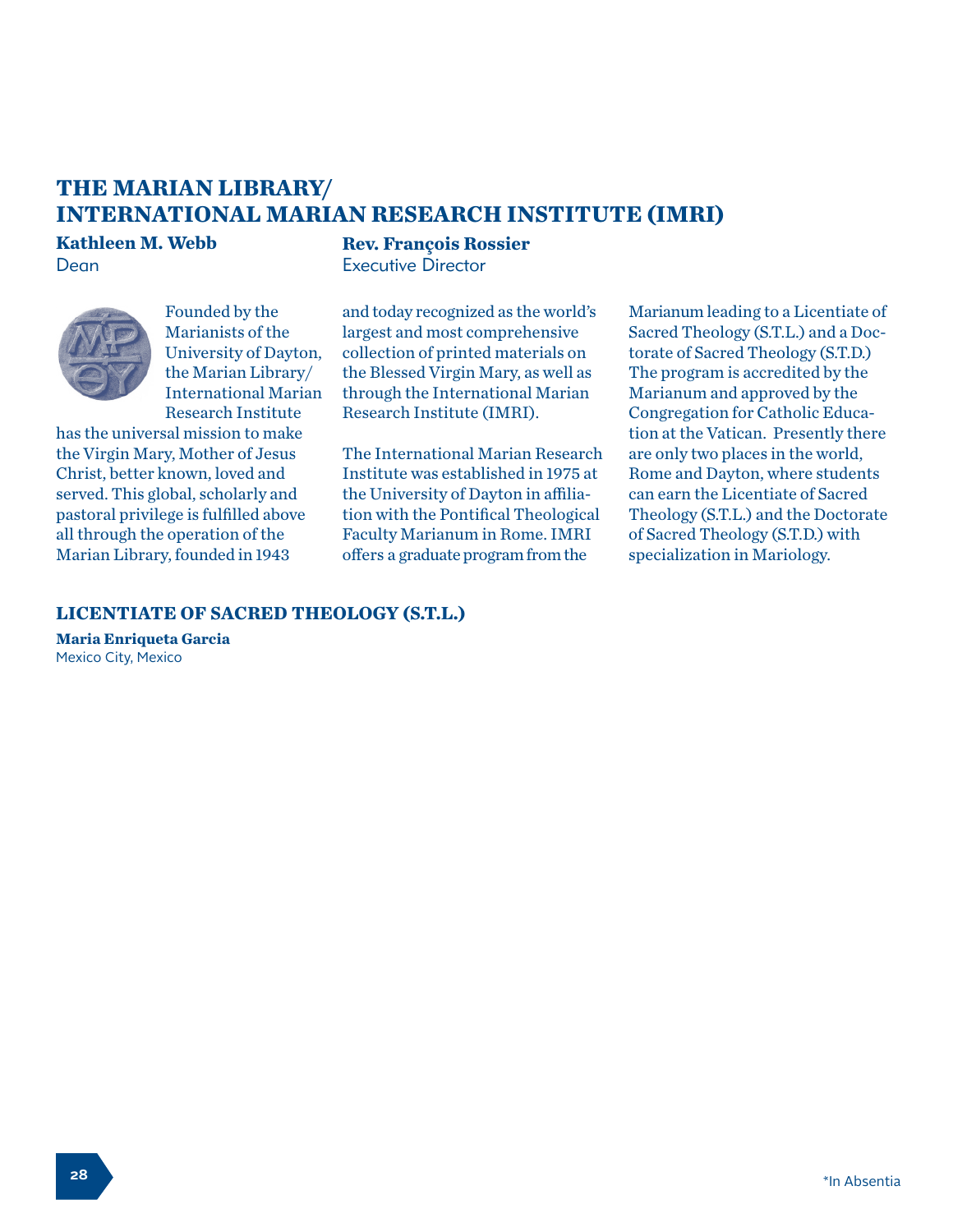# **UNIVERSITY OF DAYTON UNDERGRADUATE COMMENCEMENT**

- 
- 
- -
	- - - -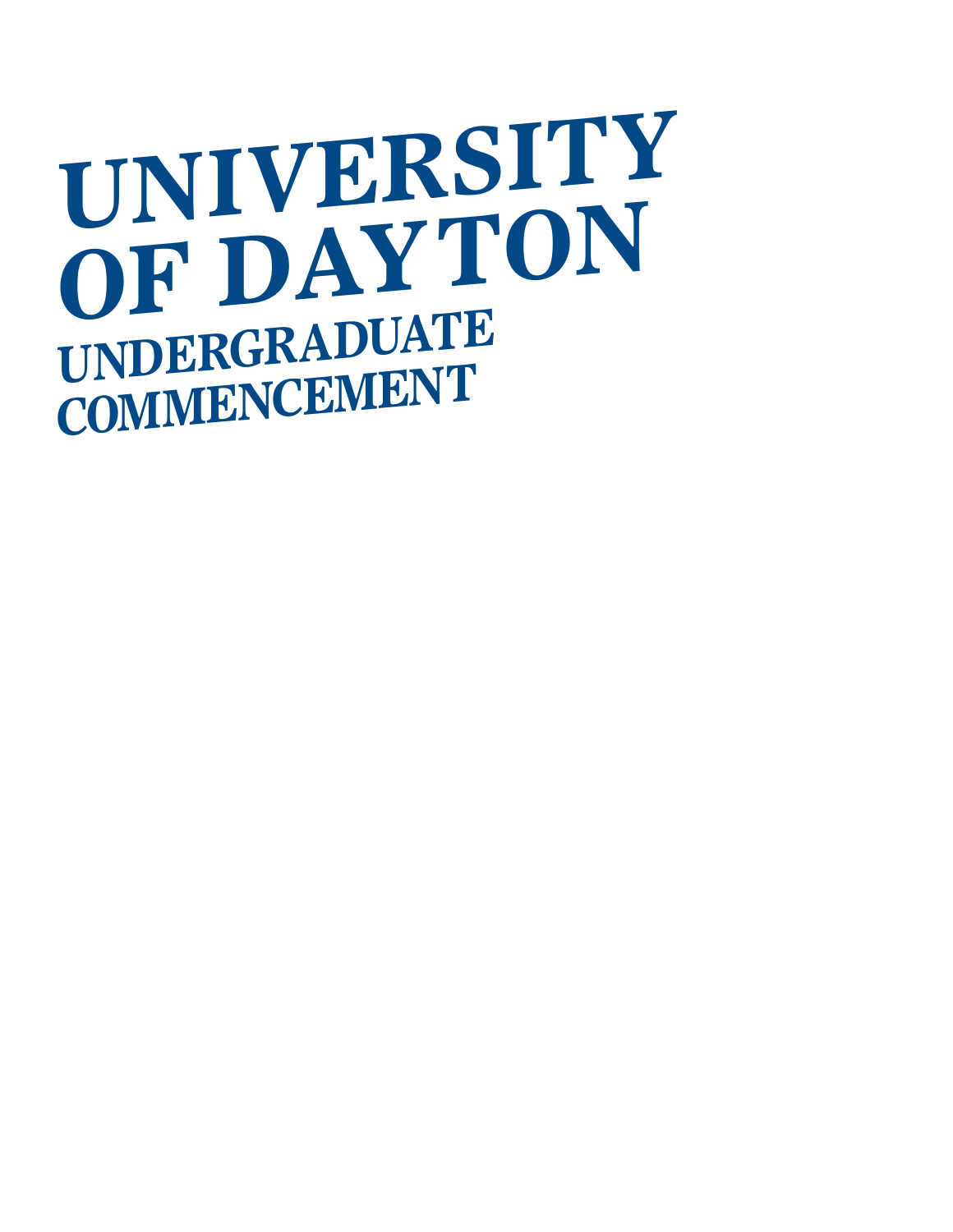9:00–9:30 A.M.

## **FIRST FLIGHT SAXOPHONE QUARTET**

Gabriel Agulera Alexander Altomare Matthew Morris Gillian Taylor Willie L. Morris, III — Director

#### **ORDER OF EXERCISES**  9:45 A.M.

PRESIDING **Daniel J. Curran**  President of the University

PRELUDE **R. Alan Kimbrough**  Department of English

#### PROCESSIONAL

INTRODUCTION **Paul H. Benson** Interim Provost

INVOCATION **Crystal C. Sullivan** Director of Campus Ministry

POSTING OF THE COLORS **Logan R. Holbrook Matthew T. Kern Travis K. Nartker Daniel D. Sales** Army ROTC

NATIONAL ANTHEM **Erin T. Radvanski** Graduating in Music Education

WELCOMING REMARKS **Steven D. Cobb** Chair, Board of Trustees

STUDENT SPEAKER'S REMARKS **Sarah Lynn Dickson** Graduating in Management Information Systems/Entrepreneurship

PRESIDENT'S REMARKS **Daniel J. Curran** 

PROVOST'S REMARKS **Paul H. Benson**

CONFERRING OF DEGREES **Daniel J. Curran** 

## HONORARY DEGREE

UNDERGRADUATE DEGREES College of Arts and Sciences **Jason L. Pierce**  Dean

School of Business Administration **Paul M. Bobrowski** Dean

School of Education and Health Sciences **Kevin R. Kelly** Dean

School of Engineering **Eddy M. Rojas** Dean

CLOSING REMARKS **Paul H. Benson**

**BENEDICTION Rev. James F. Fitz, S.M.** Vice President for Mission and Rector

UNIVERSITY OF DAYTON ANTHEM **Matthew Richard Radford** Graduating in Music Education

**RECESSIONAL R. Alan Kimbrough** 

**Please remain seated during Recessional.**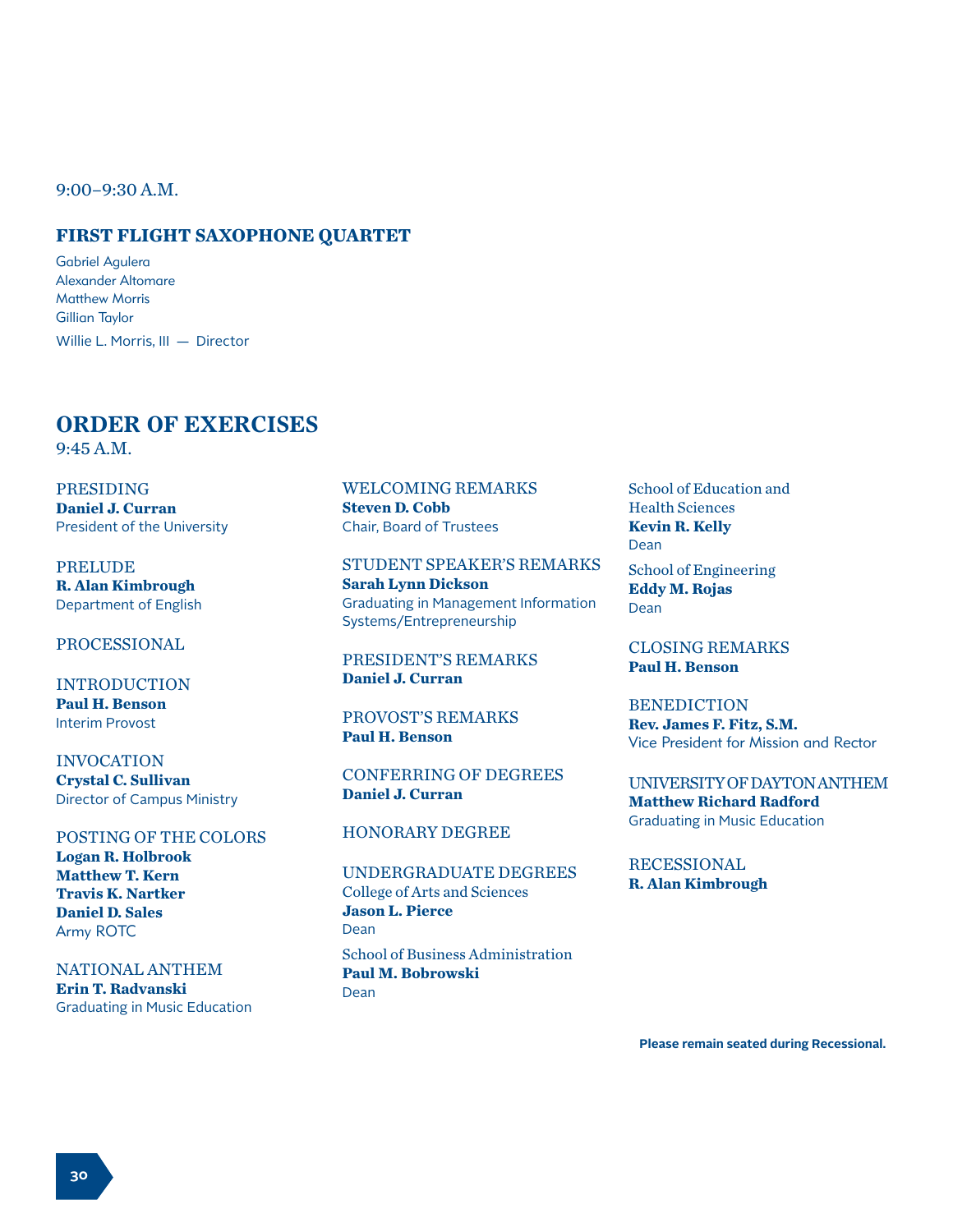# **HONORARY DEGREE**

## **DOCTOR OF HUMANE LETTERS, HONORIS CAUSA**

# **Ramón Estévez**

It's a journey that's come full circle.

Ramón Estévez, better known by his stage name Martin Sheen, was born into a large Catholic immigrant family in Dayton, Ohio, on August 3, 1940. He grew up just a few blocks from the University of Dayton and graduated from Chaminade High School, both founded by the Society of Mary. The Marianists' teachings helped shape his commitment to social justice, service and peace.

The Marianists, however, were not able to convince him to enroll at the University of Dayton, where he says he intentionally failed the entrance exam so that he could move to New York City and start what became a distinguished lifelong career in acting.

Mr. Estévez has gained international fame as a performer for the stage, film and television. He has appeared in more than 65 films, including "Apocalypse Now," which brought him worldwide attention.

Television audiences know him best as President Josiah Bartlet in "The West Wing." He received six Emmy nominations for his work in that role, for which he also won a Golden Globe award and two Screen Actors Guild awards.

"While acting is what I do for a living, activism is what I do to stay alive," he's fond of saying.

Mr. Estévez has used his celebrity status to be a voice for the voiceless, and in the Marianist educational tradition, he leads through service to others. He has spoken out against war, abortion, genocide and capital punishment. Among the causes he supports are environmental sustainability, workers' rights and human rights.

In 1983, Mr. Estévez helped found the San Carlos Foundation, which provides health and educational assistance to refugees and others living in extreme poverty in the Third World, particularly in

Central America. While he was filming "Gandhi" that same year, he donated his entire salary to charities to alleviate hunger and poverty.

"I was inspired and nourished by the basic, fundamental education of service to others. That's how we really grow ourselves — giving to others," he said, speaking to Chaminade Julienne High School students in 2012.

For his internationally recognized artistic achievements, his leadership in humanitarian efforts, his generous giving of himself and resources to those in need and for his deeply felt commitment to Marianist values, the University of Dayton today honors him with its highest award.

On behalf of the University of Dayton and with the approval of the Board of Trustees, the Degree of Doctor of Humane Letters, honoris causa, is hereby conferred upon Ramón Estévez.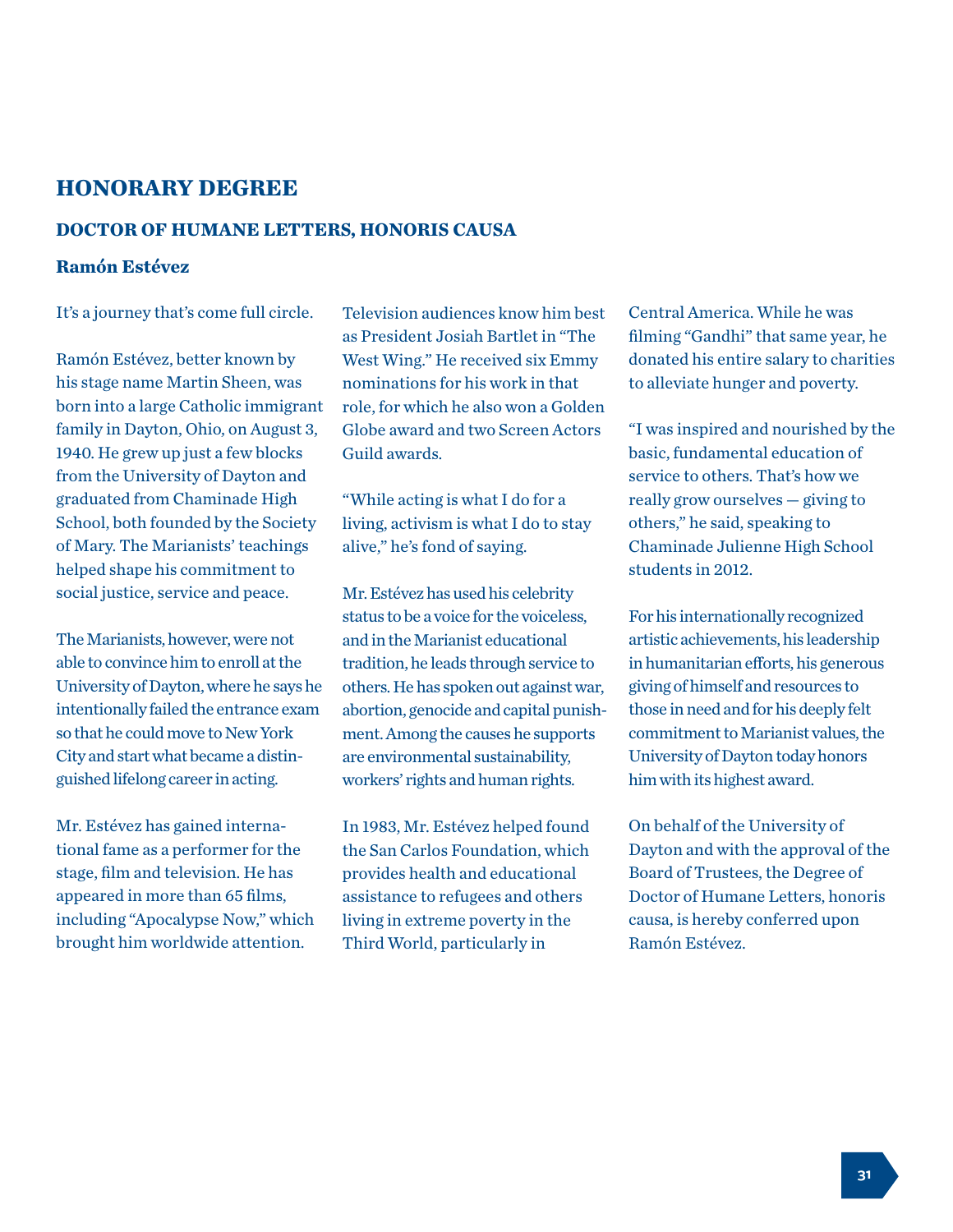# **UNDERGRADUATE DEGREES**

**COLLEGE OF ARTS AND SCIENCES**

**Jason L. Pierce**  Dean

# DEGREE — BACHELOR OF ARTS

#### **ART HISTORY**

**Nahdi Kim Patterson** Silver Spring, MD

# **COMMUNICATION**

**Kristin Elise Ackerman** Weston, CT  *Core Program*

**Alexandra Gloeckner Allen** Grove City, OH

**Davis Blake Arnold** Cincinnati, OH

**Alex Elizabeth Ashworth** Galena, OH

**Mackenzie Leah Barron** Loveland, OH

**Robert Eugene Baumann** Renfrew, PA

**Carolyn D. Benckart** Pittsburgh, PA

**Erica E. Bennett** Richfield, OH

**Henry Louis Blum** Granger, IN

**Alexander R. Borgert** Pompano Beach, FL

**Kristina M. Boyarsky** Mentor, OH

**Shannon Elizabeth Breslin** Wilton, CT  *Core Program*

**Rachel Maria Butteri** Wexford, PA

**Lauren M. Cachat** Northville, MI

**Erin E. Callahan** Dayton, OH

**Margaret Maroney Carey** Riverside, IL

**Nikole Lauren Carpenter** Cleveland, OH

**Amanda Gabriella Carter** Beavercreek, OH

**Katherine E. Christoff** Coraopolis, PA  *Magna Cum Laude University Honors*

**Tia Marie Clifford** East Cleveland, OH

**Peter Henry Cobb** North Barrington, IL

**Bridget Mary Corrigan** Aurora, OH

**Anthony T. Cusella** Dayton, OH

**Emily Kathleen Deason** Chesterfield, MO

**Anna C. Devine** La Grange, IL  *Magna Cum Laude University Honors*

**William Murphy DiFrancesca** Evanston, IL

**Alexandria Lauren Digby** Fostoria, OH  *Magna Cum Laude University Honors*

**Lyndsey Alyse Diggs** (Dual Degrees) Dayton, OH  *Cum Laude University Honors*

**Laura Alece Donohue** Aurora, CO  *Cum Laude Core Program*

**Casey J. Eason** Dayton, OH

**Jennifer Brooke Edwards** Ballwin, MO

**Gregory James Enstone** Tiptree, United Kingdom

**Michelle Cathryn Friman** Buffalo Grove, IL

**Kathleen Rose Garcia** Aurora, IL  *Core Program*

**Benjamin R. Gialanella** Allison Park, PA

**Grace K. Gibbons** Indianapolis, IN  *Cum Laude*

**Susan Leigh Golden** Hinsdale, IL

**Anne M. Grizzell** Park Ridge, IL

**Jennifer Paige Grote** Cincinnati, OH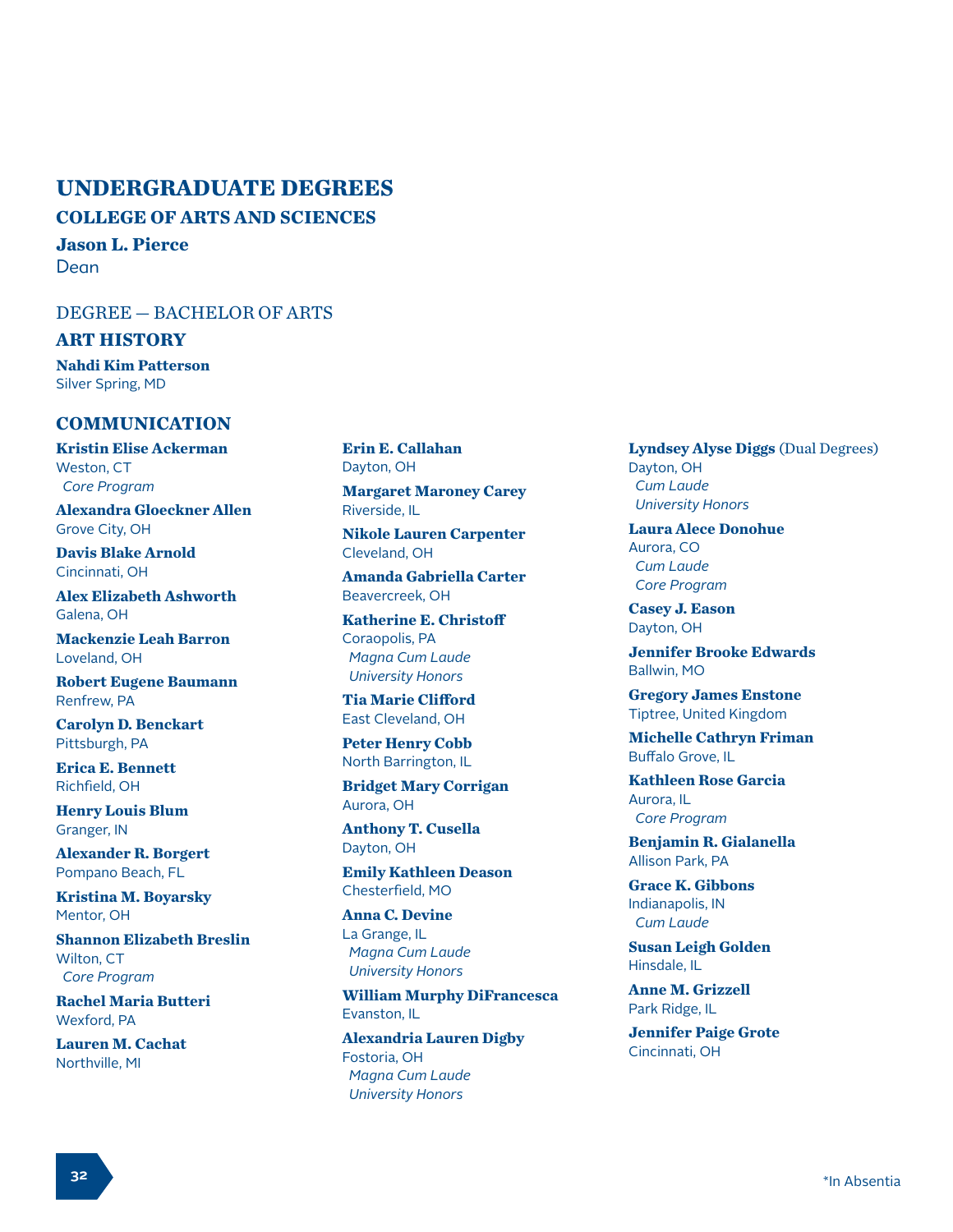**Alexandra Corinne Hall** Dayton, OH

**Kathleen P. Hardy** Chicago, IL

**Molly Elizabeth Harkins** Stratford, CT  *Cum Laude*

**Lillie Marie Henderson** Chicago, IL

**Allison Elizabeth Heraty** Lake in the Hills, IL  *Cum Laude*

**Debra Elizabeth Heslin** Waukegan, IL

**John P. Hickey** Louisville, KY

**Greta Christine Hopp** Naperville, IL  *Core Program*

**Melissa Marie Hughes** Arlington Heights, IL  *Cum Laude*

**Thomas Hardwick Jolly** Chevy Chase, MD

**Caden Plaford Jones** Louisville, KY

**Sarah Anne Marie Kaiser** New Bremen, OH

**Quinlin Clare Kelly** Chicago, IL

**Allison P. Klinefelter** Pittsburgh, PA

**Sylvia Rose Klosterman** Dayton, OH

**Taylor M. Kolanko** Perrysburg, OH

**Aidan William Koross** Kohler, WI

**Jonathan Andrew Kostoff** Copley, OH

**Haleigh Alexandra Kratz** Cincinnati, OH

**Kerry E. Lange** Oak Park, IL

**Michael Trow Lococo** Sandusky, OH

**Elle Lohman** Pittsburgh, PA

**Julia Ruth Lowe** Mentor, OH  *Cum Laude*

**Daniel G. Lynch** Cleveland, OH

**Ellen A. Mack** Cincinnati, OH

**Phillip H. Marshall III** Prospect, KY

**Katherine Elizabeth Massa** Cincinnati, OH

**Elizabeth Jane Mayo** Boardman, OH

**Michael L. McCarthy** Avon Lake, OH  *Core Program*

**Quincy Ann McIlvaine** Lake Forest, IL

**Patrick J. McKeone** Ypsilanti, MI

**Elise Ann McNall** Vienna, VA

**Julia M. Miller** Wexford, PA

**Katherine Elizabeth Miller** Perrysburg, OH

**Kelly FitzSimons Miller** Yellow Springs, OH  *Magna Cum Laude University Honors with Distinction* Cherry Cherrest, Philarics, Philarics, Philarics, Philarics, Philarics, Philarics, Philarics, Philarics, Philarics, Philarics, Philarics, Philarics, Philarics, Philarics, Philarics, Philarics, Philarics, Philarics, Philari

**Emma Elizabeth Mitchell** Chesterfield, MO

**Philip Michael Morris** Southport, CT

**Kayla Marie Mueller** Arlington Heights, IL  *Magna Cum Laude*

**Megan Elizabeth Nelson** Golf, IL  *Cum Laude*

**Morgan E. Nickerson** Strongsville, OH

**Nicole K. Niehus** Northbrook, IL

**A.J. Norman** Upper Arlington, OH

**Samantha E. Nowak** Brecksville, OH

**Gregory Patrick O'Block** Libertyville, IL

**Joseph Gennaro Palumbo** Cincinnati, OH

**Amy Elizabeth Paterline** Gibsonia, PA  *Magna Cum Laude*

**Sarah M. Pennington** Grand Rapids, MI  *Core Program*

**Travis Daniel Pescatrice** Rocky River, OH

**Kelly N. Plazibat** Bolingbrook, IL  *Cum Laude*

**Jeffrey Thomas Purpura** Dayton, OH  *Magna Cum Laude*

**Julia M. Puscas** Colchester, CT  *Magna Cum Laude University Honors*

**Keith Richard Raad** Valley Stream, NY

**Chelsea Lee Randall** Bellbrook, OH  *Summa Cum Laude*

**Gregory Alan Rhude** Plymouth, WI

**Rachel A. Roberts** Riverside, IL

**Nicole G. Rooney** Glencoe, MO

**Ellen L. Ryan** Cincinnati, OH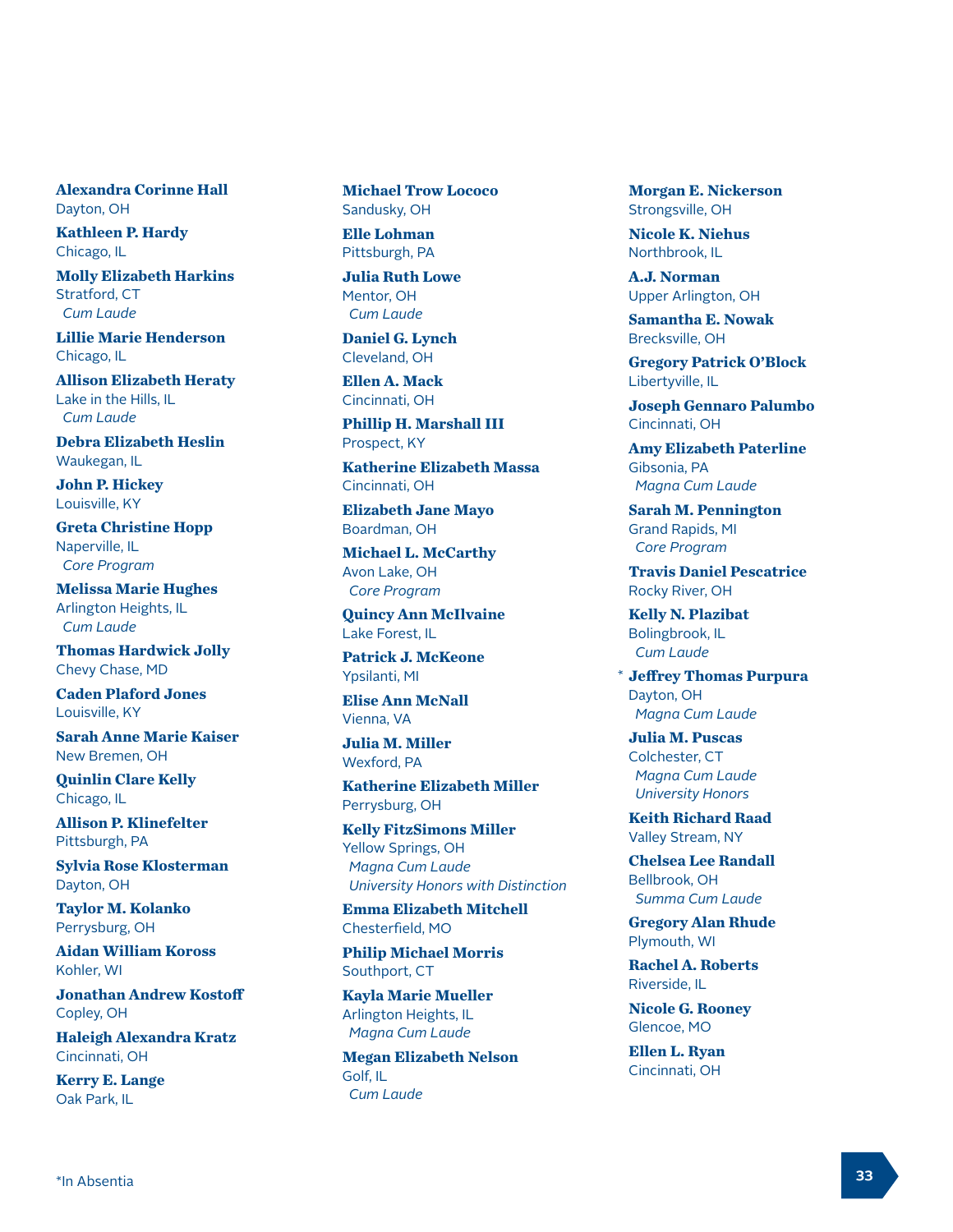**Samantha Lauren Santoro** Ridgefield, CT

**Mary Katherine Schilter** Cedarburg, WI

**Nicole Hudson Schoenberger** Toledo, OH  *Magna Cum Laude*

**Colleen O'Neil Shea** Haddonfield, NJ

**Jordan Jerrell Sibert** Cincinnati, OH

**Emily B. Siegel** Cincinnati, OH

**Kelsey J. Smigel** North Royalton, OH  *Cum Laude*

**Ryan E. Smith** Maineville, OH

**Christopher J. Smyth** Amherst, NY

**Hayley Elizabeth Snyder** Lincoln, IL  *Cum Laude*

## **CRIMINAL JUSTICE STUDIES**

**Abigail Lynn Aceto** Dacula, GA **Christopher Michael Albertson Alcaraz** Lebanon, OH

**Nathan M. Allyn** Newark, OH

**Scott J. Brownlee** Washington, PA  *Commissioned in the United States Army*

**Maycee T. Dobbs** Kettering, OH

**Caitlin E. Ferris** St. Charles, MO

**Adam D. Gahm** Delaware, OH

**Andrea Garcia** Mason, OH

**Sara Marie Giuliani** Columbus, OH  *Magna Cum Laude Dayton Civic Scholar*

**Clare Elizabeth Spence** Radnor, PA  *Magna Cum Laude*

**Richard Aloysius Spencer** Kensington, MD

**Louis G. Stanley** Indianapolis, IN

**Katie Marie Steinbach** Glen Ellyn, IL

**Kelly Elizabeth Stone** (Dual Degrees) Centerville, OH  *Cum Laude University Honors*

**Christopher Dennis Sullivan** Kensington, MD

**Madeline M. Tengel** Chicago, IL

**Lundyn Mary Thompson** Cincinnati, OH

**Abigal Grace Totten** Allison Park, PA

**Mary Eileen Tuleta** Lakewood, OH

**David Jordan Haba** Broadview Heights, OH  *Cum Laude*

**Megan Ann Hardin** Indianapolis, IN

**Frederick Joseph Heinzen III** Fairfax, VA

**Casey Michael Kelly** Rochester, NY  *Cum Laude Commissioned in the United States Army*

**Ralph Charles Locke IV** Hilliard, OH  *Commissioned in the United States Army*

**Randall Thomas Millay** Auburn, MA

**Noel D. Ragland** Jamestown, OH  *Commissioned in the United States Marine Corps*

**Mae B. Tunney** Towson, MD

**Qianqian Wang** Beijing, China

**S. Tzeitel Watson** Centerville, OH  *Cum Laude* \*

**Emily D. Welch** Marietta, OH

**Fredrick Michael Werner** Winfield, IL

**Allison J. Westmeyer** Mason, OH

**Daniel G. Whitaker** Dexter, MI

**David Bruce White** Chagrin Falls, OH

**Piedad Guadalupe Zelaya** Huber Heights, OH  *Cum Laude*

**Mo Zhang** Wenzhou, China

**Gretchen Nicole Ricketts** Dupont, IN

**Stephen Ian Romick** Pittsburgh, PA  *Magna Cum Laude*

**Stephen J. Sartschev** Strongsville, OH

**Ryan D. Saul** Pittsburgh, PA  *Magna Cum Laude*

**Matthew Brian Schaaf** Bloomfield Hills, MI  *Cum Laude*

**Casey O'Hara Tompkins** Charleston, WV

**John J. Walsh** Bettendorf, IA

**Kelly N. Warak** Glenview, IL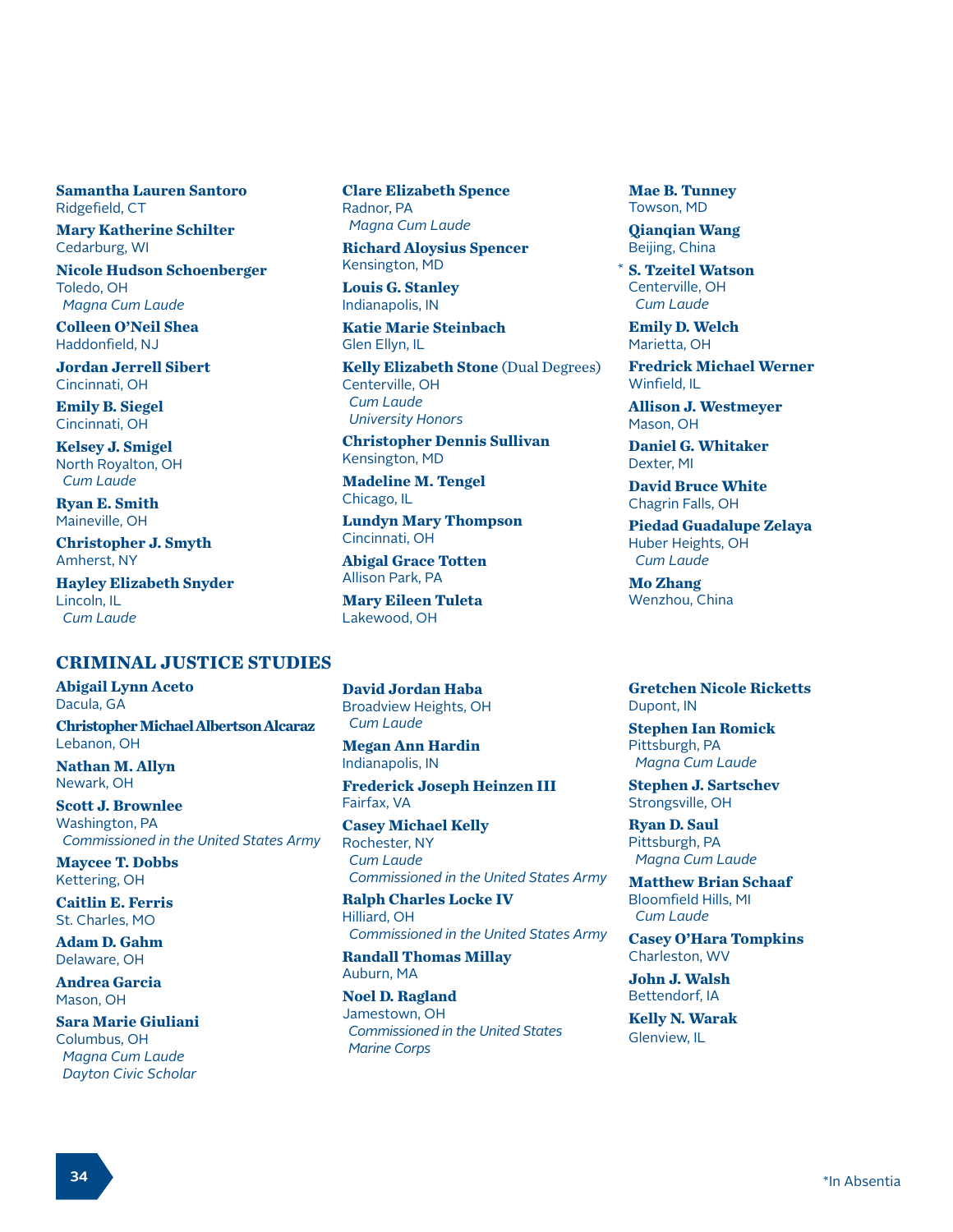#### **ECONOMICS**

**Jack W. Buffington** Dayton, OH

#### **ENGLISH**

**Kristen Renee Ashley** Columbus, OH

**Kristen Teresa Auletto** Blacklick, OH  *Summa Cum Laude University Honors*

**Corey Mao Ya Baumgart** (Dual Degrees) Chardon, OH  *Cum Laude* 

**Robert Ernest Beebe** Mason, OH  *Cum Laude* 

**Heather Diane Betancourt** Pittsburgh, PA

**Averie R. Bornhorst** Minster, OH  *Cum Laude University Honors*

**Meghan Elizabeth Burns** Bloomfield Hills, MI

**Allison Kathleen Carey** Fairview, PA  *Cum Laude* Core Program  *University Honors with Distinction*

**William Alexander Chambers** Harpenden, United Kingdom  *Cum Laude* 

**Maeve Margaret Coleman** Chicago, IL

**Eileen Murphy Comerford** Belleville, IL

## **FRENCH**

**Melissa Priscilla LeMay** Bedford, NH  *Summa Cum Laude*

**Emily F. Hoelter** (Dual Degrees) Arlington Heights, IL  *Magna Cum Laude University Honors*

**Mary C. Holtzhauser** Portage, MI  *Summa Cum Laude Core Program University Honors*

**Byron William Hoskinson III** Louisville, KY

**Cyrena C. Hutten** Brentwood, TN

**Kevin Michael James** Northwoods, IL  *Core Program*

**Kaitlin A. Kenny** Hudson, OH

**Taylor Victoria Kingston** (Dual Degrees) Dayton, OH  *Summa Cum Laude University Honors*

**Alyse M. Krevh** Euclid, OH  *Cum Laude* 

**Ryan Mitchell Krisby** Euclid, OH  *Summa Cum Laude Core Program University Honors with Distinction* **Kimberly Michelle Land** Canal Winchester, OH  *Summa Cum Laude University Honors with Distinction*

**Kelsey Marie McDonald** Madeira, OH

**Emily Ann Mendenhall** (Dual Degrees) Brookville, OH

**Henry W. Neal** Lake Forest, IL

**Samantha R. Quigley** Bryan, OH  *Magna Cum Laude* 

**Hannah Amalie Schmidt** Chagrin Falls, OH  *Magna Cum Laude Core Program University Honors*

**Hailey Catherine Scragg** Newark, OH  *Core Program*

**Andrew Joseph Ullman** West Chester, OH

**Hallie Frances Wiedner** Glen Ellyn, IL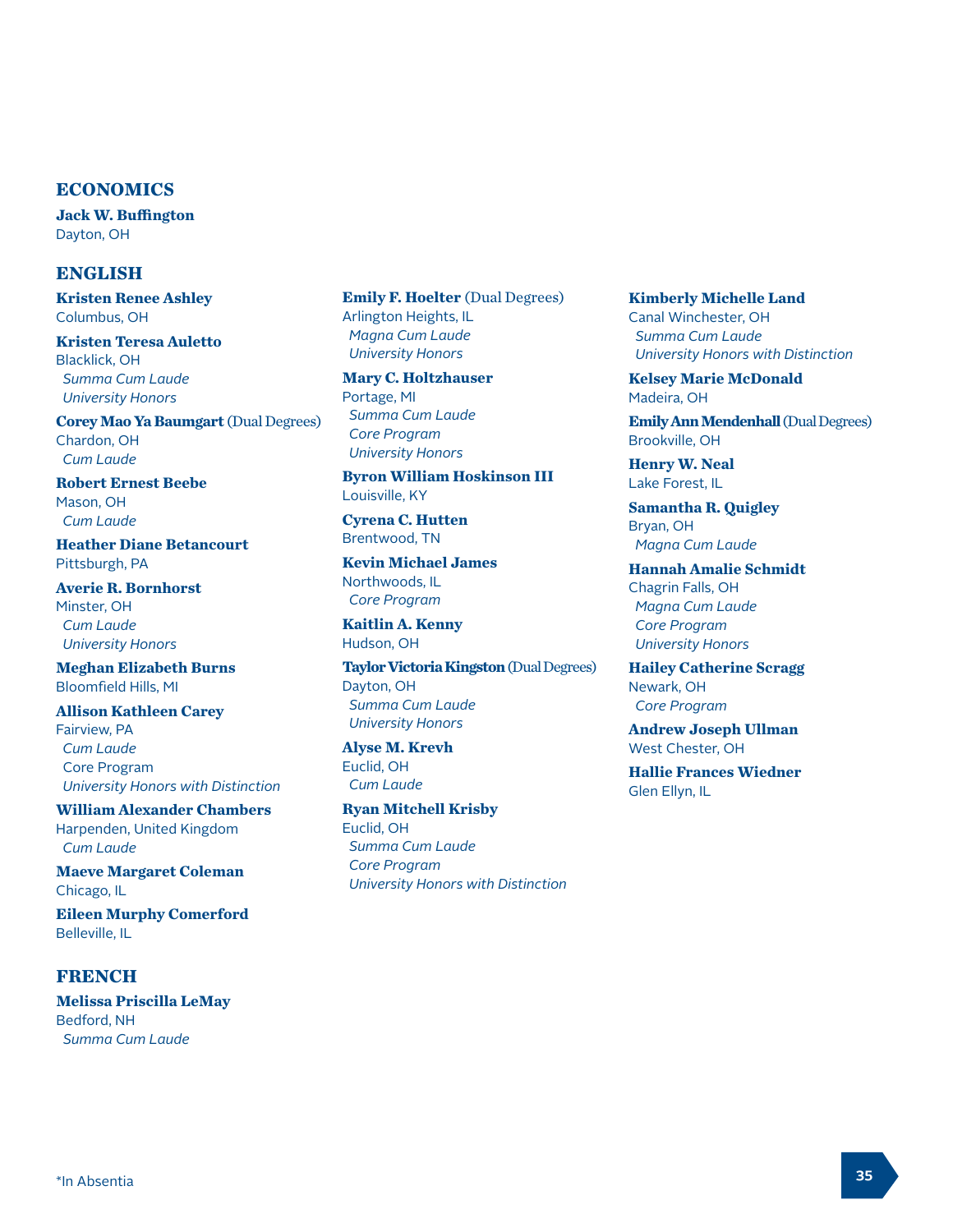## **HISTORY**

**Samuel A. Crist** Middletown, OH  *Core Program*

**Thomas M. Crowley** Park Ridge, IL

**Patrick James Forte** Avon Lake, OH  *Magna Cum Laude* 

**Timothy John Kraft** Cleves, OH  *Core Program*

**Madeline Rose McDermott** La Grange, IL  *Magna Cum Laude University Honors with Distinction*

**Kyle Brandon Mercado** Los Angeles, CA  *Core Program Marianist Leadership Scholar*

# **HUMAN RIGHTS STUDIES**

**Kathryn A. Akin** Beavercreek, OH

**Christine Elizabeth Caldera** Wheaton, IL  *Summa Cum Laude University Honors*

**Gabriella Cipriani** Erie, PA

**Emilie Anne Fose** North Tonawanda, NY  *Summa Cum Laude Dayton Civic Scholar University Honors*

# **INTERDISCIPLINARY STUDIES**

**Paula Hughes Braley** Miamisburg, OH  *Summa Cum Laude*

## **Patrick Francis Nicolello**

New Hyde Park, NY  *Magna Cum Laude Core Program University Honors*

**Shaughn D. Phillips** Carlisle, PA  *Chaminade Scholar University Honors*

**Leah Marie Presutti** Dayton, OH  *Cum Laude* 

**Nicole Elizabeth Price** (Dual Degrees) Xenia, OH  *Magna Cum Laude University Honors*

**Joseph Edwin Gerlach** Columbus, OH

**Jason Michael Hayes** Brentwood, TN  *Magna Cum Laude* 

**Meredith Ann Pacenta** *Hudson, OH Magna Cum Laude Core Program University Honors*

**Katelyn M. Rendulic** Pittsburgh, PA  *Cum Laude Core Program*

**Jordan Thomas Seitz** (Dual Degrees) Villa Hills, KY  *Magna Cum Laude Core Program University Honors with Distinction*

**Kevin Thomas Walsh** Wheaton, IL  *Core Program*

**Elizabeth Marie Wilhelm** Gahanna, OH  *Magna Cum Laude Core Program University Honors*

**Vanessa Perez** Berwyn, IL

**Danielle N. Pohlman** Lombard, IL  *Dayton Civic Scholar*

**Jody N. Schwieterman** Columbus, OH  *Core Program*

**James Thomas Sylvester** Dumont, NJ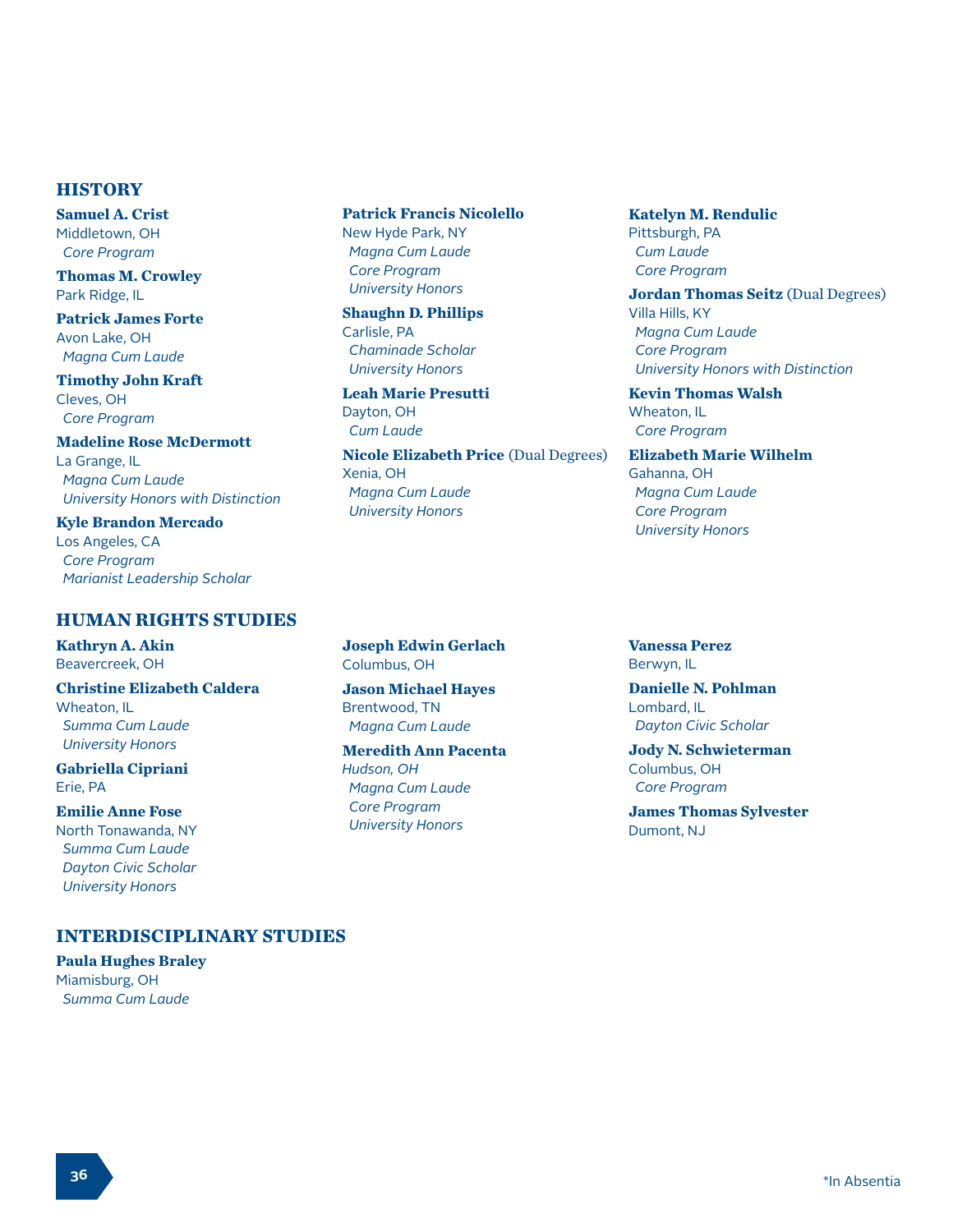#### **INTERNATIONAL STUDIES**

**Caroline Paige Aubry** Arlington Heights, IL

**Madeline Louise Bouchard** Medfield, MA

**Eric Andrew Brown** Findlay, OH  *Magna Cum Laude University Honors*

**Meghan Marie Carroll** Aurora, OH

**Lauren Alyse Clark** Madrid, Spain  *Magna Cum Laude University Honors*

**Melissa Alice Cobb** Palos Hills, IL

**Libby Marie Durnwald** Maumee, OH  *Summa Cum Laude Core Program University Honors*

**Emily Elizabeth Garman** Carmel, IN  *Magna Cum Laude* 

**Caroline Grace Glynn** Dayton, OH  *Magna Cum Laude* 

**Joseph A. Hangana** Dayton, OH

**Lindsey Michele Haver** Mason, OH

## **LANGUAGES**

**Natalya Nerease Lynn** (Dual Degrees) Westlake, OH

**MATHEMATICS**

**Elizabeth M. Shields** (Dual Degrees) Greenville, OH  *Cum Laude* 

**Kaylie Ann Jasensky** North Ridgeville, OH  *Commissioned in the United States Air Force*

**Tori R. Kistner** Springboro, OH  *Core Program*

**Zoe Ann Krzywda** Naperville, IL

**Katya Alexis Lambo** Akron, OH  *Magna Cum Laude* 

**Travis Byron Lang** Cleveland Heights, OH

**Daniel Storm Lillis** Wilton, CT

**Thomas William Lynch** Chicago, IL  *Magna Cum Laude* 

**Abigail Anne Metz** Petersburg, IL

**Lauren Elizabeth Mooney** Clarksville, MD  *Magna Cum Laude Dayton Civic Scholar University Honors*

**Robert E. Morie** Scarsdale, NY

**Alyssa M. Motyl** Rochester, NY

**Kelsey Teresa Murray** Northbrook, IL

**Shannon Elizabeth Myers** Bay Village, OH  *Magna Cum Laude University Honors*

**Adryan Robert Nesser** Pittsford, NY

**Sean Forsyth Pine** Oak Park, IL

**Nathan Philip Sevier** Cold Spring, KY  *Cum Laude Core Program*

**Andrew N. Smith** Berea, OH

**Heather Marie Stockmaster** Mansfield, OH  *Core Program*

**Chelsea Marie VanHook** \* Mason, OH  *Summa Cum Laude University Honors*

**Lisa Michelle Whalen** \*Kettering, OH

**Rachel Mallory Stock** Dayton, OH

**Megan Elizabeth Sullivan** (Dual Degrees) Toledo, OH  *Cum Laude Core Program University Honors*

**Daniel Scott Zillich** (Dual Degrees) Strongsville, OH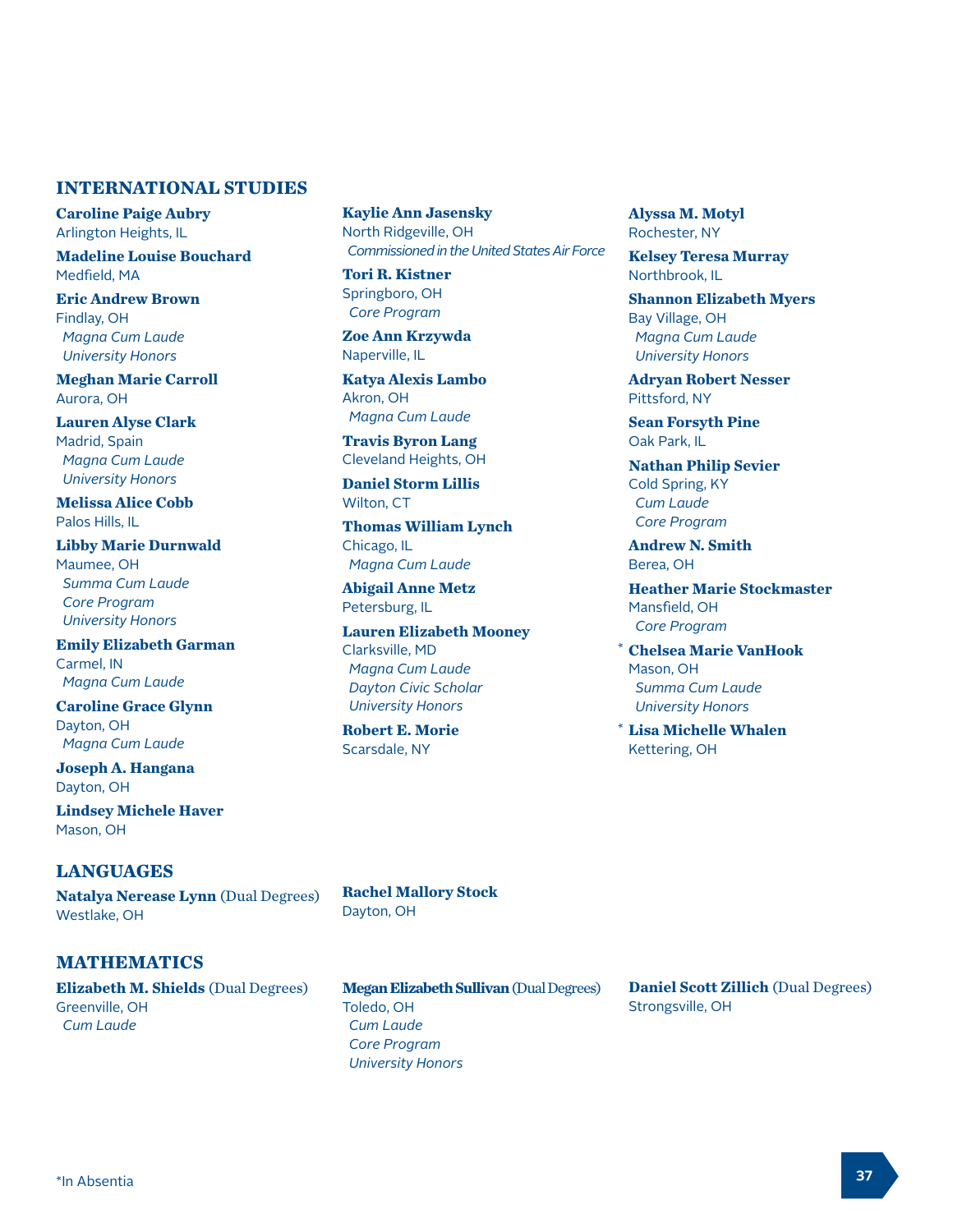#### **MUSIC**

**Leah Therese Dudak** Warrenville, IL

**Natalie Nicole Erdy** Columbus, OH

#### **POLITICAL SCIENCE**

**Jordan Lyubov Blake** Bellbrook, OH  *Cum Laude*

**Benjamin James Bruns** St. Henry, OH

**Benjamin Aaron Cox** Mansfield, OH

**Brendan S. Creamer** Gaithersburg, MD

**Christopher Ryan Crisanti** Brookfield, IL

**Daniel Logan Dashewich** Dayton, OH  *Summa Cum Laude University Honors*

**Anna N. Femiano** Silver Spring, MD

**James Joseph Gang** Knoxville, TN

**Gordon Gerard Gearhart** Sicklerville, NJ

**Megan Alexandra Hammond** Yellow Springs, OH  *Magna Cum Laude*

## **PSYCHOLOGY**

**Nicola D. Barone** Pittsburgh, PA  *Cum Laude*

**Haley Gallagher Breden** Northbrook, IL

**Megan Elizabeth Burian** Beavercreek, OH  *Summa Cum Laude*

**Kieran Patrick Grace** Island Park, NY  *Cum Laude*

**Sarah Jeanette Laferty** *Akron, OH Cum Laude*

**Russell Evans Hoffman** Chagrin Falls, OH  *Cum Laude*

**Joseph William Horan** Garden City, NY

**Ryan Graham Horey** Pittsford, NY

**Matthew Raymond Houlihan** Chicago, IL  *Commissioned in the United States Army*

**Nicholas A. Kernan** Dublin, OH  *Magna Cum Laude*

**Adam J. Koscielski** Dublin, OH  *Cum Laude*

**Xavier Robert Lee** Bloomington, IL  *Cum Laude University Honors*

**Matthew Robert Liebenauer** Mentor, OH

**Alexandra V. Luna** North Riverside, IL

**Alison Louise Chabut** Kettering, OH  *Cum Laude*

**Sawyer B. Chambers** Oakwood, OH

**Harvey Cole III** Verona, PA

**Brendan Daniel Michaelis** Long Beach, NY

**Amy L. Noser** *Fenton, MO Cum Laude*

**Sarah Russell Moir** Dexter, MI  *Magna Cum Laude University Honors*

**Dylan Michael Moore** Defiance, OH  *Magna Cum Laude*

**Caroline Maria Pearce** Louisville, KY

**Kevin T. Sobkoviak** Lisle, IL

**Benjamin McConkey Sperry** Lake Bluff, IL  *Magna Cum Laude*

**Robert P. Thomas IV** Chagrin Falls, OH

**Matthew Lee VanDyke** McKees Rocks, PA  *Cum Laude*

**Brent R. Veselik** Hinsdale, IL  *Cum Laude*

**Kaitlyn Grace Zwayer** Brookville, OH

**Brittany Marie Cooper** Chagrin Falls, OH  *Magna Cum Laude*

**Nicola Shea Cristina** Hilliard, OH

**Jessalyn Shea Crossman** McMurray, PA  *Magna Cum Laude Dayton Civic Scholar University Honors*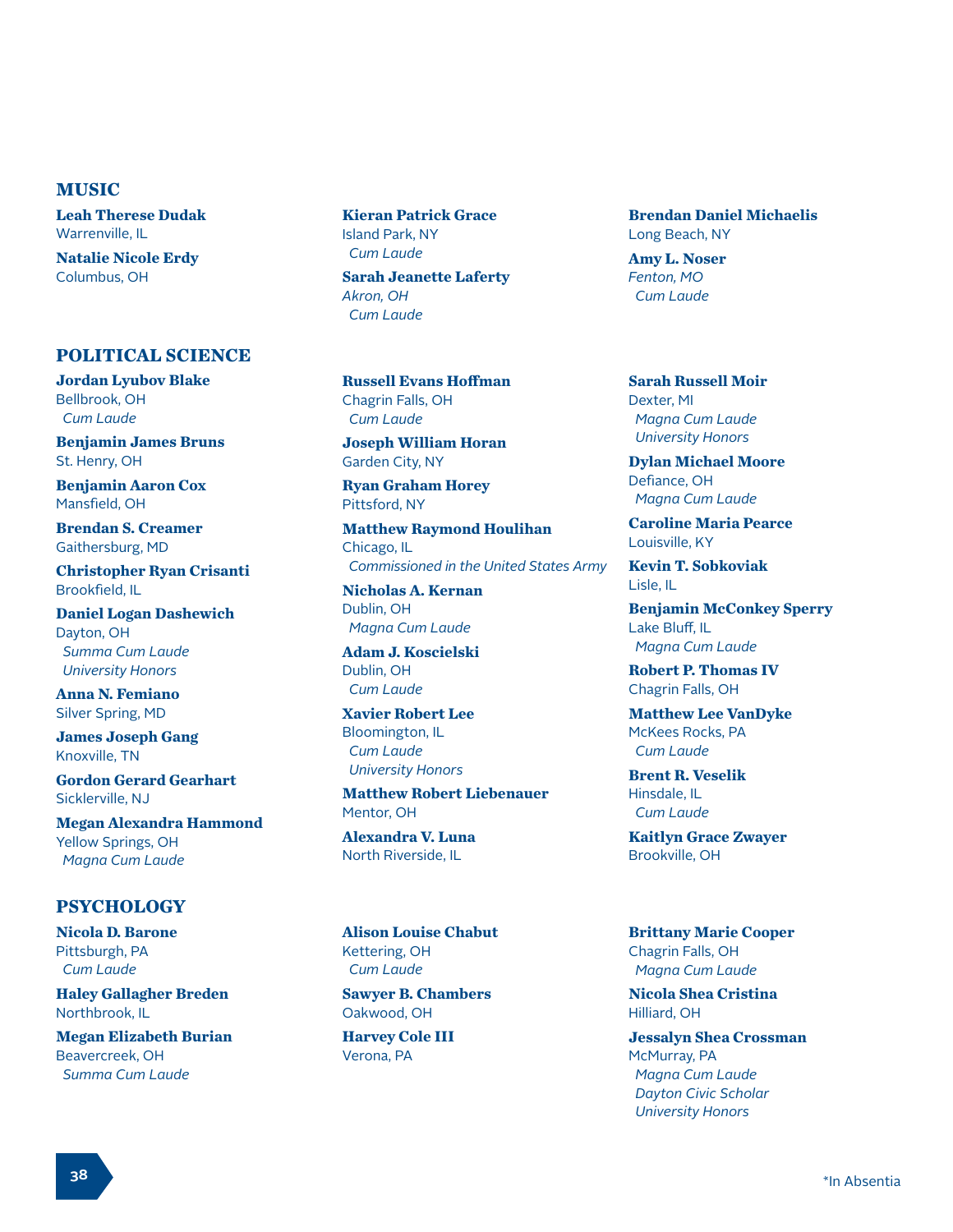**Catherine Laine Dugan** Cleves, OH  *Cum Laude*

**Michaela Marie Eames** (Dual Degrees) Deerfield, IL

**Madison Leigh East** Maineville, OH  *Summa Cum Laude*

**Kayla M. English** Grapevine, TX

**Claire M. Ewald** Centerville, OH

**Alex Jacob Fitzharris** Dayton, OH

**Megan Christine Frank** River Forest, IL  *Magna Cum Laude*

**Mary L. Gaffney** Tallmadge, OH

**Brionna Jaleesa Hankies** Memphis, TN

**Meghan Rose Harden** Calverton, NY

**Anna Marie Hoeppner** Sauk City, WI

**Megan Marie Hosang** Attica, OH

**Clare J. Hughes** Columbus, OH

**Laura Ingram** West Alexandria, OH  *Cum Laude*

**Lauren Michelle Kahle** Elida, OH

**Colleen P. Kelly** University Heights, OH

**Tyler Frederick Kessler** Macedonia, OH  *Magna Cum Laude University Honors*

**Lukus Alexander Krueger** Greenville, OH

**MaryKate Larsen** Algonquin, IL

**Molly Anne Ledwith** Potomac, MD  *Cum Laude*

**Sarah Marie Liming** Defiance, OH  *Cum Laude Dayton Civic Scholar*

**Sarah E. MacDonald** Lake Orion, MI

**Ashley Ann Marshall** Prospect, KY  *Summa Cum Laude Dayton Civic Scholar University Honors with Distinction*

**Fernando Martinez** Orland Hills, IL

**Kathleen Elizabeth McGuire** Brookfield, WI

**Nyla Symone Morgan** Cincinnati, OH

**Jacqueline Ruth Musser** Wexford, PA  *Magna Cum Laude*

**Anaïs Michelle Nin** Guaynabo, PR  *Cum Laude*

**Bridget O'Mera** Lexington, KY  *Magna Cum Laude University Honors with Distinction*

**Avery Hutson Ozimek** North Olmsted, OH  *Cum Laude University Honors*

**Anna Michelle Pecyna** Glen Ellyn, IL  *Magna Cum Laude University Honors*

**Maya Victoria Pedersen** Columbus, OH  *Magna Cum Laude University Honors*

**Jack Longford Raisch** Staten Island, NY  *Magna Cum Laude Dayton Civic Scholar*

**Krista Anne Rasey** Williamsville, NY  *Cum Laude*

**Kristen Alexis Rosemeyer** La Grange, IL

**Michael Fitzgerald Russell** Brookfield, WI

**Shelby Rose Ryan** Sandusky, OH

**Julie Anna Saal** Springfield, IL

**Jeffrey Richard Salemme** Chicago, IL

**Grace Marie Santandreu** Hamburg, NY

**Carrie L. Scanniello** Cleveland, OH

**Madeleine L. Schneider** Piqua, OH  *Magna Cum Laude*

**Kyle Ethan Schreiber** Medina, OH

**Ellen Snyder** Plain City, OH

**Genevieve M. Spina** Elmwood Park, IL  *Cum Laude*

**Grace Elizabeth Titgemeier** Hudson, OH

**Elizabeth Marie Topp** Whitefish Bay, WI

**Madeline Michelle Weiler** Tipp City, OH  *Magna Cum Laude Core Program*

**Kilee Ann Weiskittel** Cincinnati, OH

**Caeli-Rose C. White** Glen Ellyn, IL

**Colin P. Williams** Westerville, OH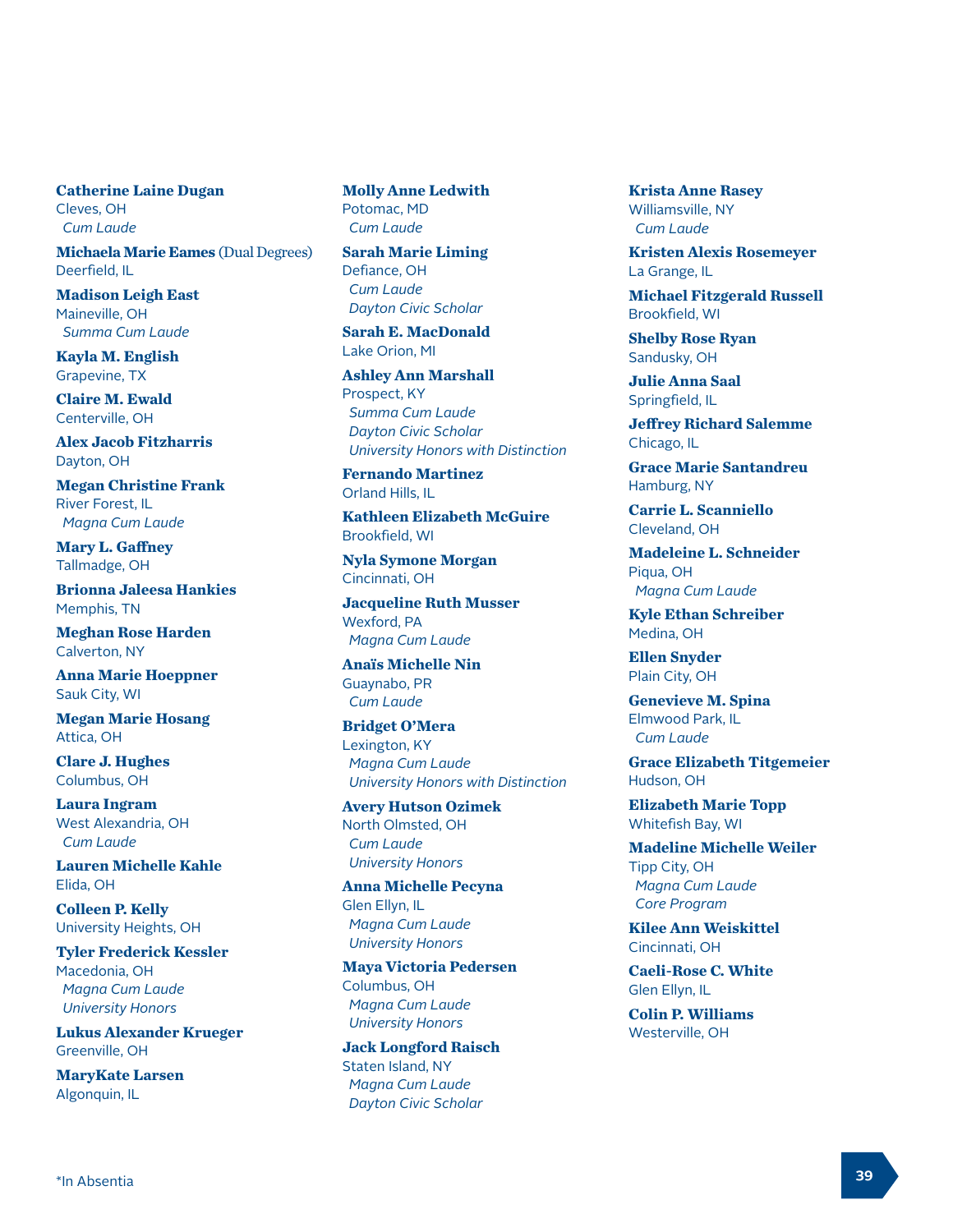#### **RELIGIOUS STUDIES**

**Amy Elizabeth Fox** Bexley, OH  *Summa Cum Laude*

#### **SOCIOLOGY**

**Mallary Ann Belair** Miamisburg, OH

**Jake H. Berman** Beavercreek, OH

**Mercedes M. Carey** Gary, IN

**Tobias Adam Hills** Toledo, OH  *Core Program*

**Sidney L. Jasper** Cincinnati, OH  *Magna Cum Laude Core Program University Honors*

#### **SPANISH**

**Kathryn Elizabeth Anderson** (Dual Degrees) Powell, OH  *Summa Cum Laude University Honors* **Alexandra Marie Breeze** (Dual Degrees)

Milford, OH  *Cum Laude*

**Matthew Chkautovich (Dual Degrees)** Columbia, IL  *Magna Cum Laude University Honors*

**Elizabeth Bailey Harbaugh** (Dual Degrees) St. Louis, MO  *Magna Cum Laude Marianist Leadership Scholar*

# **THEATRE**

**Jenna Marie-Claire Gomes** Farmington, CT

**JaVon C. Hansknecht** Southfield, MI  *Core Program*

**Stephanie Ann Lloyd** Yellow Springs, OH

**Michelle Louise Mathile** Tipp City, OH  *Cum Laude* 

**Lianna Rose Petruccio** New Hyde Park, NY  *Core Program*

**Erica Kathryn Reist** Centerville, OH

**Nathan Charles Silverstein** Littleton, CO  *Summa Cum Laude Chaminade Scholar*

**Melanie Margaret Wood** Kildeer, IL

**Grace Julianna Zubko** *Medina, OH* 

**Megan Elizabeth Humphrey** (Dual Degrees) Cincinnati, OH

**Michael L. Massaad** Westlake, OH  *Cum Laude*

**Gabrielle Marie Mattes** (Dual Degrees) Palatine, IL  *Magna Cum Laude University Honors*

**Morgan E. Schuler** Cincinnati, OH  *Magna Cum Laude University Honors*

**Molly K. Kearney** North Olmsted, OH

**Allison Christine Serey** (Dual Degrees) Prospect, KY  *Summa Cum Laude University Honors*

**Alyson S. Weeman** Wooster, OH

**Jessica Lindsey Urban** Arlington Heights, IL  *Cum Laude University Honors with Distinction*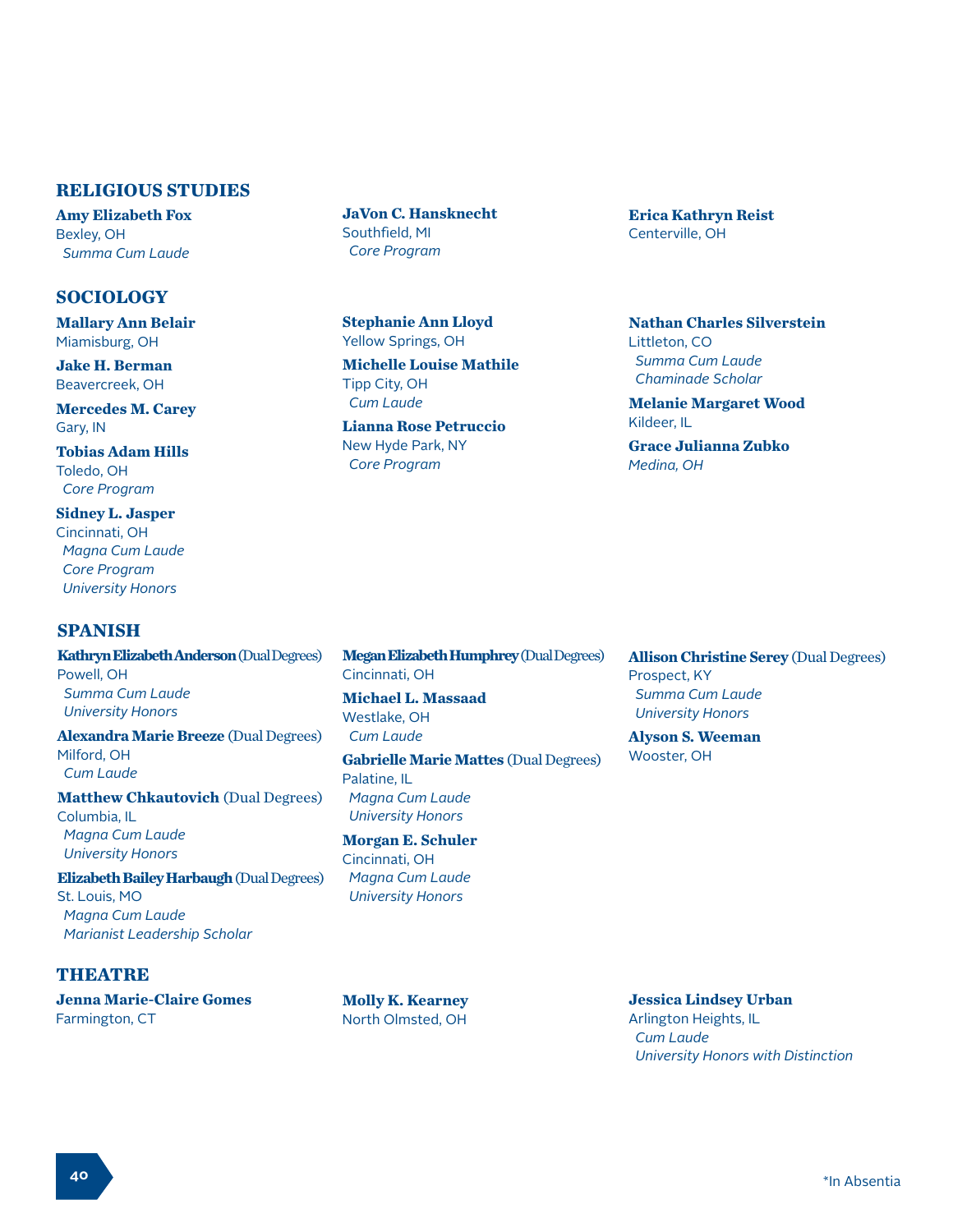# **VISUAL ARTS**

**Wesley Aaron Fowler-Johnson** Union, KY

**Mary Kate Kesic** Hudson, OH

# DEGREE — BACHELOR OF FINE ARTS

#### **FINE ARTS**

**Erin Elayne Cunningham** Arlington Heights, IL

**Maxwell Charles Feldmann** Cincinnati, OH  *Summa Cum Laude*

**Sarah E. Kane** St. Charles, IL  *Cum Laude*

**Seth Wade** Kettering, OH  *Cum Laude*

# **PHOTOGRAPHY**

**Andrea Marie Bottalla** Chicago, IL

**Anne Marie Nicole Cardilino** Kettering, OH

# **VISUAL ARTS EDUCATION**

**Emily Jane Shanley** West Bend, WI  *Cum Laude*

# **VISUAL COMMUNICATION DESIGN**

**Brigid Curneen Campbell** Naperville, IL  *Cum Laude* 

#### **Lori E. Claricoates** Bloomington, IL

 *Summa Cum Laude Chaminade Scholar University Honors*

**Veronica Louise Collins** Dayton, OH

**Christina L. Disco** Springfield, IL  *Cum Laude* 

**Emily Ann Downey** Brunswick, OH  *Cum Laude* 

**Savannah Taylar Heekin** Cincinnati, OH  *Cum Laude* 

**Alexa Lee Hines** Twinsburg, OH

**Jordan E. Manke** Chagrin Falls, OH  *Magna Cum Laude* 

**Marissa Marguerite Mueller** Arlington Heights, IL

## DEGREE — BACHELOR OF GENERAL STUDIES

**Frederick Amankona** Bechem, Ghana

**Catherine Marie Arensberg** Kansas City, MO

**Noah Edward Buettgen** Greenwood, IN

**Michael Doyle Geddes** Marlton, NJ

**P. William Alexander Harris** Mc Kinney, TX

**Michael A. Hauschild** \*Beavercreek, OH

**Tiffany Nicole Johnson** Philadelphia, PA

**Lauren Mackenzie Unverferth** Sylvania, OH

**Rebecca Katherine Washington** Dayton, OH

**Ian J. Thompson** Columbus, OH

**Meghan Ann Ostermueller** Chesterfield, MO

**Hannah Lynn Overman** New Bremen, OH

**Anne Noel Sventy** Brookfield, IL

**Danielle Christine Weigand**  Brecksville, OH  *Cum Laude* 

**Eric Tyler Welshenbaugh** North Canton, OH

**Emily Suzanne Whitacre** Columbus, OH

#### **Sergio Cavazos Plasencia** San Fernando, CA

**Christopher Stephen Roby** (Dual Degrees) Dayton, OH **Zachary Jon Schira**

Gilbert, AZ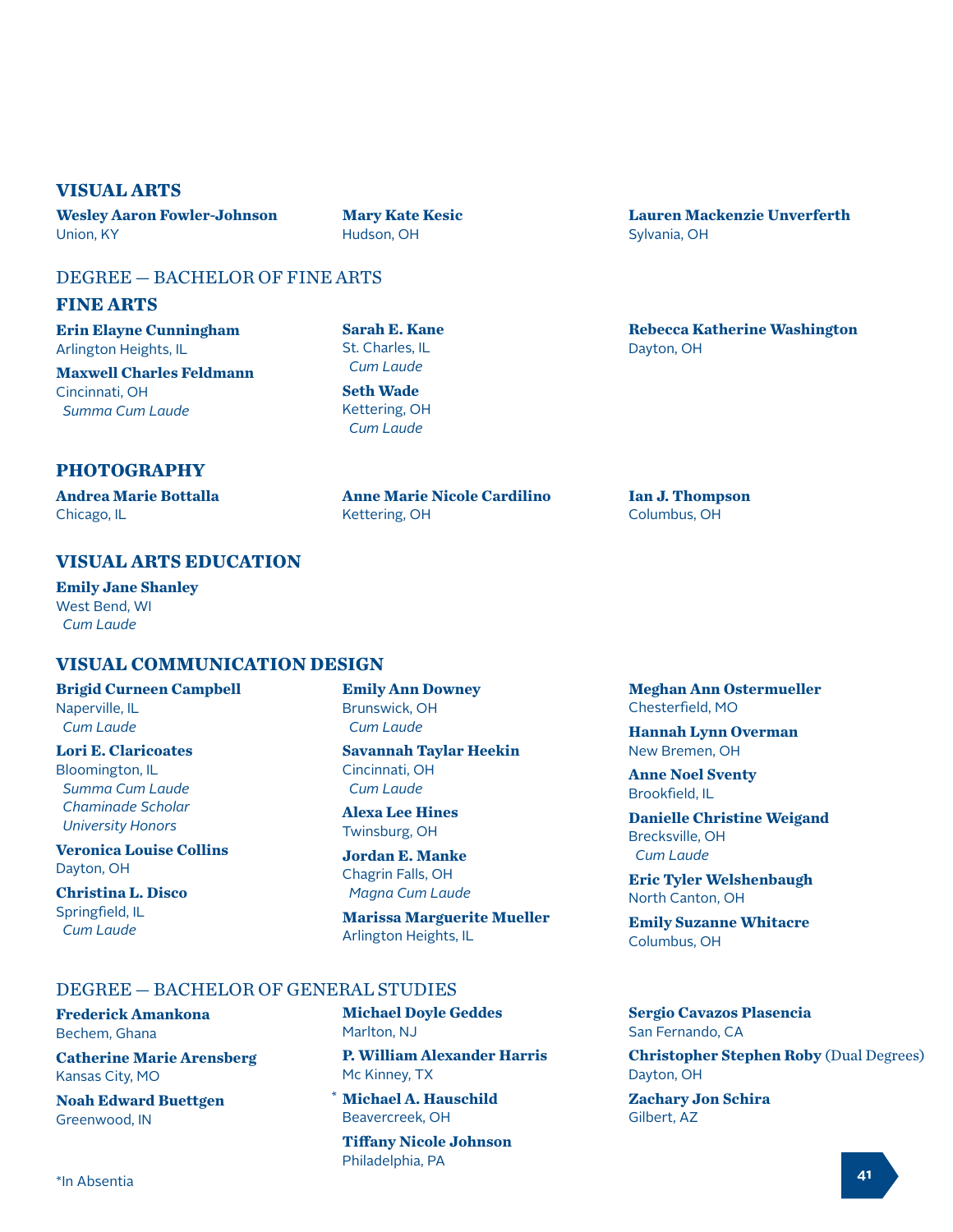# DEGREE — BACHELOR OF MUSIC

#### **MUSIC COMPOSITION**

**Ryan J. Betts** Vandalia, OH  *Magna Cum Laude*

**MUSIC EDUCATION**

**Emily D. Gatlin** Kettering, OH

**Connor Robert McMonagle** Eldersburg, MD

**Brennan Augustine Paulin** Huber Heights, OH

**Matthew Richard Radford** Waverly, OH  *Cum Laude*

**Erin T. Radvanski** Somerset, NJ

#### **Abigail Marie Sander** Maryland Heights, MO  *Magna Cum Laude*

#### **MUSIC PERFORMANCE**

**Ji Hyeon Kim** Columbus, OH

#### **MUSIC THERAPY**

**Elisha Rose Evanko** Brook Park, OH  *Magna Cum Laude*

**Elizabeth D. Gill** South Euclid, OH  *Magna Cum Laude*

**Molly Margaret Guinan** Lancaster, OH  *Summa Cum Laude*

**Abigail G. Klemm** Indianapolis, IN  *Summa Cum Laude*

**Elizabeth A. Novak** Plain City, OH  *Cum Laude*

**Kathleen A. Palahniuk** Algonquin, IL \*

**Jessica L. Wellman** \*Coldwater, OH  *Cum Laude*

**Sydney Alvaro Zeek** Cincinnati, OH

# DEGREE — BACHELOR OF SCIENCE

# **APPLIED MATHEMATICAL ECONOMICS**

**Rachel Nicole Lawless** Mount Prospect, IL  *Magna Cum Laude*

**Matthew Gerard Putbrese** Naperville, IL

#### **Elizabeth A. Yorka**

Aurora, IL  *Cum Laude University Honors* **Qifan Zhang** Shanghai, China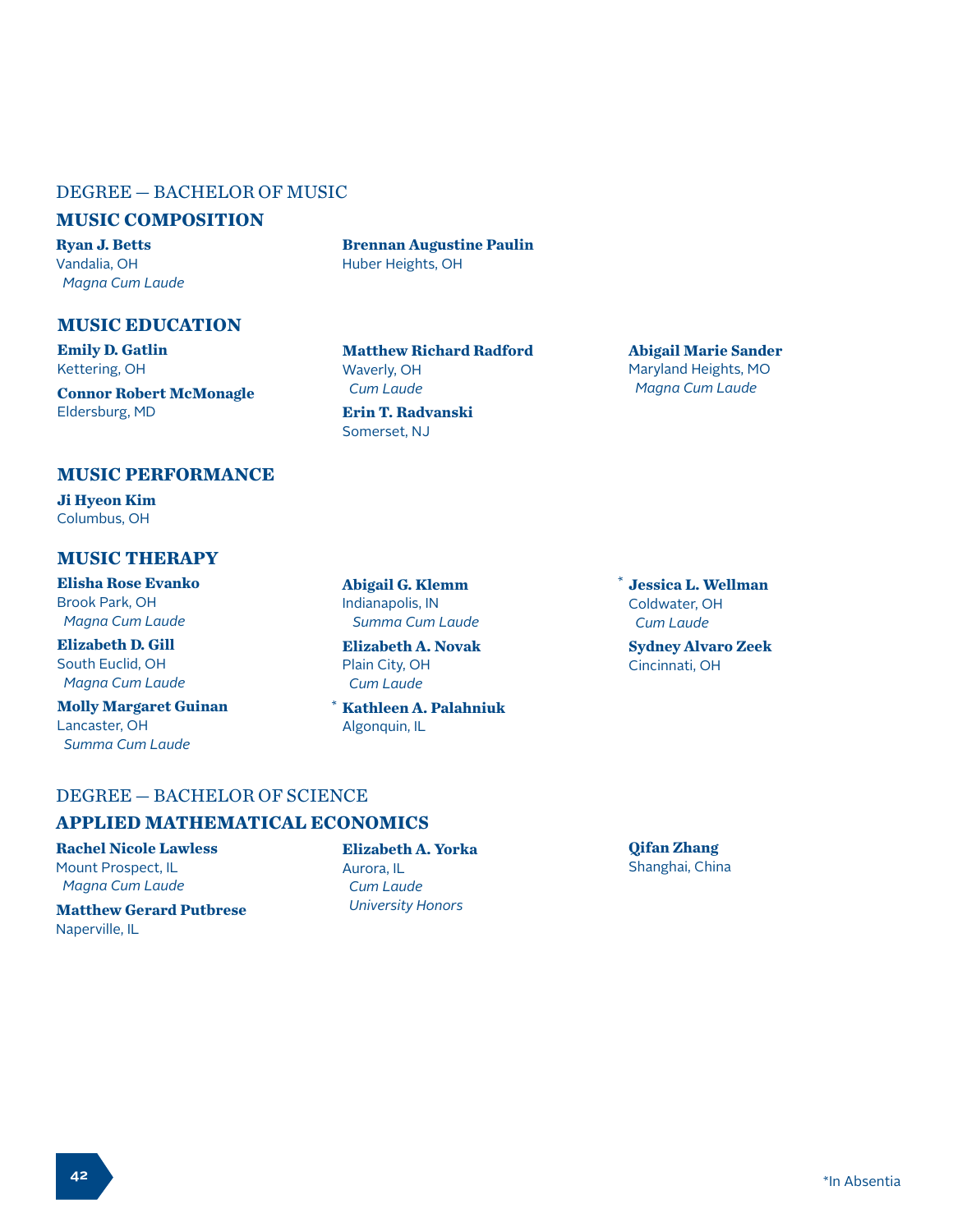#### **BIOCHEMISTRY**

**Sara R. Alakkad** (Dual Degrees) Centerville, OH  *Summa Cum Laude University Honors*

**Mario William Alemagno** Solon, OH

**Jacob Tyler Boone** Richland, MI  *Magna Cum Laude Chaminade Scholar University Honors with Distinction*

## **BIOLOGY**

**Brendan Gregory Balasko** Broadview Heights, OH

**Matthew A. Bianco** Strongsville, OH

**James M. Bruening** Beachwood, OH  *Commissioned in the United States Air Force*

**Chelsea M. Buckman** Concord, OH  *Dayton Civic Scholar*

**Mary Margaret Cook** Carmel, IN

**Molly K. Cremons** Cincinnati, OH  *Magna Cum Laude* 

**Ryan M. Dahlhauser** Nashville, TN

**Amy Nicole deOliveira** Carmel, IN

**Michael Lytle Nelson Douglass** Sun Prairie, WI

**Alexandria L. Driscoll** Fort Wright, KY

**Christopher Mark Evola** Sylvania, OH

**Emily Kathryn Falvey** Walpole, MA

**Sarah Elizabeth Dubay** Middleburg Heights, OH  *Cum Laude University Honors*

**Colin Michael Graham** Olmsted Falls, OH  *Cum Laude University Honors*

**Rose Victoria John** Centerville, OH

**Jessica L. Palmer** Ostrander, OH

**Megan Kathryn Flaherty** Pinckney, MI  *Summa Cum Laude Chaminade Scholar University Honors with Distinction*

**Sarah Jane Frankenberg** Columbus, OH  *Cum Laude* 

**Kristine Rio Garcia** Brunswick, OH

**Claudia Marie Garner** Marion, OH

**Sarah Kathryn Goldammer** Elm Grove, WI

**Colleen B. Grassley** Monroe, MI  *Cum Laude* 

**Michael David Habbel** Martinsville, IN

**Anne Meredith Haskins** Cincinnati, OH

**Patrick Vincent Hurley** Palos Heights, IL  *Cum Laude* 

**Madison Nichole Irwin** Kettering, OH  *Summa Cum Laude University Honors with Distinction*

**Mariah Lynn Jutte** Celina, OH  *Cum Laude* 

**Nicole M. Kalinka** Kenosha, WI

**Lauren Christine Keene** Cincinnati, OH

**Haley C. Keller** Noblesville, IN

**Clare Ashleigh Kelly** Toledo, OH  *Summa Cum Laude University Honors*

**Katelyn Marie Kempf** Indianapolis, IN

**Joseph William Kingsbury II** Aurora, IL

**Mary E. Kuttler** Lancaster, OH

**Hailey Jimin Kwon** Seoul, South Korea  *Summa Cum Laude University Honors with Distinction*

**David Zachary Lemkau** Westchester, IL  *Magna Cum Laude* 

**Katherine A. Lenart** Cincinnati, OH

**Mary Patricia List** Cold Spring, KY  *Summa Cum Laude University Honors*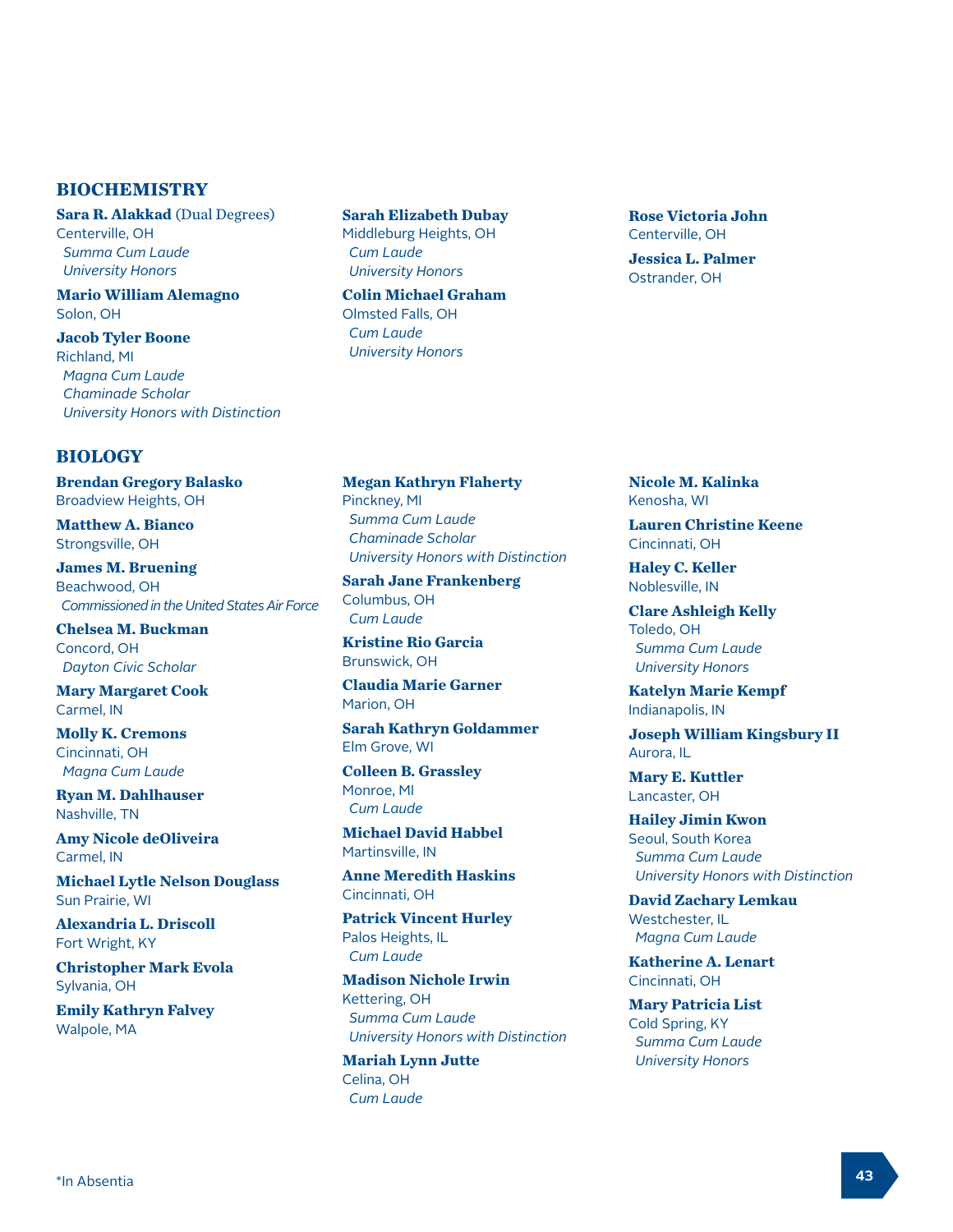**Kyle Jeffery Lloyd** Enon, OH

**Ginny Marie Long** Centerville, OH

**James Stewart Lynch** Springfield, OH

**Robert Charles MacKinnon** Chapel Hill, NC  *Commissioned in the United States Army*

**Mahrek N. Mahilrajan** Miamisburg, OH

**Meghan K. Mathews** Grove City, OH  *Cum Laude University Honors*

**Stephanie Elyse Metzger** Concord, OH

**Brian David Mills** Carmel, IN

**Oscar Andrés Negrón** Bayamon, PR

**Hannah L. O'Callaghan** Dayton, OH

**Maria M. Rodaitis** Bethel Park, PA  *Cum Laude* 

#### **CHEMISTRY**

**Matthew Lucas Baczkowski** Warren, MI

**Summer B. Schneider** Delaware, OH

**Edward Miguel Soler** Palatine, IL

**John Patrick Sullivan** Oak Lawn, IL

**Sarah E. Viviani** Mentor, OH  *Cum Laude* 

**Patrick M. Vrablik** Riverside, IL

**Chenjia Wang** Xi'An, China

**Erica Nichole Watson** Ballwin, MO

**Laura Elizabeth Webendorfer** Springboro, OH  *Magna Cum Laude University Honors*

**Molly Lynn Weckesser** Huber Heights, OH  *Marianist Leadership Scholar*

**Kiera Janea' Wheeler** Dayton, OH

**Michael P. Whitney** Kettering, OH

**Alexandra Nicole Wright** Columbus, OH  *Summa Cum Laude* 

**Jarrod J. Wurm** Republic, OH  *Summa Cum Laude University Honors*

**Alexis Ann Yurcon** Pittsburgh, PA

**Stephanie M. Zbin** Fairview Park, OH  *Cum Laude* 

**Sarah Marie Zengel** Dayton, OH

**Wujian Zhang** Yangquan, China  *Cum Laude University Honors*

**Youkun Zhang** Hangzhou, China

**Austin Blaine Hutchinson** Powell, OH

#### **COMPUTER INFORMATION SYSTEMS**

**Joshua Stephen Hnat** Carnegie, PA

\*

#### **COMPUTER SCIENCE**

**Jeffrey David Archer**

Amelia, OH  *Summa Cum Laude Commissioned in the United States Army*

**Chen Chen** Beijing, China

**Philip M. Flynn** Centerville, OH  *Cum Laude*

**Scott Steven Fraim** Dayton, OH

**Eric Andrew LoMonaco** Fleming Island, FL

**Chengwen Qu** Tianjin, China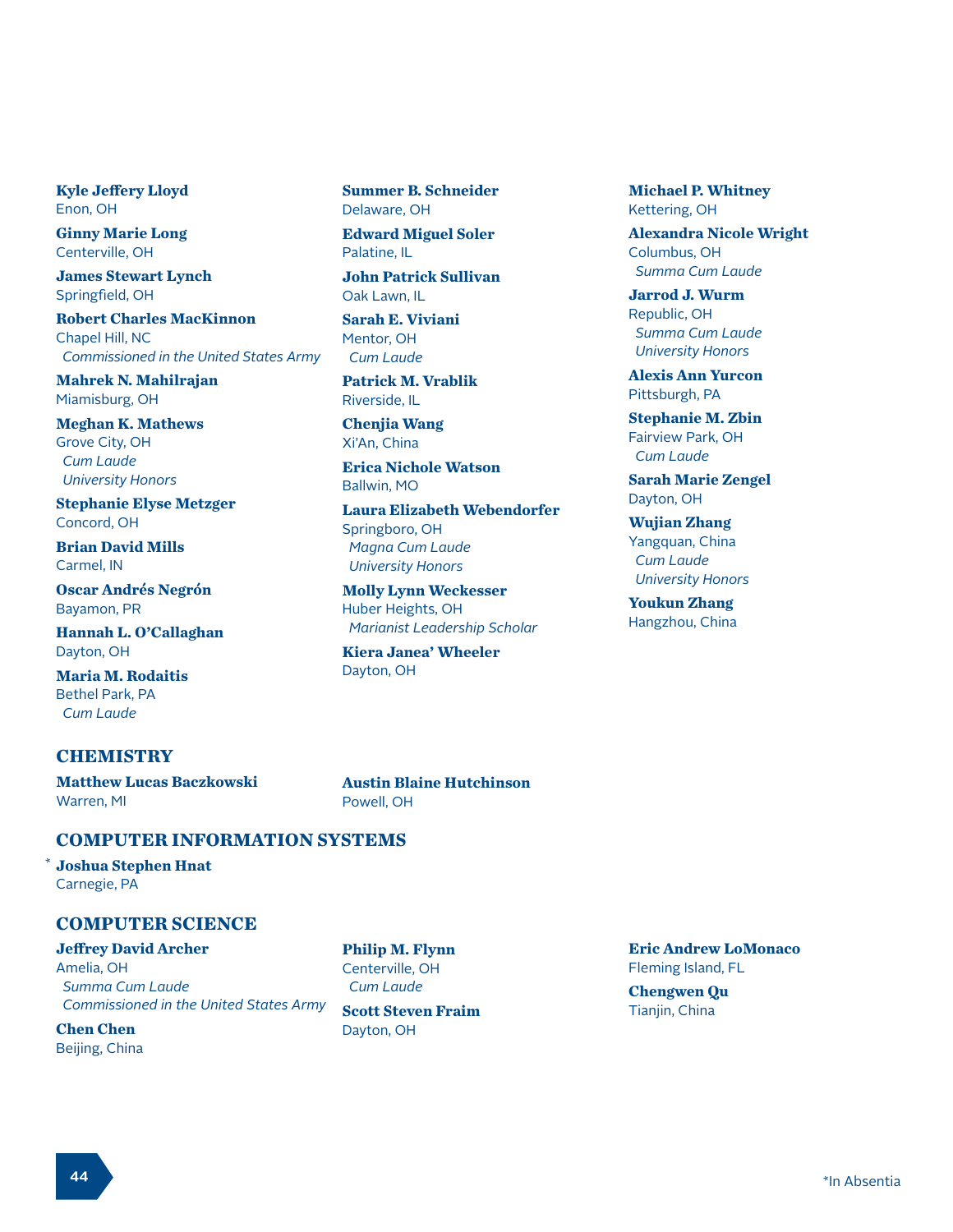# **ENVIRONMENTAL BIOLOGY**

**Olivia Marie Belk** Miamiville, OH

**Michael P. Cruze** Saline, MI

**Sarah E. Medziuch** Wadsworth, OH

# **ENVIRONMENTAL GEOLOGY**

**Anthony Thomas Whaley** Ironton, OH

# **GEOLOGY**

**Timothy Wayne Cornett** Beavercreek, OH

**Jonathon Michael Deeter** Tipp City, OH

**Megan Christine Guy** Vandalia, OH

## **MATHEMATICS**

**Sean Patrick Dant** Batavia, IL

**Brittney Marie Dietz** Spring Valley, OH  *Cum Laude*

**Ryan C. Martin** Maineville, OH

## **MEDICINAL-PHARMACEUTICAL CHEMISTRY**

**Jamie Renee Allen** Columbus, OH  *Cum Laude* 

**Nicole K. Armstrong** Avon, OH

# **Katelyn Mary Arnold**

Crescent Springs, KY  *Magna Cum Laude University Honors*

# **PHYSICS**

**Andrew J. Aronow** Cincinnati, OH  *Cum Laude*

**Rachel Kathleen Sales** Kettering, OH  *Magna Cum Laude University Honors*

**Ryan Lambert Vonk** Rocky River, OH

**Tanner Glay Hess** Logansport, IN  *Cum Laude University Honors with Distinction*

**Miranda Karen Nelson** Lancaster, OH

**Haley Ann Cappozzo**

 *Summa Cum Laude*  **Anne Marie Kelsey**

**Anna Kathleen Holdener**

Glen Ellyn, IL

Belleville, IL

Toledo, OH

**Luke D. McCrate** Kettering, OH  *Magna Cum Laude* **Samantha Nicole Potocek** (Dual Degrees) Batavia, IL  *Magna Cum Laude*

**William Dale Vanderslice III** Hendersonville, TN

**Sara Caskey Vaughan** Columbus, OH

**Claire Antonia Sonneborn** Brecksville, OH  *Magna Cum Laude University Honors*

**Andrew Martin Stine** (Dual Degrees) Simsbury, CT  *Cum Laude*

**Kevin B. Kluesener** Harrison, OH  *Cum Laude* 

**Nathaniel McGeorge Lundy** Akron, OH  *Summa Cum Laude Chaminade Scholar University Honors with Distinction*

**Ryan M. Peterson** Toledo, OH

**Jared C. Goettemoeller** St. Henry, OH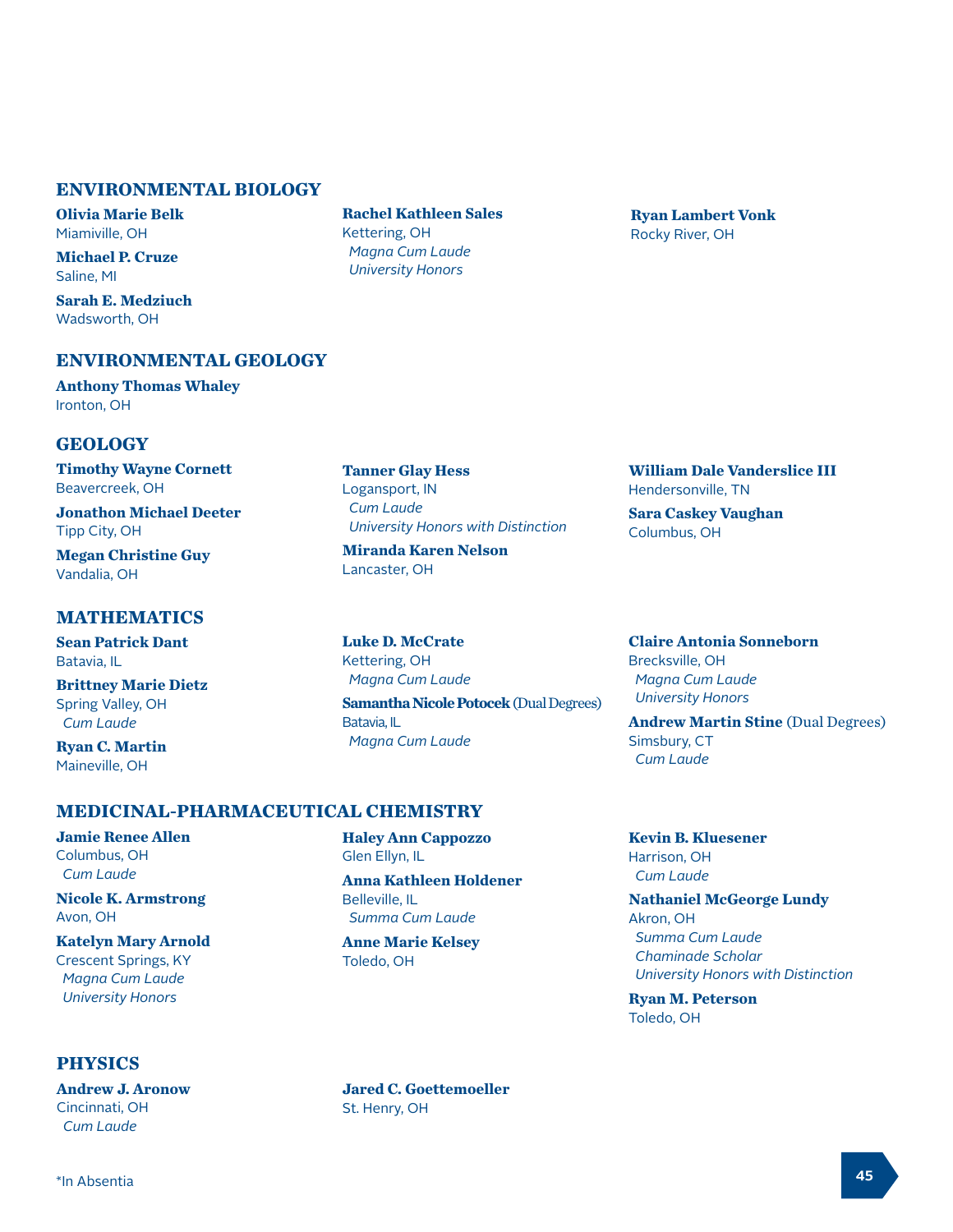## **PREDENTISTRY**

**Ethar Z. Alkhalifa** Dayton, OH  *Cum Laude*

**Katherine Lynn Kimberly** Akron, OH  *Magna Cum Laude*

#### **PREMEDICINE**

**Helena J. Abidin** Lancaster, OH

**Nathanael A. Adams** Grand Blanc, MI  *Summa Cum Laude* 

**Alexandra E. Amend** Cincinnati, OH

**Kathryn Elizabeth Anderson** (Dual Degrees) Powell, OH  *Summa Cum Laude University Honors*

**Joseph Herman Asher** Atchison, KS  *Cum Laude* 

**Jessica Lauren Beebe** Uniontown, OH  *Magna Cum Laude University Honors with Distinction*

**Larry D. Bohannon III** Englewood, OH

**Nicholas C. Borkey** Hudson, OH  *Cum Laude University Honors with Distinction*

**John H. Buerschen** Bellbrook, OH  *Magna Cum Laude Commissioned in the United States Army*

**Kristin Evelyn Burger** Lombard, IL  *Summa Cum Laude University Honors*

**Abigail L. Carr** Fishers, IN  *Magna Cum Laude University Honors*

**Kevin William Carroll** Cincinnati, OH  *Magna Cum Laude University Honors*

**Allison Patricia Lazo-Pacheco** Pittsburgh, PA

**Kelly Ann Schlarman** Chickasaw, OH  *University Honors*

**Brady Kathleen Corless** Prospect, KY

**Jacob M. DeBellis** Upper Arlington, OH  *Cum Laude University Honors*

**Emma Layne Eisert-Wlodarczyk** Erie, PA

**Oliver J. Englehart** Cincinnati, OH

**Kevin Xavier Farley** Springfield, IL  *Summa Cum Laude University Honors*

**Samuel J. Fesenmeier** Brownsburg, IN  *Magna Cum Laude University Honors with Distinction*

**Lauren Rochelle Forrester** Maumee, OH

**Timothy E. Frey** Euclid, OH  *Marianist Leadership Scholar*

**Alexander Kohl Hadley** Dayton, OH

**Brendan M. Holmes** Loveland, OH  *Magna Cum Laude Marianist Leadership Scholar*

**Ashley Nicole Hucek** Charlottesville, VA  *Cum Laude* 

**Kyle A. Hutchison** Chagrin Falls, OH

**Elizabeth Carol Johns** Hudson, OH  *Cum Laude University Honors*

**Zachary R. Wisniewski** Brighton, MI  *Cum Laude*

**Lauren Ashley Kring** Aurora, IL

**Megan Kristine Lloyd** Pittsburgh, PA  *Cum Laude University Honors*

**Mitchell John Loehmann** Big Rock, IL  *Magna Cum Laude* 

**Seamus Timothy Mangan** Cleveland, OH  *Magna Cum Laude* 

**Colin Andrew Marshall** North Royalton, OH  *Summa Cum Laude* 

**Kathryn Christine Oehlman** Canal Winchester, OH  *Magna Cum Laude Chaminade Scholar University Honors with Distinction*

**Lauren Katherine Parr** Farmington Hills, MI  *Cum Laude University Honors*

**William John Porter IV** Dayton, OH  *Summa Cum Laude University Honors*

**Austin J. Roebke** Columbus Grove, OH  *Summa Cum Laude University Honors with Distinction*

**Michael J. Rohrer** Dayton, OH  *Magna Cum Laude* 

**Christopher Joseph Romanelli** Springfield, IL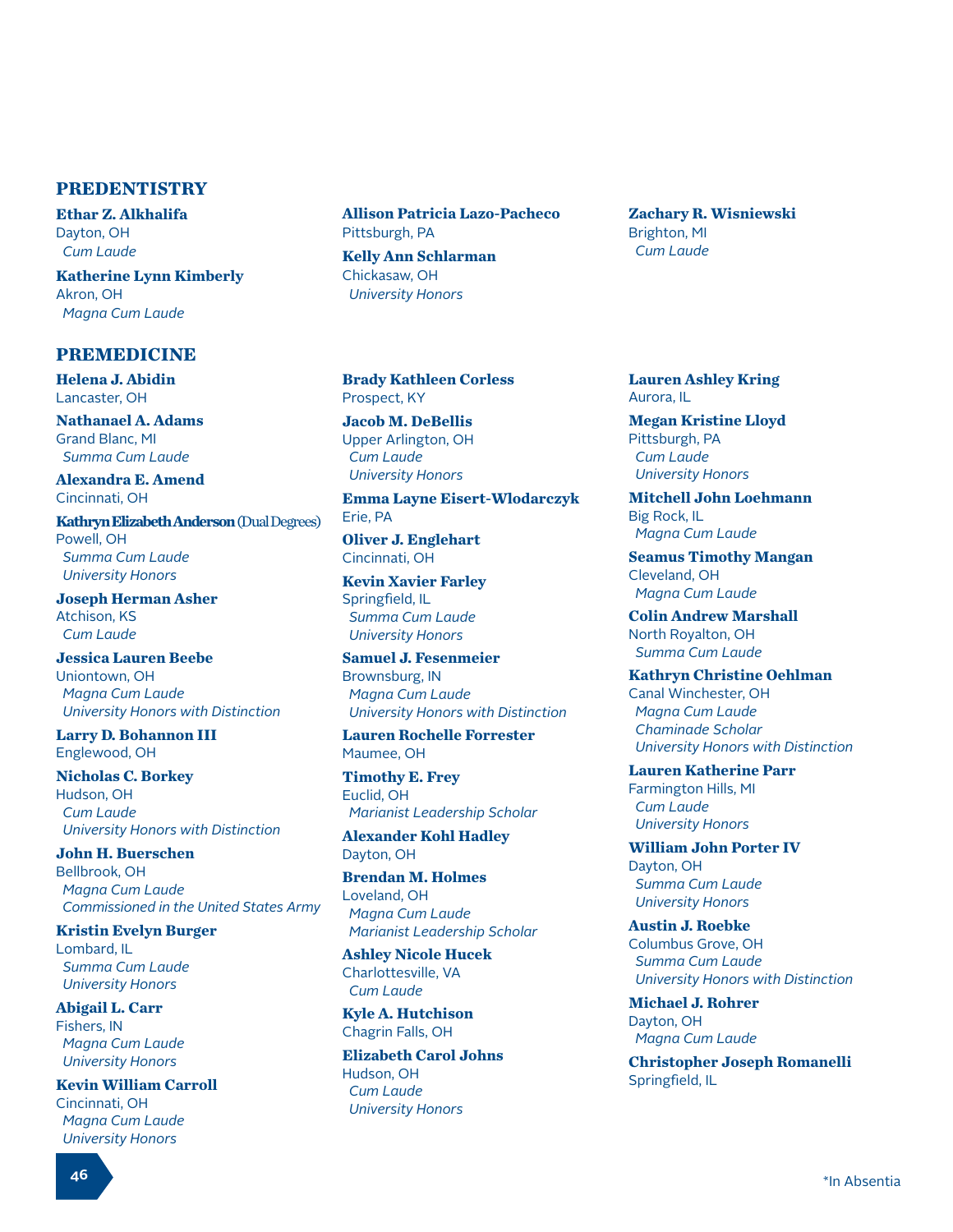#### **Kathryn Marie Schilling**

Ballwin, MO  *Magna Cum Laude University Honors with Distinction*

**Brooke Marie Scollin** Oxford, MI  *University Honors*

**Allison Christine Serey** (Dual Degrees) Prospect, KY  *Summa Cum Laude University Honors*

**Mary-Katherine Helen Staudt Slattery** Michigan City, IN  *Cum Laude* 

**Jessica Marie Smith** Greenville, OH

**Anna Mary Straus** Akron, OH  *University Honors*

#### **PSYCHOLOGY**

**Karen Anne Alexander** Gaithersburg, MD

**Chanelle Elizabeth Brown** (Dual Degrees) Cleveland, OH

**Jerica Jo Brunswick** St. Henry, OH

**Christina Marie Croglio** Depew, NY

**David C. Farr** Beverly Hills, MI

**Chavonne C. Gaines** Uniontown, OH

**Eric A. Garcia** Brunswick, OH

**Laura Anne Hayden** Kensington, MD

**Sarah Melissa Hiti** North Ridgeville, OH  *Magna Cum Laude*

**Telemachus Panayiotis Houlis** Fountain Hills, AZ

**Rebekah Leigh Kauffman** Hilliard, OH  *Cum Laude University Honors*

**Emma K. Tokar** Zionsville, IN

**Nathan Joseph Turnwald** Fort Jennings, OH  *Magna Cum Laude University Honors*

**Vincent William Vivirito** Oak Brook, IL

**J. Drake Wakefield** Westerville, OH  *Cum Laude* 

**Benjamin Dominic Walter** Lima, OH **Christopher Luke Watson**

Columbus, OH  *Cum Laude* 

**Evyenia P. Lagos** Springfield, OH

**Tongjie Liu** (Dual Degrees) Dayton, OH

**Natalya Nerease Lynn** (Dual Degrees) Westlake, OH

**Kassidy Carol Madliger** Kettering, OH

**Emma Kathleen Maloney** Chardon, OH

**Amanda Faye Matney** Cleveland, OH

**Nolan James McNulty** Brighton, MI  *Cum Laude University Honors*

**Giuseppe Giovanni Miranda** Hinckley, OH  *Magna Cum Laude University Honors with Distinction*

**Robert J. Moore** Cincinnati, OH

**Sydney Rachelle Parker** Dayton, OH

**Alex Elizabeth Wiegel** Anchorage, KY  *Magna Cum Laude University Honors*

**Cynthia Ann Wood** Georgetown, OH

**Michael Thomas Wright** Cincinnati, OH  *Cum Laude Marianist Leadership Scholar University Honors*

**Jacob Ramon Yankowitz** Manchester, MO  *Magna Cum Laude* 

**Ann Marie Zerfas** Bloomington, IN  *Cum Laude* 

**Sarah Helen Peterson** Xenia, OH

**Amanda A. Reimer** Lebanon, OH  *Cum Laude*

**Stephanie Darlene Rodriguez Cosme** Canovanas, PR

**Mary Elizabeth Schmitt** Oak Lawn, IL

**Andrew T. Schwartz** Worthington, OH  *Magna Cum Laude*

**Tyler William Starkey** Silver Lake, OH

**Meghan Anne Sullivan-Casey** Toledo, OH

**Margaretta Lucky W-King** Columbus, OH

**Samuel Duncan Willson** Charleston, WV

**Courtney Hazlett Wise** Lebanon, OH

**Dale Joseph Zigulich** Riverside, IL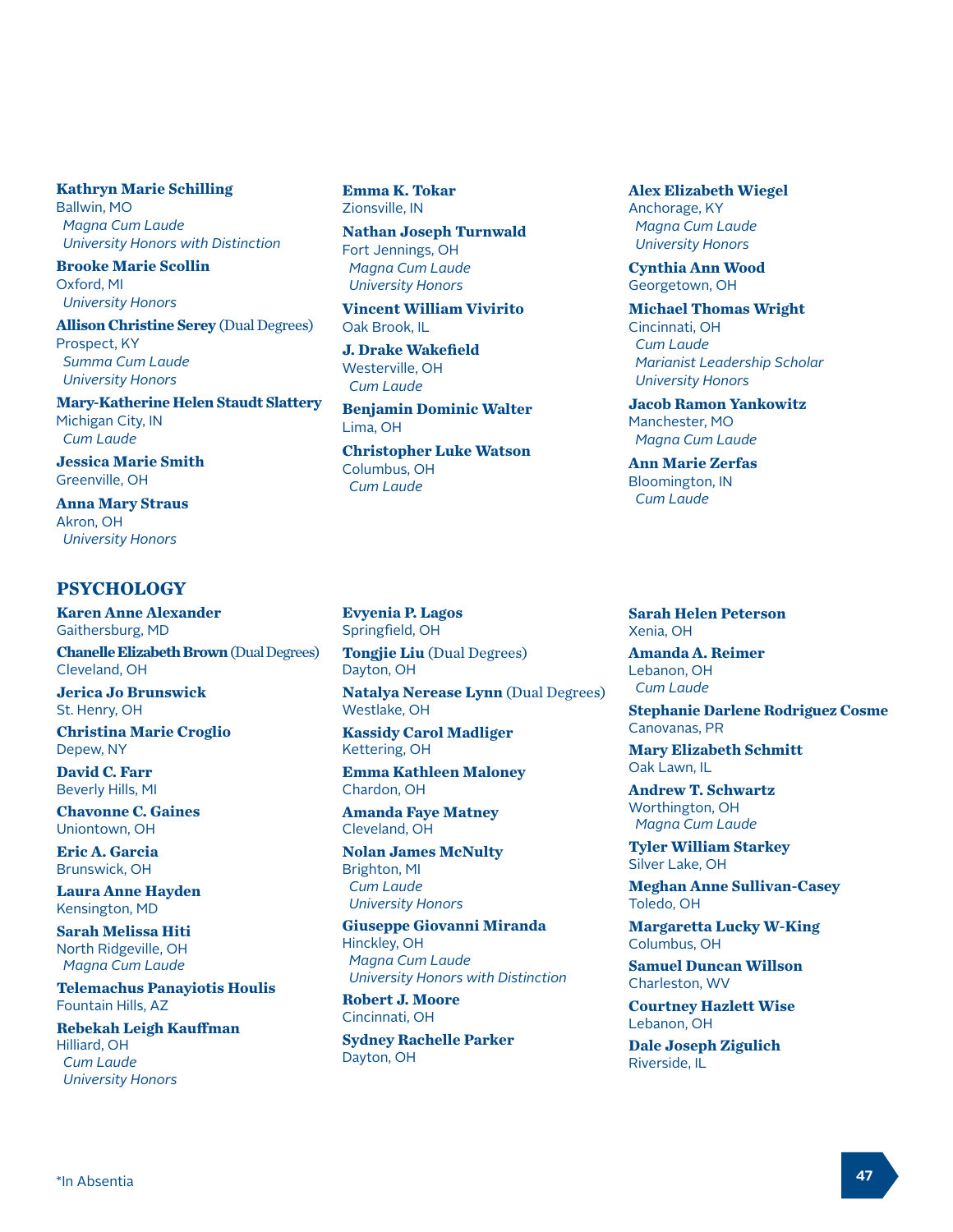#### **SCHOOL OF BUSINESS ADMINISTRATION**

**Paul M. Bobrowski** Dean

#### DEGREE — BACHELOR OF SCIENCE IN BUSINESS ADMINISTRATION

#### **ACCOUNTING**

**Ryan Joseph Aiello** Greensburg, PA

**Samuel F. Barnett** Louisville, KY

**Lauren Marie Beatty** Brentwood, MO

**Thomas Joseph Bedell** Stow, OH

**Andrew Frederick Brackmann** Cincinnati, OH  *Magna Cum Laude* 

**Hamilton Davis Brewer** Burr Ridge, IL

**Natalie K. Bruns** Maria Stein, OH  *Cum Laude*

**Jeremy M. Bucher** Columbus, OH

**James Austin Burgoon** Grand Rapids, MI  *Magna cum Laude*

**Alyssa Marie Carollo** Brecksville, OH  *Cum Laude* 

**Kara Dixon Colety** White Plains, NY

**Michael Collins** Northbrook, IL  *Cum Laude* 

**Shelby Marie Day** Indianapolis, IN  *Core Program*

**Robert David Detling** Greenville, OH

**Kevin James Doheny** Pittsburgh, PA

**Lindsey Rae Eramo** Loveland, OH  *Magna Cum Laude* 

**Conor C. Feldmann** Dublin, OH  *Magna Cum Laude* 

**Lauren Michelle Foster** Brecksville, OH

**Elizabeth Eiga Grandi** Burlington, WI  *Magna Cum Laude* 

**Matthew Green** Mentor, OH  *Cum Laude* 

**Elise J. Heneghan** Aurora, IL  *Summa Cum Laude Core Program University Honors*

**Molly K. Hildebrandt** Cincinnati, OH  *Cum Laude* 

**Jacob R. Houk** Broadview Heights, OH

**Kristina Marilyn Ivas** Mansfield, MA  *Magna Cum Laude University Honors*

**Emily Anne Koenig** Independence, OH

**Amanda Lee Kremer** Houston, OH  *Cum Laude University Honors*

**William Patrick Lawless** Lyndhurst, OH  *Magna Cum Laude* 

**Xiaodong Ma** Beijing, China

**Adam Ross Marasco** West Mifflin, PA  *Cum Laude* 

**Steven T. Mares** Greendale, WI

**Gregory Mastroianni** Cleveland Heights, OH

**Lauren Elizabeth McNamara** Lima, OH

**Stephanie L. Nelson** Hudson, OH

**Andrew Joseph Novak** Bloomington, IL

**Ryan John O'Donnell** Bay Village, OH

**Patrick D. Orlet** Belleville, IL

**Alex Milan Papulak** Gibsonia, PA  *Summa Cum Laude* 

**Joseph Paul Rajka** Parma, OH

**Miracle Norline Jean Reason** Dayton, OH

**Alix Elizabeth Richardson** Bargersville, IN  *Cum Laude* 

**Manuel A. Rivera** Guaynabo, PR

**Jean Paul Rodriguez** San Juan, PR

**Laura Elizabeth Simko** Strongsville, OH  *Magna Cum Laude* 

**Abigail J. Tanner** Grove City, OH  *Cum Laude University Honors*

**Dillon P. Taylor** Wildwood, MO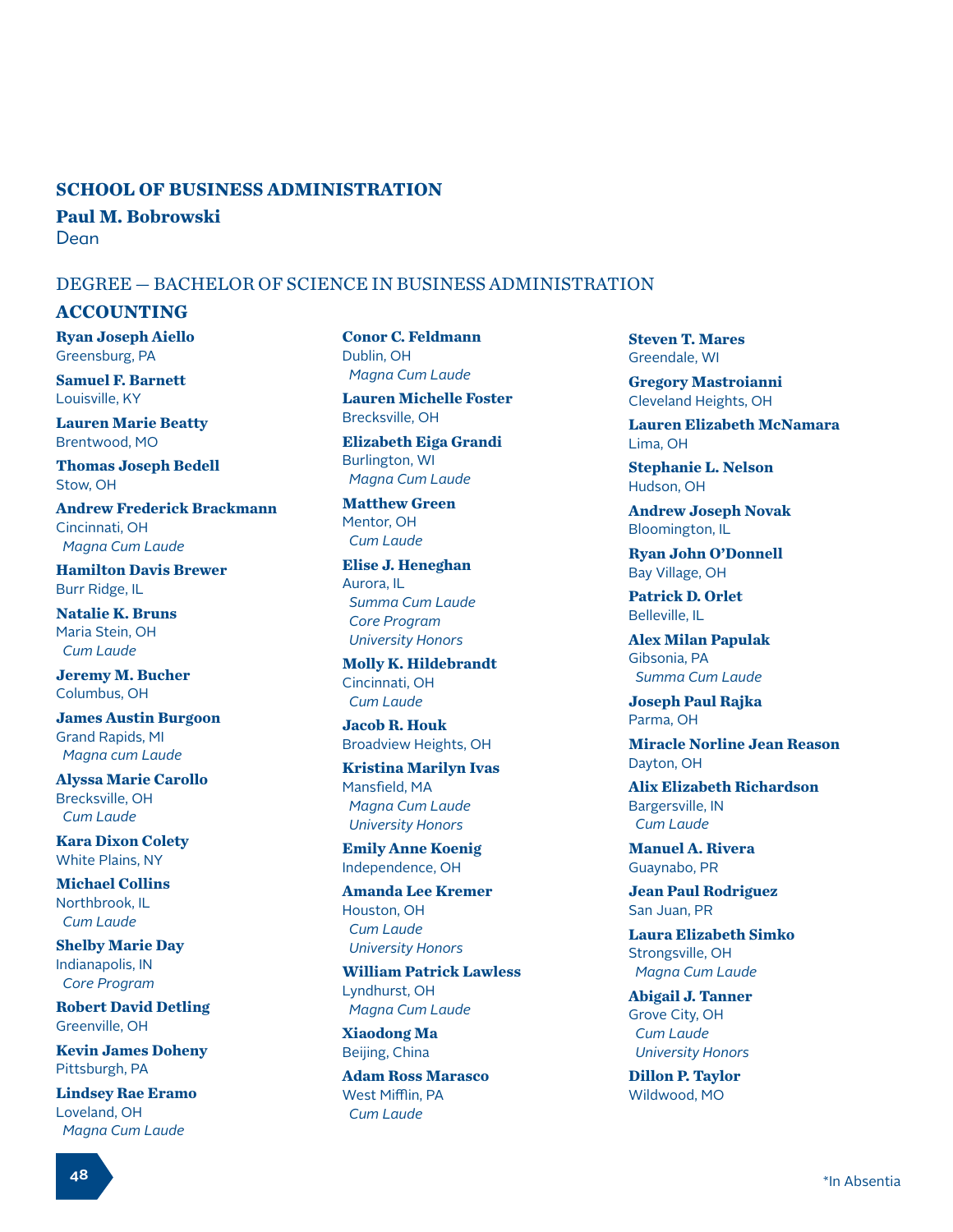**Bryan Edward Thomas** North Royalton, OH

**James Dale Trimble** Wheaton, IL  *Cum Laude* 

#### **BUSINESS ECONOMICS**

**Richard Peter Bogusz III** Elmhurst, IL

**Matthew A. Castleton** Homer Glen, IL

**Laura Catherine Komoroski** Cincinnati, OH

**Matthew P. Krause** New Berlin, WI

**David William May** Lexington, KY

**Nicole Maria Mazza** Richmond Heights, OH

#### **ENTREPRENEURSHIP**

**Lewis Dream Atallah** Tenafly, NJ

**Colin Harris Bernier** Canton, OH

**Molly Marie Brasure** Ada, MI  *Dayton Civic Scholar*

**Matthew Miller Craigle** Mechanicville, NY

**Kara Louise Fry** Springboro, OH

**Frank Michael Giorgio** Grosse Pointe Shores, MI

**Janese Marie Griffin** Barrington, IL

**Jude Anthony Guerra** Sandusky, OH

**Andrew I. Heldt** Carmel, IN

**Catherine Rose Hopkins** Avon, OH

**Sean F. Hyland** Westmont, IL  *Cum Laude*

**Dominic M. Valentino** Columbus, OH

**Keith H. Weinheimer** Allison Park, PA

**Sara A. Pekar** Walton Hills, OH  *Summa Cum Laude University Honors*

**Shelby Lynn Schaffner** Akron, OH  *Core Program*

**Gianna R. Schiavone** Wood Dale, IL

**Jeffrey P. Schumacher** North Canton, OH

**Shane Owen Jabir** Bellbrook, OH

**Colin Seeley Johnson** Webster, NY

**Jenna Marie Joseph** Cincinnati, OH

**Nicholas F. Jurgens** Batavia, IL

**Patrick Leary Klebba** Linn, MO

**Ann Charlotte Kyne** Pittsburgh, PA  *Magna Cum Laude University Honors*

**Dominic M. Liccardi** Brecksville, OH

**Dana Marie Lucas** Cincinnati, OH

**Dominic P. Magnon** Dayton, OH

**Joshua Kenneth Malyon** Port Perry, Canada

**Colin Daniel McManamon** Westlake, OH

**Claire E. Wirtz** Naperville, IL

**Wenran Zhao** Beijing, China

**Erik D. Stanbery** Willard, OH

**Longhao Tian** Yuzhou, China

**Diego E. Torres-Perez** Guaynabo, PR

**Robert Joseph Wilson** Bloomfield Hills, MI

**Kyle Joseph Zappia** Granger, IN

**Dillon M. Murphy** Chicago, IL

**Kelly K. Muskat** Barrington, IL

**Adam W. O'Connor** Dublin, OH

**Amanda C. Ronshausen** St. Louis, MO

**Carson Robert Scheidler** Hamilton, OH  *Magna Cum Laude*

**Andrew K. Shoop** Olney, MD

**Paul Andrew Sozio** Westlake, OH  *Cum Laude*

**Patrick Louis Thibodeaux** Cincinnati, OH

**Marc Carl Torchio** Rochester, NY  *Cum Laude*

**Olivia Ann Wilcox** Libertyville, IL

**Katherine Ann Zikias** Centerville, OH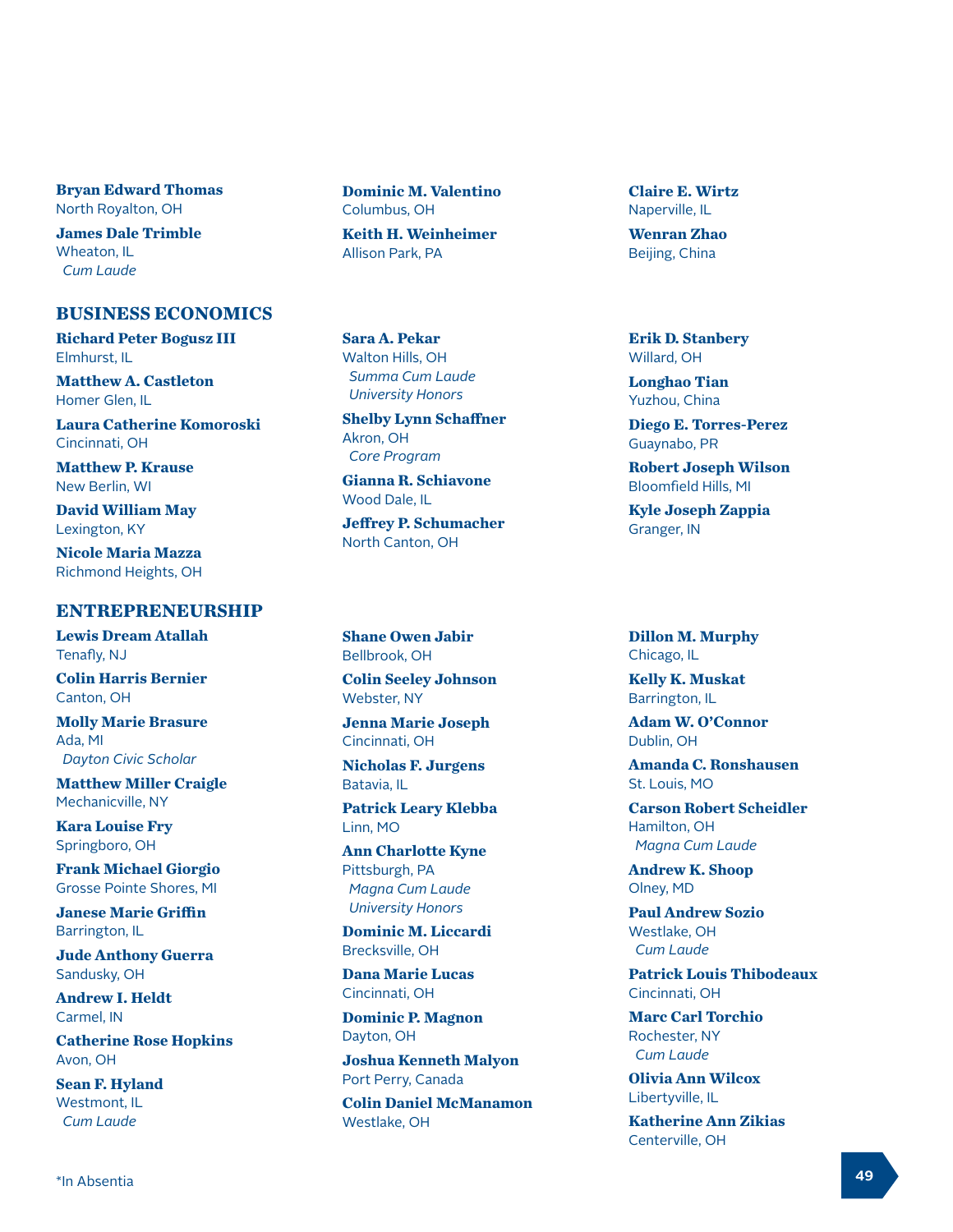#### **FINANCE**

**Sara R. Alakkad** (Dual Degrees) Centerville, OH  *Summa Cum Laude University Honors*

**Bayan Hussain Almughalliq** Safwa, Saudi Arabia

**Maria Fathi Alshafai** Dharan, Saudi Arabia

**Paula Marie Arcaro** Elmhurst, IL  *Core Program*

**Andrew Robert Atkinson** Orchard Park, NY  *Cum Laude*

**Patrick Lannon Barrett** Cincinnati, OH

**David Jack Beebe** Dublin, OH  *Summa Cum Laude*

**Christopher Elliot Bell** Westlake, OH  *Cum Laude*

**Cory Jennifer Bowers** Lebanon, OH  *Cum Laude University Honors*

**Nicholas L. Brossard** North Olmsted, OH

**Vanessa A. Carter** Beavercreek, OH  *Cum Laude*

**Geng Chen** Jiangyin, China

**Yingke Cheng** Zhengzhou, China

**Matthew Chkautovich (Dual Degrees)** Columbia, IL  *Magna Cum Laude University Honors*

**Leslie Ann Cool** Fremont, OH

**Erin Marie Crotty** Bellbrook, OH

**Francis Stephen Czerwien** Brookfield, IL

**Joseph P. DeMartis** Rochester Hills, MI  *Cum Laude*

**Luigi Giuseppe Demonte** Des Plaines, IL

**Michael V. Dinan** Grosse Pointe, MI

**Hayley Jane Douglas** Wadsworth, OH  *Cum Laude University Honors*

**Daniel Peter Dusina** Grosse Pointe Park, MI

**Zachary James Kirk Elias** Loveland, OH

**Patrick James Fahey** Chicago, IL  *Magna Cum Laude University Honors*

**Anna C. Fentress** Louisville, KY

**Christine A. Ferry** Westlake, OH  *Cum Laude*

**Coryn Elizabeth FitzGerald** Mequon, WI

**Eric T. Flanigan** Pittsburgh, PA

**Hannah R. Ford** Berkey, OH  *Magna Cum Laude University Honors*

**Fiona Paulette Kelleher Forsyth** Stamford, CT

**Christian T. Franer** Lebanon, OH

**Christopher Ragen Frost** Chesterfield, MO

**Thomas Joseph Fullenkamp** Versailles, OH

**Andrew James Gainor** Powell, OH

**Alex Justin Hale** Des Plaines, IL

**Jonathan Robert Hanes** Hamilton, OH

**Adam C. Henlein** Mason, OH

**Henry Patrick Hessel** Whitefish Bay, WI  *Cum Laude*

**Matthew Howard** Dayton, OH

**Xuanruo Hu** Jiangyinjiangsu, China

**Patrick W. Hull** Warren, OH

**Patrick Matthew Hunt** Loveland, OH

**Anne Elizabeth Jupena** Greensburg, PA

**Michael R. Karacic** Lake Forest, IL  *Magna Cum Laude*

**Matthew Christopher Karipides** Uniontown, OH

**Kory Patrick Keough** Carlisle, OH \*

**Michael Mario Laudizio** Plainfield, IL

**Danielle Virginia Lee** Nashotah, WI

**Xinyi Li** Jiangsu, China

**Jiaqi Ma** Suzhou, China

**Ian James MacDonald** Aurora, OH

**Kyle P. Matyas** Waukesha, WI

**Keegan Martin McCarragher** Mequon, WI

**Kevin Thomas McCracken** Western Springs, IL

**Thomas M. Mesewicz** Hilliard, OH

**Nicholas Joseph Messina** South Euclid, OH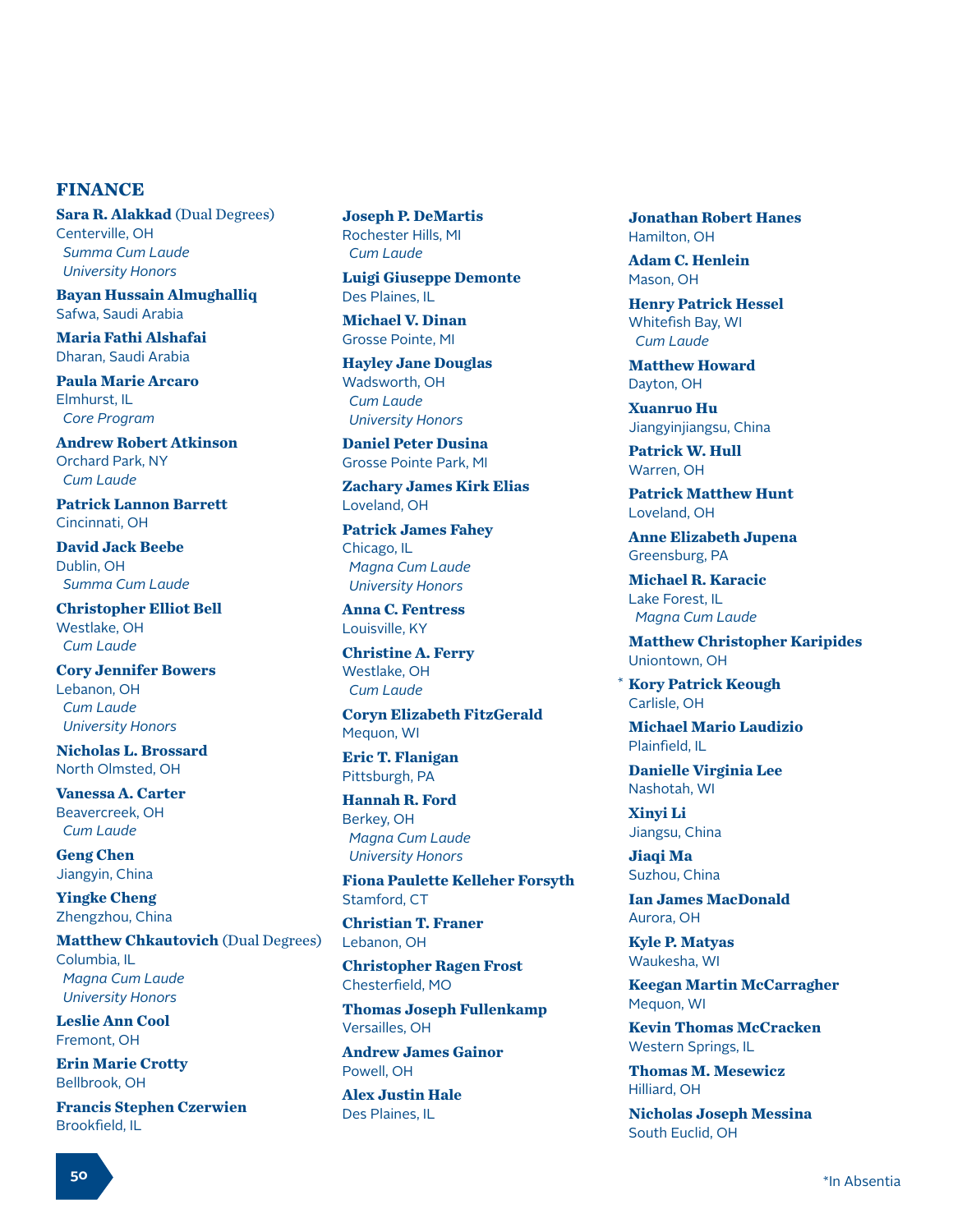**Allison I. Michel** Barrington, IL  *Magna Cum Laude*

**Xiaodan Niu** Ordos, China

**Samuel W. Orman** Indianapolis, IN  *Cum Laude*

**Nicholas John Pfeiffer** Glen Ellyn, IL

**Alec M. Porco** \*Seven Fields, PA  *Cum Laude*

**Gabriel F. Porro** Guaynabo, PR

**Tyler William Preston** Strongsville, OH

**Michael M. Raleigh** Oak Park, IL

**Patrick Michael Reda** St. Louis, MO

**Joel David Reed** Novi, MI

**Jun Ai Ren** Beijing, China

**Joseph P. Riazzi** Winston-Salem, NC

## **INTERNATIONAL BUSINESS**

**Katherine M. Baglieri** Batavia, IL  *Magna Cum Laude University Honors*

**Amy Callahan** Mars, PA  *Cum Laude*

**Patrick Edward Fennessy** Geneva, IL

**Wanjing He** Yiwu, China

**Samantha Hornbarger** St. Louis, MO  *Cum Laude*

**Shaoshuai Jin** Yiwu, China

**Patrick James Rogers** Glen Burnie, MD

**George William Rohde III** Cincinnati, OH

**Graham George Ross** Darien, CT

**Austin Edward Russell** Skokie, IL

**James Joseph Ryan** Burr Ridge, IL

**Patrick Daniel Ryan** Roselle, IL  *Magna Cum Laude*

**Bretton J. Schuetz** Park Ridge, IL

**Michael James Shimizu** Westchester, IL

**Ryan M. Shirk** Mason, OH

**Lindsay Marie Silva** Cincinnati, OH  *Summa Cum Laude*

**Kyle D. Smith** Des Plaines, IL

**Binghan Song** Qinhuangdao, China

**Melissa Karasack** Cranberry Township, PA **Zhen Li** Beijing, China

**Ryan Thomas Lopus** Baden, PA  *Cum Laude University Honors*

**Bridgett Brianne McClure** Satellite Beach, FL

**Elle Davis Riehle** West Harrison, IN

**Noel Stephen Shanahan** Lima, OH

**Yidi Tao** Hangzhou, China

**Douglas A. Tussing** Gages Lake, IL

**Simon N. Villegas** Delafield, WI

**Yinan Wang** Dalian, China  *Cum Laude*

**Nicholas Han Waters** Ballwin, MO  *Cum Laude*

**Nicholas Briley White** Springboro, OH

**Zhijie Xie** Beijing, China  *Cum Laude*

**Hui Yu** Suzhou, China

**Charles Anthony Zavarella** Highland Heights, OH

**Dan Zhang** Huanggang, China

**Mary Kate Stanton** Solon, OH

**Maciej Ireneusz Stolarski** Warsaw, Poland

**Rachelle J. Thomas** Independence, KY

**Maximilian Jay Tiesman** Hamilton, OH

**Ming Wei** Wuhan, China

**Nathan E. Wilkins** Brighton, MI

**Xiaoyi Ying** Yongkang City, China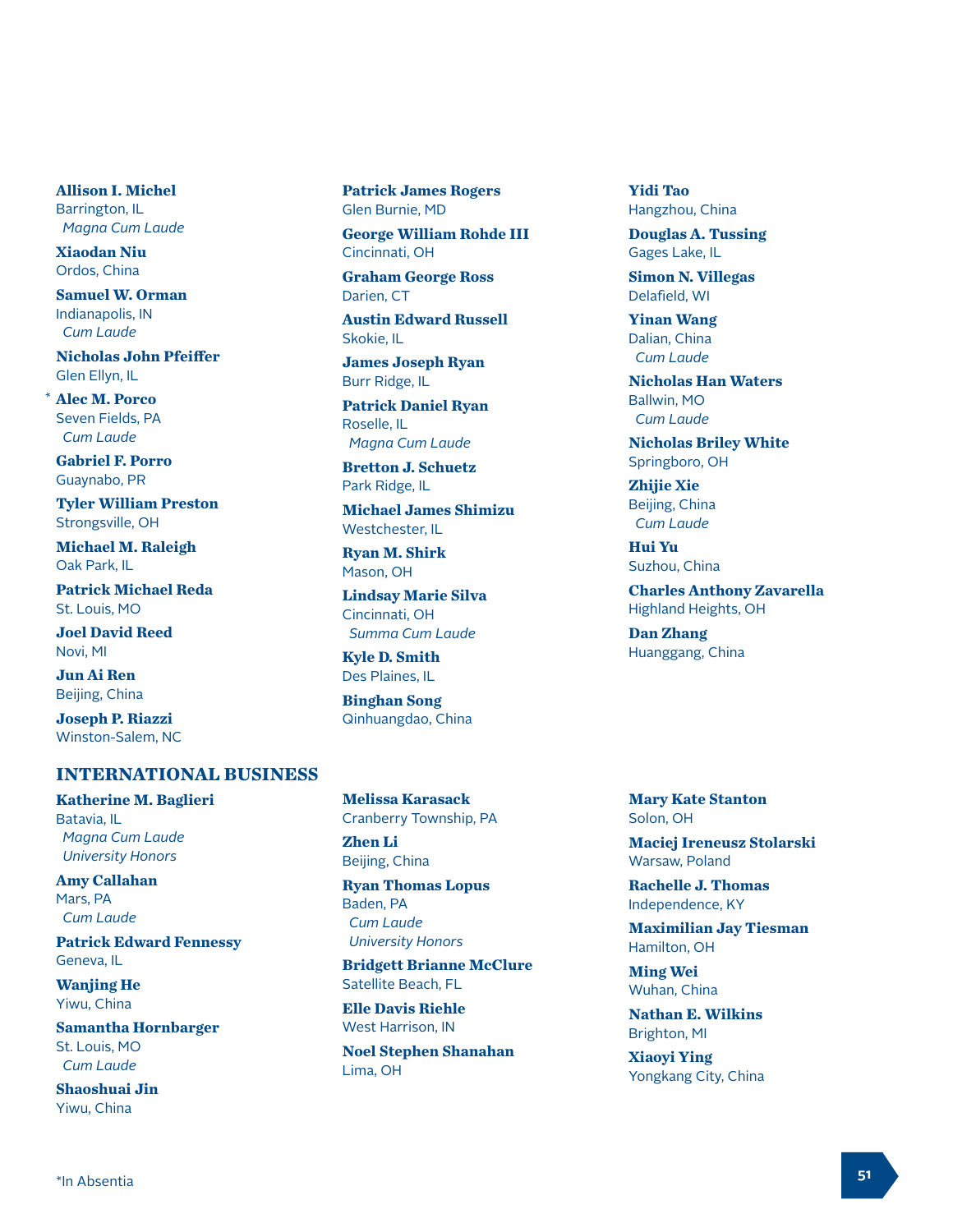#### **INTERNATIONAL BUSINESS MANAGEMENT**

**Patrick John Dondanville** Springfield, IL

#### **LEADERSHIP**

**Dominic M. Falsetti** Elm Grove, WI

**Samuel Joseph Hanlon** Poland, OH

**JoNell Taylor Homer** Dayton, OH

**India Rene Huger** Dayton, OH

**Li Jin** Suzhou, China

**Sakura Kato** Seto, Japan

#### **MANAGEMENT INFORMATION SYSTEMS**

**Patrick Anthony Barnes** Bloomington, IL

**Dexter D. Bensman** Sidney, OH

**Patrick F. Brady** Westlake, OH

**Patrick Clark Crane** Springboro, OH

**Thomas D. Creagan** Chicago, IL

**Sarah Lynn Dickson** Brookfield, OH  *Cum Laude*

**Kyle Bourk Duffy** Lima, OH

**Benjamin D. Durst** Westlake, OH

**Tara Elizabeth Fritsch** Springfield, IL

**Gen Li** Shenyang City, China

**Shelby M. Marolla** Strongsville, OH

**Emily Nicole Moesner** Pasadena, MD

**Stephen James Scott** Burr Ridge, IL

**Samuel Jared Szewcow** Gibsonia, PA

**Lauren Mary Schwieters** Milwaukee, WI

**Hailey A. Thorn** Medina, OH

**Siyu Tong** Datong, China

**Kaitlyn E. Tunney** Allison Park, PA  *Magna Cum Laude*

**Kayla Grace Waitrovich** Westlake, OH

# **Kathryn Ann Estey**

Brighton, MI

**Edward F. Grahovec** Yorkville, IL

**Kenneth W. Hansen** Naperville, IL

**Kyle Thomas Hill** Akron, OH

**Alexis Catherine Hoying** Coldwater, OH

**Kristina Anne Hoying** Pataskala, OH

**Hans Christian Jetter Mayorga** San Juan, PR

**Kaitlin J. Knife** Troy, OH

**Christine Marie Lutz** Cincinnati, OH

**Patrick Thomas McGuire** Lehighton, PA

**Chase B. Paxson** Minster, OH

**Kevin M. Pleli** Arlington Heights, IL

**Jacob D. Rinehart** Franklin, OH  *Magna Cum Laude Commissioned in the United States Army*

**Elizabeth Ashley Wirrig** Dayton, OH

#### **MANAGEMENT INFORMATION SYSTEMS — BUSINESS INTELLIGENCE EMPHASIS**

**Stephen Frank DiCiero** Cincinnati, OH

**Joseph D. Fierstein** North Potomac, MD  *Cum Laude*

**Tao He** Dehong, China **Thomas Bass Leslie** Roswell, GA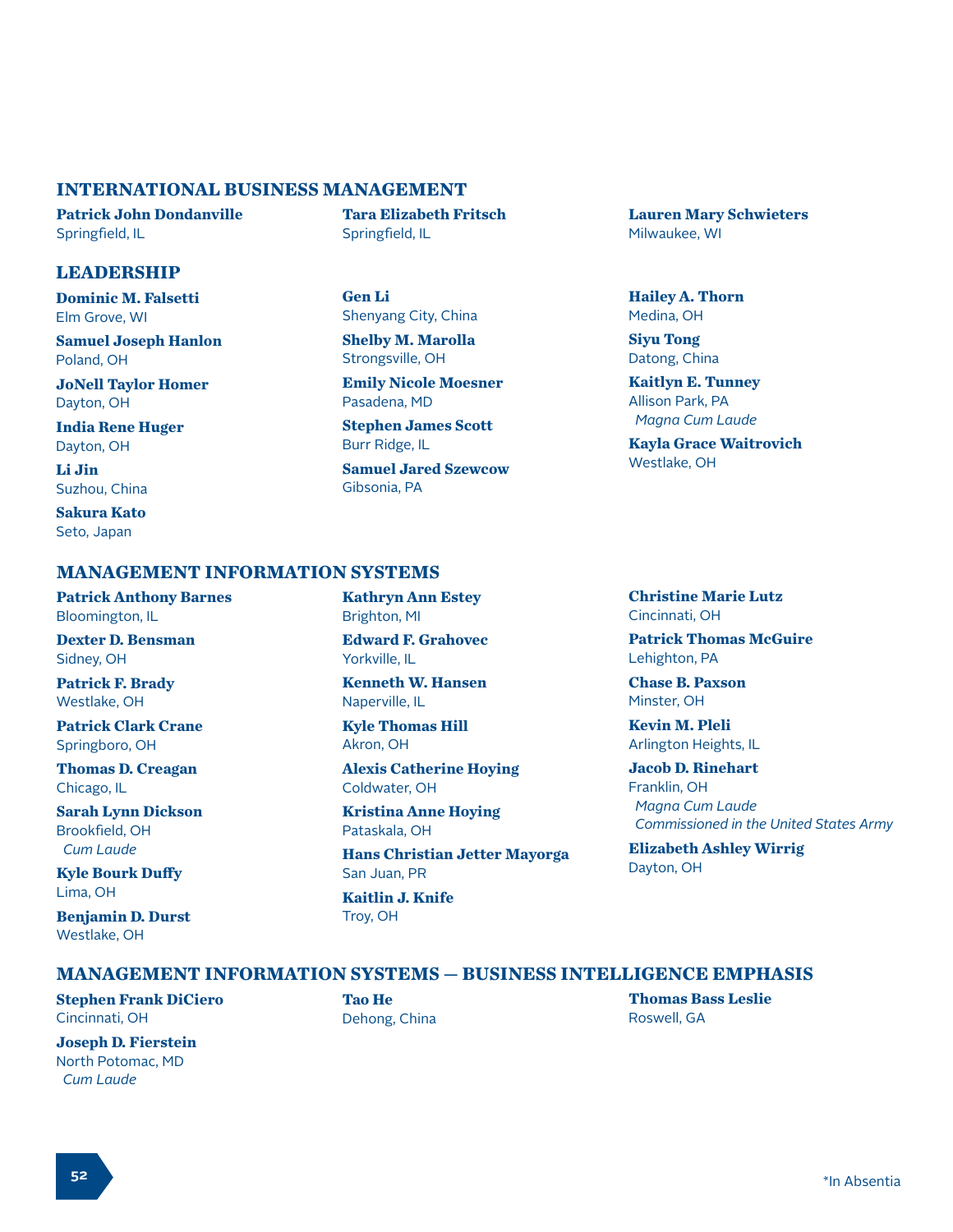#### **MANAGEMENT INFORMATION SYSTEMS — CYBER SECURITY MANAGEMENT EMPHASIS**

**Stephanie Ann Marie Greve** Wapakoneta, OH

#### **MARKETING**

**Colin Jeffrey Anderson** Cincinnati, OH

**Samuel Edward Arnold** Fairport, NY

**Christopher G. Azzi** Mishawaka, IN

**Stacy M. Baker** Dayton, OH

**David M. Bowen** Cuyahoga Falls, OH

**Joseph E. Bracken** Cincinnati, OH  *Commissioned in the United States Army*

**Levi S. Bruce** Findlay, OH

**Karly Michelle Bukovec** Mentor, OH

**Yvette A. Cabrera Morell** Guaynabo, PR

**Elizabeth A. Calvey** Willoughby Hills, OH  *Cum Laude*

**Mary Faye Cicero** Mason, OH

**John Paul Clayton** Carmel, IN  *Cum Laude*

**Claire E. Cooperrider** Somerset, OH

**Gerald F. Corcoran** Winnetka, IL

**Audrey L. Cox** Vandalia, OH

**Benjamin George Danis** Dayton, OH

**Megan Elizabeth Dause** Novi, MI

**Heeral M. Desai** Beavercreek, OH

**Lisa Rose Wendling** Troy, OH

**Michael Anthony DiVita** University Heights, OH

**Dan Dinh Do** Dayton, OH

**Hannah M. Downing** Etna Green, IN

**Michaela Marie Eames** (Dual Degrees) Deerfield, IL

**Zachary J. Felton** Tiffin, OH

**Collin Stanley Framburg** Naperville, IL

**Katherine Elizabeth Giacomini** Northville, MI  *Cum Laude*

**Patrick C. Gill** Franklin, TN

**Cassidy Leigh Gosselin** Naperville, IL

**Dylan James Grande** Fairfield, CT

**Ryan P. Gray** Carlsbad, CA

**Jamie Lynn Gregory** Vermilion, OH

**Emily Elizabeth Guthlein** Aurora, OH  *Cum Laude University Honors*

**Lauren Rose Houle** Birminghan, MI

**Wei Hu** Yiwu, China

**Xiaojing Hua** Hangzhou, China

**Bridget Ann Jack** Nashville, TN

**Gayle E. Johnston** Cranberry Township, PA **Margaret Marie Karrip** Hudson, OH

**Nicholas Charles Keeley** Dublin, OH

**Emily Elizabeth Kerul** Toledo, OH  *Summa Cum Laude*

**Andrew N. Kramer** Ellisville, MO

**Benjamin George Kushner** Wexford, PA

**Victoria Jeanne Lewis** Cincinnati, OH

**Yaodong Liu** Henan, China

**John Angus MacKenzie** Mayfield Village, OH

**Kyle Patrick Martin** Arlington Heights, IL

**Michael E. McGee** South Euclid, OH  *Core Program*

**Madison Jo McKay** Powell, OH

**Patrick Dorsey McKee** Tipp City, OH  *Core Program*

**David Ray Moran** Maineville, OH

**Eric W. Mueller** Westlake, OH

**Ellie Katlin Mulherin** Mansfield, OH

**Colleen Marie Neenan** Gahanna, OH

**Sarah J. Nelson** Ballwin, MO

**Alexis Marie Niekamp** New Bremen, OH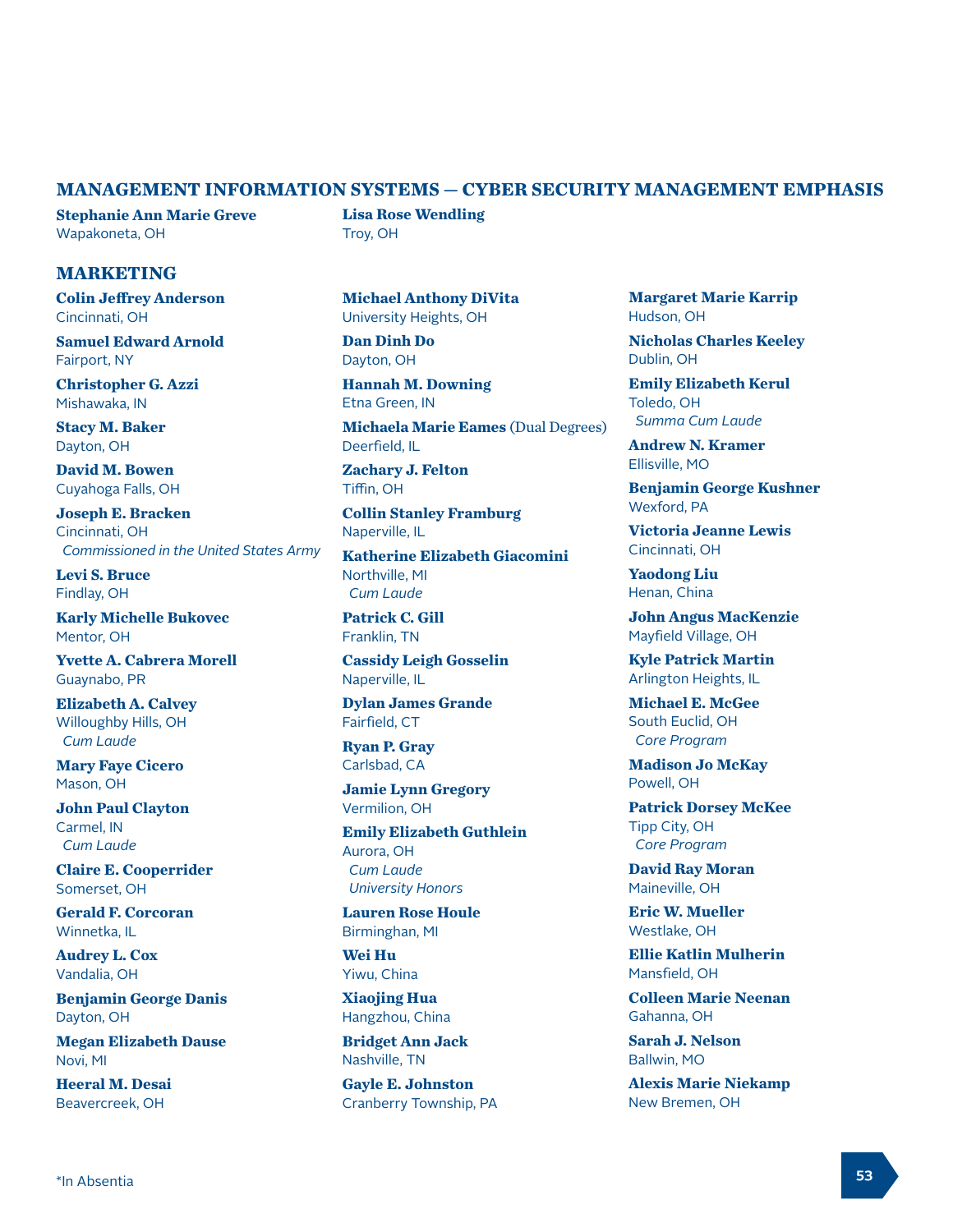**Emma Corinne Pickerill** Louisville, KY

**Geena Alexandra Reinitz** Powell, OH \*

**Abbigail Maureen Riazzi** Kettering, OH  *Magna Cum Laude*

**Kyle Francis Robinett** Loveland, OH \*

**Eric C. Ryan** Medinah, IL

**Lucia Dejesus Sidler** North Ridgeville, OH

**Chelsea Angelina Skiby** Hawthorn Woods, IL

**Catherine A. St John** University Heights, OH

**Kelly Elizabeth Stone** (Dual Degrees) Centerville, OH  *Cum Laude University Honors*

**Kristin Nicole Stroble** St. Louis, MO

**Kaila Marie Taton** Mentor, OH

**Matthew David Irvin Thomas** South Bend, IN

**Michael Andrew Tinkle** Indianapolis, IN

**Mackenzie Pauline Toll** Sandusky, OH

**Kyle Steven Ulmer** Cincinnati, OH

**Sarah Urbani** Grosse Pointe, MI

**Walter Benjamin Vickers** West Chester, OH

**Dirk J. Wagner** Grayslake, IL

**Megan E. Wynne** Lake Forest, IL

**Lili Ye** Weifang, China

**Maria Michele Zampino** Glendale, WI

**Cameron Timothy Zuck** Lambertville, MI

#### **MARKETING — PRODUCT INNOVATION EMPHASIS**

**Lisa Christine VonDrasek** South Barrington, IL

#### **MARKETING — SALES MANAGEMENT EMPHASIS**

**Christopher Thomas Alleman** Whitehouse, OH

**Megan Elizabeth Anderson** Dayton, OH

**Alexander Thomas Baldwin** Louisville, KY

**Mary Katherine Beck** Chicago, IL

**Brady Michael Carlson** Cincinnati, OH

**Allison Nicole Christy** Medina, OH

**Brent Hasselbeck Cole** Cincinnati, OH

**Quinn R. Collins** La Grange, IL

**Andrew Wayne Deering** Indianapolis, IN

**Michael A. DeVita** Cincinnati, OH

**Brian Charles Duranty** La Grange Park, IL

**Greyson Edward Feichtinger** La Grange, IL

**Daniel O. Flatley** Milwaukee, WI

**Kurtis James Freeman** Independence, OH

**Jenna Elizabeth Gehring** Mentor, OH

**James Howard Hill** Olympia, WA

**Brett M. Johns** Canton, OH

**Natalie Comella Kaufman** Pepper Pike, OH

**Kelly Elizabeth Lindsey** Pittsburgh, PA

**Robert Harry Londoff** St. Louis, MO  *Magna Cum Laude*

**Erin E. Malone** Concord, OH  *Cum Laude*

**Margaret Anne McAleese** Ballwin, MO

**Erin Rose Murray** Cincinnati, OH  *Magna Cum Laude*

**John B. Osborne** Cleves, OH

**Craig A. Purpus** Minster, OH

**Brian Sarsfield Roach** Fairfield, CT

**Patrick Farrell Ryan** Aspinwall, PA

**Tracy E. Supergan** Arlington Heights, IL

**Deanna M. Tomaselli** Chagrin Falls, OH

**Daniel James Zink** Miamisburg, OH  *Core Program*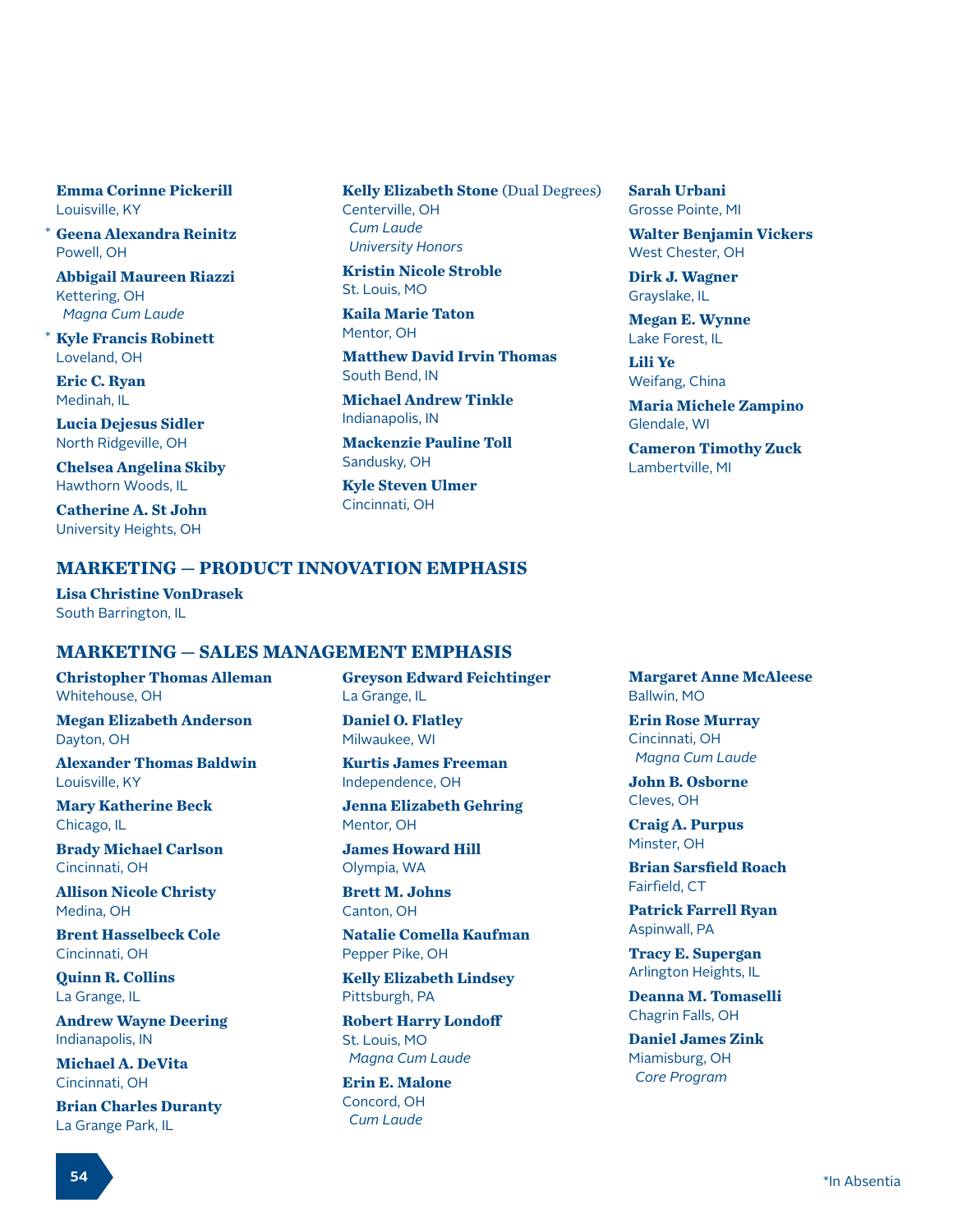### **OPERATIONS AND SUPPLY MANAGEMENT**

**Roberto Federico Acevedo** Guaynabo, PR

**Geoffrey Michael Bentley** Springboro, OH

**Joseph Richard Blankemeyer** Loveland, OH

**Ryan P. Brown** Hudson, OH  *Cum Laude* 

**Ryan Nelson Burdine** Westerville, OH

**Dean H. Butts** Grosse Pointe Woods, MI

**Maxwell Humble Caprez** Akron, OH

**Elizabeth Mary Fitzgerald** Venetia, PA  *Magna Cum Laude University Honors*

**Francis Thomas Flannelly** Bloomington, IL  *Cum Laude Dayton Civic Scholar University Honors*

**Kyle Patrick Foley** Huber Heights, OH  *Marianist Leadership Scholar* **Stephen P. Hall** Cuyahoga Falls, OH

**Nicholas Allan Hanson** Chagrin Falls, OH

**Jacqualyn Ann Hearns** Cleveland, OH

**Lucas Alexander Johnson** Milford, MI  *Cum Laude* 

**Andrew Paul Lavoie** Trumbull, CT  *Cum Laude* 

**Patrick Gene Manning** Willoughby, OH

**Justin P. Miles** Kettering, OH

**Matthew James Nowicki** River Forest, IL

**Katherine E. Penny** Hudson, OH  *Magna Cum Laude Core Program University Honors*

**Molly Elizabeth Remenowsky** Cincinnati, OH

**Nathan H. Resing** Elmhurst, IL

**Jacob T. Rumpke** Cincinnati, OH  *Cum Laude* 

**Jillian M. Schneider** Fort Wright, KY  *Magna Cum Laude* 

**Jason Lee Stewart** *Bethel Park, PA Summa Cum Laude* 

**Olivia Cathleen Thobe**  Piqua, OH

**Anna Terese Vitale** Chagrin Falls, OH

**Nicholas J. Wood** Loveland, OH

**Thomas Laffee Zervas** Bexley, OH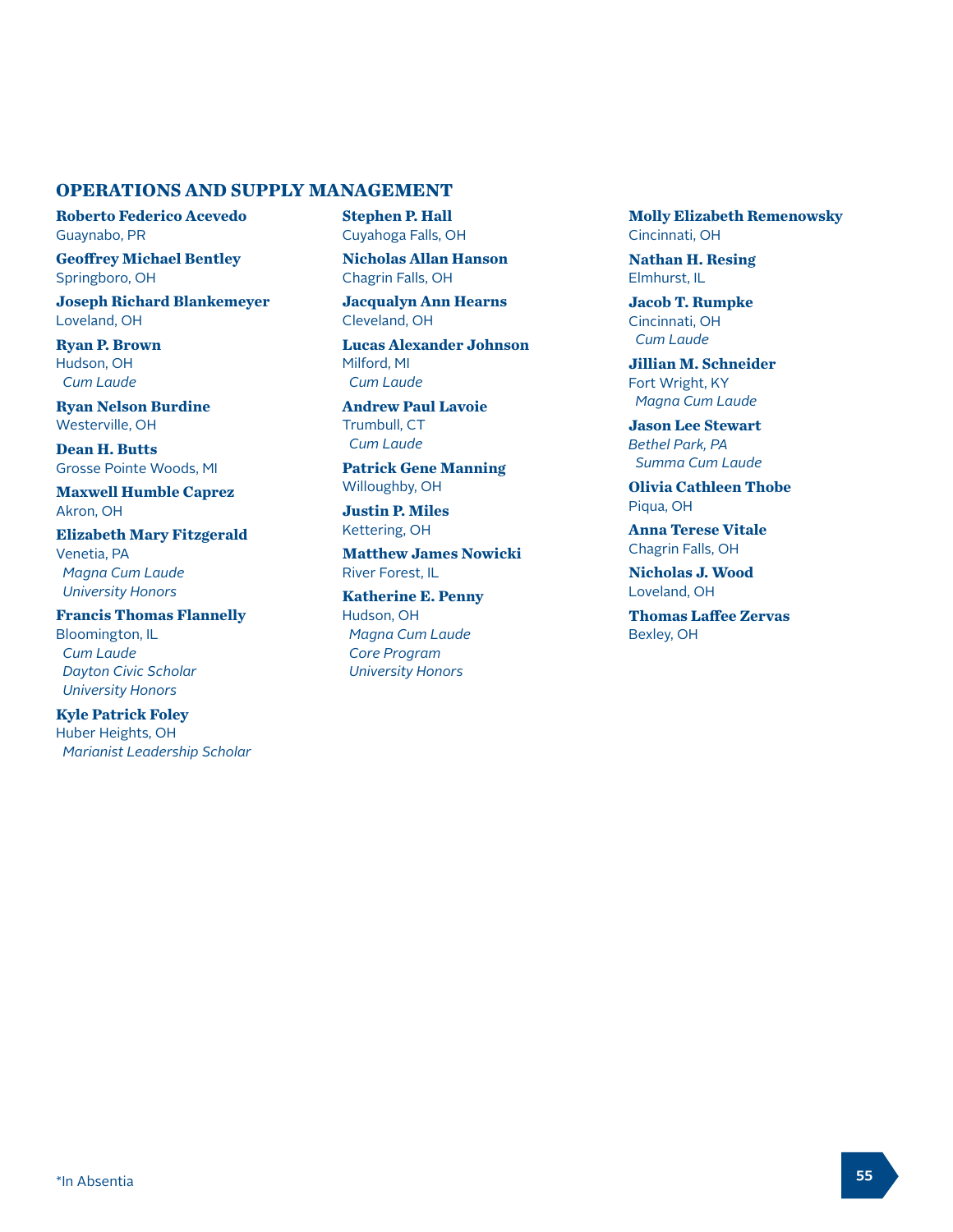#### **SCHOOL OF EDUCATION AND HEALTH SCIENCES**

**Kevin R. Kelly**

Dean

#### DEGREE — BACHELOR OF SCIENCE IN EDUCATION AND HEALTH SCIENCES **ADOLESCENCE TO YOUNG ADULT EDUCATION**

**Corey Mao Ya Baumgart** (Dual Degrees) Chardon, OH  *Cum Laude*

**Benjamin T. Belden** Strasburg, OH

**Thomas M. Cipiti** Broadview Heights, OH

**Matthew R. Geisman** St. Louis, MO

**Trent Elliott Greco** Mount Prospect, IL

**Randall Steven Helm** Brentwood, MO  *Magna Cum Laude* 

**Emily F. Hoelter** (Dual Degrees) Arlington Heights, IL  *Magna Cum Laude University Honors*

**Rebecca Lynn Kilibarda** Dublin, OH

**Taylor Victoria Kingston** (Dual Degrees) Dayton, OH  *Summa Cum Laude*

**Brendan M. Lewis** Reminderville, OH

**Stephanie Maureen Lutz** Hamilton, OH  *Core Program*

#### **DIETETICS**

**Victoria E. Bordfeld** Freehold, NJ

**Lama J. Daoud** Centerville, OH  *Magna Cum Laude*

**Samantha J. Diaz** Reynoldsburg, OH

**Grace Elizabeth DiGioia** Rockville, MD

**Emily Ann Fiegelist** Parma, OH  *Cum Laude*

**Matthew John Martino** Tinley Park, IL

**Michele Margaret McDonald** Cincinnati, OH  *Summa Cum Laude Core Program University Honors*

**Emily Ann Mendenhall (Dual Degree)** Brookville, OH

**Emily L. Mobley** Franklin, OH

**Danielle Anna Moon** Dayton, OH

**Joseph James Oliveri** Mars, PA  *Magna Cum Laude Chaminade Scholar University Honors*

**Samantha Nicole Potocek** (Dual Degrees) Batavia, IL  *Magna Cum Laude* 

**Nicole Elizabeth Price** (Dual Degrees) Xenia, OH  *Magna Cum Laude University Honors*

**Malerie Elizabeth Schreiner** Brecksville, OH

**Jordan Thomas Seitz** (Dual Degrees) Villa Hills, KY  *Magna Cum Laude Core Program University Honors with Distinction*

**Elizabeth M. Shields** (Dual Degrees) Greenville, OH  *Cum Laude* 

**Conor William Squier** Potomac, MD  *Core Program*

**Anna Laureys Syburg** Hartland, WI  *Magna Cum Laude Chaminade Scholar University Honors*

**Alexander Austin Wade** Lima, OH  *Cum Laude University Honors*

**Daniel Scott Zillich** (Dual Degrees) Strongsville, OH

**Emily Marie Gerlach** Bay Village, OH  *Cum Laude*

**Jake W. Kocinski** Chicago, IL

**Michelle Lynn LaMusga** Dayton, OH

**Emmalin Brooke Majchrzak** Cincinnati, OH

**Erin E. Riley** Roswell, GA  *Magna Cum Laude*

**Whitney C. Smith** Troy, OH

**Lindsay Ellen Smore** Venetia, PA

**Christina Ann Wadelton** Carmel, IN  *Magna Cum Laude*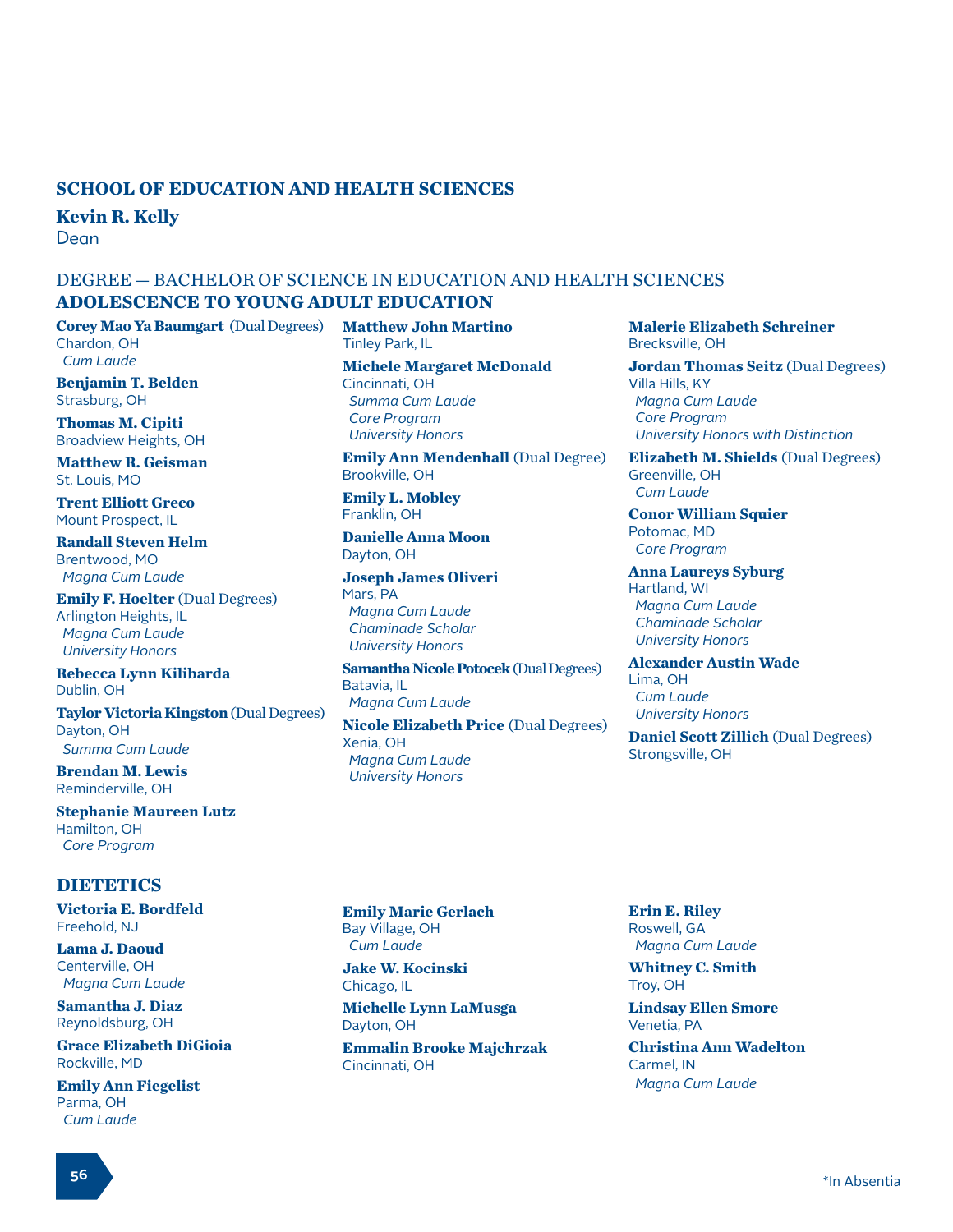#### **EARLY CHILDHOOD EDUCATION**

**Kathryn Cecilia Auletto** Blacklick, OH  *Summa Cum Laude University Honors with Distinction*

**Kathryn Ann Bean** Erie, PA  *Cum Laude* 

**Sydney Marie Beinlich** Bellbrook, OH  *Magna Cum Laude* 

**Alyson Mary Block** Glenview, IL  *Magna Cum Laude* 

**Kathleen Anne Bourgeois** West Chester, OH  *Cum Laude* 

**Abigail Marian Camp** Columbus, OH  *Magna Cum Laude* 

**Elizabeth Marie Caraher** Oak Lawn, IL  *Magna Cum Laude* 

**Tyler Douglas Caudill** Jamestown, OH  *Cum Laude* 

**Lauren Marie Clark** Cincinnati, OH  *Magna Cum Laude* 

**Quinn Shea Dabrowski** Clarkston, MI

**Elizabeth Anne Diener** Cincinnati, OH  *Cum Laude* 

**Meghan Lindsay Drabik** Woodridge, IL  *Summa Cum Laude* 

**Magdalene L. Egan** Cincinnati, OH  *Magna Cum Laude* 

**Theresa Marie Fasullo** Phoenixville, PA  *Magna Cum Laude* 

**Annemarie Grace Fisher** Tucker, GA  *Summa Cum Laude Core Program University Honors with Distinction*

**Jenna M. Fracasso** Columbus, OH

**Lucy Marie Frey** Cincinnati, OH  *Magna Cum Laude* 

**Marie Nicole Garcia** Mason, OH  *Magna Cum Laude Marianist Leadership Scholar*

**Jenna Elizabeth Gerstle** Louisville, KY  *Magna Cum Laude* 

**Clare E. Gilligan** Cincinnati, OH  *Cum Laude* 

**Emily C. Girouard** Centerville, OH  *Magna Cum Laude* 

**Breanna Mauree Hale** Beavercreek, OH  *Cum Laude* 

**Andrea Elizabeth Heniff** Mokena, IL

**Andrianna B. Iannantuono** Fostoria, OH  *Summa Cum Laude Chaminade Scholar*

**Mary K. Jehling** Wildwood, MO  *Magna Cum Laude* 

**Vanessa Florence Kessel** Pittsburgh, PA  *Cum Laude* 

**Abigail Elizabeth Kindt** Aurora, CO  *Magna Cum Laude Core Program*

**Chelsee Jean Kosanovich** Sewickley, PA  *Magna Cum Laude* 

**Kelly Maria Kraus** Maumee, OH  *Magna Cum Laude Core Program University Honors*

**Caroline Thomas McConkey** Lexington, KY

**Taylor Renee Nehring** Englewood, OH

**Jenna C. Norcia** Pepper Pike, OH  *Cum Laude* 

**Lindsay Ann Penkala** Berkley, MI  *Cum Laude* 

**Kelsey Eileen Penquite** Kettering, OH  *Summa Cum Laude* 

**Christopher Ronald Pyle** Scherreville, IN

**Nicole Lynn Richardson** Troy, OH  *Magna Cum Laude* 

**Morgan Suzanne Robbins** Dayton, OH  *Summa Cum Laude* 

**Lynn Marie Rydzewski** Fairview Park, OH  *Cum Laude* 

**Taylor Lynnette Sandman** Newark, OH  *Summa Cum Laude* 

**Elizabeth Kristine Schaefer** Auburn Township, OH  *Magna Cum Laude* 

**Allison E. Scheid** Sandusky, OH  *Magna Cum Laude*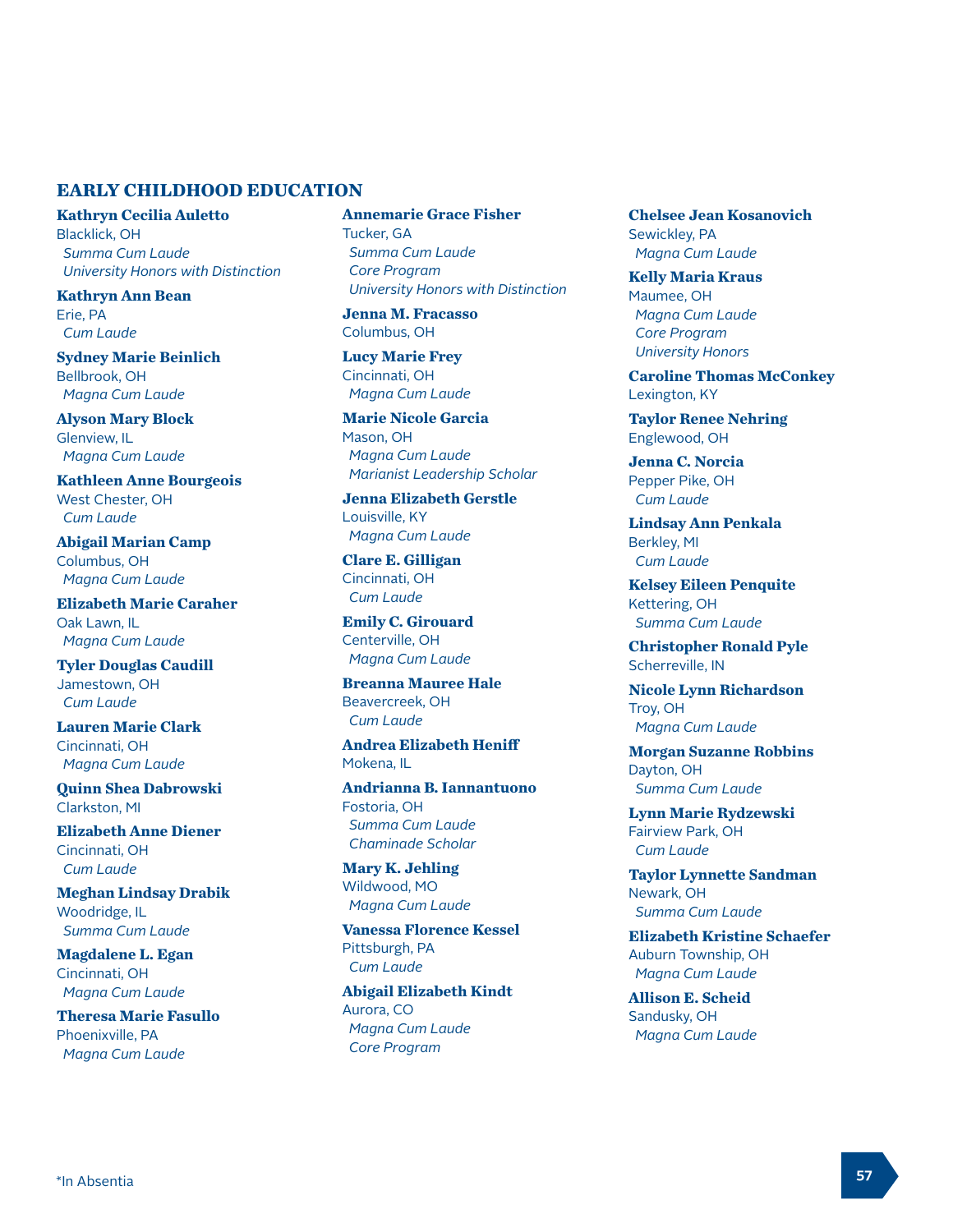**Catherine Alicia Scholtes** Grosse Pointe Farms, MI  *Magna Cum Laude* 

**Sarah Jean Shuba** Nolensville, TN  *Cum Laude* 

**Emily Ann Skapik** Miamisburg, OH  *Magna Cum Laude* 

**Alyssa M. Smith** Park Ridge, IL

**Bethany Elaine Stanko** Dublin, OH  *Summa Cum Laude* 

**Jessica Grace Stecker** Beavercreek, OH

**Hannah Christine Thurauf** Ellisville, MO  *Summa Cum Laude* 

**Laura Michelle Tighe** Maineville, OH  *Magna Cum Laude Core Program*

**Bethany Lynn Vannoy** St. Clairsville, OH

**Jill M. Vonderhaar** Cincinnati, OH

**Tyler N. West** Troy, OH

**Taylor Katharine White** New Canaan, CT

**Jenna Lee Williams** Elmhurst, IL

**Kathleen Marcille Woodie** Dayton, OH

# **EARLY CHILDHOOD LEADERSHIP AND ADVOCACY**

**Jayne Marie Bey** Dayton, OH  *Summa Cum Laude*

#### **EDUCATION AND ALLIED STUDIES**

**William Darnell Coleman** Dayton, OH

**Kelleen E. Hickey** Centerville, OH

**Georgia Ann Lammers** Brookville, OH  *Cum Laude* 

## **EXERCISE PHYSIOLOGY**

**Jordan M. Arends** Columbus, OH

**Kevin M. Bogenschutz** Cincinnati, OH  *Magna Cum Laude University Honors*

**Sarah Grace Busch** Avon Lake, OH  *Summa Cum Laude* 

**Mark Anthony DeSantis** West Islip, NY

**Emily Marie Dippold** Springboro, OH  *Summa Cum Laude* 

**Elizabeth Marie Mosele** Northbrook, IL **David E. Reed**

Willoughby Hills, OH **David Benjamin Routson** Monroe, OH

**Samantha M. Dresmann** Cincinnati, OH  *Cum Laude University Honors*

**Michael Patrick Driscoll** Stow, OH  *Magna Cum Laude*

**Jenna Elyse Eisses** Aurora, IL  *Cum Laude* 

**Kelsey Ann Kirsch** Canton, OH  *Cum Laude University Honors*

**Megan Elizabeth Sullivan** (Dual Degrees) Toledo, OH  *Cum Laude Core Program University Honors*

**Wendolim Torres** Englewood, OH

**Benjamin R. Lottman** Cincinnati, OH

**Christine E. Mauch** Loveland, OH  *Summa Cum Laude University Honors*

**Mary E. McCormick** Mequon, WI  *Magna Cum Laude University Honors*

**Shannon Marie McKeough** Glenview, IL

**Samantha Jane Noth** Newark, OH  *Cum Laude*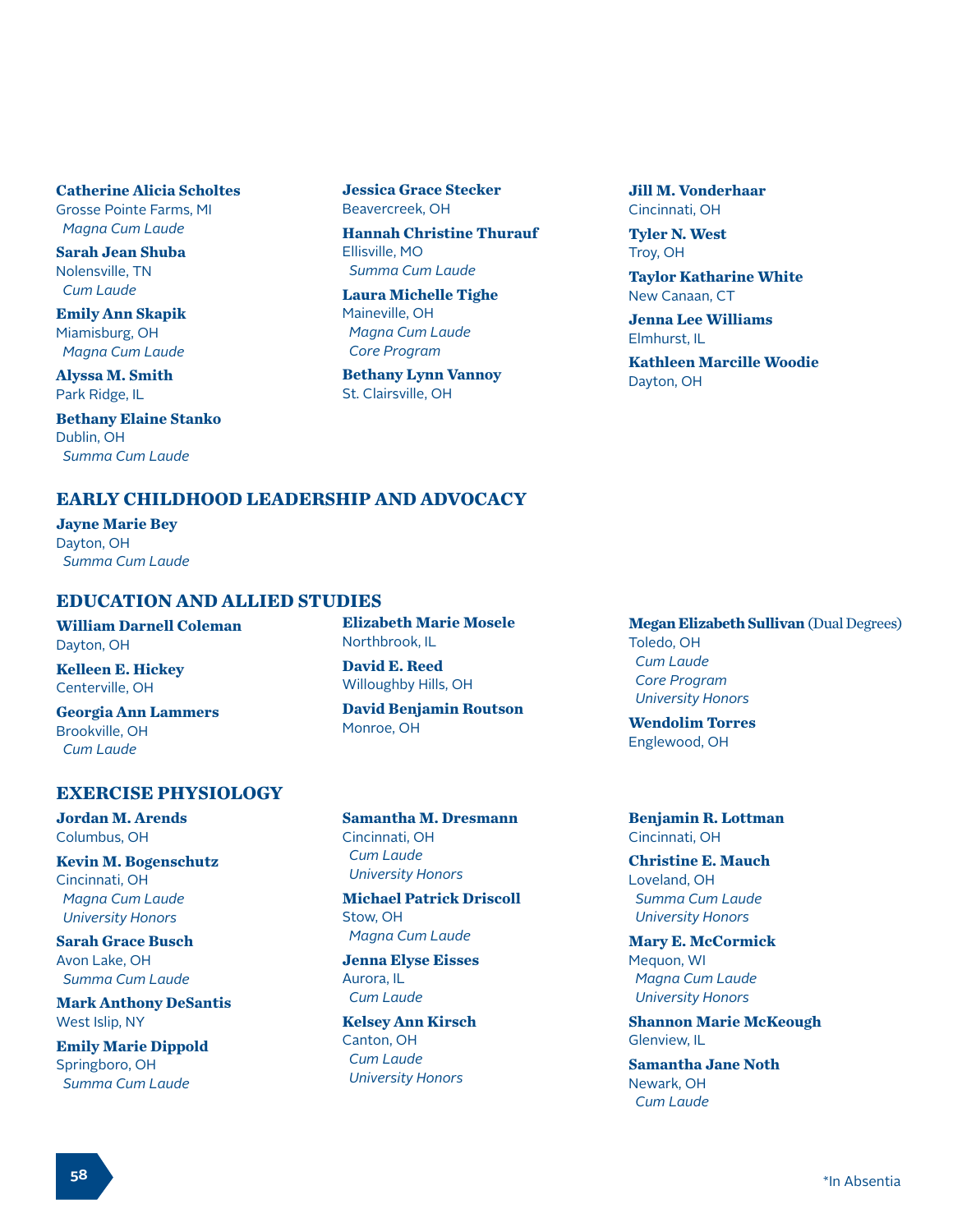**Daniela Teresa Paliotta** South Park, PA  *Cum Laude University Honors*

**Jenna M. Rindler** St. Henry, OH  *Magna Cum Laude* 

**Kelly Marie Robertshaw** St. Louis, MO  *Magna Cum Laude* 

**Nicole Marie Sarkisian** Chagrin Falls, OH  *Summa Cum Laude University Honors*

# **EXERCISE SCIENCE**

**Annie H. Allen** Chesterfield, MO

**Carla Josephine Becker** Evansville, IN  *Cum Laude*

**Michael Thomas Browne** Pittsburgh, PA

**Christopher A. Buzzelli** Strongsville, OH

**Nicholas Gregory Chan** Louisville, KY

**Salena Marie Clohisy** Arlington Heights, IL

**Alexandra D. DiPasquale** Cuyahoga Falls, OH

#### **FOREIGN LANGUAGE EDUCATION**

**Alexandra Marie Breeze** (Dual Degrees) Milford, OH  *Cum Laude*

**INTERVENTION SPECIALIST**

**Allison A. Scholtes** Granger, IN  *Magna Cum Laude* 

**Jack Thomas Tencza** Louisville, KY

**Olivia Ann Weyler** Cincinnati, OH  *Magna Cum Laude Chaminade Scholar University Honors*

**Mary Alexandra Willard** Westfield, IN  *Cum Laude Chaminade Scholar University Honors with Distinction*

**Ashley Ann Worthington** Chicago, IL  *Cum Laude* 

**Meghan M. Gallagher** Dublin, OH

**Claire Amelia Girouard** Burnsville, MN  *Cum Laude*

**Rachel Nicole Jones** Pittsburgh, PA  *Cum Laude*

**Ryan Christopher Lyn** Ajax, Canada

**Allyson Renee Malott** Middletown, OH  *Cum Laude*

#### **Erin Bronte O'Reilly** Huron, OH

**Megan A. Purves** Hamilton, OH

**Ashley Marie Robichaux** Kingwood, TX

**Karalyn Marie Scott** Byron Center, MI

**Meghan Anne Winter** Loveland, OH  *Cum Laude*

**Michael L. Zoerb** Waynesville, OH

**Gabrielle Marie Mattes** (Dual Degrees) Palatine, IL  *Magna Cum Laude University Honors*

**Mattie C. Foley** Buffalo Grove, IL  *Core Program*

**Samuel A. Frigo** Oak Park, IL

**Elaine M. Godic** Hudson, OH  *Summa Cum Laude* 

**Tara Marie Barboza**

Powell, OH  *Magna Cum Laude Core Program University Honors*

**Megan A. Collins** Dublin, OH  *Magna Cum Laude*  **Margaret Rose Cressy** Mishawaka, IN  *Magna Cum Laude* 

 *Marianist Leadership Scholar*

St. Louis, MO  *Magna Cum Laude*

**Elizabeth Bailey Harbaugh** (Dual Degrees)

**Maureen Dell Dmytryk** Coral Springs, FL  *Magna Cum Laude*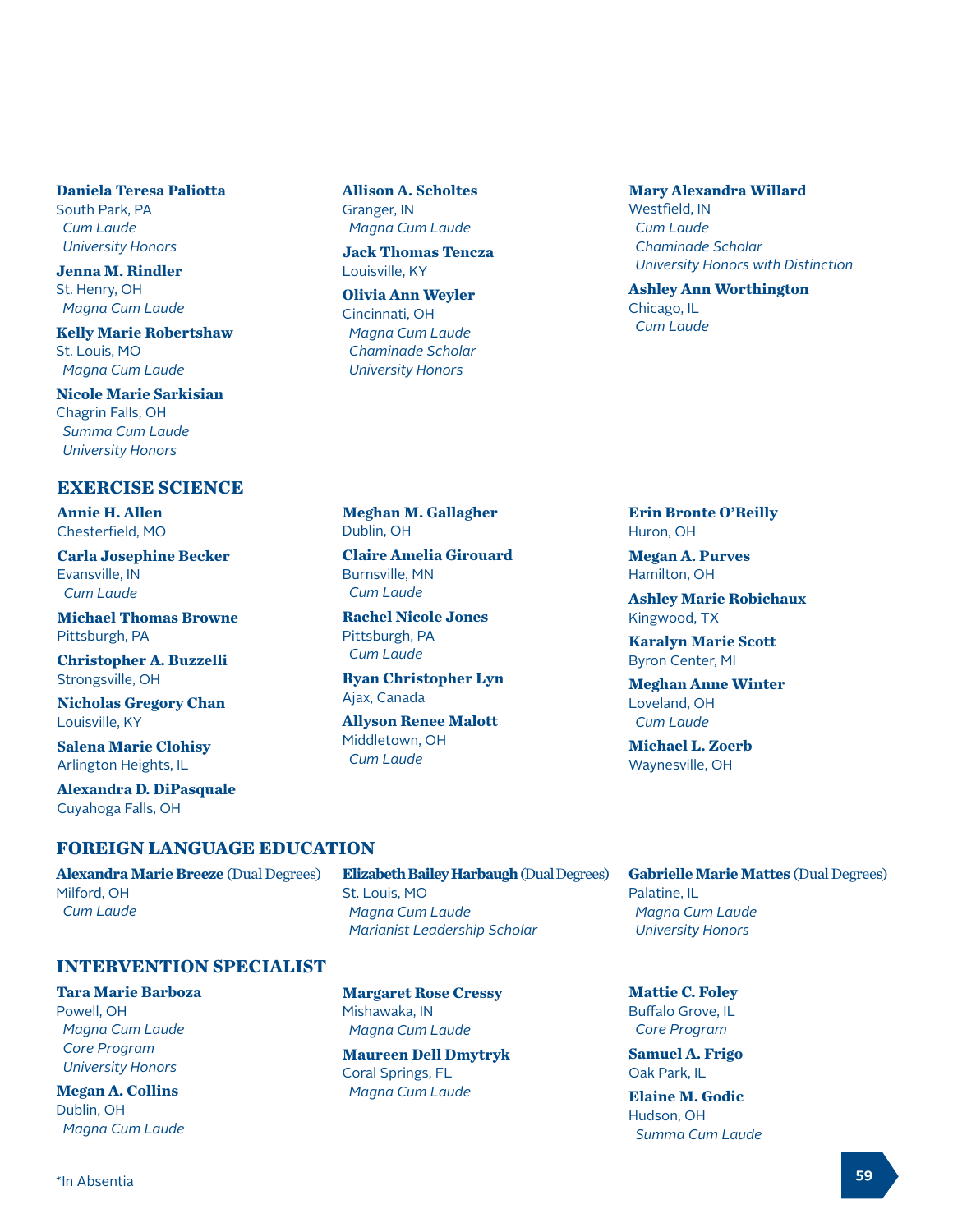**Marisa Kaye Infelise** Bartlett, IL  *Cum Laude* 

**Rebecca Frances Jones** Cincinnati, OH

**Claire Elizabeth Kelley** Winnetka, IL

**Anna Marie Loscko** Rochester Hills, MI

**Carissa Ann Madderom** Wheaton, IL  *Cum Laude* 

**Jennifer Marie Maslar** Strongsville, OH  *Cum Laude* 

**Cassidy Miller** Loveland, OH

#### **MIDDLE CHILDHOOD EDUCATION**

**Zainab Haidar T. Alzaidani** Qatif, Saudi Arabia  *Cum Laude* 

**Erin M. Anderson** Bloomfield Hills, MI  *Summa Cum Laude* 

**Cassandra Marie Brakers** Harrison, OH  *Summa Cum Laude*

 *Chaminade Scholar University Honors*

**Brandon M. Davidson** Riverside, OH

**Tyler W. Downey** Mason, OH

**Emily N. Ferguson** West Windsor, NJ  *Summa Cum Laude Core Program*

**Lauren M. Hanzel** Loveland, OH  *Cum Laude* 

 *University Honors*

**Samantha Michele Morakis** Marietta, GA

**Taylor Marie Parks** Mount Prospect, IL  *Magna Cum Laude Core Program University Honors*

**Abigail C. Rieker** Toledo, OH  *Summa Cum Laude* 

**Madeline Jean Rocco** Powell, OH

**Chelsea Marie Rose** Cincinnati, OH  *Magna Cum Laude* 

**Tabitha Anne Schumer** Centerville, OH

**Rachel Anne Shaffer** Gahanna, OH

**Elizabeth M. Telles** Cincinnati, OH

**Melissa Nicole Tonovitz** Solon, OH

**Laura Mackenzie Walsh** Laguna Niguel, CA  *Magna Cum Laude* 

**Mary Katherine Wiesenberg** Cincinnati, OH

**Michelle Elaine Hlavacek** Libertyville, IL  *Cum Laude* 

**Haleigh Lauryn Lamb** Liberty Township, OH  *Magna Cum Laude* 

**Sarah Elaine Lesiak** Medina, OH

**Pamela Rose Malone** Carmel, IN  *Cum Laude* 

**Janette Marie Mantz** Kettering, OH  *Summa Cum Laude* 

**Jennifer Marie Marek** Crestline, OH  *Magna Cum Laude* 

**Daniel Patrick McNicholas** West Grove, PA

**Sara Elizabeth Minge** Middletown, OH  *Summa Cum Laude* 

**Kathleen Rose Murphy** Broadview Heights, OH

**Rita Lorraine Oliss** \*Oakwood, OH

**Jennifer L. Scharer** Oregon, OH  *Cum Laude* 

**Megan Marie Shea** Cleveland, OH  *Magna Cum Laude* 

**Amanda M. Smith** Beavercreek, OH

**Calyssa Anne Smith** Springboro, OH

**Andrew James Sorrels** Batavia, OH  *Cum Laude* 

**Michael George Wiegand** Plainfield, IN

**Ashley Marie Zawistowski** Spotswood, NJ  *Magna Cum Laude*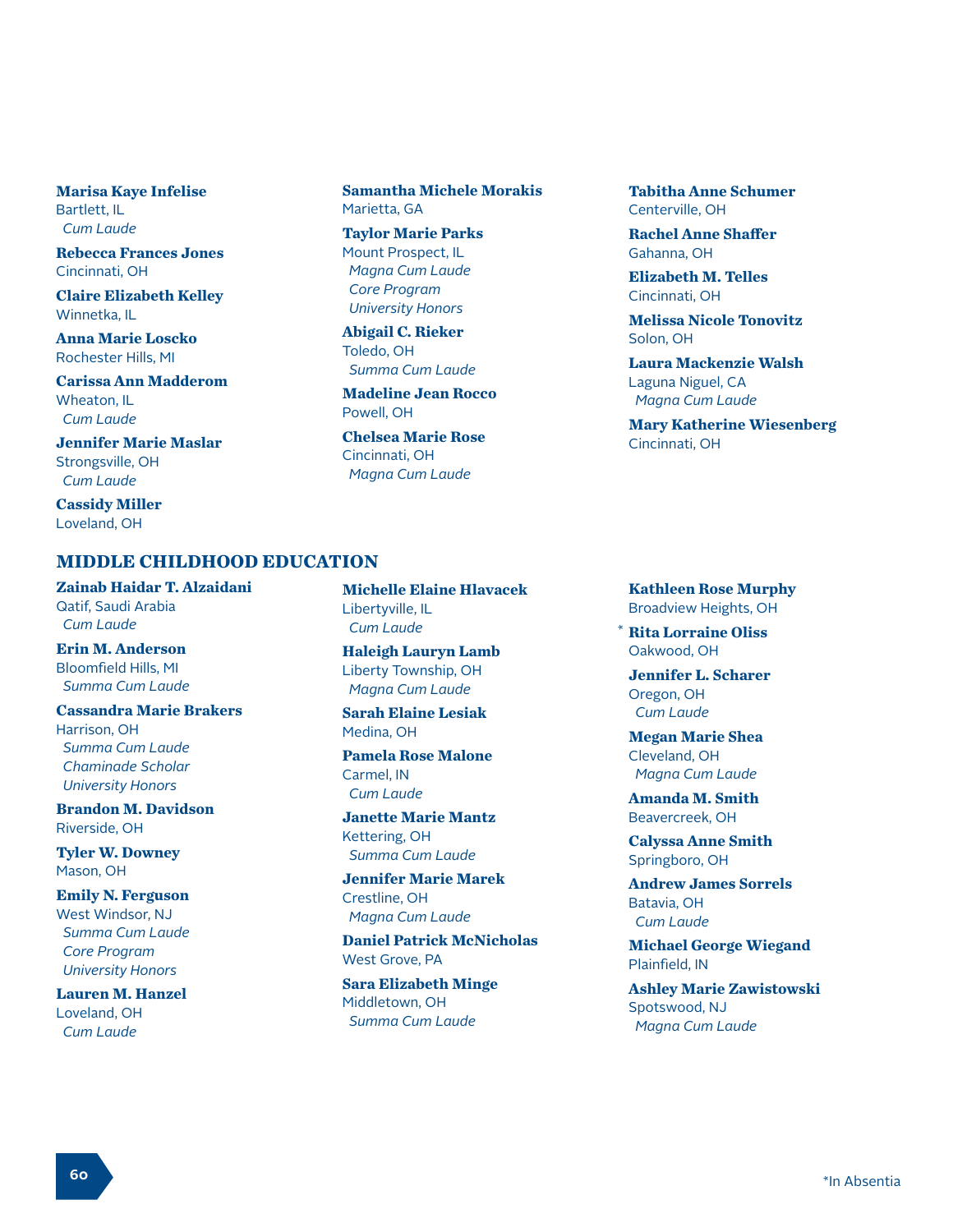#### **NUTRITION AND FITNESS**

**PRE-PHYSICAL THERAPY**

**Erin C. Alleman** Columbus, OH

Mentor, OH

Pittsburgh, PA

Lyndhurst, OH

Wheeling, IL

Minster, OH  *Cum Laude*

Lombard, IL

**Shelby M. Ambrose**

 *Magna Cum Laude* **Brianna Estelle Cagni**

**Sean Thomas Curtin**

**Victoria Sloan Davila**

**Jacob Thomas Davis**

**Michael John Dexl**

**Erin M. Gaffney** Cleveland, OH  *Cum Laude* **Matthew D. Giel** Bethel Park, PA **Carly V. Hughes** Louisville, KY  *Cum Laude*

Cincinnati, OH

Downers Grove, IL

**Chanelle Elizabeth Brown** (Dual Degrees) Cleveland, OH

#### **Catherine M. Wurtzler**

Cincinnati, OH  *Cum Laude Marianist Leadership Scholar University Honors*

**Alexandra Komar** Arlington Heights, IL

**Kelly Eileen Kunkel** Chicago, IL  *Cum Laude*

**Emily A. Lenzini** Lake in the Hills, IL

**Josie Moriah Little** Galena, OH  *Cum Laude*

**Abigail Elizabeth Litts** Newark, OH  *Cum Laude*

**Jeffrey Michael Lorch** Aurora, IL

**Victoria Elizabeth Marchant** Chagrin Falls, OH  *Magna Cum Laude*

**Katelyn Hanna McChrystal** Columbia Station, OH  *Magna Cum Laude*

**John Luke McDermott** Springfield, IL

**Allison Catherine McKenna** Mason, OH  *Cum Laude*

**Catherine D. Murphy** Huron, OH

**Ashley O. Okokhere** Houston, TX

**Katherine Anne Ollier** Beavercreek, OH  *Magna Cum Laude*

**Kaitlin M. Regan** Centerville, OH

**Allison Christine Richard** Dayton, OH  *Cum Laude*

**Carly Glenn Shaw** Delaware, OH  *Cum Laude*

**Katherine Irene Virgin** Westfield, IN  *Cum Laude*

**Brittany Marie Washko** Schaumburg, IL  *Magna Cum Laude*

**Matthew R. Welter** Louisville, OH

**Andrew Christopher Wolfla** Brookfield, WI

**Courtney Felicia Yun** Elyria, OH  *Summa Cum Laude*

#### **SECONDARY CATHOLIC RELIGION EDUCATION**

**Alexandra Rose Brizzi** Irvington, VA  *Core Program*

**Maggie Therese Jenisch**

**Megan Elizabeth Humphrey** (Dual Degrees)

**Michelle A. Tucek** Monroeville, PA  *Summa Cum Laude*

**John Seamus Welsh** Portsmouth, OH  *Magna Cum Laude University Honors*

**Abigail Marie Wiles** Beavercreek, OH  *Cum Laude*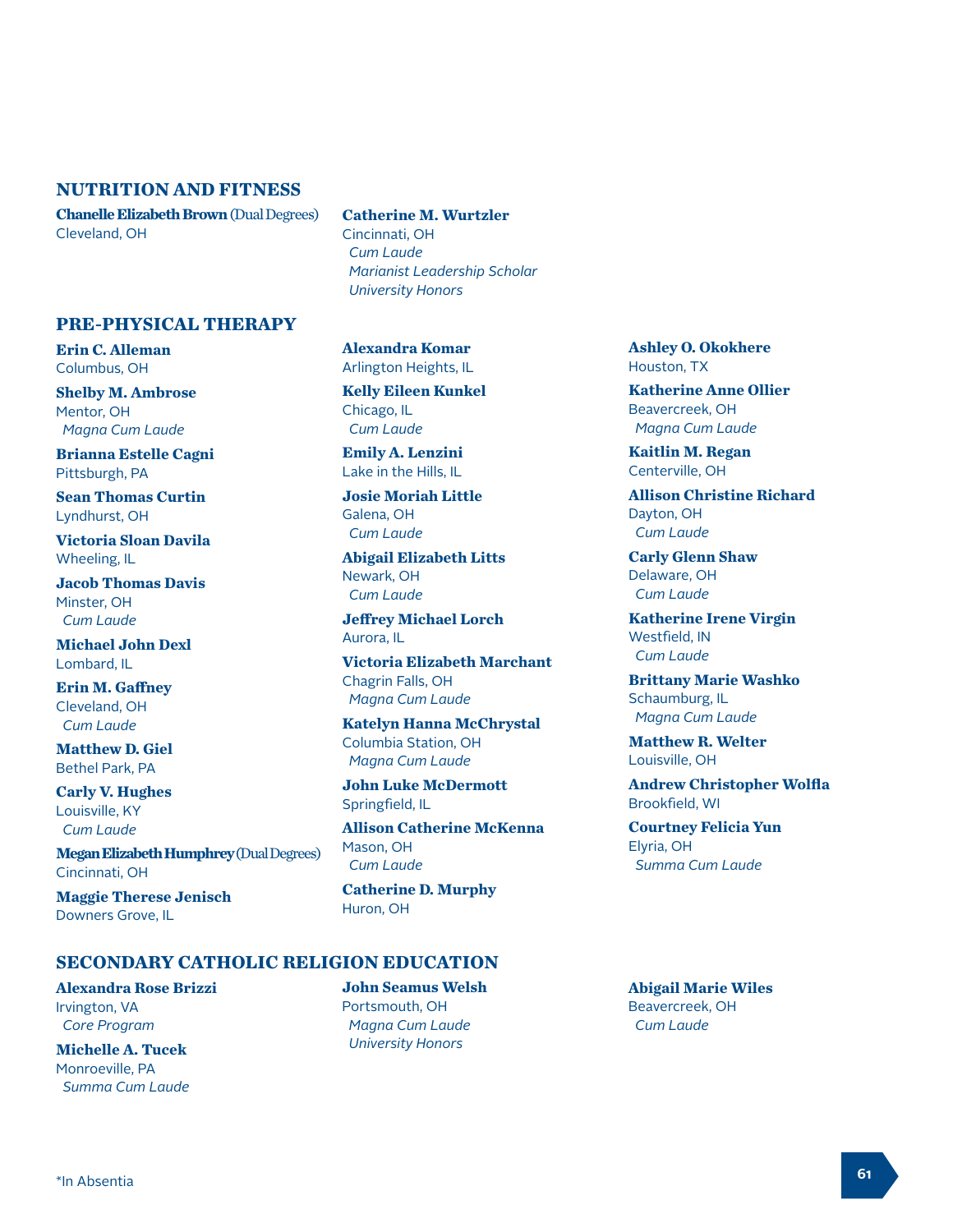## **SPORT MANAGEMENT**

**Zoe Marie Bodart** Findlay, OH

**Nathan Henry Chmiel** Kettering, OH

**Lyndsey Alyse Diggs** (Dual Degrees) Dayton, OH  *Cum Laude University Honors*

**Owen Patrick-Horst Dysart** Granville, OH  *Core Program*

**Jacob Robert Ewing** Elgin, IL

**Brenna L. Frattaroli** Beaver Falls, PA

**Matthew J. Garbin** Pittsburgh, PA  *Magna Cum Laude University Honors*

**Greta Marie Goorsky** Valencia, CA

**Chase Parker Grilliot** Miamisburg, OH

**Jameson Trey Hackett** Delaware, OH

**Richelle Andrea Hoover** Bellbrook, OH  *Cum Laude* 

**Corey Logan Juniewicz-Fogle** Kettering, OH

**Patrick S. Kaindl** Naperville, IL

**Danielle Denise Kloke** Potomac, MD  *Magna Cum Laude Core Program University Honors with Distinction*

**Megan Patricia Marcinick** Lakewood, OH  *Magna Cum Laude* 

**Ryan Andrew McFarland** Dayton, OH

**Jamie Lyn McGuire** Sunbury, OH

**Quinten Jordan Murray** Arlington Heights, IL

**John Andrew O'Malley** Louisville, KY

**Andrew B. O'Sullivan** Libertyville, IL

**Cody Alexander Parsons** Austin, TX

**Parker George Payne** Cincinnati, OH

**Kyle Michael Pignatiello** Tipp City, OH

**Olivia Irene Pinciotti** Hillsborough, NJ  *Cum Laude* 

**Paul Alexander Price** Grayslake, IL

**Mallory Jane Roshkowski** Prospect, KY  *Cum Laude* 

**Colleen Therese Santella** Park Ridge, IL

**Eric Gregory Schier** Brecksville, OH

**William Maynard Shaw** Winston Salem, NC

**Timothy D. Shovlin** Akron, OH

**Claire Jennifer Whitaker** Cincinnati, OH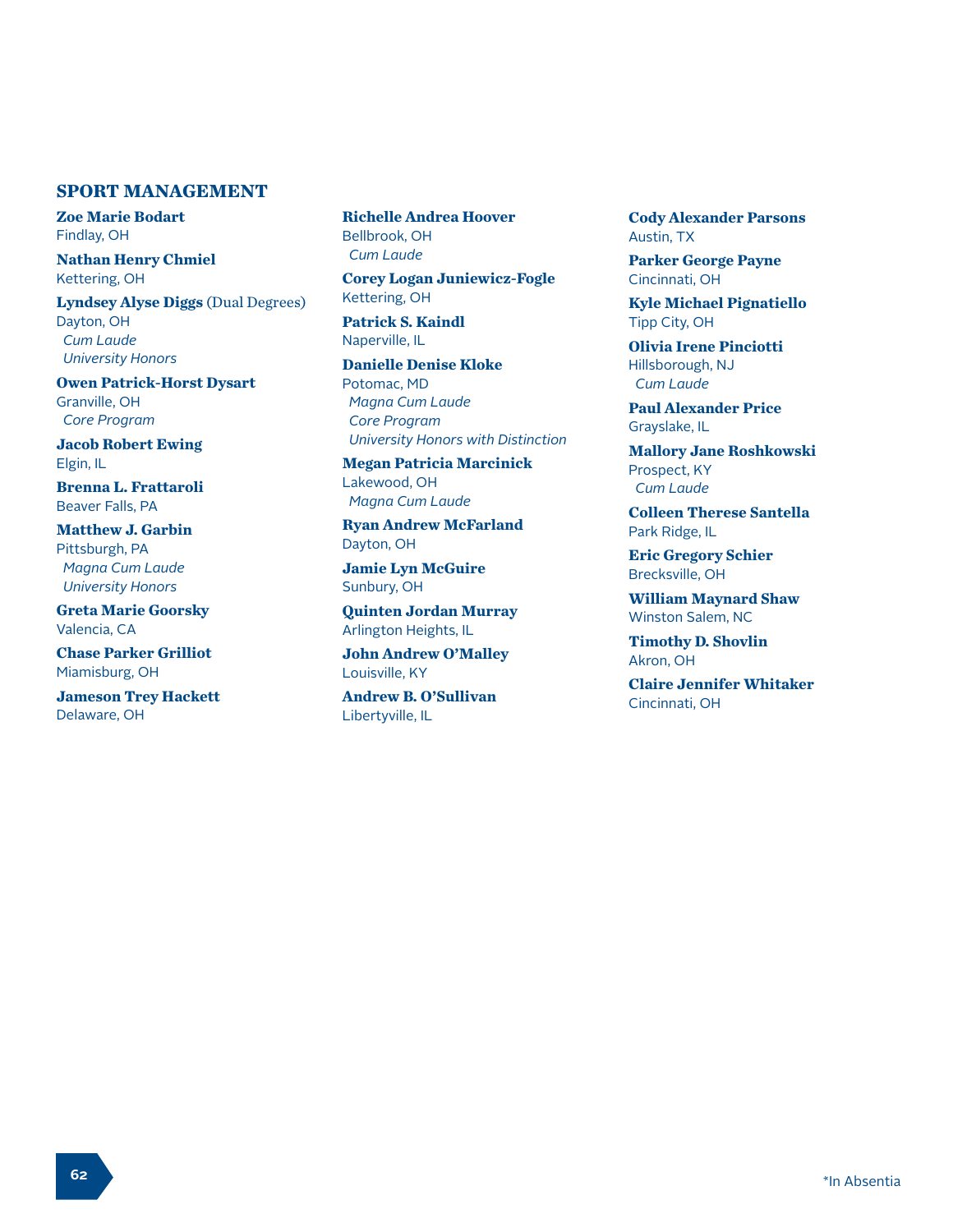#### **SCHOOL OF ENGINEERING**

**Eddy M. Rojas**  Dean

#### DEGREE — BACHELOR OF CHEMICAL ENGINEERING

**Ebtihal Hussein Al-Daihani** Dayton, OH

**Shayma Hussein Al-Daihani** Faiha, Kuwait

**Olivia M. Anhofer** Cincinnati, OH  *Cum Laude* 

**Racan Adam Barnawi** Hebron, KY

**Brooke Nicole Bennett** Brunswick, OH

**Kyle E. Bordner** Granville, OH

**Christine Marie Canute** Dublin, OH

**Kadeem Anthony Clarke** Houston, TX

**Zachary Robert Cole** Aurora, OH

**Brian F. Conneighton** Naperville, IL

**Nathan W. Cropp** Lexington, OH  *Magna Cum Laude University Honors*

**Ryan Patrick Dillon** Avon, OH

**Michael Matthew Dogal** Kingston, PA

**Zachary M. Dominick** Bethel Park, PA  *Cum Laude* 

**Nicholas Robert D'Onofrio** Hermitage, PA

**Zachary P. Driscoll** Euclid, OH

**Timothy M. Dubbs** Cleveland, OH  *Magna Cum Laude* 

**Katrina Ann Dudley** Oxford, OH

**Timothy M. Fecher** Dayton, OH  *Magna Cum Laude* 

**Robert Bradley Gerberick** Delphos, OH

**Connor R. Harrington** Laguna Niguel, CA  *Summa Cum Laude* 

**Rachael A. Johanek** Mentor, OH

**Henry Alexander Johnson** Kettering, OH

**Erin Ellen Kinnen** Cincinnati, OH  *Summa Cum Laude University Honors*

**Alexander James Kramer** Coldwater, OH  *Magna Cum Laude* 

**Sarah Elizabeth Ladd** Cincinnati, OH

**Zane M. Lesko** Titusville, PA  *Summa Cum Laude* 

**Mariana Lanzarini Lopes** North Royalton, OH  *Cum Laude* 

**Aidan Erwin McCormick** Xenia, OH

**Cameron James McHugh** Toledo, OH  *Magna Cum Laude University Honors*

**Ryan J. McNeilly** Westlake, OH  *Magna Cum Laude* 

**Jacob William Meyer** Minster, OH  *Cum Laude* 

**Kyle Thomas Miller** Tipp City, OH  *Cum Laude* 

**Kirsten Anne Moszczenski** St. Louis, MO

**Kristi M. Murphy** Concord Township, OH

**David Alan Nelson** Chicago, IL

**Zachary A. Neyer** Newport, KY

**Jose Carlos Panameño Alger** San Salvador, El Salvador  *Cum Laude* 

**Aaron M. Ramsey** Jenera, OH  *Cum Laude* 

**Nicholas C. Ritter** (Dual Degrees) Toledo, OH  *Cum Laude University Honors*

**Emily Elizabeth Roder** Port Clinton, OH

**Diana Rose Savastano** Niles, MI  *Chaminade Scholar*

**Katelyn M. Shramko** Lexington, OH

**Janelle M. Stalter** Atwater, OH  *Magna Cum Laude University Honors*

**Andrew Martin Stine** (Dual Degrees) Simsbury, CT  *Cum Laude* 

**Laura Ellen Stroyne** Venetia, PA

**Nicholas C. Tesone** Poland, OH  *Cum Laude*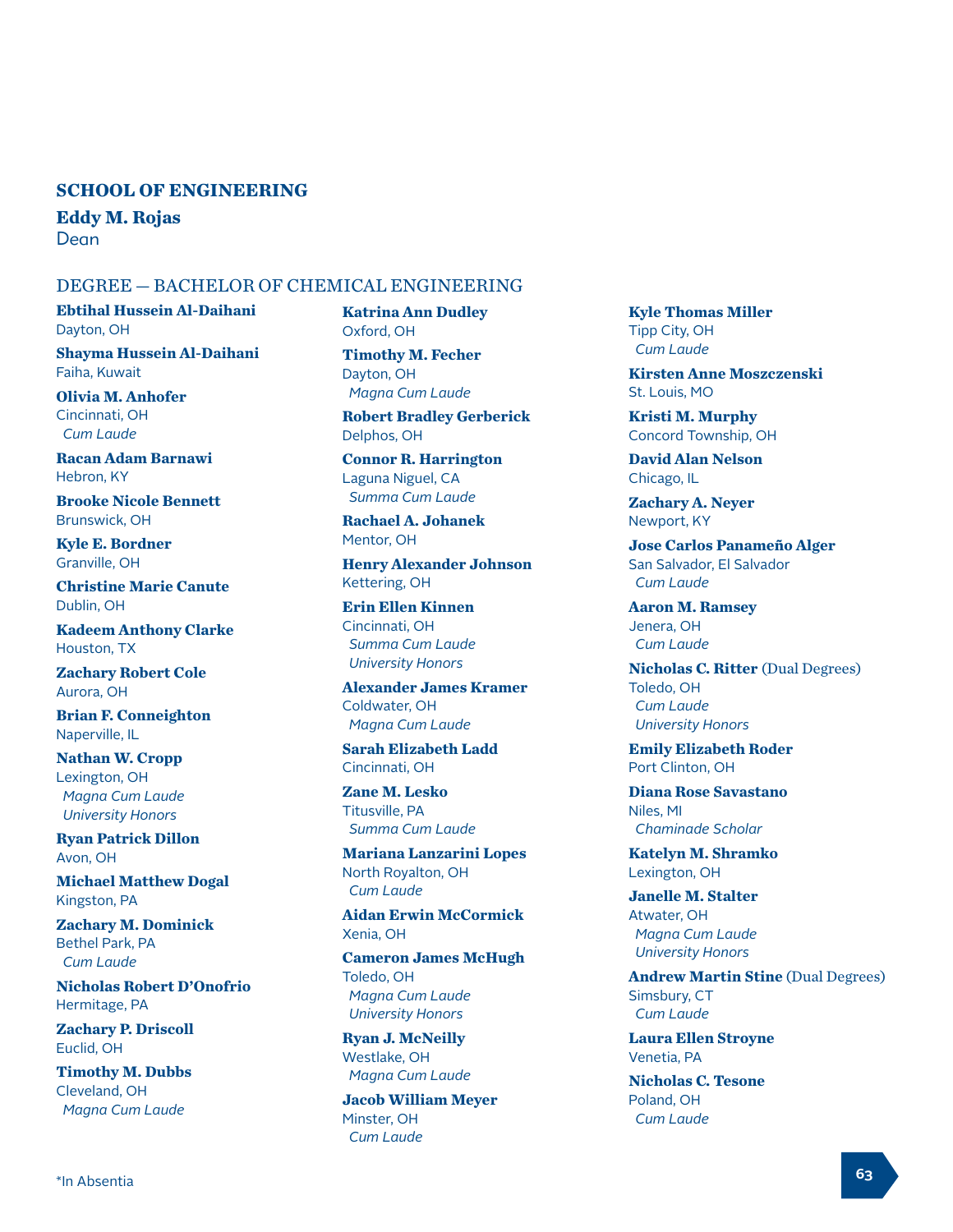**Richard Carl Teter** Madison, OH

**Nicole Marie Tromp** Dayton, OH  *Cum Laude University Honors*

**Robert Ryan Waked** (Dual Degrees) Cary, NC  *Summa Cum Laude University Honors*

#### **Katherine Elizabeth Welsh**

McMurray, PA  *Magna Cum Laude Chaminade Scholar University Honors*

**Elizabeth M. Wilkens** Canfield, OH  *Cum Laude* 

**Adam Benjamin Zuboski** Cincinnati, OH

#### DEGREE — BACHELOR OF CIVIL ENGINEERING

**Abdullah Bader Al-Rodan** Arlington, VA

**John A. Bayer** Park Hills, KY  *Magna Cum Laude*

**Tyler Scott Bergfeld** Delphos, OH  *Summa Cum Laude*

**Benjamin A. Borton** Vandalia, OH

**Kevin M. Colburn** Gurnee, IL

**Sarah M. Fyda** Zelienople, PA

**Alexander Sebastion Gaskins** Springfield, OH  *Magna Cum Laude*

**Ametra Pernee Harris** St. Louis, MO

**Aaron T. Haynesworth** Cleveland, OH

**Laura Beth Helbling** Georgetown, OH

**Nathan Daniel Holthaus** Fort Loramie, OH  *Magna Cum Laude*

**Alyssa Nicole Jenkins** Pittsburgh, PA  *Cum Laude*

**Brad M. Johnston** Cincinnati, OH

**Colleen E. Kresse** Erie, PA

**Yesenia Elizabeth Linares** Cleveland, OH

**Stephen Michael Wells McMillan** Mason, OH

**Kent M. Moneysmith** Union City, OH  *Cum Laude*

**Evan Joseph Nicholas** Tallmadge, OH

**Christopher Richard Olivo** Venetia, PA

**Petr M. Prchlik** Liberty Center, OH  *Cum Laude*

**Joseph Edward Riley** Sunbury, OH

**Ivan Armando Rodriguez Del Rio** San Juan, PR

**Carl Jacob Ruf** Dublin, OH  *Magna Cum Laude*

**Amy Kathleen Schultz** Fort Thomas, KY

**Joseph L. Sicurezza** Reminderville, OH

**Michael L. Smith** Cranberry Township, PA

**Vincent Edward Spahr** Westerville, OH  *Magna Cum Laude University Honors with Distinction*

**Kyle A. Spoelker** Cincinnati, OH

**Brooke Amanda Sroczynski** Cincinnati, OH

**Joseph B. Thomas** Grand Rapids, OH

**Tyler D. Waldron** Waterville, OH

**Bradley James West** Clayton, OH  *Cum Laude*

# DEGREE — BACHELOR OF ELECTRICAL ENGINEERING

**Sulaiman Bader Alabbas** Al-Gurryat City, Saudi Arabia

**Rachel Ann Bachmann** Eighty Four, PA

**Andrew Aloysius Bak** Cincinnati, OH

**Cory W. Baker** Fostoria, OH  *Chaminade Scholar* **Mark J. Banchy** (Dual Degrees)

*Lyndhurst, OH Magna Cum Laude* **Patrick Bert Benton** Johnstown, OH  *Cum Laude*

**Levi Samuel Bouschard** Bellbrook, OH  *Cum Laude*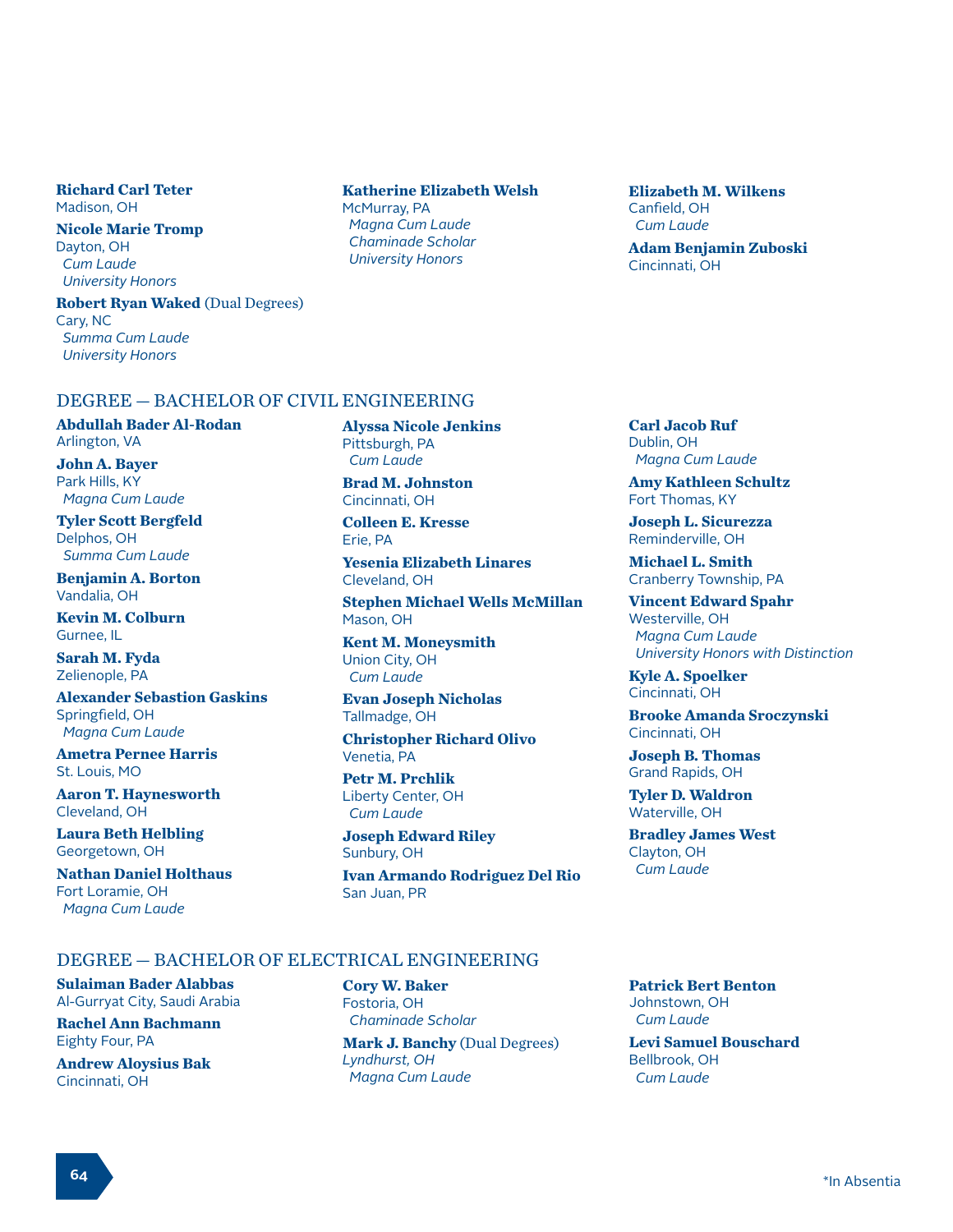**Matthew Vincent Fakler** Solon, OH  *Summa Cum Laude University Honors*

**Kyle M. Flanigan** Seattle, WA  *Magna Cum Laude*

**Kevin T. Geary** (Dual Degrees) Fairlawn, OH  *Cum Laude*

**Yicong Gong** Foshan, China  *Cum Laude*

**David Michael Griffith** Cincinnati, OH

**Zhenghang Gu** Kettering, OH

**Nitisha Gupta** Cincinnati, OH

**Stephen A. Holdmeyer** North Royalton, OH

**George C. Kemper** Fort Thomas, KY

**Ethan D. Langhorst** Sidney, OH

**Kevin Joseph LaVoy** Kettering, OH

**Xiaomin Lin** Wenzhou, China  *Magna Cum Laude*

**Tongjie Liu** (Dual Degrees) Dayton, OH

**Qing Lu** Ji Nan, China

**Andrew J. McCullough** Middletown, OH

**Yidong Miao** Dalian, China

**Lauren Marissa Milliken** Beavercreek, OH  *Magna Cum Laude*

**Adam Michael Molitor** Gibsonia, PA

**Michael T. Ohradzansky** Avon Lake, OH  *Cum Laude University Honors*

#### DEGREE — BACHELOR OF MECHANICAL ENGINEERING

**Kyle Jeffery Agne** Greenville, OH

**Ibraheem Mohammad Alawadhi** Kuwait City, Kuwait  *Magna Cum Laude*

**Hesham Naser Alfahad** Kuwait City, Kuwait

**Abdullah S. Almandeel** Zahra, Kuwait

**Yousif Ziad Alromaih** Dammam, Saudi Arabia

**Khaled Adel Alsubaih** Kuwait City, Kuwait

**Andrew J. Arnett** Monroe, MI

**Hussain Aziz** Beavercreek, OH

**Stephanie Frances Bartol** Chardon, OH

**Brian C. Blandin** West Seneca, NY  *Cum Laude*

**Liam Gregory Buckley** Cleveland, OH  *Cum Laude*

**Reid C. Butler** Edgewood, KY  *Magna Cum Laude*

**David Daniel Carlos** Akron, OH

**Chris A. Dahlhauser** Nashville, TN

**Todd Evan DeLong** Nevada, OH

**Katelyn M. Dvorsky** West Chester, OH  *Magna Cum Laude*

**Brooke C. Place** Springfield, PA

**Spencer C. Raak** Vernon Hills, IL  *Magna Cum Laude*

**Fatemah Mohsen Sayed Hamzah** Kuwait City, Kuwait

**Matthew J. Sprague** Sidney, OH  *Cum Laude*

**Nickolas John Vallo** Dayton, OH  *Magna Cum Laude*

**John Michael Wetula** Westlake, OH  *Cum Laude*

**Yu Zheng** Hangzhou, China  *Magna Cum Laude*

**James John Zimnicki** Richmond, IN

#### **Hilary Frances Feskanin** Stow, OH  *University Honors*

**Dominick A. Ghilarducci** Oakbrook Terrace, IL

**Brian M. Gorski** Clarksville, MI  *Commissioned in the United States Army*

**Julia Celeste Hauser** Toledo, OH

**Brandon R. Heckman** Glandorf, OH  *Magna Cum Laude University Honors*

**Kevin Patrick Hegman** Cincinnati, OH  *Commissioned in the United States Army*

**Daniel P. Herrmann** Brentwood, TN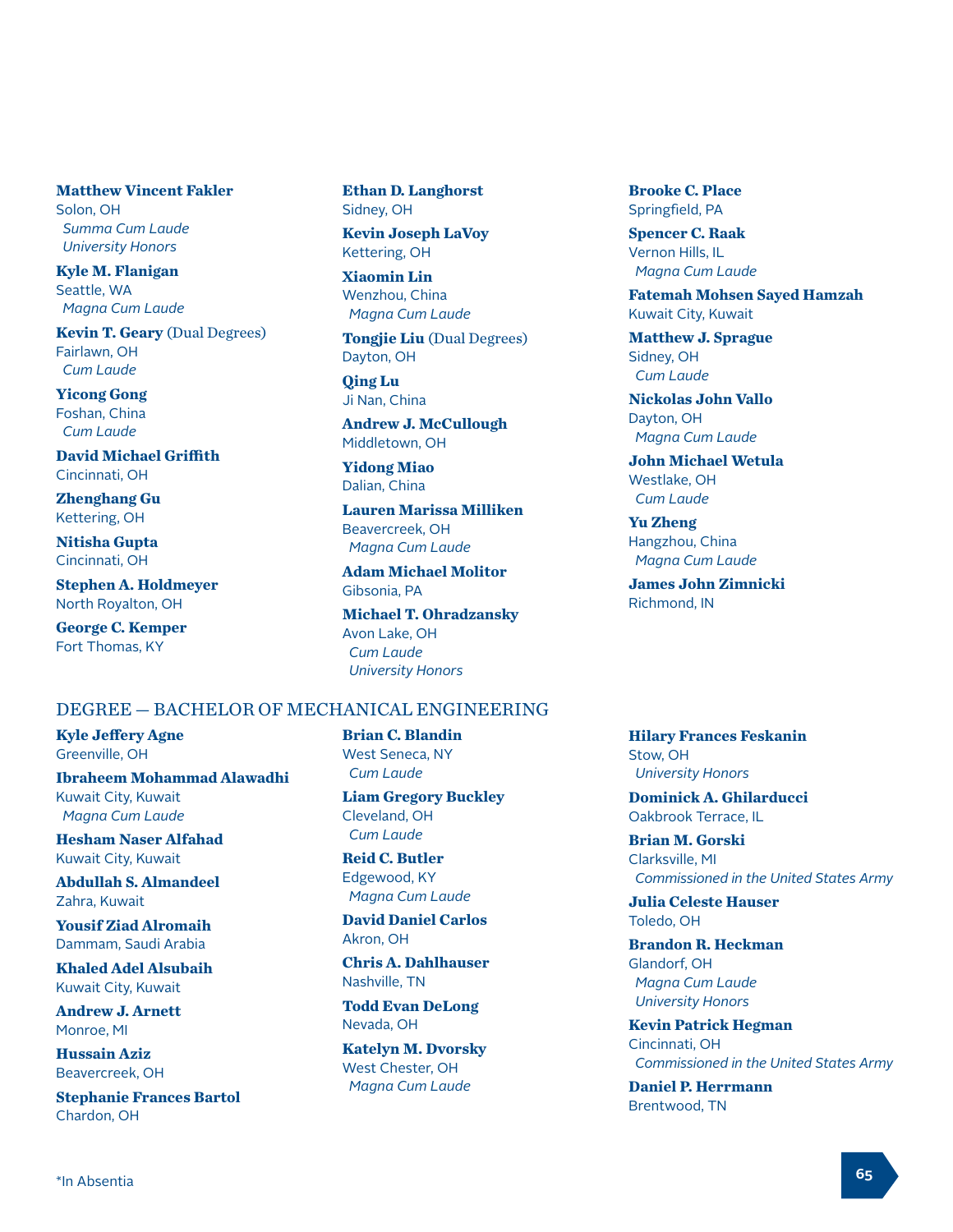**Chad Louis Hoersten** Delphos, OH

**Alan J. Huels** Troy, OH  *Cum Laude University Honors*

**Matthew David Hurtubise** Kettering, OH

**Michael Ralph Ising** Louisville, KY  *Summa Cum Laude University Honors*

**Christopher P. Jones** Mentor, OH

**James E. Kimerer** Holland, OH  *Cum Laude University Honors*

**Andrew John Koerner** Beavercreek, OH

**Erik P. Lamers** Allison Park, PA  *Magna Cum Laude*

**Brandon S. Long** Troy, OH

**Rebecca Jane Maj** North Canton, OH  *Magna Cum Laude*

**Allison K. Martie** Pataskala, OH

**Mary Elizabeth Maxwell** Mars, PA  *Magna Cum Laude University Honors*

**Jeffrey Scott Messing** Aurora, OH

**Domenic Michael Miccinilli** Lewis Center, OH  *Cum Laude*

**Spencer William Minnich** New Bremen, OH

**Michael A. Noonan** Dayton, OH

**Joshua Obertino Norwood** St. Louis, MO

**Brenna Maureen Nowacki** Uniontown, OH  *Magna Cum Laude*

**Matthew Michael Orth** Greenville, OH  *Magna Cum Laude*

**April Lynn Pleska** Pittsburgh, PA  *Cum Laude*

**Matthew Ronald Pulfer** Sidney, OH  *Cum Laude*

**Bradley J. Reinert** Hamilton, OH  *Cum Laude*

**Andrew Joseph Rigaud** Steubenville, OH  *Magna Cum Laude*

**Charles M. Roth** Louisville, KY

**Fallon A. Ruff** Dublin, OH

**David Benjamin Sachs** Green Oaks, IL  *Cum Laude*

**Denton Gregory Sagerman** Olmsted Falls, OH  *Magna Cum Laude University Honors*

**Alysa Jo Scherer** Mansfield, OH

**Ryan S. Schuessler** York, PA  *Cum Laude University Honors*

**Jacob P. Schultheis** Cincinnati, OH

**Matthew Spencer Seislove** Stow, OH

**Tyler James Sewall** Lagrange, IL

**Joseph Matthew Shepherd** Lima, OH  *Cum Laude*

**Thomas Robert Shuttleworth** Girard, PA

**Daniel J. Smith** Mason, OH

**Heather M. Smith** Cincinnati, OH

**Daniel M. Solomon Jr.** Akron, OH

**Kathleen Rose Sturtevant** Natrona Heights, PA  *Magna Cum Laude*

**Steven Robert Sussman** Miamisburg, OH

**Anna Kathleen Swigert** Louisville, OH  *Magna Cum Laude*

**Stefon Orlando Towler** Baltimore, MD

**Cody Curtiss Tschantz** Hudson, OH

**Alex Michael Watt** St. Louis, MO  *Magna Cum Laude*

**Ella M. Wildemann** Columbus, IN  *Summa Cum Laude University Honors*

**Matthew O'Connell Worsham** Loveland, OH  *Magna Cum Laude*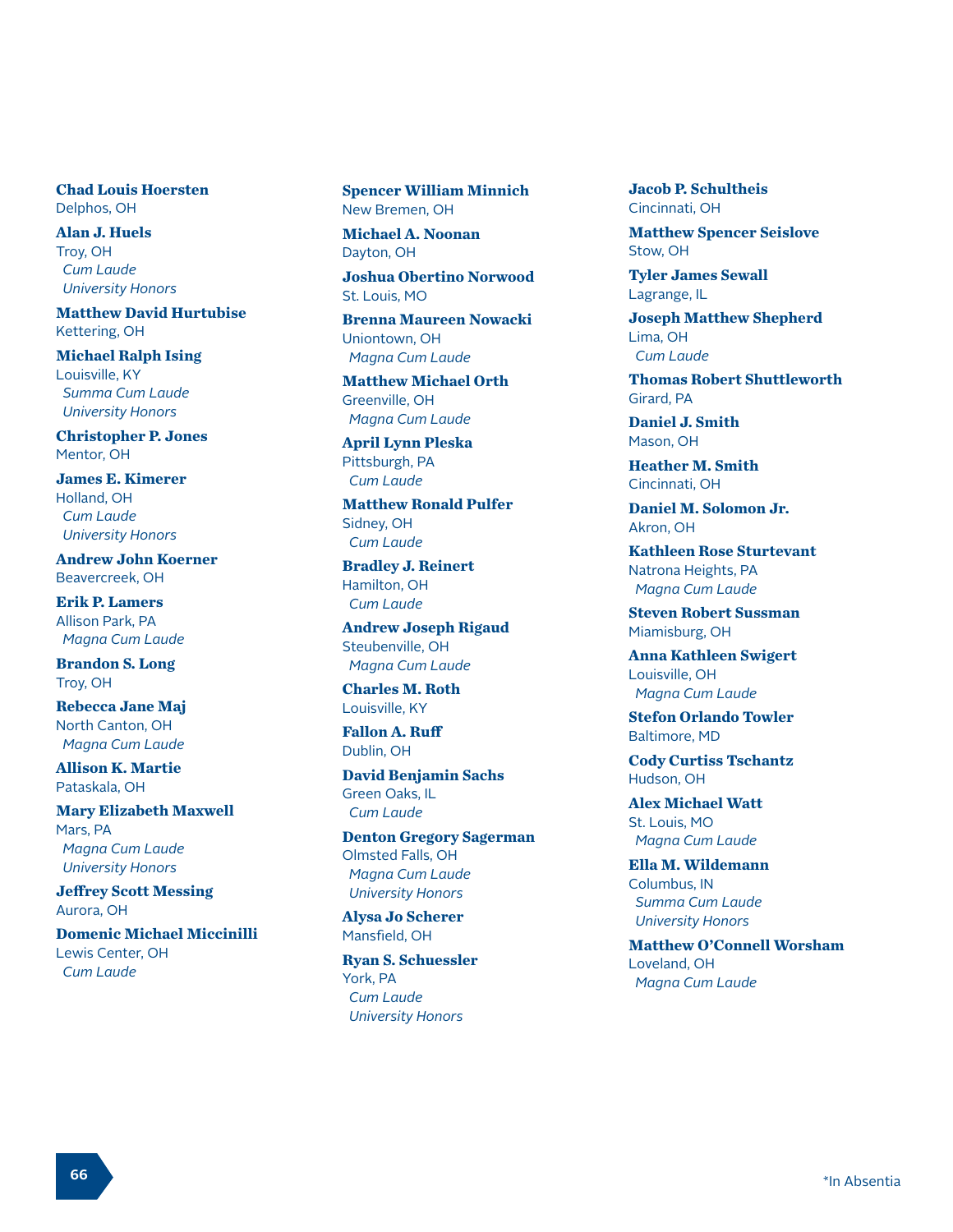#### DEGREE — BACHELOR OF SCIENCE IN COMPUTER ENGINEERING

**Mark J. Banchy** (Dual Degrees) Lyndhurst, OH  *Magna Cum Laude*

**Pawlos Yirga Campbell** Dayton, OH

**Erik J. Carter** Dayton, OH  *Cum Laude*

\*

**Matthew Thomas Cusumano** Clinton Township, MI

**Ashley M. DeMange** Yorkshire, OH  *Magna Cum Laude*

**Mark Joseph Edmonds** Fairway, KS  *Magna Cum Laude University Honors*

**Kevin T. Geary** (Dual Degrees) Fairlawn, OH  *Cum Laude*

**Alexander Jonathon Hamilton** Dayton, OH

**Isolde M. Hannan** \*Dublin, OH  *Cum Laude*

**Mitchell T. Kiser** Piqua, OH

**Wenjie Lu** Shanghai, China  *Cum Laude*

**John J. Maher** Richmond Heights, OH

**Daniel Paul Prince** Springboro, OH  *Cum Laude*

**Jacob L. Robinson-Lieberman** Evanston, IL

**David Michael Zimmerman** Dayton, OH  *Summa Cum Laude*

# DEGREE — BACHELOR OF SCIENCE IN ENGINEERING TECHNOLOGY **ELECTRONIC AND COMPUTER ENGINEERING TECHNOLOGY**

**Majed Eid Alarawi** Jeddah, Saudi Arabia  *Cum Laude*

**Abdullah Ali Alomran** Hofuf and Mubarraz, Saudi Arabia  *Magna Cum Laude*

**Travis S. Britton** Batavia, OH  *Magna Cum Laude*

**Patrick Brophy** Charlotte, NC

**Kaili Chen** Shanghai, China  *Cum Laude*

**Zhiheng Ding** Shanghai, China **Ming Gong** Shanghai, China  *Summa Cum Laude*

**Jason K. Heyl** Fairfield, OH

**Ruiqing Li** Tongxiang, China  *Magna Cum Laude*

**Ryan John McCoy** Mason, OH

**Xueyin Shi** Shanghai, China  *Cum Laude*

**Chong Sun** Shanghai, China  *Cum Laude*

**Zhiyuan Xie** Fuzhou, China  *Cum Laude*

**Junshun Yu** Shanghai, China  *Magna Cum Laude*

**Zhihan Zhang** Shanghai, China  *Magna Cum Laude*

## **GLOBAL MANUFACTURING SYSTEMS ENGINEERING TECHNOLOGY**

**Miriam A. Kovach** Steubenville, OH

**Yuefeng Li** Shanghai, China  *Cum Laude*

**Donghua Lu** Shanghai, China  *Cum Laude*

**Xiaolei Lu** Shanghai, China  *Magna Cum Laude* **Siyu Mi** Shanghai, China  *Magna Cum Laude*

**Shuman Peng** Xuzhou, China

**Hansen Tang** Shanghai, China

**Bingying Yang** Shanghai, China  *Cum Laude*

**Yun Ye** Shanghai, China  *Magna Cum Laude*

**You Zhang** Shanghai, China

**Yusheng Zhang** Shanghai, China

**Yiqing Zhou** Shanghai, China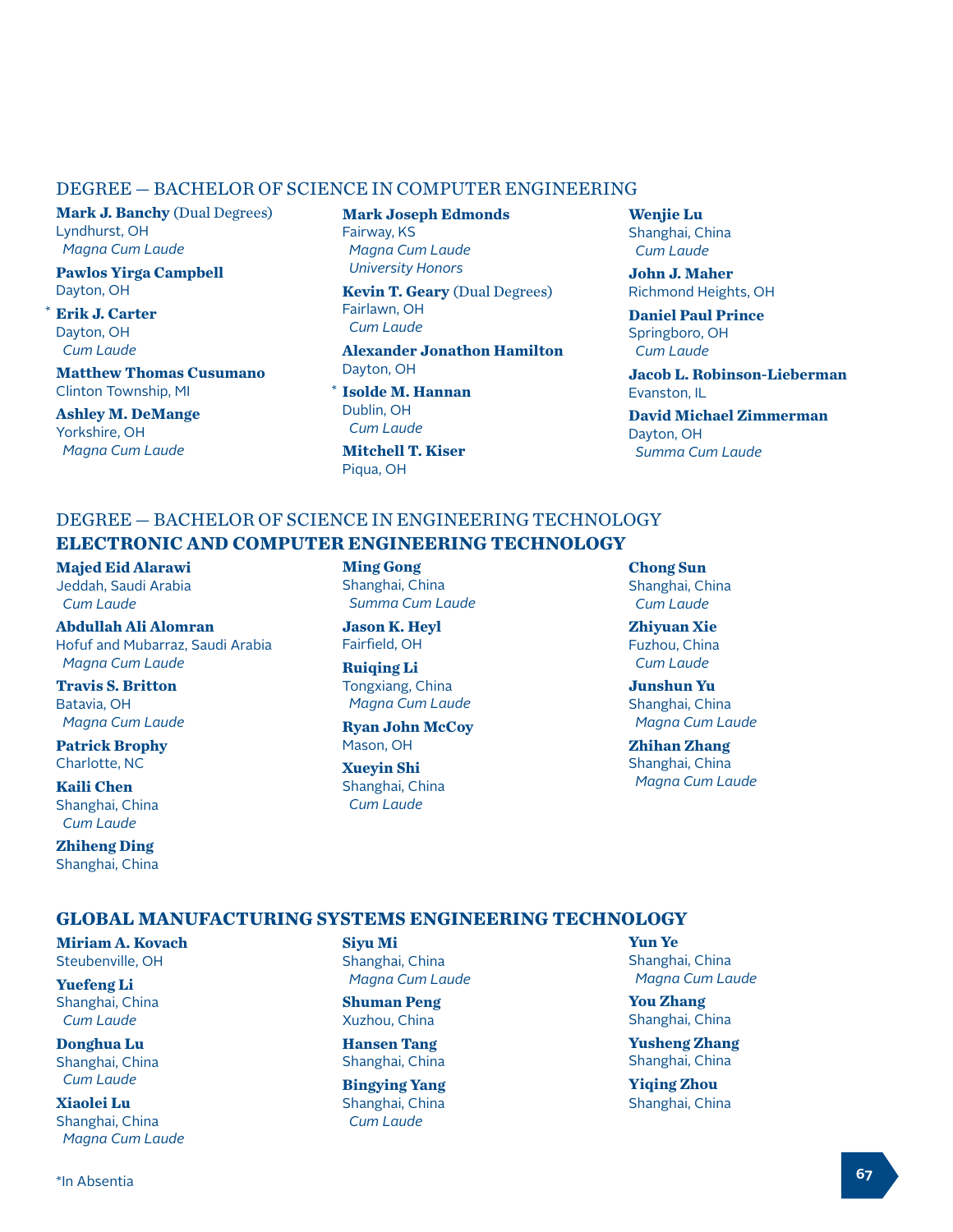#### **INDUSTRIAL ENGINEERING TECHNOLOGY**

**Evan Robert Chokan** Avon, OH

**Emily Elizabeth Cooperrider** Cross Lanes, WV  *Cum Laude Core Program*

**Thomas Paul Kilps** Liberty Township, OH  *Cum Laude*

**Patrick Quinn** Hawthorn Woods, IL **William Stephen Timmer** Kettering, OH  *Magna Cum Laude*

# **MANUFACTURING ENGINEERING TECHNOLOGY**

**James M. Dillman** Dayton, OH

#### **MECHANICAL ENGINEERING TECHNOLOGY**

**Mohammad Aam Al Abdullah** Rumaithya, Kuwait

**Sullivan M. Bieber** St. Charles, IL

**Michael Paul Bodde** Vermilion, OH

**Ciarilis Colon** Bayamon, PR

**Dylan Paul Corwin** Huron, OH

**Luciano Salvatore Giovanni DeSensi** Eastlake, OH

**Austin Charles Feeser** Centerville, OH

**Stephen W. Fruehe** Lombard, IL

**Christopher G. Heller** Fishers, IN

**Kyle J. Keplinger** Springfield, OH

**LaTrisha C. Kingseed** Dayton, OH

**Matthew Richard Srnoyachki** Beavercreek, OH

**Eric Joseph Warren** Xenia, OH

**Mitchel Farrell Wozniak** Dublin, OH

**Yahya Yateem** Mubarak Alkabeer, Kuwait  *Cum Laude*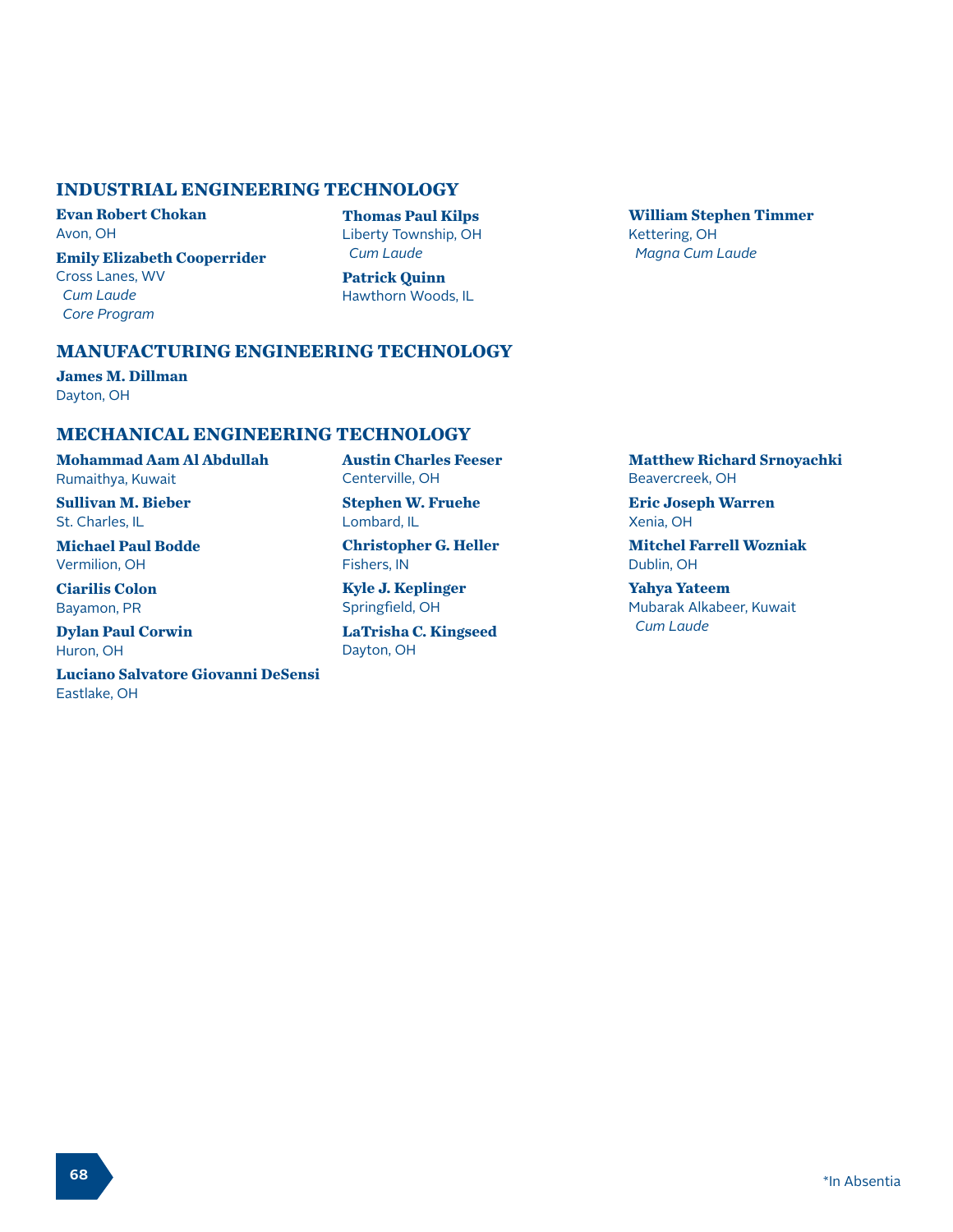# **CHAMINADE SCHOLARS**

Awarded to selected students for having successfully completed a four-year academic program focused on the theological exploration of vocation.

**Cory W. Baker** Electrical Engineering

**Jacob Tyler Boone Biochemistry** 

**Cassandra Marie Brakers** Middle Childhood Education

**Lori E. Claricoates** Visual Communication Design

**Megan Kathryn Flaherty** Biology/Psychology

**Andrianna B. Iannantuono** Early Childhood Education

**Nathaniel McGeorge Lundy** Medicinal-Pharmaceutical Chemistry

**Kathryn Christine Oehlman** Premedicine/Psychology

**Joseph James Oliveri** Adolescence to Young Adult Education/ Secondary Catholic Religion Education

**Shaughn D. Phillips History** 

**Diana Rose Savastano** Chemical Engineering

**Rebecca E. Scheid** Accounting

**Nathan Charles Silverstein** Sociology

**Jill Marie Smith** Accounting

**Anna Laureys Syburg** Adolescence to Young Adult Education

**Katherine Elizabeth Welsh** Chemical Engineering

**Olivia Ann Weyler** Exercise Physiology

**Mary Alexandra Willard** Exercise Physiology

# **CORE PROGRAM**

Awarded to selected students for having successfully completed an integrated academic curriculum program in religious studies, philosophy, English, history and the social sciences.

**Kristin Elise Ackerman Communication** 

**Paula Marie Arcaro** Finance/International Business

**Tara Marie Barboza** Intervention Specialist

**Shannon Elizabeth Breslin** Communication

**Alexandra Rose Brizzi** Secondary Catholic Religion Education

**Allison Kathleen Carey** English

**Emily Elizabeth Cooperrider** Industrial Engineering Technology

**Samuel A. Crist History** 

**Shelby Marie Day** Accounting

**Laura Alece Donohue** Communication

**Libby Marie Durnwald** International Studies/Spanish

**Owen Patrick-Horst Dysart** Sport Management

**Emily N. Ferguson** Middle Childhood Education

**Annemarie Grace Fisher** Early Childhood Education

**Mattie C. Foley** Intervention Specialist

**Kathleen Rose Garcia** Communication

**JaVon C. Hansknecht** Religious Studies

**Elise J. Heneghan Accounting** 

**Tobias Adam Hills Sociology** 

**Mary C. Holtzhauser** English/Psychology

**Greta Christine Hopp** Communication

**Kevin Michael James** English

**Sidney L. Jasper Sociology** 

**Abigail Elizabeth Kindt** Early Childhood Education **Tori R. Kistner** International Studies

**Danielle Denise Kloke** Sport Management

**Timothy John Kraft History** 

**Kelly Maria Kraus** Early Childhood Education

**Ryan Mitchell Krisby** English/Philosophy

**Stephanie Maureen Lutz** Adolescence to Young Adult Education

**Michael L. McCarthy** Communication

**Michele Margaret McDonald** Adolescence to Young Adult Education

**Michael E. McGee** Marketing

**Patrick Dorsey McKee** Marketing

**Kyle Brandon Mercado History** 

**Patrick Francis Nicolello** History/Political Science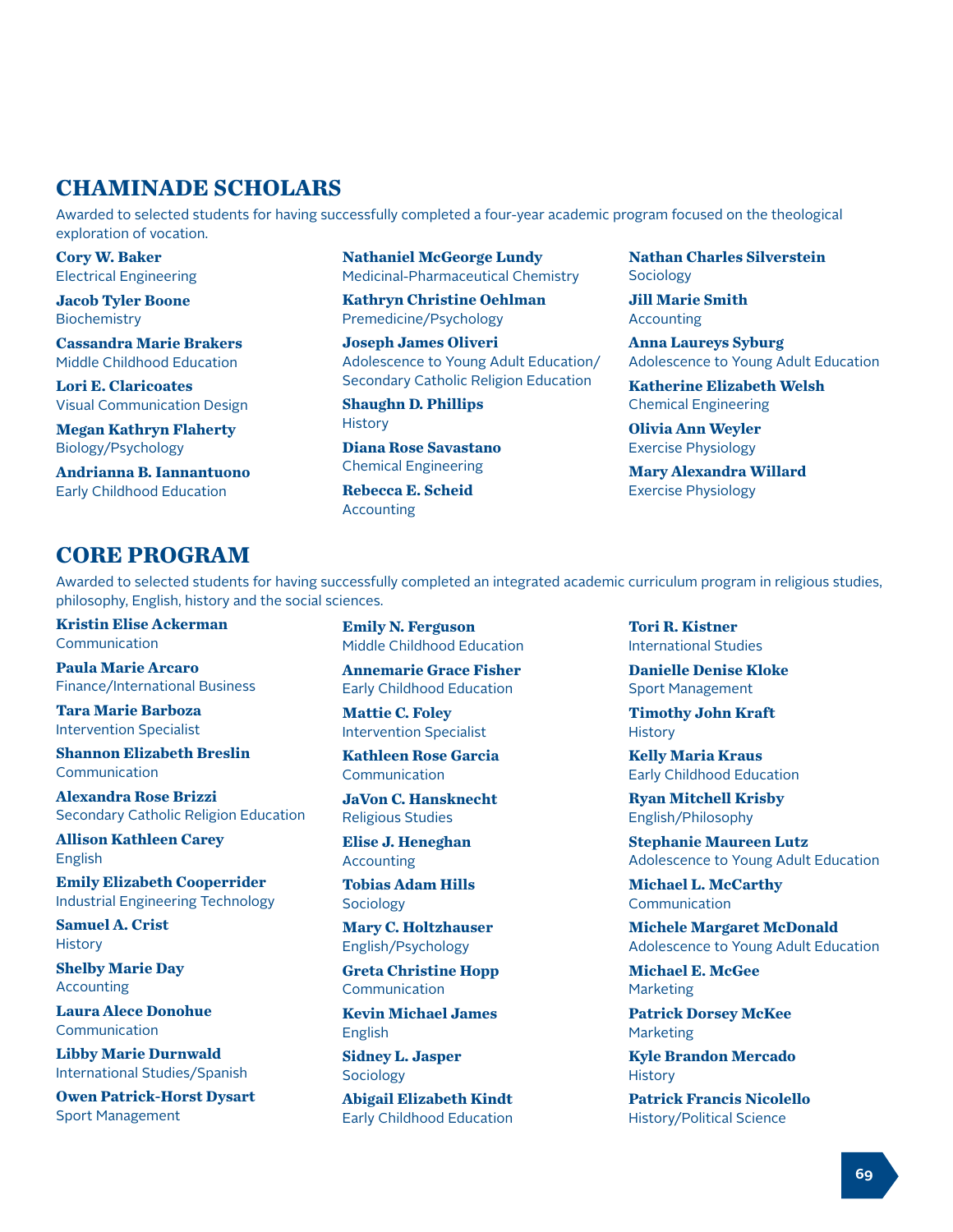**Meredith Ann Pacenta** Human Rights Studies/Political Science

**Taylor Marie Parks** Intervention Specialist

**Sarah M. Pennington** Communication

**Katherine E. Penny** Operations and Supply Management

**Lianna Rose Petruccio** Sociology

**Katelyn M. Rendulic** History/English

**Shelby Lynn Schaffner** Business Economics/Operations and Supply Management

**Hannah Amalie Schmidt** English

**Jody N. Schwieterman** Human Rights Studies

**Hailey Catherine Scragg** English/Spanish

**Jordan Thomas Seitz** History/Adolescence to Young Adult Education

**Nathan Philip Sevier** International Studies

**Conor William Squier** Adolescence to Young Adult Education/ **History** 

**Heather Marie Stockmaster** International Studies

**Megan Elizabeth Sullivan** Mathematics/Education and Allied Studies

**Jonathan Samuel Thompson** Accounting/Finance

**Laura Michelle Tighe** Early Childhood Education

**Kevin Thomas Walsh History** 

**Madeline Michelle Weiler** Psychology

**Elizabeth Marie Wilhelm** History/Sociology

**Daniel James Zink** Marketing

# **DAYTON CIVIC SCHOLARS**

Awarded to selected students for having successfully completed a special social science sequence focused on a career in public service.

**Molly Marie Brasure** Entrepreneurship

**Chelsea M. Buckman** Biology

**Jessalyn Shea Crossman** Psychology

**Francis Thomas Flannelly** Operations and Supply Management **Emilie Anne Fose** Human Rights Studies/Spanish

**Sara Marie Giuliani** Criminal Justice Studies

**Sarah Marie Liming** Psychology

**Ashley Ann Marshall** Psychology

**Lauren Elizabeth Mooney** International Studies

**Danielle N. Pohlman** Human Rights Studies

**Jack Longford Raisch** Psychology

# **MARIANIST LEADERSHIP SCHOLARS**

Awarded to selected students for having successfully completed a four-year service, leadership and faith program inspired by the Marianist charism and mission.

**Kyle Patrick Foley** Operations and Supply Management

**Timothy E. Frey** Premedicine

**Marie Nicole Garcia** Early Childhood Education **Elizabeth Bailey Harbaugh** Spanish/Foreign Language Education

**Brendan M. Holmes** Premedicine/Psychology

**Kyle Brandon Mercado History** 

**Molly Lynn Weckesser** Biology

**Michael Thomas Wright** Premedicine/Psychology

**Catherine M. Wurtzler** Nutrition and Fitness/Dietetics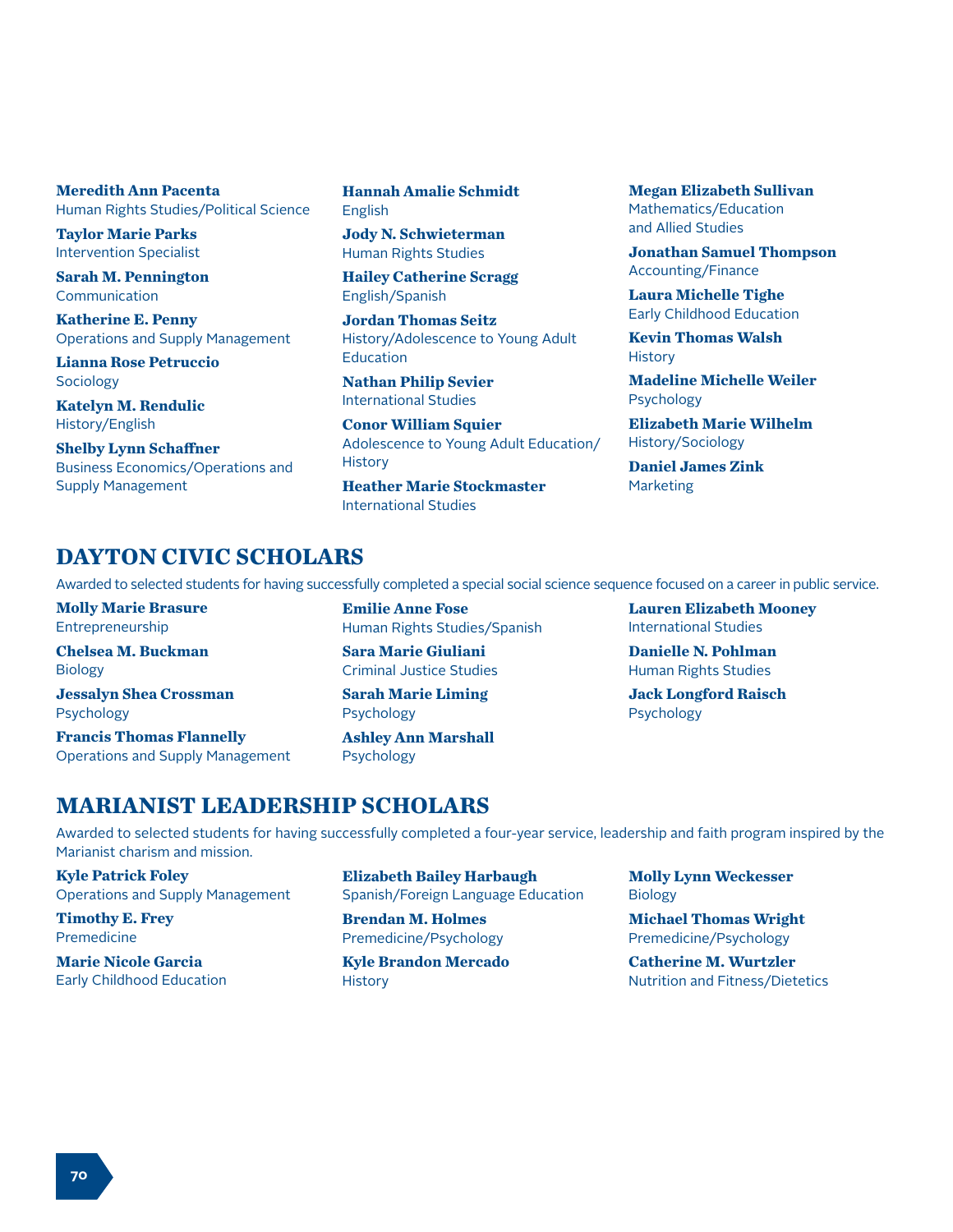# **UNIVERSITY HONORS**

Awarded to selected students for having successfully completed a series of special honors seminars and an honors thesis.

**Sara R. Alakkad** Biochemistry/Finance

**Kathryn Elizabeth Anderson** Spanish/Premedicine

**Katelyn Mary Arnold** Medicinal-Pharmaceutical Chemistry

**Kristen Teresa Auletto** English

**Katherine M. Baglieri** International Business/Accounting

**Tara Marie Barboza** Intervention Specialist

**Kevin M. Bogenschutz** Exercise Physiology

**Averie R. Bornhorst** English/Communication

**Cory Jennifer Bowers** Finance/Entrepreneurship

**Cassandra Marie Brakers** Middle Childhood Education

**Eric Andrew Brown** International Studies

**Kristin Evelyn Burger** Premedicine

**Christine Elizabeth Caldera** Human Rights Studies/Spanish/ Political Science

**Abigail L. Carr** Premedicine

**Kevin William Carroll** Premedicine

**Matthew Chkautovich** Spanish/Finance

**Katherine E. Christoff** Communication

**Lori E. Claricoates** Visual Communication Design

**Lauren Alyse Clark** International Studies/Spanish

**Nathan W. Cropp** Chemical Engineering **Jessalyn Shea Crossman** Psychology

**Daniel Logan Dashewich** Political Science/International Studies

**Jacob M. DeBellis** Premedicine/Psychology

**Joseph S. DePeder Accounting** 

**Anna C. Devine** Communication

**Alexandria Lauren Digby** Communication

**Lyndsey Alyse Diggs** Communication/Sport Management

**Hayley Jane Douglas** Finance/Marketing

**Samantha M. Dresmann** Exercise Physiology

**Sarah Elizabeth Dubay Biochemistry** 

**Libby Marie Durnwald** International Studies/Spanish

**Mark Joseph Edmonds** Computer Engineering

**Patrick James Fahey** Finance/Business Economics

**Matthew Vincent Fakler** Electrical Engineering

**Kevin Xavier Farley** Premedicine

**Emily N. Ferguson** Middle Childhood Education

**Hilary Frances Feskanin** Mechanical Engineering

**Elizabeth Mary Fitzgerald** Operations and Supply Management/ International Business Management

**Francis Thomas Flannelly** Operations and Supply Management

**Hannah R. Ford** Finance/International Business **Emilie Anne Fose** Human Rights Studies/Spanish

**Matthew J. Garbin** Sport Management

**Colin Michael Graham** Biochemistry

**Emily Elizabeth Guthlein** Marketing

**Mary Leigh Hayes** Accounting/Marketing

**Brandon R. Heckman** Mechanical Engineering

**Elise J. Heneghan** Accounting

**Emily F. Hoelter** English/Adolescence to Young Adult Education

**Mary C. Holtzhauser** English/Psychology

**Alan J. Huels** Mechanical Engineering

**Michael Ralph Ising** Mechanical Engineering

**Kristina Marilyn Ivas** Accounting

**Sidney L. Jasper** Sociology

**Elizabeth Carol Johns** Premedicine

**Rebekah Leigh Kauffman** Psychology

**Clare Ashleigh Kelly** Biology

**Tyler Frederick Kessler** Psychology

**James E. Kimerer** Mechanical Engineering

**Taylor Victoria Kingston** English/Psychology/Adolescence to Young Adult Education

**Erin Ellen Kinnen** Chemical Engineering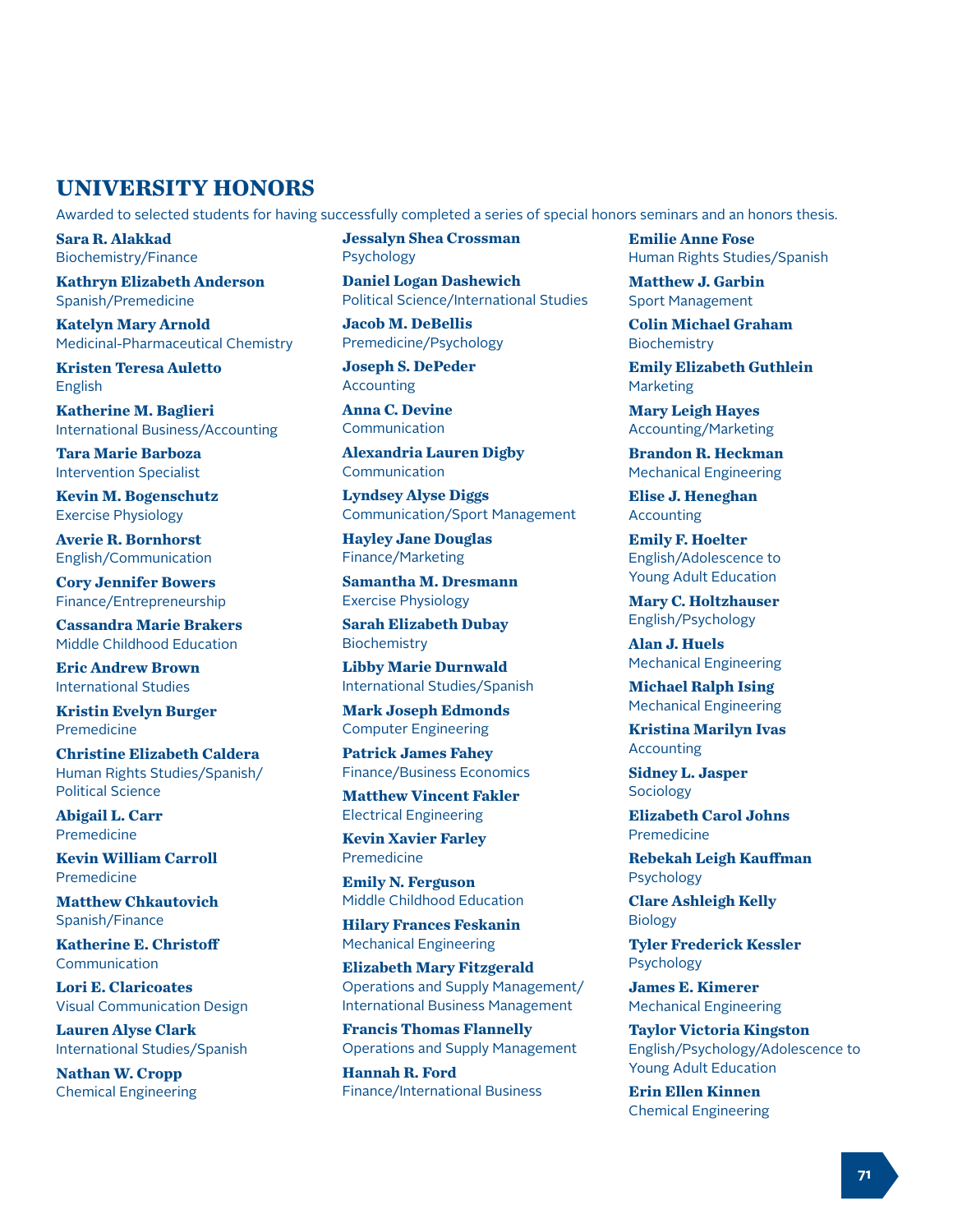**Kelsey Ann Kirsch** Exercise Physiology

**Kelly Maria Kraus** Early Childhood Education

**Amanda Lee Kremer** Accounting/Operations and Supply Management

**Ann Charlotte Kyne** Entrepreneurship/Finance

**Xavier Robert Lee** Political Science

**Mary Patricia List** Biology

**Megan Kristine Lloyd** Premedicine/Psychology

**Ryan Thomas Lopus** International Business

**Meghan K. Mathews** Biology

**Gabrielle Marie Mattes** Spanish/Foreign Language Education

**Christine E. Mauch** Exercise Physiology

**Mary Elizabeth Maxwell** Mechanical Engineering

**Mary E. McCormick** Exercise Physiology

**Michele Margaret McDonald** Adolescence to Young Adult Education

**Cameron James McHugh** Chemical Engineering

**Nolan James McNulty** Psychology

**Sarah Russell Moir** Political Science

**Lauren Elizabeth Mooney** International Studies

**Shannon Elizabeth Myers** International Studies/Spanish

**Patrick Francis Nicolello** History/Political Science

**Michael T. Ohradzansky** Electrical Engineering

**Joseph James Oliveri** Adolescence to Young Adult Education/ Secondary Catholic Religion Education

**Avery Hutson Ozimek** Psychology/Criminal Justice Studies/ Women's and Gender Studies

**Meredith Ann Pacenta** Human Rights Studies/Political Science

**Daniela Teresa Paliotta** Exercise Physiology

**Taylor Marie Parks** Intervention Specialist

**Lauren Katherine Parr** Premedicine

**Anna Michelle Pecyna** Psychology

**Maya Victoria Pedersen** Psychology

**Sara A. Pekar** Business Economics

**Katherine E. Penny** Operations and Supply Management **Shaughn D. Phillips**

**History** 

**William John Porter IV** Premedicine/Psychology

**Nicole Elizabeth Price** History/Adolescence to Young Adult Education

**Julia M. Puscas** Communication

**Nicholas C. Ritter** Chemical Engineering

**Denton Gregory Sagerman** Mechanical Engineering

**Rachel Kathleen Sales** Environmental Biology

**Nicole Marie Sarkisian** Exercise Physiology

**Rebecca E. Scheid Accounting** 

**Kelly Ann Schlarman** Predentistry/Psychology

**Hannah Amalie Schmidt** English

**Ryan S. Schuessler** Mechanical Engineering

**Morgan E. Schuler** Spanish/Communication

**Brooke Marie Scollin** Premedicine

**Allison Christine Serey** Spanish/Premedicine

**Jill Marie Smith** Accounting

**Claire Antonia Sonneborn Mathematics** 

**Janelle M. Stalter** Chemical Engineering

**Kelly Elizabeth Stone** Communication/Marketing

**Anna Mary Straus** Premedicine

**Megan Elizabeth Sullivan** Mathematics/Education and Allied Studies

**Anna Laureys Syburg** Adolescence to Young Adult Education

**Abigail J. Tanner** Accounting

**Jonathan Samuel Thompson** Accounting/Finance

**Nicole Marie Tromp** Chemical Engineering

**Nathan Joseph Turnwald** Premedicine

**Chelsea Marie VanHook** International Studies/ Human Rights Studies

**Alexander Austin Wade** Adolescence to Young Adult Education/ English

**Robert Ryan Waked** Chemical Engineering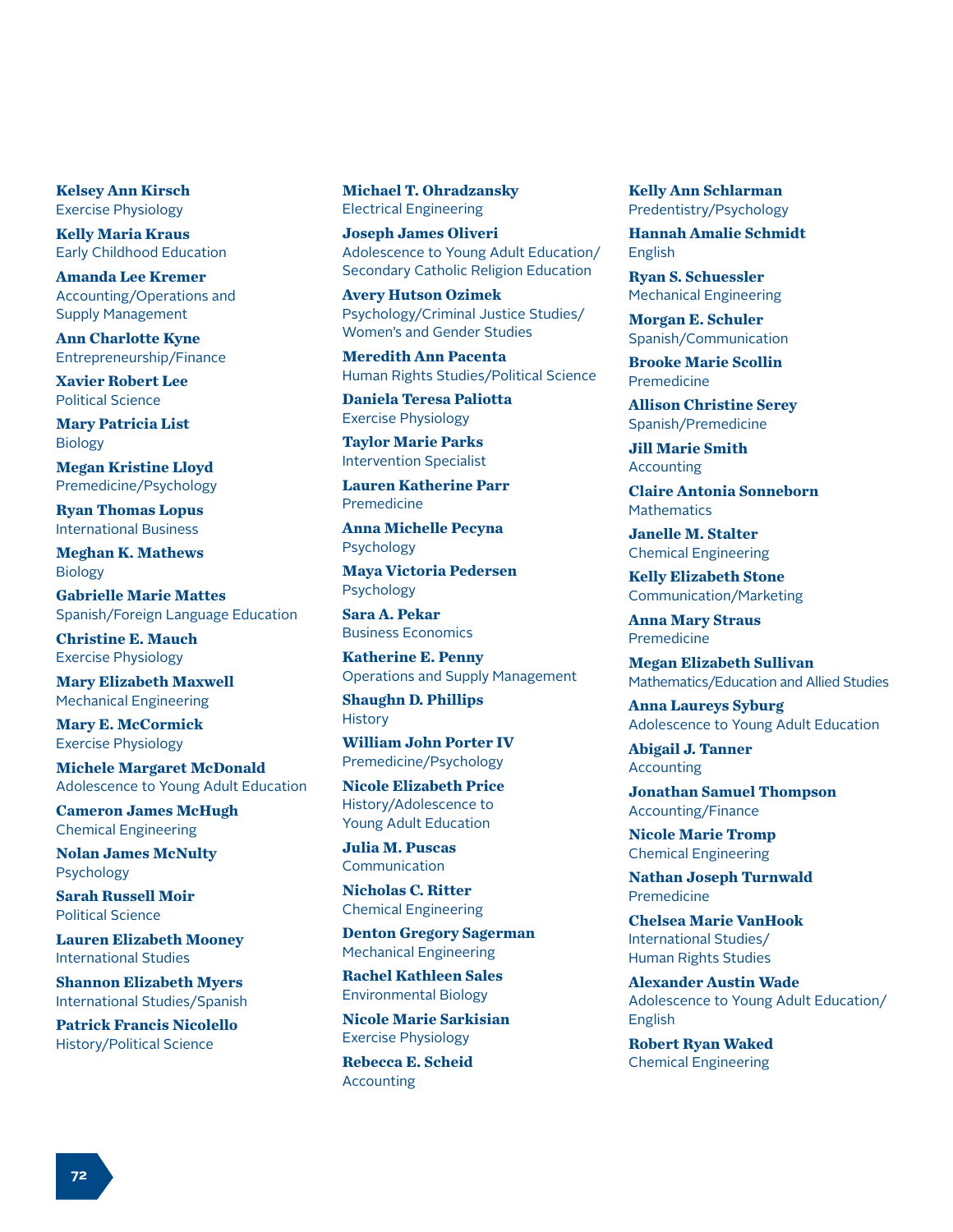### **Laura Elizabeth Webendorfer** Biology

**John Seamus Welsh** Secondary Catholic Religion Education/ Religious Studies

**Katherine Elizabeth Welsh** Chemical Engineering

**Olivia Ann Weyler** Exercise Physiology

**Alex Elizabeth Wiegel** Premedicine

**Ella M. Wildemann** Mechanical Engineering

**Elizabeth Marie Wilhelm** History/Sociology

**Michael Thomas Wright** Premedicine/Psychology

## **UNIVERSITY HONORS WITH DISTINCTION**

**Kathryn Cecilia Auletto** Early Childhood Education

**Jessica Lauren Beebe** Premedicine

**Jacob Tyler Boone** Biochemistry

**Nicholas C. Borkey** Premedicine

**Allison Kathleen Carey** English

**Samuel J. Fesenmeier** Premedicine

**Annemarie Grace Fisher** Early Childhood Education

**Megan Kathryn Flaherty** Biology/Psychology

**Tanner Glay Hess** Geology

**Madison Nichole Irwin** Biology

## **MULTIPLE DEGREES**

**Sara R. Alakkad** Bachelor of Science/Biochemistry Bachelor of Science in Business Administration/Finance

**Kathryn Elizabeth Anderson** Bachelor of Arts/Spanish Bachelor of Science/Premedicine

**Mark J. Banchy** Bachelor of Electrical Engineering/ Electrical Engineering Bachelor of Science in Computer Engineering/Computer Engineering **Danielle Denise Kloke** Sport Management

**Ryan Mitchell Krisby** English/Philosophy

**Hailey Jimin Kwon** Biology/Philosophy

**Kimberly Michelle Land** English/Women's and Gender Studies

**Nathaniel McGeorge Lundy** Medicinal-Pharmaceutical Chemistry

**Ashley Ann Marshall** Psychology

**Madeline Rose McDermott History** 

**Kelly FitzSimons Miller** Communication

**Giuseppe Giovanni Miranda** Psychology

**Jarrod J. Wurm** Biology

**Catherine M. Wurtzler** Nutrition and Fitness/Dietetics

**Elizabeth A. Yorka** Applied Mathematical Economics

**Wujian Zhang** Biology

**Kathryn Christine Oehlman** Premedicine/Psychology

**Bridget O'Mera** Psychology

**Austin J. Roebke** Premedicine

**Kathryn Marie Schilling** Premedicine/Psychology

**Jordan Thomas Seitz** History/Adolescence to Young Adult Education

**Vincent Edward Spahr** Civil Engineering

**Jessica Lindsey Urban** Theatre/English

**Mary Alexandra Willard** Exercise Physiology

**Corey Mao Ya Baumgart** Bachelor of Arts/English Bachelor of Science in Education/ Adolescence to Young Adult Education

**Alexandra Marie Breeze** Bachelor of Arts/Spanish Bachelor of Science in Education/ Foreign Language Education

**Chanelle Elizabeth Brown**

Bachelor of Science/Psychology Bachelor of Science in Education/ Nutrition and Fitness

**Matthew Chkautovich** Bachelor of Arts/Spanish Bachelor of Science in Business Administration/Finance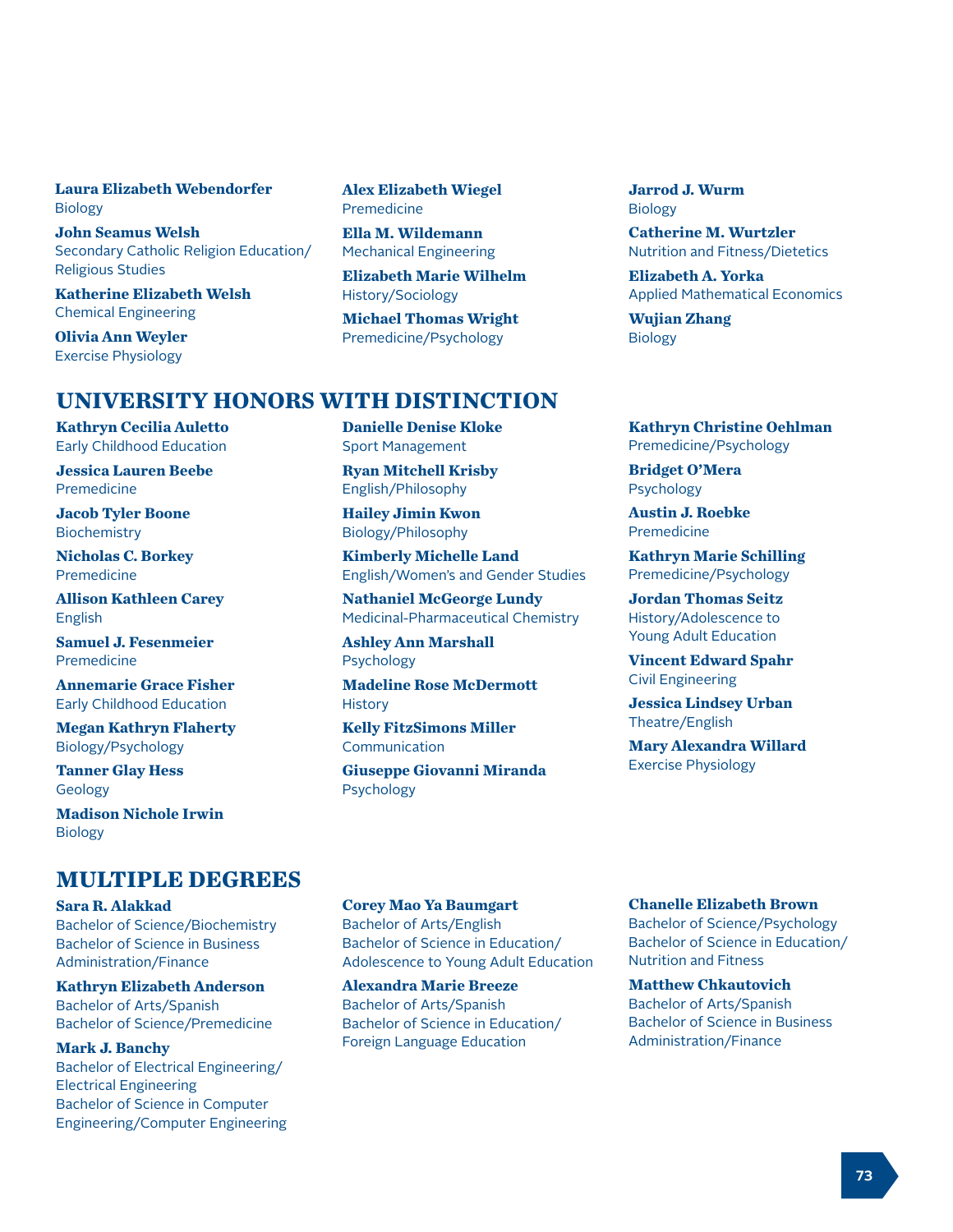**Lyndsey Alyse Diggs** Bachelor of Arts/Communication

Bachelor of Science in Education/ Sport Management

**Michaela Marie Eames** Bachelor of Arts/Psychology Bachelor of Science in Business Administration/Marketing

**Kevin T. Geary** Bachelor of Electrical Engineering/ Electrical Engineering Bachelor of Science in Computer Engineering/Computer Engineering

**Elizabeth Bailey Harbaugh** Bachelor of Arts/Spanish Bachelor of Science in Education/ Foreign Language Education

**Emily F. Hoelter** Bachelor of Arts/English Bachelor of Science in Education/ Adolescence to Young Adult Education

**Megan Elizabeth Humphrey** Bachelor of Arts/Spanish Bachelor of Science in Education/ Pre-Physical Therapy

**Taylor Victoria Kingston** Bachelor of Arts/English/Psychology Bachelor of Science in Education/ Adolescence to Young Adult Education

**Tongjie Liu** Bachelor of Science/Psychology Bachelor of Electrical Engineering/ Electrical Engineering

# **MULTIPLE MAJORS**

**Ryan Joseph Aiello** Accounting/ Applied Mathematical Economics

**Alexandra E. Amend** Premedicine/Psychology

**Paula Marie Arcaro** Finance/International Business

**Caroline Paige Aubry** International Studies/ Human Rights Studies

**Katherine M. Baglieri** International Business/Accounting **Natalya Nerease Lynn** Bachelor of Arts/Languages Bachelor of Science/Psychology

**Gabrielle Marie Mattes** Bachelor of Arts/Spanish Bachelor of Science in Education/ Foreign Language Education

**Emily Ann Mendenhall** Bachelor of Arts/English Bachelor of Science in Education/ Adolescence to Young Adult Education

**Samantha Nicole Potocek** Bachelor of Science/Mathematics Bachelor of Science in Education/ Adolescence to Young Adult Education

**Nicole Elizabeth Price** Bachelor of Arts/History Bachelor of Science in Education/ Adolescence to Young Adult Education

**Nicholas C. Ritter** Bachelor of Chemical Engineering/ Chemical Engineering Master of Science in Materials Engineering/Materials Engineering

**Christopher Stephen Roby** Bachelor of General Studies/ General Studies Master of Computer Science/ Computer Science

**Jordan Thomas Seitz** Bachelor of Arts/History Bachelor of Science in Education/ Adolescence to Young Adult Education

**Patrick Anthony Barnes** Management Information Systems/ Marketing

**Christopher Elliot Bell** Finance/ Applied Mathematical Economics

**Colin Harris Bernier** Entrepreneurship/Marketing

**Richard Peter Bogusz III** Business Economics/Finance

**Averie R. Bornhorst** English/Communication **Allison Christine Serey** Bachelor of Arts/Spanish Bachelor of Science/Premedicine

**Elizabeth M. Shields** Bachelor of Arts/Mathematics Bachelor of Science in Education/ Adolescence to Young Adult Education

**Andrew Martin Stine** Bachelor of Science/Mathematics Bachelor of Chemical Engineering/ Chemical Engineering

**Kelly Elizabeth Stone** Bachelor of Arts/Communication Bachelor of Science in Business Administration/Marketing

**Megan Elizabeth Sullivan** Bachelor of Arts/Mathematics Bachelor of Science in Education/ Education and Allied Studies

**Robert Ryan Waked** Bachelor of Chemical Engineering/ Chemical Engineering Master of Science in Materials Engineering/Materials Engineering

**Daniel Scott Zillich** Bachelor of Arts/Mathematics Bachelor of Science in Education/ Adolescence to Young Adult Education

**David M. Bowen** Marketing/Operations and Supply Management

**Cory Jennifer Bowers** Finance/Entrepreneurship

**Andrew Frederick Brackmann** Accounting/Finance

**Patrick F. Brady** Management Information Systems/ Entrepreneurship

**Hamilton Davis Brewer** Accounting/Finance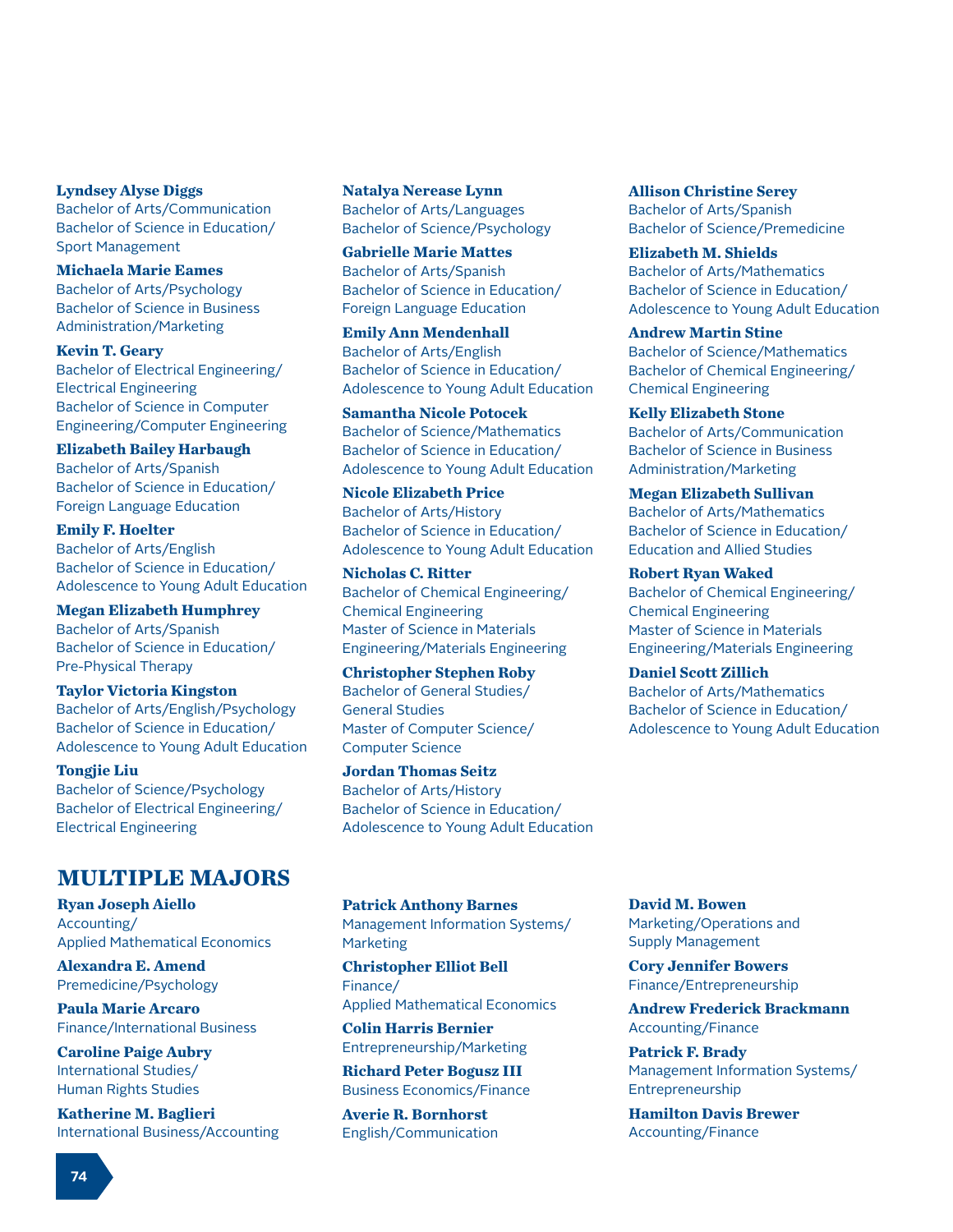### **Megan Elizabeth Burian** Psychology/Spanish

**Yvette A. Cabrera Morell** Marketing/International Business

**Christine Elizabeth Caldera** Human Rights Studies/Spanish/ Political Science

**Amy Callahan** International Business/Operations and Supply Management

**Elizabeth A. Calvey** Marketing/Management Information Systems

**Allison Nicole Christy** Marketing/Leadership

**Gabriella Cipriani** Human Rights Studies/Political Science

**Lauren Alyse Clark** International Studies/Spanish

**John Paul Clayton** Marketing/International Business

**Melissa Alice Cobb** International Studies/Political Science

**Michael Collins** Accounting/Finance

**Eileen Murphy Comerford** English/Communication

**Benjamin Aaron Cox** Political Science/Criminal Justice Studies

**Matthew Miller Craigle** Entrepreneurship/Marketing

**Francis Stephen Czerwien** Finance/Accounting

**Ryan M. Dahlhauser** Biology/Psychology

**Daniel Logan Dashewich** Political Science/International Studies

**Jacob M. DeBellis** Premedicine/Psychology

**Joseph P. DeMartis** Finance/International Business

**Michael Connor Dickey** Management Information Systems/ Accounting

**Sarah Lynn Dickson** Management Information Systems/ Entrepreneurship

**Michael Anthony DiVita** Marketing/Finance

**Patrick John Dondanville** International Business Management/ **Marketing** 

**Hayley Jane Douglas** Finance/Marketing

**Libby Marie Durnwald** International Studies/Spanish

**Benjamin D. Durst** Management Information Systems/ Leadership

**Madison Leigh East** Psychology/Criminal Justice Studies

**Kathryn Ann Estey** Management Information Systems/ Marketing

**Claire M. Ewald** Psychology/Criminal Justice Studies

**Patrick James Fahey** Finance/Business Economics

**Conor C. Feldmann** Accounting/Finance

**Patrick Edward Fennessy** International Business/Marketing

**Elizabeth Mary Fitzgerald** Operations and Supply Management/ International Business Management

**Megan Kathryn Flaherty** Biology/Psychology

**Hannah R. Ford** Finance/International Business

**Emilie Anne Fose** Human Rights Studies/Spanish

**Kara Louise Fry** Entrepreneurship/Marketing

**Thomas Joseph Fullenkamp** Finance/Operations and Supply Management

**Michael Anthony Galaska** Accounting/Finance

**Andrea Garcia** Criminal Justice Studies/Sociology

**Jenna Elizabeth Gehring** Marketing/Management Information Systems

**Joseph Edwin Gerlach** Human Rights Studies/Political Science

**Katherine Elizabeth Giacomini** Marketing/International Business Management

**Patrick C. Gill** Marketing/Leadership

**Jenna Marie-Claire Gomes** Theatre/English

**Elizabeth Eiga Grandi** Accounting/Spanish

**Stephanie Ann Marie Greve** Management Information Systems/ Accounting

**Janese Marie Griffin** Entrepreneurship/Marketing

**Jonathan Robert Hanes** Finance/International Business

**Samuel Joseph Hanlon** Leadership/Marketing

**Mary Leigh Hayes** Accounting/Marketing

**Gregory Carl Heimann** Accounting/Entrepreneurship

**Randall Steven Helm** Adolescence to Young Adult Education/ **History** 

**Henry Patrick Hessel** Finance/Business Economics

**Kyle Thomas Hill** Management Information Systems/ Business Economics

**Brendan M. Holmes** Premedicine/Psychology

**Mary C. Holtzhauser** English/Psychology

**Catherine Rose Hopkins** Entrepreneurship/Marketing

**Samantha Hornbarger** International Business/Marketing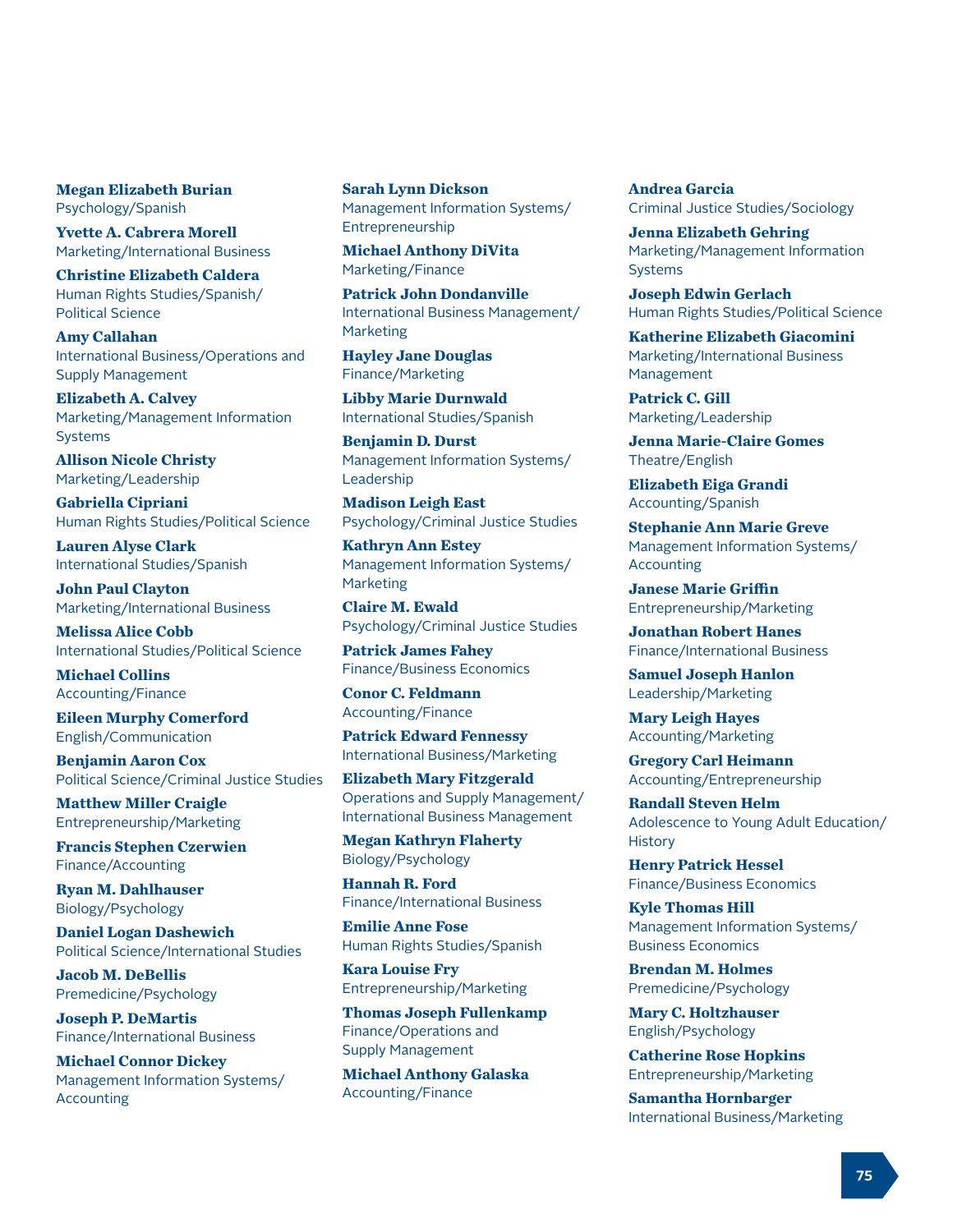### **Byron William Hoskinson III** English/Philosophy

**Jacob R. Houk** Accounting/Entrepreneurship

**Wei Hu** Marketing/International Business

**Xiaojing Hua** Marketing/Finance

**Ashley Nicole Hucek** Premedicine/Psychology

**Sean F. Hyland** Entrepreneurship/Marketing

**Shane Owen Jabir** Entrepreneurship/Marketing

**Kaylie Ann Jasensky** International Studies/Political Science

**Brett M. Johns** Marketing/Leadership

**Jenna Marie Joseph** Entrepreneurship/Finance

**Sean P. Joyce** Operations and Supply Management/ Accounting

**Nicholas F. Jurgens** Entrepreneurship/Management Information Systems

**Melissa Karasack** International Business/International Business Management

**Margaret Marie Karrip** Marketing/Spanish

**Emily Elizabeth Kerul** Marketing/Spanish

**Patrick Leary Klebba** Entrepreneurship/Marketing

**Emily Anne Koenig** Accounting/Entrepreneurship

**Laura Catherine Komoroski** Business Economics/Marketing

**Amanda Lee Kremer** Accounting/Operations and Supply Management

**Lauren Ashley Kring** Premedicine/Psychology

**Ryan Mitchell Krisby** English/Philosophy

**Zoe Ann Krzywda** International Studies/Spanish

**Hailey Jimin Kwon** Biology/Philosophy

**Ann Charlotte Kyne** Entrepreneurship/Finance

**Katya Alexis Lambo** International Studies/Economics

**Erik P. Lamers** Mechanical Engineering/German

**Kimberly Michelle Land** English/Women's and Gender Studies

**Travis Byron Lang** International Studies/Spanish

**Andrew Paul Lavoie** Operations and Supply Management/ Management Information Systems

**Molly Anne Ledwith** Psychology/French

**Melissa Priscilla LeMay** French/Communication

**Thomas Bass Leslie** Management Information Systems/ **Marketing** 

**Zhen Li** International Business/Marketing

**Dominic M. Liccardi** Entrepreneurship/Finance

**Megan Kristine Lloyd** remedicine/Psychology

**Dana Marie Lucas** Entrepreneurship/Finance

**John Angus MacKenzie** Marketing/Leadership

**Dominic P. Magnon** Entrepreneurship/Operations and Supply Management

**Joshua Kenneth Malyon** Entrepreneurship/Finance

**Adam Ross Marasco** Accounting/Entrepreneurship

**Shelby M. Marolla** Leadership/Marketing

**Nicole Maria Mazza** Business Economics/Marketing

**Bridgett Brianne McClure** International Business/Marketing **Luke D. McCrate** Mathematics/Computer Science

**Patrick Thomas McGuire** Management Information Systems/ Operations and Supply Management

**Colin Daniel McManamon** Entrepreneurship/Marketing

**Abigail Anne Metz** International Studies/ Human Rights Studies

**Allison I. Michel** Finance/Management Information Systems

**Justin P. Miles** Operations and Supply Management/ Management Information Systems

**Robert J. Moore** Psychology/Criminal Justice Studies

**Erin Rose Murray** Marketing/Leadership

**Kelsey Teresa Murray** International Studies/Spanish

**Shannon Elizabeth Myers** International Studies/Spanish

**Colleen Marie Neenan** Marketing/Entrepreneurship

**Megan Elizabeth Nelson** Communication/Psychology

**Patrick Francis Nicolello** History/Political Science

**Andrew Joseph Novak** Accounting/Entrepreneurship

**Adam W. O'Connor** Entrepreneurship/Accounting

**Kathryn Christine Oehlman** Premedicine/Psychology

**Joseph James Oliveri** Adolescence to Young Adult Education/ Secondary Catholic Religion Education

**Samuel W. Orman** Finance/Business Economics

**Avery Hutson Ozimek** Psychology/Criminal Justice Studies/ Women's and Gender Studies

**Meredith Ann Pacenta** Human Rights Studies/Political Science

**William John Porter IV** Premedicine/Psychology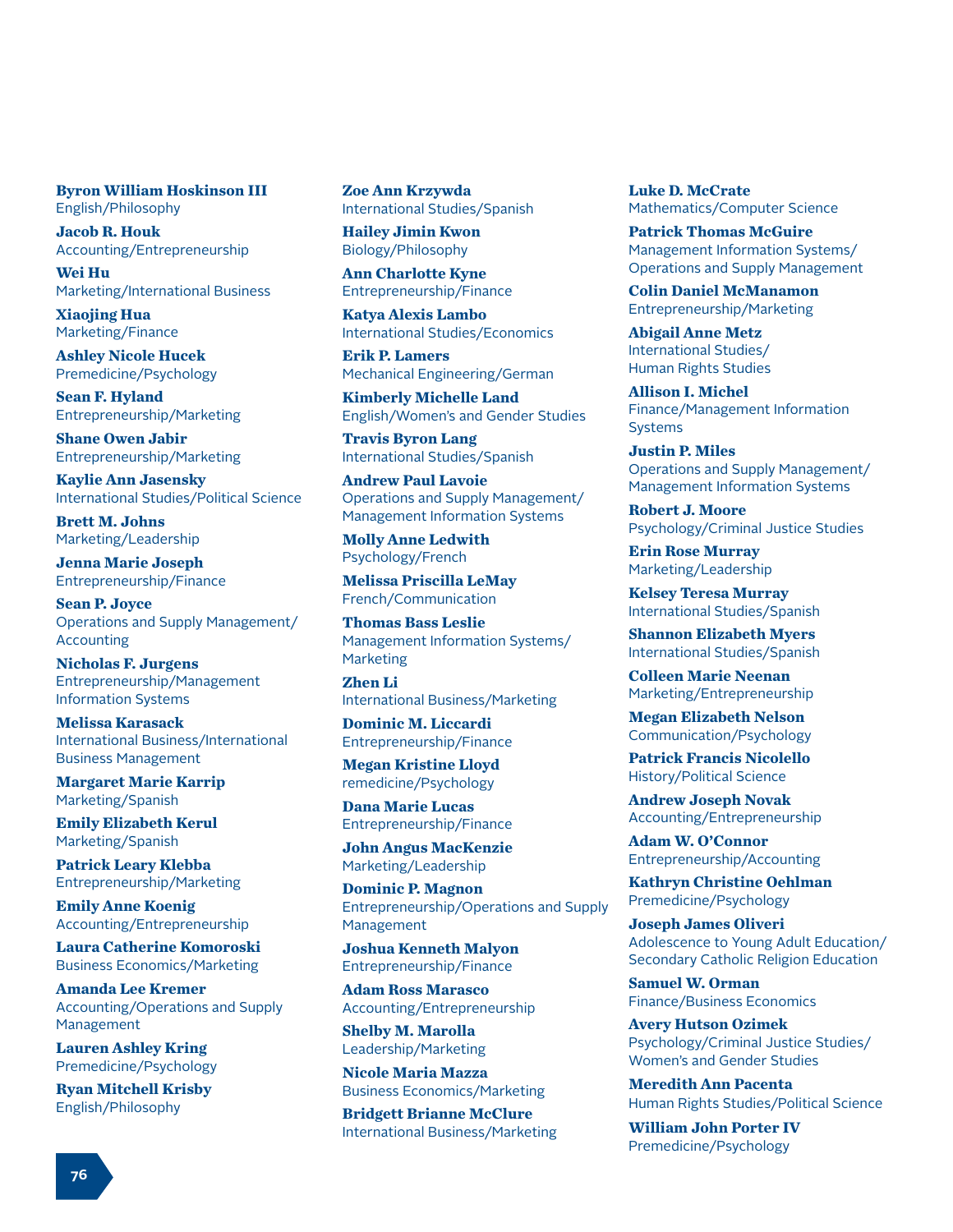**Tyler William Preston** Finance/Accounting

**Chengwen Qu** Computer Science/Mathematics

**Molly Elizabeth Remenowsky** Operations and Supply Management/ Marketing

**Katelyn M. Rendulic** History/English

**Alix Elizabeth Richardson** Accounting/Leadership

**Gretchen Nicole Ricketts** Criminal Justice Studies/Psychology

**Patrick James Rogers** Finance/International Business Management

**Stephen Ian Romick** Criminal Justice Studies/Spanish/ Political Science

**Amanda C. Ronshausen** Entrepreneurship/Accounting

**Patrick Daniel Ryan** Finance/Operations and Supply Management

**Matthew Brian Schaaf** Criminal Justice Studies/Sociology

**Shelby Lynn Schaffner** Business Economics/ Operations and Supply Management

**Carson Robert Scheidler** Entrepreneurship/Finance

**Gianna R. Schiavone** Business Economics/Finance

**Kathryn Marie Schilling** Premedicine/Psychology

**Kelly Ann Schlarman** Predentistry/Psychology

**Bretton J. Schuetz** Finance/Business Economics

**Morgan E. Schuler** Spanish/Communication

**Hailey Catherine Scragg** English/Spanish

**Noel Stephen Shanahan** International Business/German **Andrew K. Shoop** Entrepreneurship/ Management Information Systems

**Lindsay Marie Silva** Finance/Entrepreneurship

**Conor William Squier** Adolescence to Young Adult Education/ **History** 

**Erik D. Stanbery** Business Economics/Finance

**Mary Kate Stanton** International Business/Marketing

**Catherine A. St John** Marketing/Finance

**Kristin Nicole Stroble** Marketing/Leadership

**James Thomas Sylvester** Human Rights Studies/Psychology

**Yidi Tao** Finance/Accounting

**Kaila Marie Taton** Marketing/Entrepreneurship

**Patrick Louis Thibodeaux** Entrepreneurship/Marketing

**Bryan Edward Thomas** Accounting/Finance

**Jonathan Samuel Thompson** Accounting/Finance

**Hailey A. Thorn** Leadership/Marketing

**Emma K. Tokar** Premedicine/Psychology

**Deanna M. Tomaselli** Marketing/Finance

**Diego E. Torres-Perez** Business Economics/Finance

**James Dale Trimble** Accounting/Finance

**Kaitlyn E. Tunney** Leadership/Marketing

**Jessica Lindsey Urban** Theatre/English

**Chelsea Marie VanHook** International Studies/ Human Rights Studies

**Brent R. Veselik** Political Science/Economics

**Walter Benjamin Vickers** Marketing/Leadership

**Lisa Christine VonDrasek** Marketing/Entrepreneurship

**Alexander Austin Wade** Adolescence to Young Adult Education/ English

**Kayla Grace Waitrovich** Leadership/Marketing

**Nicholas Han Waters** Finance/Business Economics

**Alyson S. Weeman** Spanish/International Studies

**Ming Wei** International Business/Operations and Supply Management/Finance

**Kilee Ann Weiskittel** Psychology/Criminal Justice Studies

**John Seamus Welsh** Secondary Catholic Religion Education/ Religious Studies

**David Bruce White** Communication/Criminal Justice Studies

**Olivia Ann Wilcox** Entrepreneurship/Marketing

**Elizabeth Marie Wilhelm** History/Sociology

**Nathan E. Wilkins** International Business/Marketing

**Claire E. Wirtz** Accounting/Finance

**Michael Thomas Wright** Premedicine/Psychology

**Catherine M. Wurtzler** Nutrition and Fitness/Dietetics

**Megan E. Wynne** Marketing/Accounting

**Maria Michele Zampino** Marketing/Entrepreneurship

**Kyle Joseph Zappia** Business Economics/Finance

**Katherine Ann Zikias** Finance/Entrepreneurship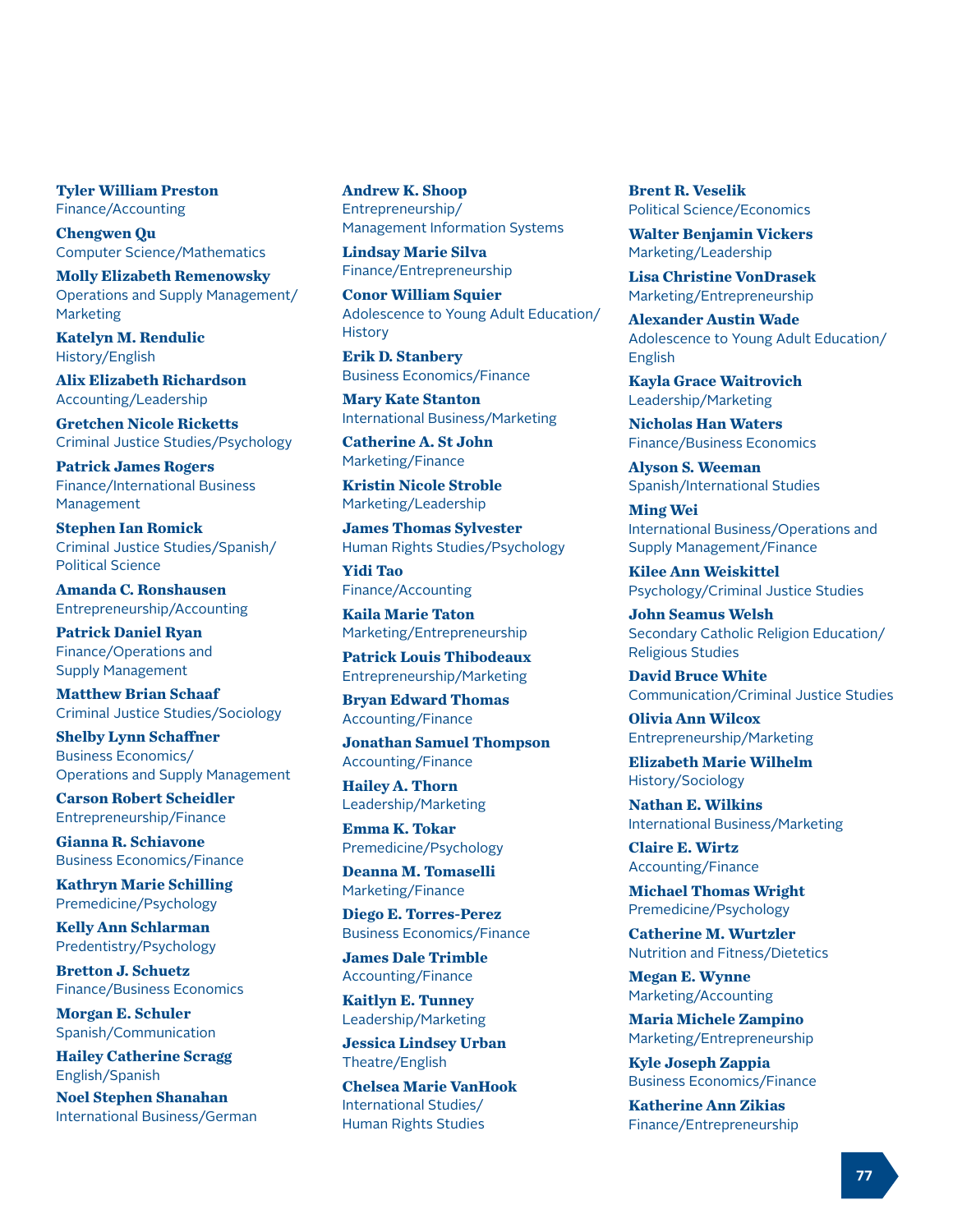# **COMMISSIONED IN THE UNITED STATES ARMED SERVICES**

These students have successfully completed a precommissioning curriculum consisting of American military history, computer literacy, oral and written communication, and military science or aerospace studies, in addition to their undergraduate degree requirements. They have also completed leadership training and field training exercises, physical fitness requirements, one social event per year and a month of field training in the summer. Congratulations to these officers of the United States armed services.

## **COMMISSIONED IN THE UNITED STATES AIR FORCE**

**James M. Bruening** Biology

**Kaylie Ann Jasensky** International Studies/Political Science

## **COMMISSIONED IN THE UNITED STATES ARMY**

**Jeffrey David Archer** Computer Science

**Joseph E. Bracken** Marketing

**Scott J. Brownlee** Criminal Justice Studies

**John H. Buerschen** Premedicine

**Brian M. Gorski** Mechanical Engineering

**Kevin Patrick Hegman** Mechanical Engineering

**Matthew Raymond Houlihan** Political Science

**Casey Michael Kelly** Criminal Justice Studies **Ralph Charles Locke IV** Criminal Justice Studies

**Robert Charles MacKinnon** Biology

**Jacob D. Rinehart** Management Information Systems

# **COMMISSIONED IN THE UNITED STATES MARINE CORPS**

**Noel D. Ragland** Criminal Justice Studies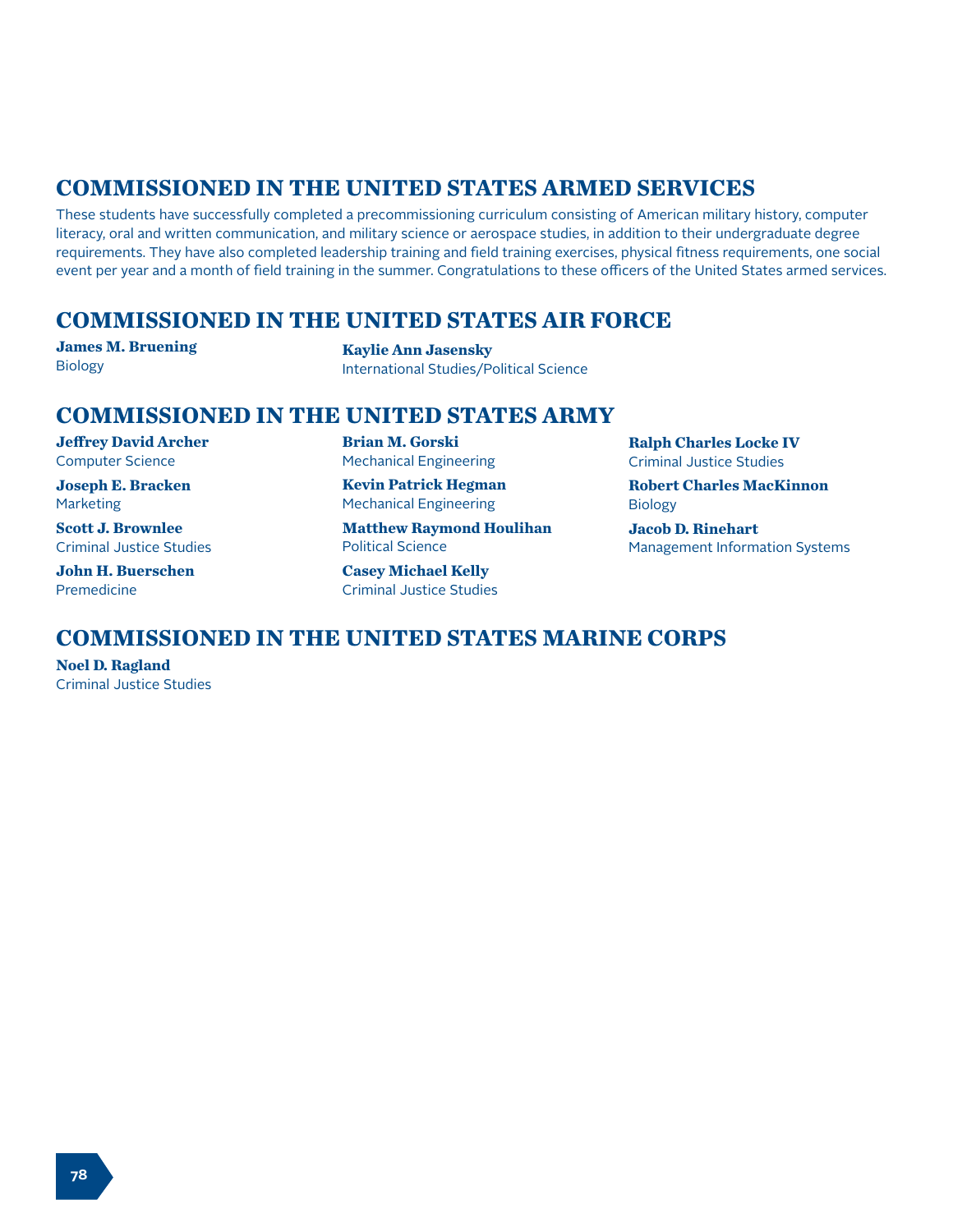# **BERRY THESIS FELLOWS**

Awarded to selected students for having successfully completed the Berry Summer Thesis Institute and an Honors thesis.

**Danielle Denise Kloke** Sport Management **Ryan Mitchell Krisby** English/Philosophy **Hailey Jimin Kwon** Biology/Philosophy

**Jessica Lauren Beebe** Premedicine

**Madison Nichole Irwin** Biology

**Taylor Victoria Kingston** English/Psychology/Adolescence to Young Adult Education

## **DC FLYERS FELLOWS**

Awarded to selected students interested in exploring careers in public service through 10-week internships in our nation's capitol.

**Daniel Logan Dashewich** Political Science/International Studies

**Libby Marie Durnwald** International Studies/Spanish

# **RIVER STEWARDS**

Awarded to selected graduating seniors for three years of voluntary interdisciplinary river stewardship and civic engagement throughout the Dayton region.

**Rachel Ann Bachmann** Electrical Engineering

**Alexander Sebastion Gaskins** Civil Engineering

**Caroline Grace Glynn** International Studies

**Megan Christine Guy** Geology

**Kyle Thomas Hill** Management Information Systems/ Business Economics

**Madison Nichole Irwin** Biology **Hailey Jimin Kwon**

**Annemarie Grace Fisher** Early Childhood Education **Kelly FitzSimons Miller**

Communication

Biology/Philosophy **Michele Margaret McDonald** Adolescence to Young Adult Education

**Katelyn M. Rendulic** History/English

**Amy Kathleen Schultz** Civil Engineering

**Sara A. Pekar** Business Economics **Shaughn D. Phillips**

**History** 

**Nickolas John Vallo** Electrical Engineering

**Sara Caskey Vaughan** Geology

**Anthony Thomas Whaley** Environmental Geology

**Kiera Janea' Wheeler** Biology

## **SEMESTER OF SERVICE**

Awarded to selected graduating seniors for their commitment to one semester of full-time voluntary service to a nonprofit organization in the Dayton community.

**Catherine Marie Arensberg** General Studies

**Alexandra Rose Brizzi** Secondary Catholic Religion Education

**Molly K. Cremons** Biology

**Jessalyn Shea Crossman** Psychology

**Jacob M. DeBellis** Premedicine/Psychology

**Colleen B. Grassley** Biology

**Tyler Frederick Kessler** Psychology

**Andrew John Koerner** Mechanical Engineering

**Sarah Marie Liming** Psychology

**Carissa Ann Madderom** Intervention Specialist

**Patrick J. McKeone** Communication

**Nyla Symone Morgan** Psychology

**Kathleen Rose Murphy** Middle Childhood Education

**Shaughn D. Phillips History** 

**Danielle N. Pohlman** Human Rights Studies

**Samantha R. Quigley** English

**James Thomas Sylvester** Human Rights Studies/Psychology

**Michelle A. Tucek** Secondary Catholic Religion Education

**Kathryn Christine Oehlman** Premedicine/Psychology

**Vincent Edward Spahr** Civil Engineering

**Mary Alexandra Willard** Exercise Physiology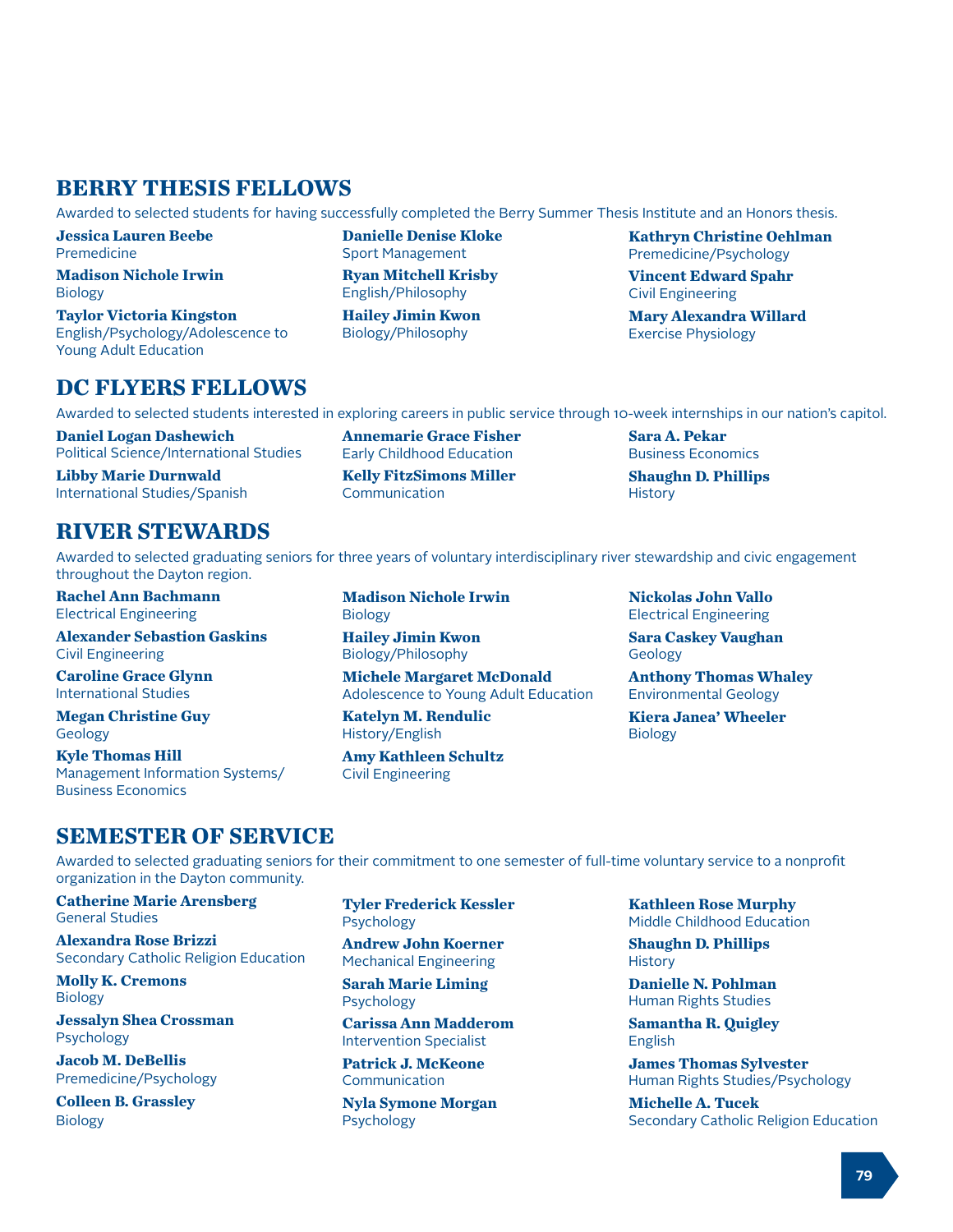# **SPECIAL AWARDS 2015**

*Accounting —* Award of Excellence to the Outstanding Senior in Accounting donated by Jerome E. Westendorf '43 and Warren A. Kappeler '41.

### **Ryan John O'Donnell**

*Accounting —* Award of Merit in Recognition of Outstanding Achievement donated by The Ohio Society of Certified Public Accountants, Dayton Chapter.

### **Rebecca E. Scheid**

*Accounting —* Accounting Career Award to a Student Exhibiting Great Potential in the Accounting Profession — donated by the Institute of Management Accountants, Dayton Chapter.

### **Amanda Lee Kremer Alex Milan Papulak**

*Accounting —* The Clark - Eley - Fioriti Award for Outstanding Service to the Department of Accounting — donated by the alumni and faculty of the department of accounting.

### **Alix Elizabeth Richardson**

*Accounting* — The Federation of Schools of Accountancy Student Achievement Award in Recognition of Superior Academic Achievement, Leadership, and Professionalism in Post-Baccalaureate Accounting Education.

### **David A. Nowak**

*Anthropology* — The Margaret Mary Emonds Huth Memorial Award of Excellence to the Outstanding Senior in Anthropology — donated by Dr. Edward A. Huth.

### **Natalya Nerease Lynn**

*Arts and Sciences* — International Learn, Lead and Serve Award — donated in honor of Steven C. Buck, 2003.

#### **Not awarded this year**

*Arts and Sciences* — The Dean Leonard A. Mann, S.M., Award of Excellence to the Outstanding Senior in the College of Arts and Sciences — donated by Joseph Zusman '65.

### **Hailey Jimin Kwon**

*Athletics* — The Reverend Charles L. Collins, S.M., Award of Excellence to an Athlete for Outstanding Citizenship donated by Joseph Zusman '65.

### **Lucy Marie Frey**

*Athletics* — The Charles R. Kendall '29 Memorial Award of Excellence for Achievement in Academic and Athletic Effort — donated by Mrs. Charles R. Kendall and friends.

### **Andrea Hoover**

*Athletics* — The John L. Macbeth Memorial Award to the Outstanding Scholar-Athlete in Football and Basketball. The recipient must have completed five or more terms and won a varsity letter.

### **Robert Wehrli (Basketball) David Jack Beebe (Football)**

*Athletics* — The Ann E. Meyers Award of Excellence for Achievement in Academic and Athletic Effort in Women's Basketball and Volleyball.

#### **Allyson Mallot**

*Biology* — The P.K. Bajpai Undergraduate Research Award to the Undergraduate Student Who Best Represents the Spirit of Undergraduate Research in Biology.

#### **Hailey Jimin Kwon**

*Biology* — The John J. Comer Biomedical Undergraduate Research Award to the Undergraduate Student Who Best Demonstrated Research Excellence in Biomedical Science as a Biology Major.

### **Madison Nichole Irwin**

*Biology* — The John J. Comer Ecological Undergraduate Research Award to the Undergraduate Student Who Best Demonstrated Research Excellence in Ecology as a Biology Major.

### **Sarah Jane Frankenberg**

*Biology* — The John J. Comer Graduate Research Award of Excellence to the Biology Graduate Student Who Best Demonstrated Research Excellence in Biomedical Science.

### **Eric Michael Camino**

*Biology* — The John J. Comer Graduate Research Award of Excellence to the Biology Graduate Student Who Best Demonstrated Research Excellence in Ecology.

### **Jennifer Lang**

*Biology* — The John E. Dlugos Jr. Memorial Award of Excellence to the Outstanding Senior Majoring in Biology — donated by Mr. and Mrs. John E. Dlugos.

### **Mary Patricia List**

*Biology* — Graduate Teaching Award of Excellence to a Teaching Assistant for the Outstanding Teaching of Advanced Biology Laboratory Classes.

### **Indrayani Waghmare**

*Biology* — The Brother Russell A. Joly, S.M., Award of Excellence to the Student Who Best Combines Excellence in Biology and Genuine Appreciation of Nature.

### **Hannah L. O'Callaghan**

*Biology* — Learn, Lead and Serve Undergraduate Award of Excellence to the Biology Undergraduate Student Who Completed an Outstanding Experiential Learning Project, which included both Leadership and Service.

### **Jarrod J. Wurm**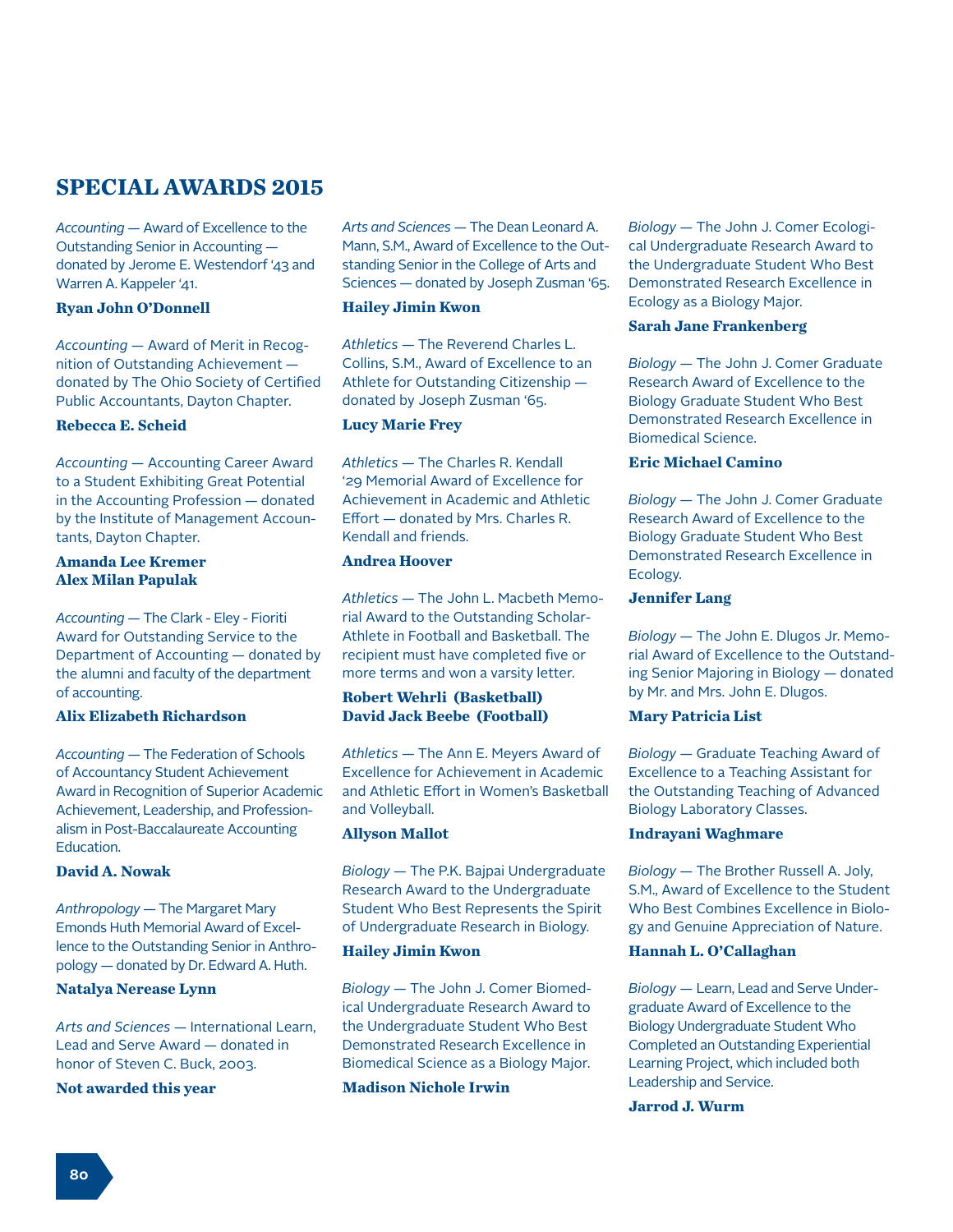*Biology* — The Gerald L. Willis Award of Excellence to a Teaching Assistant for the Outstanding Teaching of Introductory Biology Laboratory Classes.

#### **Anthony A. Franceschelli**

*Business Administration* — Business and Marianist Values Integrated Learning and Living Community Award — to a senior who has made significant contributions to the success of the ILLC.

### **Ryan Joseph Aiello**

*Business Administration* — The Dick Flaute Award for Exceptional Service, Recognizing Exemplary Service by a Graduating Student in a Flyer Enterprises Activity.

### **Katherine Elizabeth Giacomini**

*Business Administration* — The Sam Gould Award for Leadership Excellence, Recognizing Outstanding Leadership by a Graduating Senior in a Flyer Enterprises Management Position.

### **Not awarded this year**

*Business Administration* — Outstanding Peer Adviser Award.

### **Alix Elizabeth Richardson**

*Business Administration* — The Reverend Raymond A. Roesch, S.M., Award of Excellence for Outstanding Academic Achievement in the Master of Business Administration Program — donated by Bank One.

#### **Cynthia Linn Johnson**

*Business Administration* — The Miriam Rosenthal Award of Excellence to a Graduating Senior in the School of Business Administration — donated by Dean William J. Hoben.

### **Alex Milan Papulak**

*Business Administration* — The Mark T. Schneider Award to a Senior in the School of Business Administration Who Has Combined Academic Excellence with Service to the University and the Community — donated by family and friends in his memory.

#### **Mary Leigh Hayes**

*Campus Ministry* — The Nancy Bramlage Award, presented by Campus Ministry's Center for Social Concern, to Deserving Students or Student Groups that have most Effectively used Nonviolent Direct Action to Work for Change.

#### **Mary Margaret Cook**

*Campus Ministry* — Marianist Award for Voluntary Service to a Graduating Senior Who Has Earned Distinction through Voluntary Service to the Community donated by the Marianists of the University of Dayton.

#### **Katherine E. Penny**

*Campus Ministry* — The Brother Wottle Campus Ministry Award: "An Award of Appreciation for Service to Campus Ministry."

### **Danielle N. Pohlman**

*Chemical and Materials Engineering*  — The Victor Emanuel '15 Award of Excellence to the Outstanding Senior in Chemical Engineering — sponsored by the University of Dayton Alumni Association since 1962.

### **Connor R. Harrington**

*Chemical and Materials Engineering* — The Raymond L. Fitz Sr. Memorial Award of Excellence to the Outstanding Sophomore in Chemical Engineering.

#### **Shannon Hoffman**

*Chemical and Materials Engineering* — The Edmund J. Rolinski Memorial Award of Excellence to the Outstanding Senior in Leadership and Service.

**Nicole Marie Tromp**

*Chemical and Materials Engineering* — The Robert G. Schenck Memorial Award of Excellence to the Outstanding Junior in Chemical Engineering — donated by Stanley L. Lopata.

#### **Luke Bugada**

*Chemistry* — American Chemical Society Analytical Award.

#### **Not awarded this year**

*Chemistry* — American Chemical Society Award: Patterson College Chemistry Award.

### **Matthew J. Witzeman**

*Chemistry* — American Chemical Society, Division of Organic Chemistry Award to a Senior Student.

### **Not awarded this year**

*Chemistry* — American Institute of Chemists Award.

### **Jamie Renee Allen**

*Chemistry* — CRC PRESS Freshman Chemistry Achievement Award to a Deserving First-Year Student Majoring in Chemistry.

### **Daniel Jennings Gregory R. Moellering Randy Verduguez Emily Wey**

*Chemistry* — The Brother George J. Geisler, S.M., Award of Excellence to the Outstanding Student in Chemistry donated by Joseph Poelking '32.

#### **Anna Kathleen Holdener**

*Chemistry* — The Arlo D. Harris Assistance Fund to a Deserving Student Majoring in Chemistry.

### **Not awarded this year**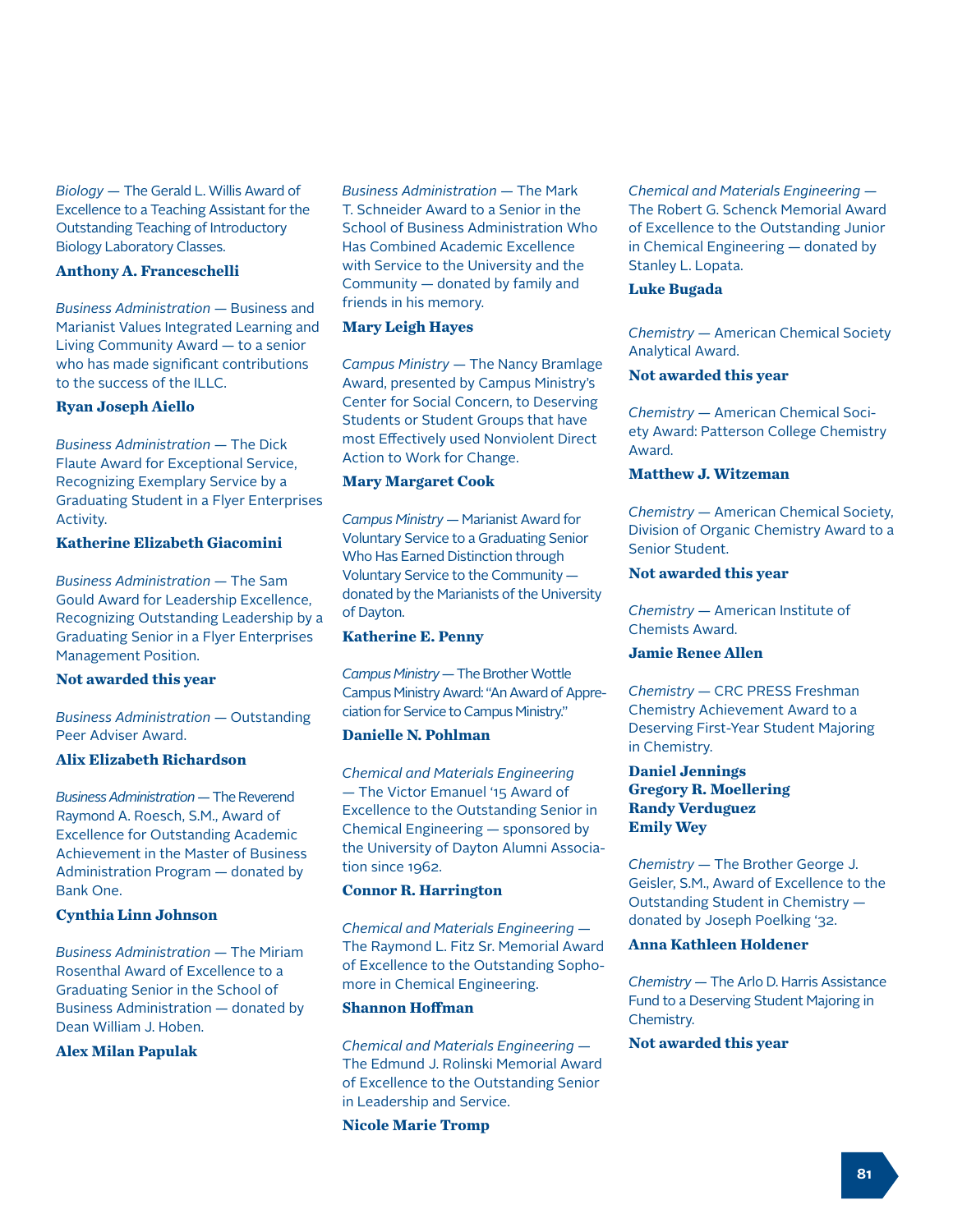*Chemistry* — The Bernard J. Katchman Memorial Scholarship/Carl I. Michaelis Scholarship Award to an Entering First-Year Student Majoring in Chemistry.

#### **Dane J. Cooper**

*Chemistry* — The Brother John J. Lucier, S.M., Award of Excellence to the Outstanding Junior Majoring in Chemistry donated by a friend.

#### **Christopher Morrow**

*Chemistry* – The Brother John Lucier, S.M., Summer Research Award

#### **Amber Johnson**

*Chemistry* — Magotti Award for Summer Research.

### **Kendra M. Rindler**

*Chemistry* — The Carl I. Michaelis Scholarship Award to a Deserving Junior or Senior Majoring in Chemistry.

**Jamie Renee Allen Katelyn Mary Arnold Jacob Tyler Boone Colin Michael Graham Kevin B. Kluesener Nathaniel McGeorge Lundy Christopher Morrow Jonathon P. Sens Matthew J. Witzeman**

*Chemistry* — The Charles Pedersen Award for Summer Research.

### **Michael A. Coladipietro Krista L. Morford**

*Chemistry* — Polymer Education Committee Award for Outstanding Performance in Organic Chemistry.

#### **Not awarded this year**

*Chemistry* — The Philip Zaidain Memorial Award to a Deserving Student Majoring in Chemistry.

### **Not awarded this year**

*Civil and Environmental Engineering and Engineering Mechanics* — The George A. Barrett '28 Award of Excellence to the Outstanding Junior in Civil Engineering donated by family and friends in his memory.

### **Peter J. Ogonek**

*Civil and Environmental Engineering and Engineering Mechanics* — The Harry F. Finke, 1902, Award of Excellence to the Outstanding Senior in Civil Engineering — sponsored by the University of Dayton Alumni Association since 1962.

### **Tyler Scott Bergfeld**

*Communication* — The Joan M. Broskey Memorial Award for Outstanding Academic and Professional Achievements in Public Relations.

### **Kelly FitzSimons Miller**

*Communication* — Faculty Award for Academic Excellence to the Senior with the Highest Cumulative and Major Grade Point Averages — donated by the faculty of the department of communication.

### **Melissa Priscilla LeMay**

*Communication* — The Don B. Morlan Award to the Outstanding Adjunct Faculty Member in the department of communication.

#### **Jeffrey S. Geers**

*Communication* — The Bette Rogge Morse Award to the Outstanding Senior Woman in Communication.

### **Katherine Ann Braunscheidel**

*Communication* — The Ellen M. Murphy Award to the Outstanding Faculty Adviser in the department of communication.

#### **Heather Parsons**

*Communication* — The Dr. Florence I. Wolff Achievement Award for Outstanding Contributions in Academic, Extracurricular and Community Service Activities.

**Melissa Marie Hughes**

*Communication* — Broadcasting — The Omar Williams Award of Excellence to the Outstanding Student in Broadcasting — donated by the University of Dayton.

#### **Keith Richard Raad**

*Communication* — Debating — The Mary Elizabeth Jones Memorial Award of Excellence to an Outstanding Debator donated by Dr. D.G. Reilly.

### **Alexander Lambert Fred James Joseph Gang**

*Communication* — Journalism — The Ritter Collett Award of Excellence to the Outstanding Senior in Journalism. Awarded annually to the student who best demonstrates in his/her person and writings the qualities of Mr. Collett that the University hopes will serve as an inspiration to the journalism students.

### **Katherine E. Christoff**

*Communication* — Journalism *—* The Brother George F. Kohles, S.M., Award of Excellence in Journalism — donated by a friend.

### **Erin E. Callahan**

*Communication — Mass Media Arts —*  The Si Burick Award of Excellence for Outstanding Academic and Cocurricular Achievement in Mass Media Arts donated by the University of Dayton.

#### **Kayla Marie Mueller**

*Communication* — Public Relations — The PRSA Maureen M. Pater Award of Distinction to the Outstanding Senior in Public Relations — donated by the Dayton-Miami Valley Chapter of the Public Relations Society of America.

#### **Alexandria Lauren Digby**

*Communication* — Speech Arts — The Reverend Vincent R. Vasey, S.M., Award of Excellence to the Outstanding Senior in Speech Arts — donated by Reverend Vincent R. Vasey, S.M.

#### **Morgan Riley Koter**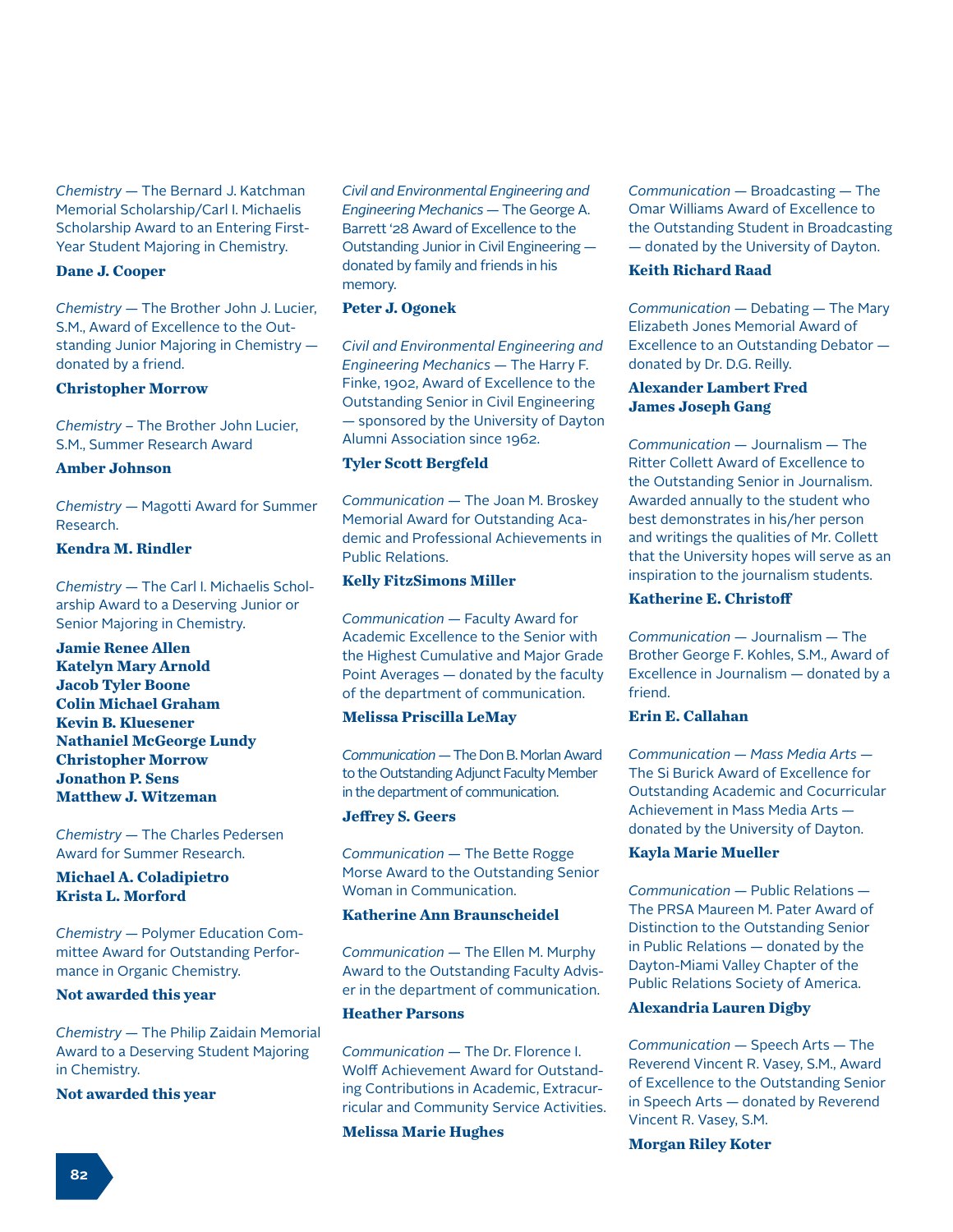*Communication Management* — The Ellen M. Murphy Award of Excellence to the Outstanding Senior in Communication Management.

#### **Jeffrey Thomas Purpura**

*Computer Science* — Award to the Outstanding Graduate Student in Computer Science.

### **Dongyu Li Matthew R. Mize**

*Computer Science* — Award for Outstanding Service to the Department of Computer Science.

### **Eric Andrew LoMonaco**

*Computer Science* — Chair's Award for Excellence in Computer Science.

### **Anush Reddy Kunduru**

*Computer Science* — The Lawrence A. Jehn Alumni Award for Excellence in the Senior Class.

### **Jeffrey David Archer Andrew D. Hentz**

*Computer Science* — The Father Thomas Schoen Award for Innovative Programming.

#### **Luke D. McCrate**

*Continuing Education* — The Nora Duffy Award to a Re-entry Student Who Has Overcome Significant Obstacles in order to Complete a College Degree.

#### **Paula Hughes Braley**

*Cooperative Education* — Award of Excellence to the Outstanding Cooperative Education Student in Business Administration — sponsored by the Mead Corporation Foundation.

#### **Not awarded this year**

*Cooperative Education* — Award of Excellence to the Outstanding Cooperative Education Student in Computer Science-Computer Information Systems — sponsored by the Marathon Oil Foundation.

#### **Not awarded this year**

*Cooperative Education* — Award of Excellence to the Outstanding Cooperative Education Student in Engineering — sponsored by the Dayton Power and Light Company.

### **Cory W. Baker**

*Cooperative Education* — Award of Excellence to the Outstanding Cooperative Education Student in Engineering Technology — sponsored by Earl C. Iselin Jr. in honor of his father.

#### **Emily Elizabeth Cooperrider**

*Criminal Justice* — The Sheriff "Beno" Keiter Memorial Scholarship Award to the Outstanding Junior or Senior in Criminal Justice — donated by friends of "Beno" Keiter.

### **Brandon Paty Allison E. Stokely**

*Economics* — The Dr. E.B. O'Leary Award of Excellence to the Outstanding Senior Majoring in Economics.

### **Sara A. Parker**

*Electrical and Computer Engineering* — The Thomas R. Armstrong '38 Award of Excellence for Outstanding Electrical Engineering Achievement in Memory of Brother Ulrich Rappel, S.M., and W. Frank Armstrong.

#### **David Michael Zimmerman**

*Electrical and Computer Engineering* — The Anthony Horvath '22 and Elmer Steger '22 Award of Excellence to the Outstanding Senior in Electrical Engineering — donated by Anthony Horvath and Elmer Steger.

**Mark Joseph Edmonds Matthew Vincent Fakler** *Electrical and Computer Engineering* — The Mary C. Millette Endowment Award for the Outstanding Senior Electrical Engineering Student in Memory of Mary C. Millette.

#### **Ashley M. DeMange Lauren Marissa Milliken**

*Electrical and Computer Engineering*  — The Brother Louis H. Rose S.M. '33, Award of Excellence to the Outstanding Junior in Electrical Engineering.

#### **Roseanna G. Lawandi Devin W. Spatz**

*Electronic Engineering Technology* — The Richard R. Hazen Award of Excellence for the Outstanding Graduate of the Electronic Engineering Technology Program — donated by alumni and friends of the department.

### **Abdullah Ali Alomran**

*Engineering/Humanities* — The James L. Heft, S.M., Award of Excellence to the Graduating Senior Who Demonstrates a High Degree of Integration of these Different Fields of Knowledge: Humanities and Engineering — donated by Dr. Rocco M. Donatelli.

### **Alyssa Nicole Jenkins**

*Engineering Technology* — The L. Duke Golden Award of Excellence to the Outstanding Senior in Engineering Technology — donated by the Gamma Beta Chapter of Tau Alpha Pi Honor Society.

### **Scott D. Trauger**

*English* — The Patricia B. Labadie Award for Excellence in Composition.

#### **Rachel Cain**

*English* — The Father Adrian J. McCarthy, S.M., Award of Excellence to a Graduate Assistant for Achievement in Teaching First-Year English — donated by a friend.

#### **Rachel Rowe**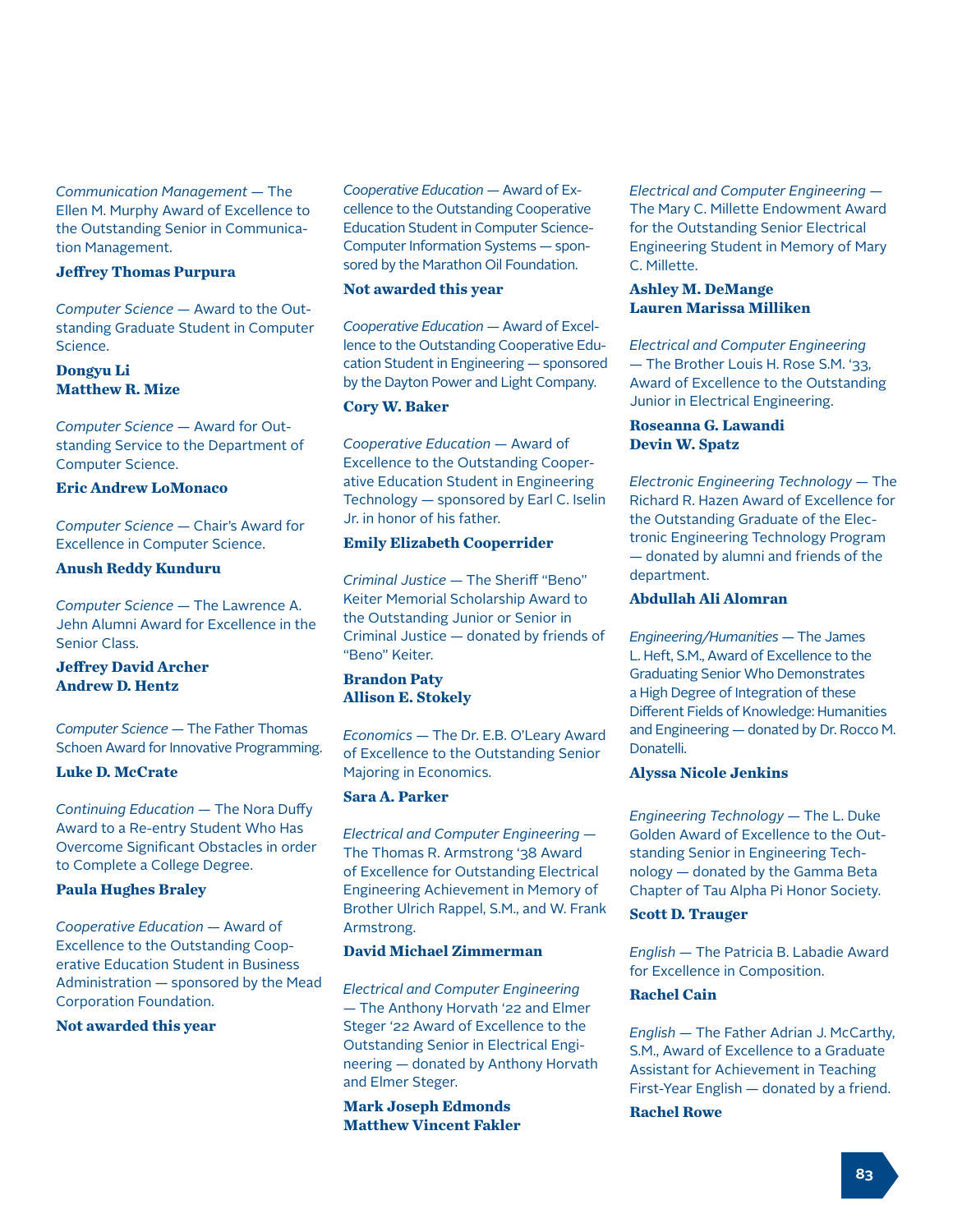*English* — The Brother Thomas P. Price, S.M., Award of Excellence to the Outstanding Senior in English — donated by the University of Dayton Mothers' Club.

#### **Kimberly Michelle Land**

*Entrepreneurship* — Award of Excellence to the Graduating Senior Majoring in Entrepreneurship Who Best Embodies Outstanding Academic Achievement sponsored by Fifth Third Bank.

#### **Carson Robert Scheidler**

*Entrepreneurship* — Entrepreneurial Leadership Award to the Graduating Senior Majoring in Entrepreneurship Who Exhibits the Greatest Potential for Leadership as an Entrepreneur sponsored by Robert F. Chelle, Crotty Center founding director.

#### **Ann Charlotte Kyne**

*Environmental Biology* — Environmental Biology Award of Excellence to the Outstanding Environmental Biology Major Who Excels in all Areas of Academic Scholarship and Overall Service.

### **Rachel Kathleen Sales**

*Environmental Biology* — Environmental Biology Internship Achievement Award of Excellence to the Environmental Biology Major Who Has Demonstrated Significant Achievement while Pursuing Practical Experience through the Internship Program.

### **Olivia Marie Belk**

*Finance* — Award of Excellence to the Outstanding Senior Majoring in Finance.

### **Sara R. Alakkad Lindsay Marie Silva**

*Finance* — Davis Center for Portfolio Management Excellence in Leadership Award to the Outstanding Senior on the Center for Portfolio Management Team.

#### **Eric T. Flanigan**

*Finance* — Flyer Investment Excellence in Leadership Award to the Outstanding Student on the Flyer Investment Portfolio Management Team.

#### **Andrew Frederick Brackmann**

*Finance* — The Douglas R. Scott "Best Efforts Award" to the Finance Major Deemed to Have Worked the Hardest Both in and out of the Classroom.

### **David Jack Beebe**

*Fitz Center* – The Emily M. Klein Student Community Leadership Award.

### **Emilie Anne Fose**

*Fitz Center* – The Monalisa Mullins Commitment to Community Award. **Gabrielle Boltz**

*General Excellence* — The Mary M. Shay Award of Excellence in Both Academic and Extracurricular Activities (Seniors only) — donated by the Poelking family.

### **Abigail Spohn**

*Geology* — The George H. Springer Scholarship to the Outstanding Senior in the Geology Department — donated by alumni of the department.

**Tanner Glay Hess (Academic Award) Timothy Wayne Cornett (Research Award) Megan Christine Guy (Research Award) Jonathon Michael Deeter (Service Award)**

*Health and Sport Science* — The Thomas J. Frericks Award of Excellence to the Outstanding Senior in Sport Management — donated by the faculty of the School of Education.

### **Danielle Denise Kloke**

*Health and Sport Science* — The James M. Landis Memorial Award of Excellence for the Outstanding Health and Sport Science Senior in Science Core Courses.

#### **Sarah Grace Busch**

*Health and Sport Science* — The James B. LaVanche Award of Excellence to the Outstanding Scholar-Athlete Graduating in the Department of Health and Sport Science — donated by the faculty and alumni of the department.

### **Katherine Anne Ollier**

*Health and Sport Science* — The John L. Macbeth Memorial Award of Excellence to the Outstanding Student in Health and Sport Science — donated by Mrs. John L. Macbeth.

#### **Courtney Felicia Yun**

*Health and Sport Science* — The Elizabeth L. Schroeder Award of Excellence to the Outstanding Senior in the Food and Nutrition Program for Academic, Departmental and Professional Performance.

#### **Danielle N. Hill**

*History* — The Caroline Beauregard Award of Excellence to the Outstanding Junior Majoring in History — donated by family and friends in her memory.

#### **Hayley E. Feightner**

*History* — The Dr. Samuel E. Flook Award of Excellence to the Outstanding Senior Majoring in History — donated by Dr. Samuel E. Flook.

#### **Matthew Leff**

*History* — The Betty Ann Perkins Award for Excellence in Women's and Family History — donated by her family.

#### **Shaughn D. Phillips**

*History* — The Dr. George Ruppel, S.M., Award of Excellence in Historical Research.

#### **Randall Steven Helm**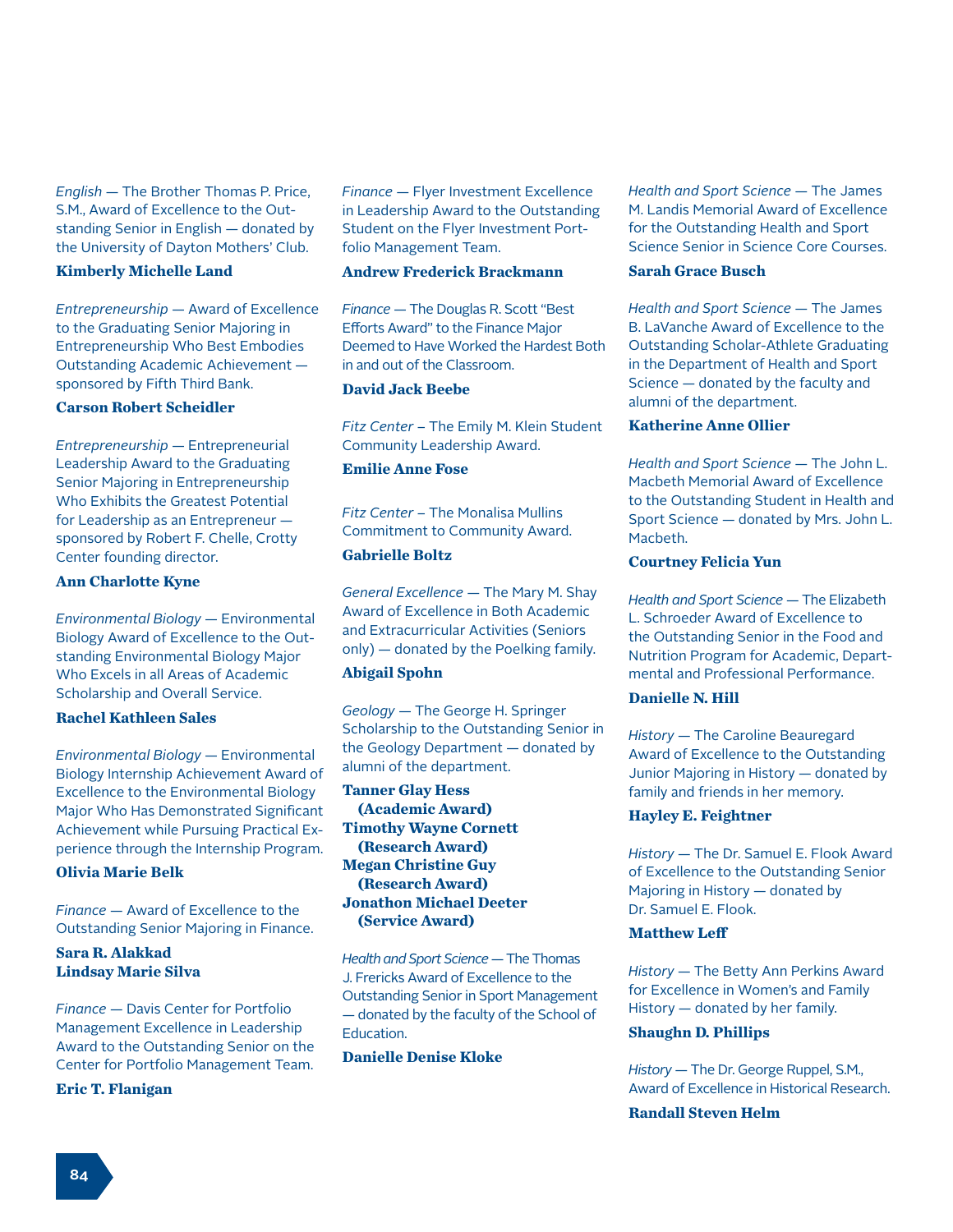*History* — The Steiner-Beauregard Phi Alpha Theta Service Award for Significant Service Promoting the Activities of the Delta Eta Chapter (Delta Eta chapter members only) — donated by Dr. Rocco M. Donatelli.

### **Not awarded this year**

*Humanities* — The Rocco M. Donatelli Award to the Humanities Senior with the Strongest Quantitative and Qualitative Record in Elective Science Courses.

### **Kathryn Elizabeth Anderson**

*Human Rights* — The Linda Majka Award of Excellence to Outstanding Senior.

### **Emilie Anne Fose**

*Human Rights* — Award of Excellence to Outstanding Junior.

#### **Anamaria Karrels**

*Industrial Engineering Technology* — The James L. McGraw Award to the Outstanding Graduate of the Industrial Engineering Technology Program — donated by the Dayton chapter of the Institute of Industrial Engineers.

#### **William Stephen Timmer**

*Industrial Engineering Technology* — The Raymond B. Puckett Memorial Award to the Outstanding Junior in Industrial Engineering Technology.

### **Emily Strobach**

*International Business* — Award of Excellence to the Graduating Senior Majoring in International Business Who Has Best Combined Academic Achievement with Service to the University and Community.

### **Katherine M. Baglieri**

*International Studies* — The Dr. Margaret P. Karns Award for Academic Excellence and Service in Global and Local Issues.

**Libby Marie Durnwald Chelsea Marie VanHook** *International Studies* — Outstanding Senior Award for International Studies.

### **Daniel Logan Dashewich**

*International Studies* — International Studies Peer Mentorship Award.

### **Lauren Elizabeth Mooney**

*Languages* — The Brother John R. Perz, S.M., Award of Excellence to the Outstanding Senior in Modern Languages — donated by the Joseph Poelking Sr. family.

### **Emilie Anne Fose**

*Languages* — French — The Brother George J. McKenzie, S.M., Award of Excellence to the Outstanding Senior in Written French — donated by a friend.

### **Melissa Priscilla LeMay**

*Languages* — French — The Professor Enrique Romaguera Award of Excellence to the Outstanding Senior in Spoken French — donated in honor of his retirement in May 2005.

#### **Molly Anne Ledwith**

*Languages* — German — The Dr. Elke Hatch Award of Excellence to the Outstanding Senior German Major.

### **Erik P. Lamers**

*Languages* — Spanish — The Dr. James M. Ferrigno Award of Excellence to the Outstanding Senior in Spanish — donated by Enrique Romaguera and Mary A. Ferrigno.

#### **Lauren Alyse Clark**

*Leadership* — Alumni Award in Leadership to the Graduating Senior Majoring in Leadership Who Best Embodies the Principles of Learn, Lead and Serve sponsored by Charles Huston Brown '20 and Maurice F. Krug '55.

**Erin E. Malone Kaitlyn E. Tunney** *Leadership* — Leadership Award of Excellence to the Graduating Senior Majoring in Leadership Who Best Embodies Outstanding Academic Achievement — sponsored by the Reynolds and Reynolds Company and the Standard Register Company.

#### **Erin Rose Murray**

*Leadership* — Wall Street Journal Award for General Management to the Graduating Senior in Leadership and/or Entrepreneurship Considered to Have the Greatest Potential for General Management Responsibilities — sponsored by Dow Jones and Company.

### **Patrick Louis Thibodeaux**

*Library* — The Brother Frank Ruhlman, S.M., Award of Excellence for Literary Achievement.

### **Cyrena C. Hutten**

*Management and Marketing* — Management/ Marketing Department Award for Perseverance to the Graduating Senior Majoring in Entrepreneurship, Leadership or Marketing Who Has Displayed the Most Initiative and Perseverance in Pursuing an Undergraduate Education sponsored by the faculty of the management and marketing department.

#### **John Paul Clayton**

*Management Information Systems* — Management Information Systems Design Project Award to the Team Producing the Best Senior Year MIS Project.

### **The Ross Group Edward F. Grahovec Kristina Anne Hoying Andrew Paul Lavoie**

*Management Information Systems* — Management Information Systems Award to a Graduating Senior in MIS for Outstanding Contributions to the MIS Program.

### **Kyle Thomas Hill**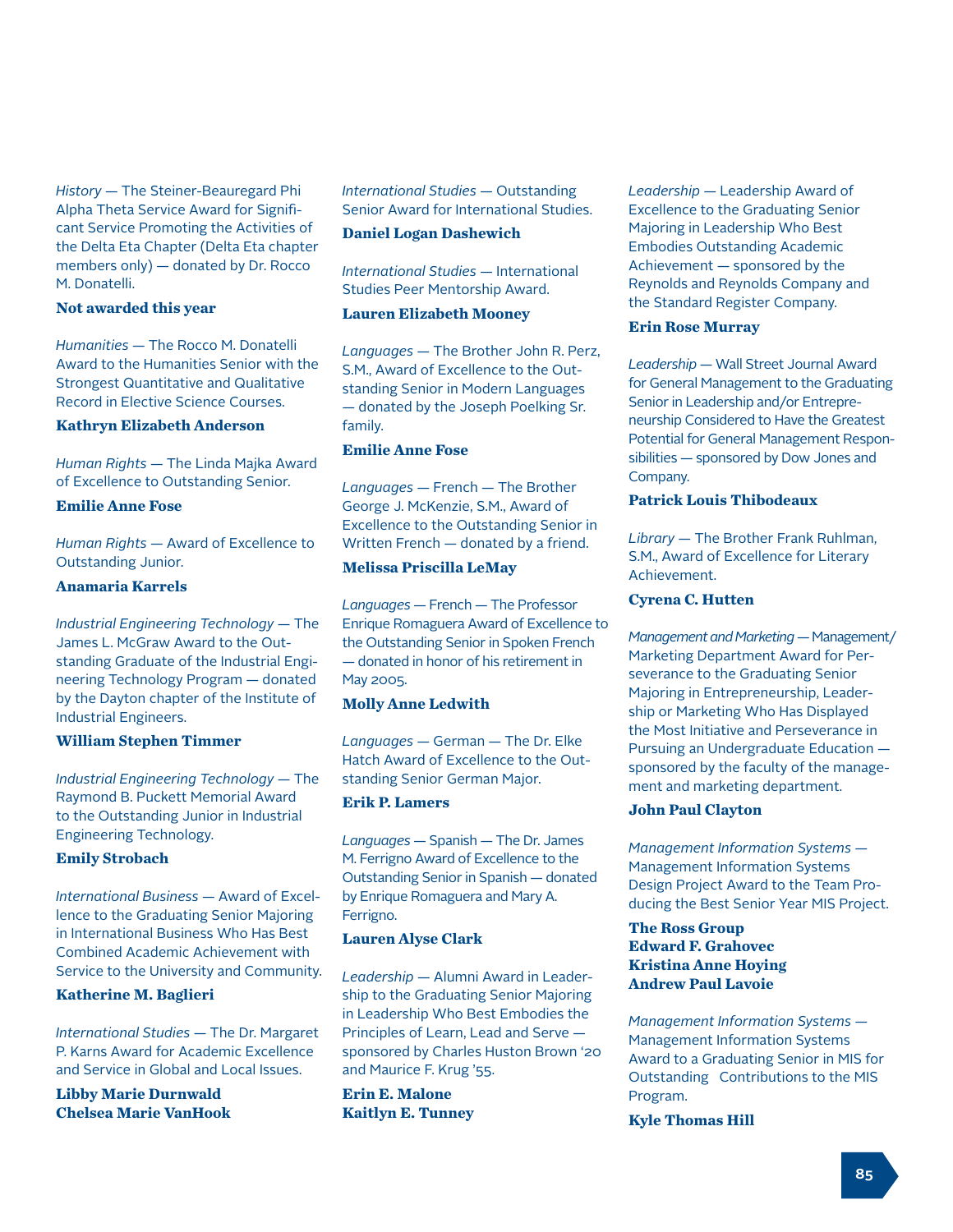*Management Information Systems* — Management Information Systems Scholarship Award to a Graduating Senior in MIS for Outstanding Academic Achievement.

#### **Jacob D. Rinehart**

*Manufacturing Engineering Technology*  —Dayton Chapter, Society of Manufacturing Engineers Award of Excellence for Manufacturing Engineering Technology Achievement.

#### **Ryan Patrick Berry**

*Manufacturing Engineering Technology*  — Dayton Chapter, Society of Manufacturing Engineers Award of Excellence to the Outstanding Graduating Senior in Manufacturing Engineering Technology.

### **Miriam A. Kovach**

*Marketing* — Marketing Award of Excellence to the Graduating Senior Majoring in Marketing Who Best Embodies Outstanding Academic Achievement.

#### **Mary Leigh Hayes**

*Marketing* — Marketing Career Award to the Graduating Senior Majoring in Marketing Who Exhibits the Greatest Potential in Marketing.

#### **John Paul Clayton**

*Marketing* — Marketing Service Award to the Graduating Senior Majoring in Marketing Who Best Embodies the Principles of Learn, Lead and Serve.

#### **Emily Elizabeth Guthlein**

*Mathematics* — Senior Award for Academic Excellence in Mathematics.

#### **Not awarded this year**

*Mathematics* — Senior Award for Excellence in Support of Mathematics.

#### **Not awarded this year**

*Mathematics* — Sophomore Award for Excellence in Mathematics.

### **Tyler Masthay**

*Mathematics* – Award for Excellence in Support of Mathematics

### **Adam Volk**

*Mechanical and Aerospace Engineering* — Class of 1902 Award of Excellence for Outstanding Mechanical Engineering Achievement — donated by Michael J. Gibbons, 1902, in memory of Warner H. Kiefaber, 1905.

### **Ibraheem Mohammad Alawadhi Ryan S. Schuessler**

*Mechanical and Aerospace Engineering*  — The Professor Henry Chuang Award for Excellence in Energy Conservation and Waste Management.

### **Alexandra Elizabeth Brogan Vijay Gopalakrishnan Erika Francis Page**

*Mechanical and Aerospace Engineering* —The Bernard F. Hollenkamp '39 Memorial Award of Excellence to the Outstanding Senior in Mechanical Engineering — donated by Louise A. and Mrs. Lucille Hollenkamp.

### **Ella M. Wildemann**

*Mechanical and Aerospace Engineering*  — The Martin C. Kuntz, 1912, Award of Excellence to the Outstanding Junior in Mechanical Engineering — sponsored by the University of Dayton Alumni Association since 1962.

### **Neil Cappeci Ziping Lyu**

*Mechanical and Aerospace Engineering*  —The Brother Andrew R. Weber, S.M., Award of Excellence for Outstanding Service and Achievement in Mechanical Engineering.

**Yousif Ziad Alromaih Abigail Spohn**

*Mechanical Engineering Technology* — Dayton Chapter, Society of Manufacturing Engineers Award of Excellence for Mechanical Engineering Technology Achievement.

#### **Abdullah A. M. A. Abdullah**

*Mechanical Engineering Technology* — The Jesse H. Wilder Award of Excellence to the Outstanding Graduating Senior in Mechanical Engineering Technology sponsored by the Dayton chapter, Society of Manufacturing Engineers.

### **Scott D. Trauger**

*Military Science* — Department of the Army Award. The Superior Cadet Award, provided by the Department of the Army, to the Outstanding Cadet of each academic year.

### **Ian J. Blair (First-Year) Michael D. Wagner (Sophomore) Haley E. Roach (Junior) Jeffrey David Archer (Senior)**

*Military Science* — The Brian J. Bentz Memorial Scholarship Award to the Outstanding ROTC Cadet Who Exemplifies the Dedication and Commitment for Further Study in Military Science — donated by his family and friends.

#### **Ruben A. Delgado**

*Military Science* — The Major John A. Petric Memorial Scholarship Award. To keep the memory of John A. Petric within the University of Dayton community and to give support each year to a selected ROTC cadet pursuing a commission in the United State Army.

### **Katherine A. Schlather**

*Military Science* — The Lieutenant Robert M. Wallace '65 Memorial Award of Excellence in ROTC — donated by his family and friends.

#### **Michael D. Wagner**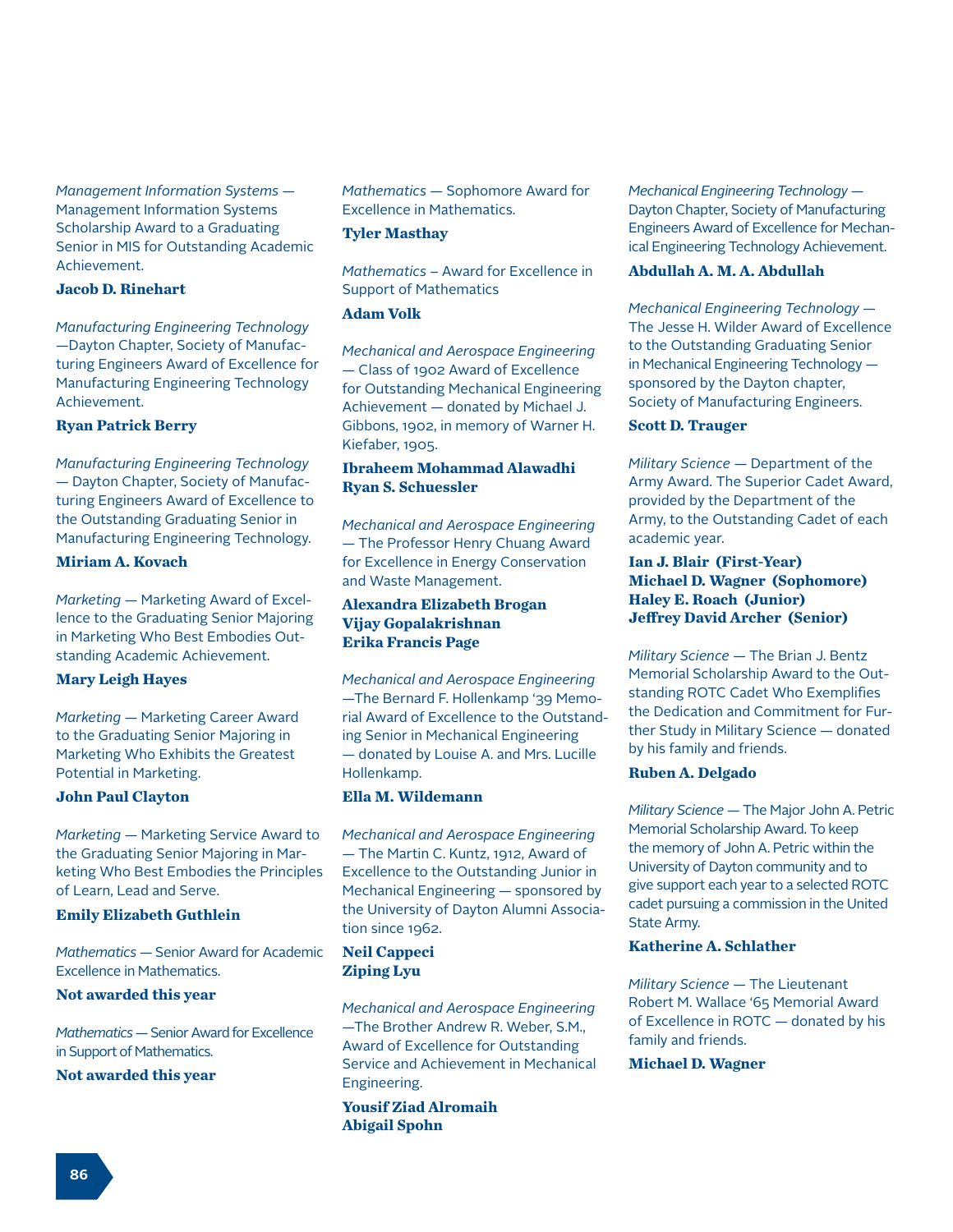*Music* — Department of Music Senior Award for the Outstanding Collaborative Pianist.

#### **Not awarded this year**

*Music* — Department of Music Senior Award for Outstanding Contribution to University Concert Bands.

#### **Ryan J. Betts**

*Music* — Department of Music Senior Award for Outstanding Contribution to University Athletic Bands.

#### **Andrew Shoemaker**

*Music* — Department of Music Senior Award for Outstanding Contribution to University Jazz Bands.

### **Kieran Patrick Grace**

*Music* — Department of Music Senior Award for Outstanding Contribution to the University Orchestra.

### **Ashley Cooper Rachel Kathleen Sales**

*Music* — Department of Music Senior Award for Outstanding Contribution to the University Vocal Ensembles.

### **Matthew Richard Radford**

*Music* — The Brother Joseph J. Mervar, S.M., Award of Excellence to the Outstanding Student Majoring in Music.

### **Molly Margaret Guinan**

*Music* — NAfME Professional Achievement Award.

#### **Matthew Richard Radford**

*Music* — The Brother Todd Ridder, S.M., Award of Excellence for Outstanding Service by a Student Majoring in Music.

### **Elisha Rose Evanko**

*Music* — Phi Mu Alpha College Honor Award for Musicianship, Scholarship and General Contributions to the College Chapter.

**Matthew Richard Radford**

*Music* — Phi Mu Alpha Professional Music Fraternity Scholastic Award to the Chapter's Graduating Senior Who Has Attained the Highest Scholastic Rating.

#### **Jarrod J. Wurm**

*Music* — Sigma Alpha Iota College Honor Award for Musicianship, Scholarship and General Contributions to the College Chapter.

#### **Abigail G. Klemm**

*Music* — Sigma Alpha Iota Professional Music Fraternity Scholastic Award to the Chapter's Graduating Senior Who Has Attained the Highest Scholastic Rating.

#### **Molly Margaret Guinan**

*Operations and Supply Management* — Operations Management Outstanding Scholarship Award to a Graduating Senior in OPS for Academic Excellence.

### **Jason Lee Stewart**

*Operations and Supply Management* — Operations Management Outstanding OM Senior Project Award to the Team Producing the Best Senior Year OPS Project.

### **ChemStation Team Geoffrey Michael Bentley Dean H. Butts Patrick Gene Manning**

*Operations and Supply Management* — Operations Management Professional Service Award to a Graduating Senior in OPS for Outstanding Contributions to the OPS Program.

### **Not awarded this year**

*Philosophy* — The Reverend Charles Polichek First Award of Excellence to the Outstanding Senior in Philosophy.

**Ryan Mitchell Krisby Hailey Jimin Kwon**

*Philosophy* — The Reverend Charles Polichek Second Award of Excellence to the Outstanding Senior in Philosophy.

### **Alexander Lambert Fred Michael J. Rohrer**

*Philosophy* — The Richard R. Baker Award of Excellence in Philosophy to a Graduating Student Who Has Earned Distinction in the Study of Philosophy through Commitment to Philosophical Inquiry and Assisting Other Undergraduate Students in Their Pursuit of Philosophical Studies.

### **Michael J. Rohrer**

*Philosophy* — The Reverend Charles C. Bloemer, S.M., Award of Excellence to the Outstanding Junior Majoring in Philosophy — donated by a friend.

#### **Eriko Okamoto Dominic Sanfilippo**

*Philosophy* — The Raymond M. Herbenick Award of Excellence in Interdisciplinary Integration to a Student Completing the Core Program — donated by the department of philosophy faculty.

### **Dominic Sanfilippo**

*Physics* — The Caesar Castro Award of Excellence to a Sophomore for Outstanding Scholarship in the General Physics Lecture and Laboratory Sequence donated in memory of Caesar Castro by Mrs. C.C. Castro and the department of physics.

#### **Matthew Labadie Nicholas Maertz**

*Physics* — Sigma Pi Sigma Award of Merit to a Senior in Recognition of Outstanding Academic Achievement and Involvement in Physics — sponsored by the department of physics and the Sigma Pi Sigma honor society of the Society of Physics Students.

**Not awarded this year**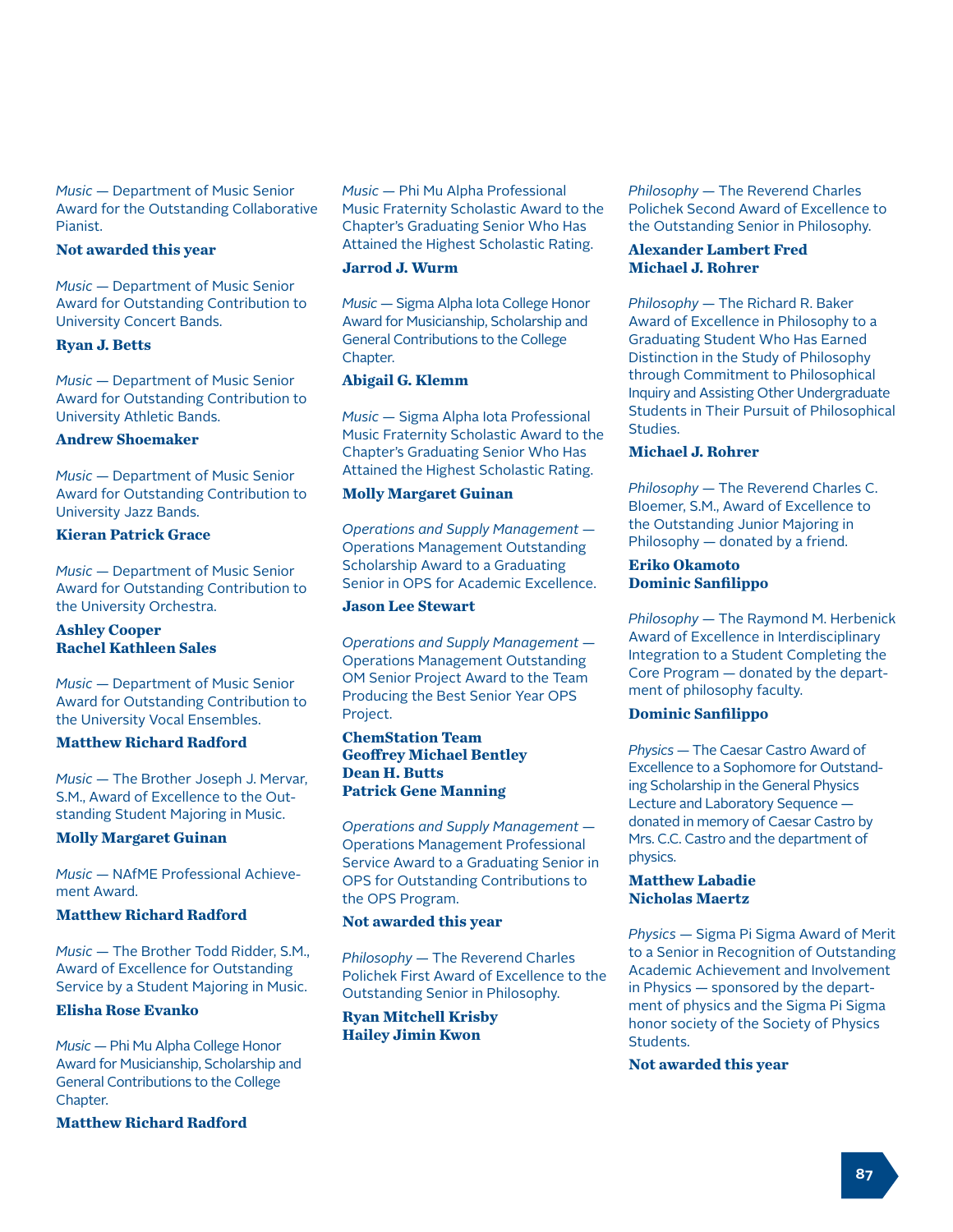*Political Science* — The Brother Albert H. Rose, S.M., Award of Excellence to the Outstanding Senior in Political Science donated by Joseph Zusman '65.

#### **Daniel Logan Dashewich**

*Political Science* — The Eugene W. Stenger '30 Memorial Award of Excellence to the Outstanding Junior in Political Science — donated by Mrs. Eugene W. Stenger.

#### **Megan Herr**

*Premedicine* — Miami Valley Academy of Family Physicians Award to the Graduating Senior Whose Activities Exemplify the Philosophy of Family Medicine.

#### **Mary Patricia List**

*Premedicine* — The Brother Francis John Molz Memorial Award to the Outstanding Senior in Premedicine. Awarded annually to the student who best demonstrates the qualities of unselfishness, community service and academic achievement sponsored by Alpha Epsilon Delta.

#### **William John Porter IV**

*Premedicine* — Montgomery County Medical Society Award to the Outstanding Senior in a Premedical Curriculum.

### **Austin J. Roebke**

*Premedicine* — The Joseph E. Scherger, M.D., MPH Leadership in Medicine Award to a Graduating Premedical Student Who Has Demonstrated Leadership Toward Improving the Health of the Public Through Better Health Care.

#### **William John Porter IV**

*Psychology* — The Charles E. Kimble Research Award to the Graduating Senior Who Best Demonstrated Research Excellence in Psychology.

**Giuseppe Giovanni Miranda Bridget O'Mera**

*Psychology* — The Kenneth J. Kuntz Award for Outstanding Service donated by the department of psychology faculty.

### **Jessalyn Shea Crossman Michael Thomas Wright**

*Psychology* — The Reverend Raymond A. Roesch, S.M., Award of Excellence to the Outstanding Student in Psychology donated by Reverence Raymond A. Roesch, S.M. '36.

### **Megan Kathryn Flaherty Ashley Ann Marshall**

*Rector* — The Maureen E. O'Rourke Marianist Student Award to the Graduating Senior Who Exemplifies the Marianist Charism on Campus.

### **Erica Kathryn Reist**

*Religious Studies* — The William Joseph Chaminade Award of Excellence, in memory of Mr. and Mrs. George W. Dickson, to the Outstanding Student in Theology — donated by Reverend John Dickson, S.M. '36.

### **Sarah Petrocci**

*Religious Studies* — The Monsignor J. Dean McFarland Award of Excellence to the Outstanding Junior Majoring in Religious Studies.

#### **Samuel Mullins**

*Social Work* — The Joseph Zusman '65 Award of Excellence to the Outstanding Senior in Social Work Studies — donated by Joseph Zusman.

#### **Alison Louise Chabut**

*Sociology* — The Dr. Edward A. Huth Silver Anniversary Award of Excellence to the Outstanding Student in Sociology donated by Joseph Zusman '65.

**Kristen R. Abbarno**

*Sociology* — The Dr. Martin Luther King Memorial Award in Human Relations for Excellence in Scholarship, Christian Leadership and the Advancement of Brotherhood and Sisterhood — donated by Dr. Edward A. Huth.

### **Paige E. Madden**

*Sociology* — The Reverend Andrew L. Seebold Award of Excellence to the Outstanding Senior in Sociology.

#### **Sidney L. Jasper**

*Teacher Education* — The William A. Beitzel Award to the Outstanding Student in Intervention Specialist Education — donated by Dean Emeritus Ellis A. Joseph.

### **Elaine M. Godic**

*Teacher Education* — The Brother Louis J. Faerber, S.M., Award of Excellence to the Outstanding Student in Adolescence to Young Adult Education — donated by the University of Dayton Mothers' Club.

### **Michele Margaret McDonald**

*Teacher Education* — The Dr. Harry E. Hand Memorial Award of Excellence donated by the faculty of the department of English and the department of teacher education.

### **Alexander Austin Wade**

*Teacher Education* — The Kacie Hausfeld Award of Distinction to the Graduating ECE Student Who Displays the Essence of Kacie: a Passion for Teaching; a Commitment to Service; a Vibrant and Encouraging Leader; and an Enthusiasm for Life.

**Kathryn Cecilia Auletto Allison E. Scheid**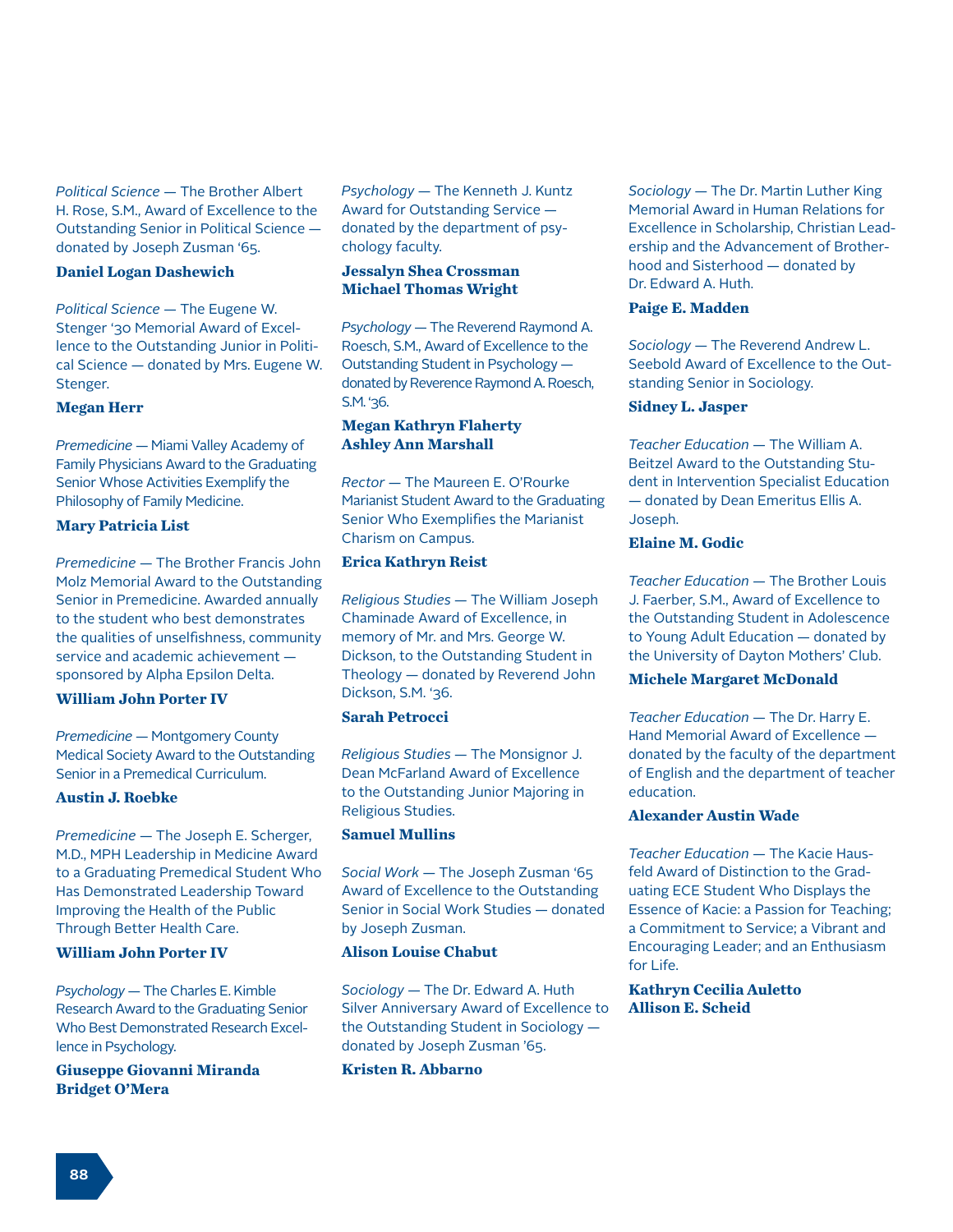*Teacher Education* — The Raymond and Beulah Horn Award of Excellence to the Outstanding Student in the Area of Intervention Specialist Education — donated by Dean Emeritus Ellis A. Joseph.

### **Tara Marie Barboza Abigail C. Rieker**

*Teacher Education* — The Dr. Thomas C. Hunt Award for the Outstanding Students Demonstrating Commitment to Catholic Education.

**John Seamus Welsh (Adolescence to Young Adult Education) Annemarie Grace Fisher (Early Childhood Education) Cassandra Marie Brakers (Middle Childhood Education)**

*Teacher Education* — The Daniel L. Leary Award for the Outstanding Research and Development Activity by a Student Seeking Teacher Licensure in the School of Education — donated by Dean Emeritus Ellis A. Joseph.

**Kathryn Cecilia Auletto (Early Childhood Education) Erin M. Anderson (Middle Childhood Education) Jennifer Marie Marek (Middle Childhood Education)**

*Teacher Education* — The Frank and Lois New Award for Outstanding Achievement to a Graduating Senior in the Teacher Education Program with a Principle Teaching Field in Intervention Specialist Education.

**Taylor Marie Parks Laura Mackenzie Walsh** *Teacher Education* — The George A. Pflaum '25 Award of Excellence to the Outstanding Students in Early Childhood and Middle Childhood Education donated by George A. Pflaum Jr.

**Sydney Marie Beinlich (Early Childhood Education) Emily N. Ferguson (Middle Childhood Education) Sara Elizabeth Minge (Middle Childhood Education)**

*Teacher Education* — The Reverend George J. Renneker, S.M., Award of Excellence for Outstanding Achievement in Teacher Education.

**Morgan Suzanne Robbins (Early Childhood Education) Maureen Dell Dmytryk (Intervention Specialist) Chelsea Marie Rose (Intervention Specialist) Janette Marie Mantz (Middle Childhood Education)**

*Teacher Education* — The Brother Joseph W. Stander, S.M., Award of Excellence to a Graduating Senior in the Teacher Licensure Program with a Principal Teaching Field in Mathematics.

### **Samantha Nicole Potocek**

*Teacher Education* — The Dr. Mary R. Sudzina Award for Demonstrated Excellence in Case Study Analysis in Adolescence to Young Adult Education.

### **Jordan Thomas Seitz**

*Theatre* — The Dr. "G" Award for Outstanding Commitment to Mainstage Theater Recognizing a Graduating Senior Who Has Demonstrated a Willingness to Involve Himself/Herself in the Wide Spectrum of Theatrical Productions on the Boll Theatre Mainstage.

#### **Jenna Marie-Claire Gomes**

*University Advancement* — Award of Excellence for Contribution of Service to the Community.

#### **Optimist Club**

*University Honors Program* — The Patrick F. Palermo Honors Program Founders Award for the Exemplary Honors Thesis Project Involving International Research, Service and Leadership in Community, or Advances the Realization of a Just Society.

#### **Megan Kathryn Flaherty Nicole Elizabeth Price**

*University Honors Program* – The Daniel P. Arnold Memorial Scholarship Award.

### **Madison Nichole Irwin**

*Visual Arts* — Fine Arts — The Mary Ann Dunsky Award to the Outstanding Senior in Studio Art.

#### **Emily Ann Downey**

*Visual Arts* — Fine Arts — The Bela Horvath Award for Excellence in Representational Art.

### **Seth Wade**

*Women's Studies* — The Joyce Durham Award for the Best Student Essay on the Subject of Women or Gender.

#### **Amanda Dee**

*Women's Studies* — The Susan R. Hermes Award for Excellence in Women's Studies — donated by Drs. Jane S. Zembaty and Patricia A. Johnson.

### **Kimberly Michelle Land Avery Hutson Ozimek**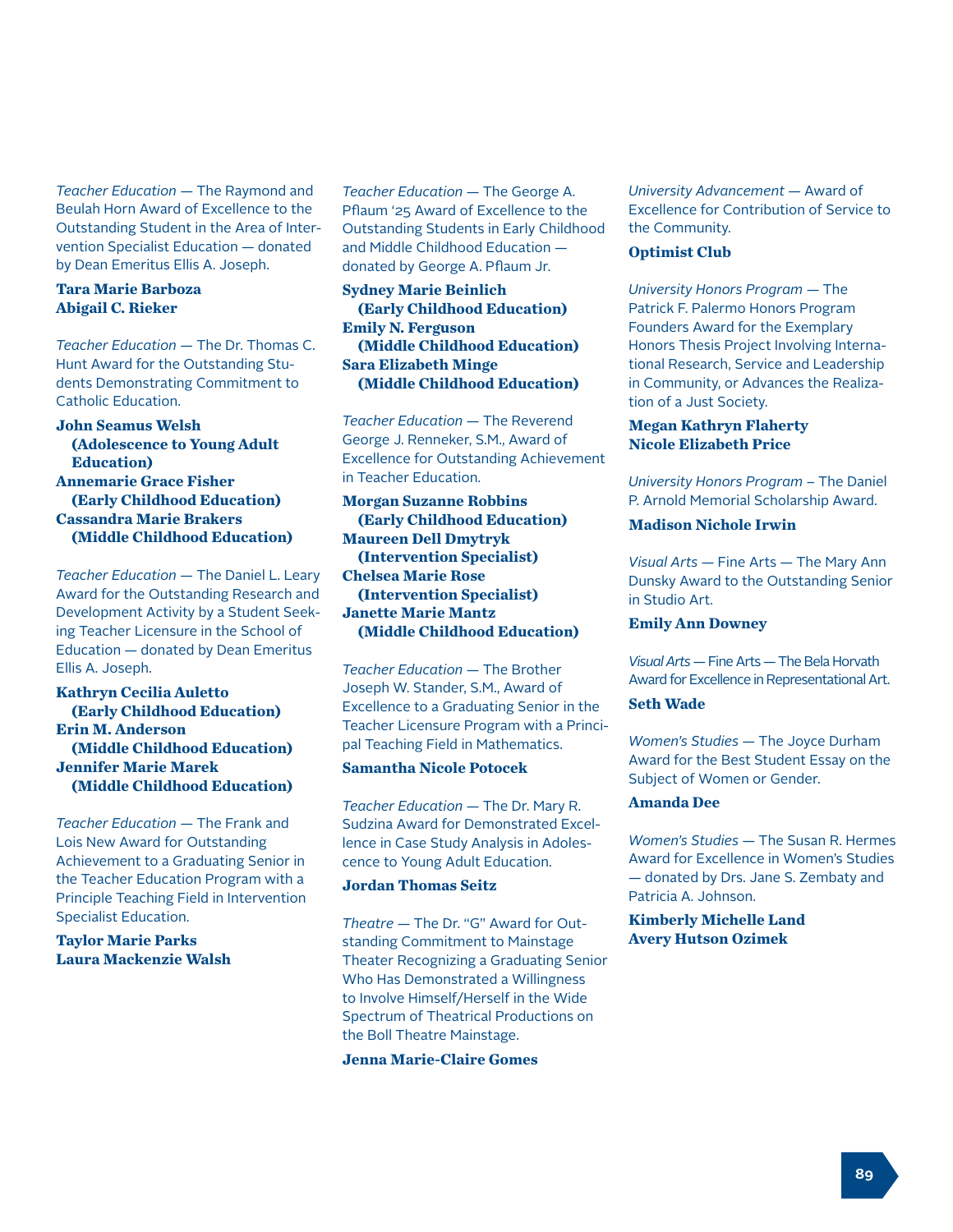

## **UNIVERSITY OF DAYTON CEREMONIAL MACE**

The ceremonial mace is an ornamented staff of wood, carried before a high official in civic ceremonies by a mace-bearer, intended to represent the official's authority. The mace as used in our time derives from the original mace used as a weapon to defend a sovereign during public appearances. Today the mace is used in processions, as on parliamentary or formal academic occasions.

This University of Dayton mace was designed to replace an earlier version that needed repair and was retired from use after the 2008 December graduation ceremony. The new mace was designed by Charles P. Wanda, S.M., '59 and executed by Mr. William Wiehe of Artisan Wood Ltd. The mace is made of walnut and is topped with the official seal of the University. Below the seal on the staff is a ring of multiple notches that represents the various components of the University — its colleges and all

other organizations on campus that fulfill the mission to learn, lead and serve. Below it are two rings — one blue and one red — to represent the school colors. Near the bottom of the staff is a gold ring representing the wealth of knowledge and experiences passed on to generations of graduates.

At the bottom of the staff is a foursided triangular piece, with each side bearing the Marianist cross, a symbol to represent the original four Marianists: Bro. Zehler, Bro. Schultz, Fr. Meyer and Bro. Edel who founded the University in 1850. The entire staff was designed to be a symbol of the torch of knowledge.

The University mace is only present during official ceremonies when the president of the University is in attendance.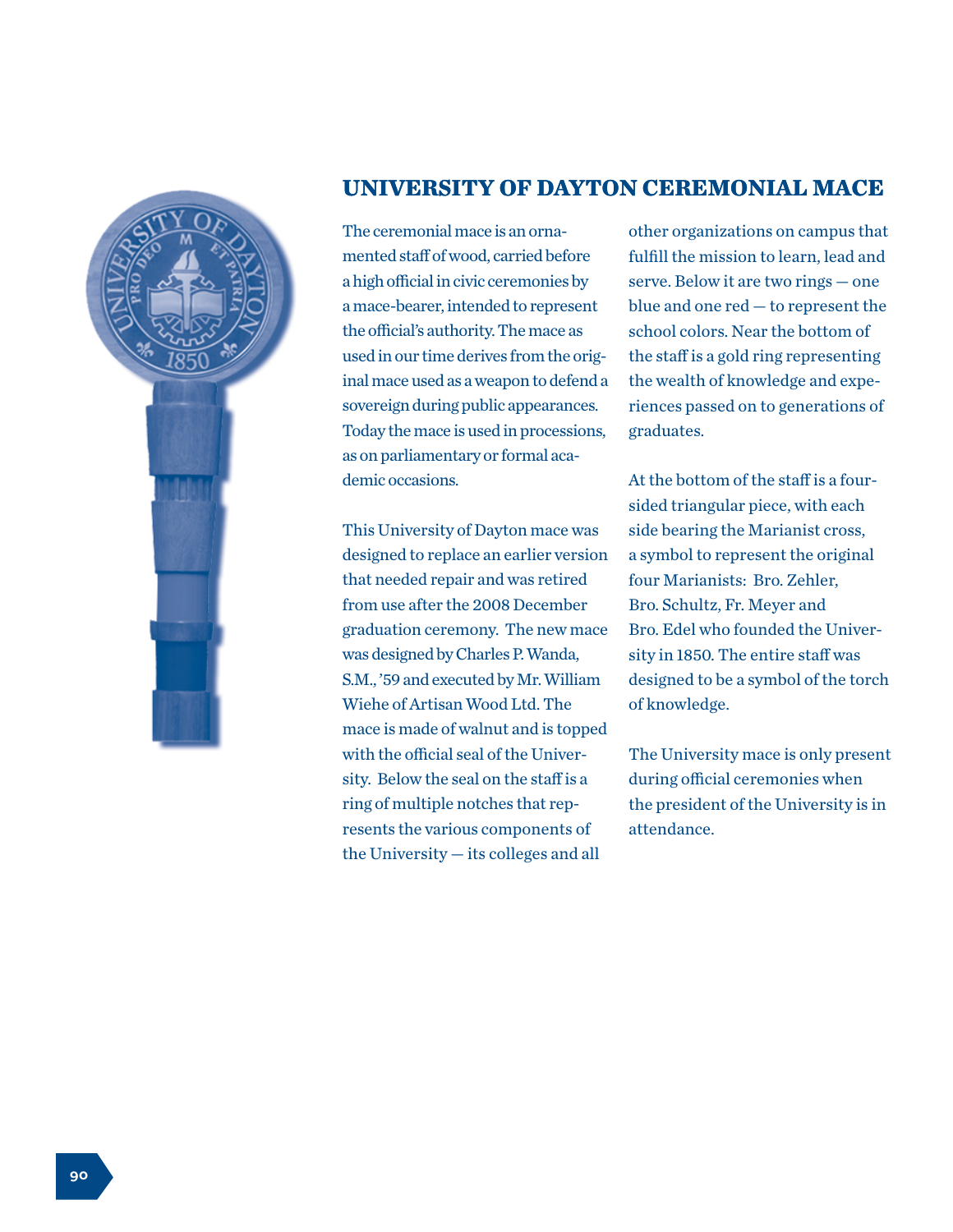## **BRIEF HISTORY**

In the summer of 1849, Father Leo Meyer and Brother Charles Schultz, the first Marianist missionaries to America, journeyed from France to Cincinnati, Ohio, where they intended to establish a base for the order in this country. They arrived, however, during a cholera epidemic, so Bishop John Purcell of Cincinnati soon sent Father Meyer to Dayton to minister to the sick of Emmanuel Parish. On March 19, 1850, the feast of St. Joseph, Father Meyer purchased Dewberry Farm from John Stuart and renamed it Nazareth. Mr. Stuart accepted a medal of St. Joseph and a promise of \$12,000 at 6 percent interest in return for 125 acres, including vineyards, orchards, a mansion and various farm buildings. Meanwhile, more Marianists arrived, and Nazareth became the first permanent foundation of the Society of Mary in the Western hemisphere.

The University of Dayton had its earliest beginnings on July 1, 1850, when St. Mary's School for Boys, a frame building that not long before had housed farm hands, opened its door to 14 primary students from Dayton. In 1882, the institution was incorporated and empowered to confer collegiate degrees under the laws of the State of Ohio. Known at

various times as St. Mary's School, St. Mary's Institute and St. Mary's College, the school assumed its present identity in 1920, when it was incorporated as the University of Dayton and was given the nickname of the Flyers. In 1922, the College of Law opened, also with evening classes. Other graduate programs followed to augment the professional degree programs which distinguished the University from many of Ohio's other independent institutions of higher learning. In 1923, the first summer session was held; its classes, like those of the law college, were open to women as well as men. In 1937, the University became the first co-educational Catholic university in the nation.

Enrollment passed a thousand when World War II broke out. By 1950, with the return of the veterans, it reached more than 3,500. The 1960s saw significant increases in female and minority students. In the 1970s, there was a shift to a largely residential student body, and at the same time many more nontraditional (older) students matriculated. By the mid-1970s, total enrollment steadied at more than 10,000, with current enrollment of approximately 7,400 full-time undergraduates. A long-range environmental design

has helped integrate new buildings and old, and made the campus more livable by increasing its beauty as well as its efficiency. As the University of Dayton enters the 21st century, it is building modern student facilities.Academically, the University has continued to expand and enrich its offerings and support services, especially since mid-century. Graduate studies, abandoned during World War II, resumed in 1960, with the School of Education leading the way. In 1969, the department of biology inaugurated the first doctoral program since 1928. The School of Engineering introduced two doctoral programs in 1973, and in 1992, the first doctoral degrees in educational leadership were awarded. In 1997, the board of trustees approved a doctoral program in theology with a focus on the Catholic experience in the United States. It was the first such doctoral program on a Catholic campus nationally.

The University has always maintained a tradition of innovation. In 1874, St. Mary's Institute's new Play House gymnasium was the only one of its kind in Ohio, and it is probable that the first organized basketball game in the state took place there. In 1924, the University was the first school to be granted a charter by the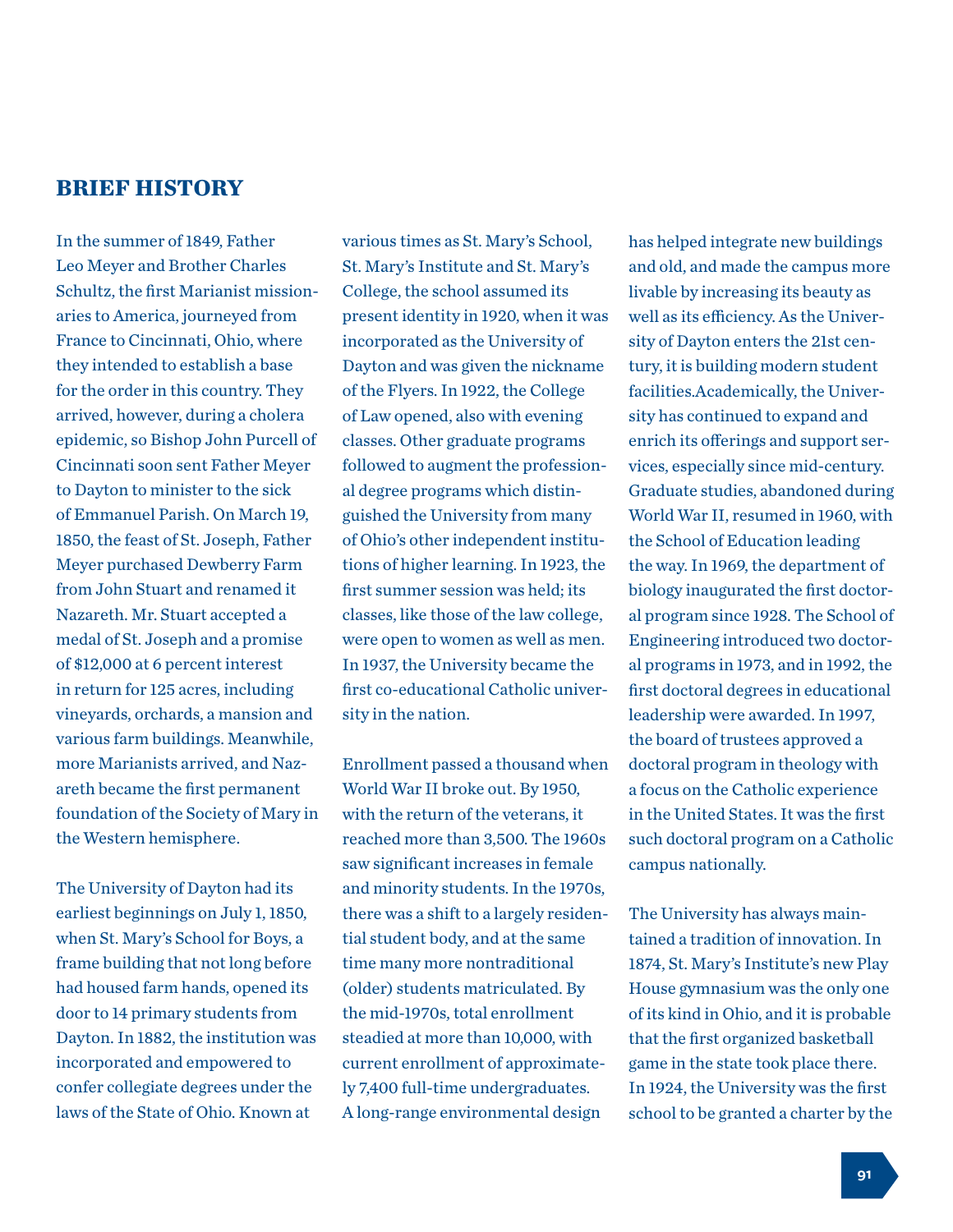National Aeronautical Association. It was one of the first in the nation to offer a course in biophysics (1935). In 1952, it invited persons over 60 to attend its evening classes as guests. Its graduate program in laser optics was one of the earliest in the country. It was one of the first educational institutions to adopt electronic data-processing equipment and to offer degrees in computer science. In 1999, the University of Dayton was the first in the nation to offer an undergraduate degree program in human rights. In 2004, the University of Dayton partnered with Nanjing University, one of the top universities in China, to establish the University of Dayton-Nanjing University Suzhou Executive Training Center. The first American university in China's Suzhou Industrial Park (SIP), the University of Dayton China Institute bridges the gap between economies, cultures and communities through research, academic programs and collaboration with partner industries in the park.

More than just a breeding ground for academic excellence, the Uni-

versity also responds to the needs of society and the region. Sponsored research at the University began in 1949 with a few faculty members and student assistants doing part-time research for industry and government agencies. In 1956, the University of Dayton Research Institute (UDRI) was formed to consolidate the administration of the growing research activities. Annual research volume has increased from \$3,821 in 1949, to more than \$90 million today. A center for discovery, development and technology commercialization, UDRI is the largest nonmedical research facility on a Catholic university campus.

The Dayton Early College Academy, a charter school that emerged from a partnership between the University of Dayton and Dayton Public Schools, has already attracted notice from the Bill and Melinda Gates Foundation as one of the five most innovative "small scale" high schools in the country. Students take college coursework while earning

their high school diplomas. Many of the DECA graduates matriculate at the University of Dayton or at other regional higher education institutions.

The University of Dayton's RISE (Redefining Investment Strategy Education) Forum has grown into the world's largest student investment forum. Some of the most influential and respected financial leaders travel to Dayton to interact with students and faculty from around the globe. The United Nations Global Compact joined UD as a cosponsor for the forum in 2007. The featured speakers are the best and brightest from Wall Street, corporate America, government and the financial media.

From its humble roots as a private boarding school for boys, the University of Dayton today ranks among the best Catholic universities in the country. It is the largest independent university in Ohio and draws students from around the country and the world.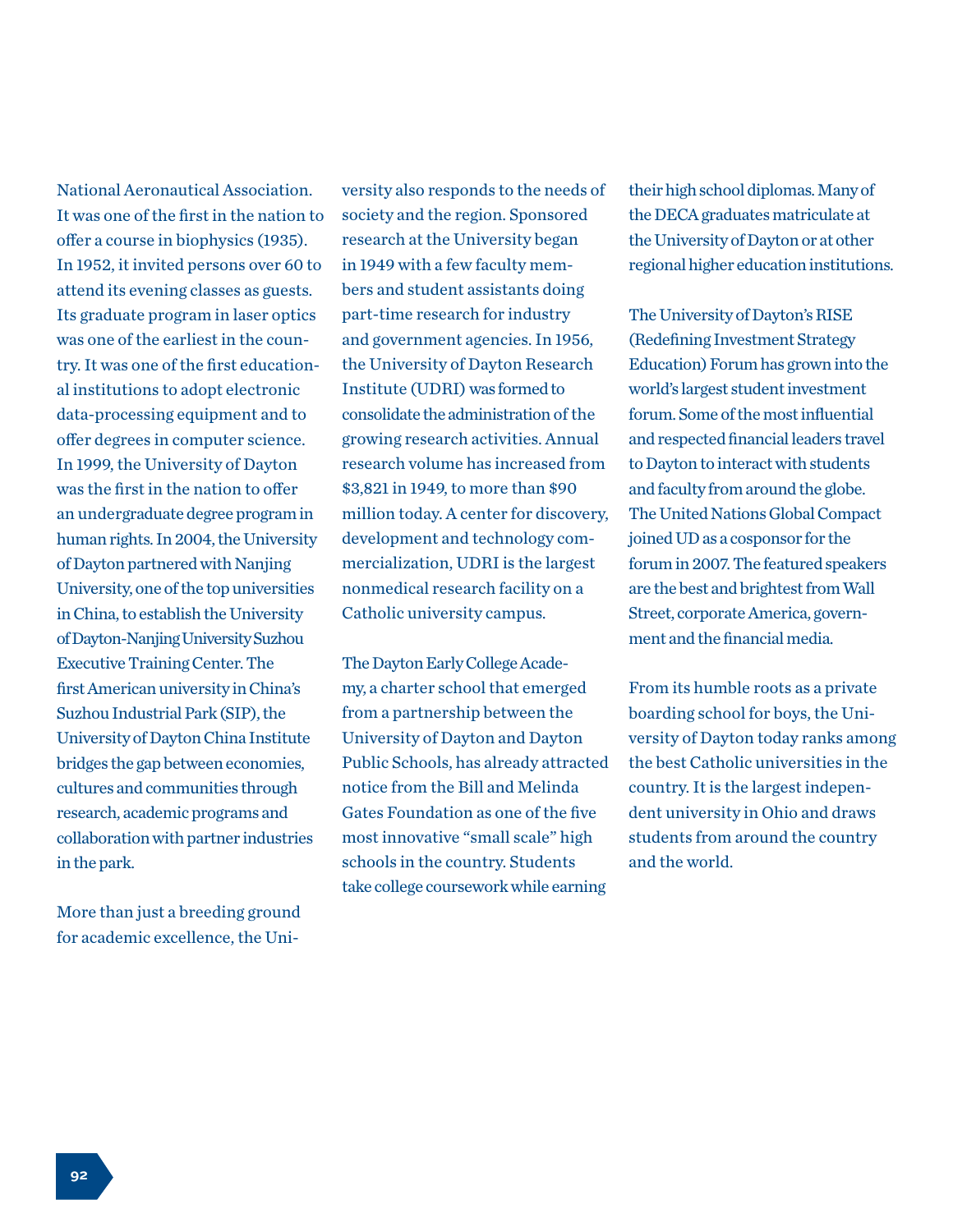## **ACADEMIC COSTUMES**

Academic costumes are as old as universities. They originated from clerical or priestly garb worn in the Middle Ages. American academic costumes follow an 1895 code covering three main parts: caps, gowns and hoods.

The Oxford, or mortar-board, cap evolved from the square biretta of Renaissance churchmen. It is always black and may be of any material except velvet, which is reserved for doctors. The tassel has three variations. It may be black for any degree, the color in which the degree was granted or gold metallic for doctors and governing officials. At the moment the degree is awarded, the tassel is switched from the right to the left side of the cap.

Gowns are all black, and there are three kinds. Bachelor's gowns fall in straight lines from a fairly elaborate yoke. Master's gowns are set apart by long sleeves that terminate around the knee in a square end into which a semi-circle is cut. The doctor's gown has velvet panels down the front, around the neck and three bars on the bell-shaped sleeves. It may be ornamented in color. Both the paneling and the sleeve bars may show the faculty in which the degree was awarded.

The hood shows the level of the degree, the faculty in which it was given and the institution which awarded it. The level of the degree is shown by the size of the hood, the width of the velvet trimming and, for the doctor, by the shape. The bachelor's, master's and doctor's hoods are three, three and one-half, and four feet long. The velvet trimming is two, three and five inches. This same trimming identifies the faculty in which the degree was awarded. The institution which awarded the degree is indicated by the colored lining. University of Dayton hoods are lined with red silk crossed by a royal blue chevron.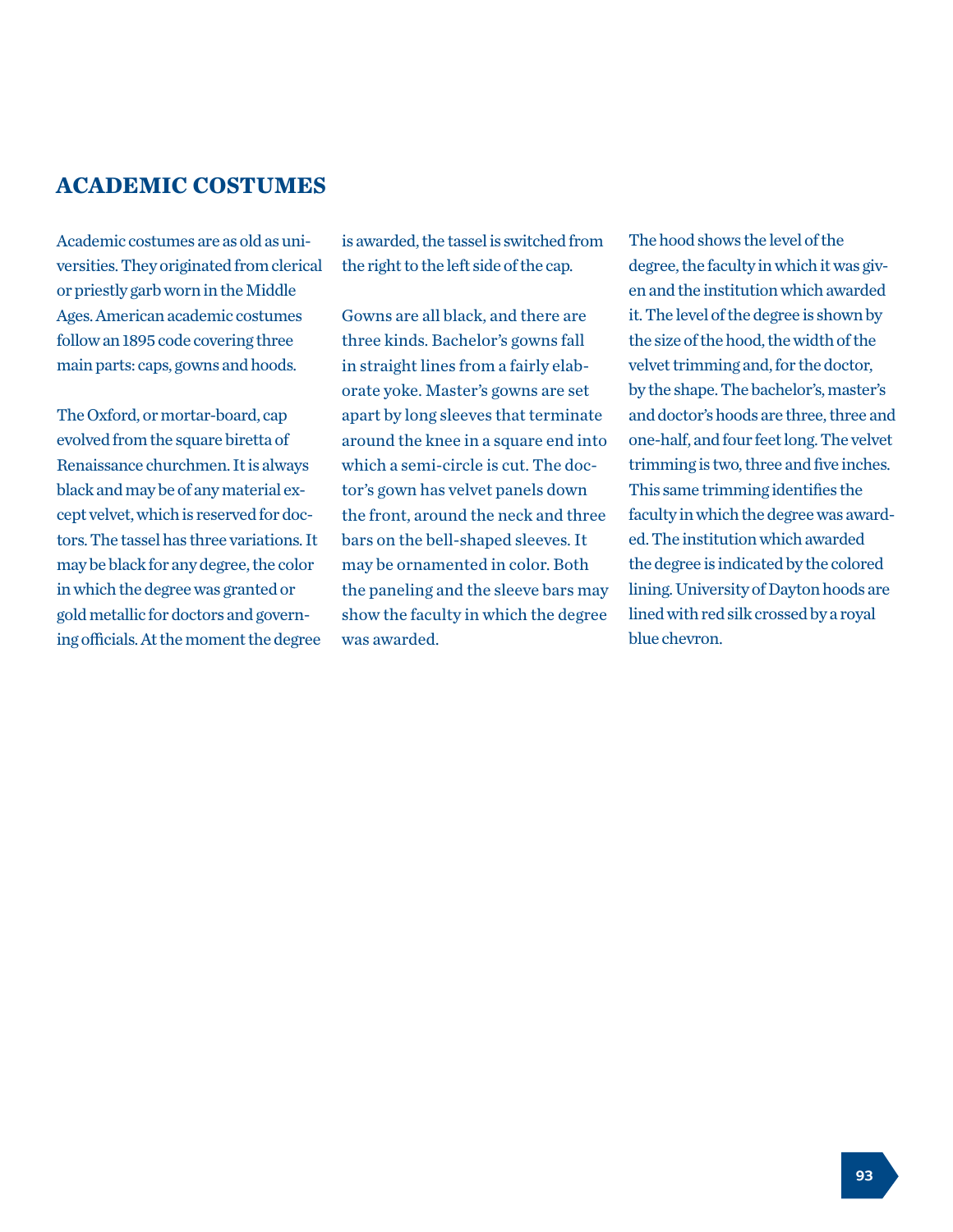## **GRADUATION MEDAL**

With the entire Marianist Family throughout the world, the University of Dayton celebrated in 2011 the 250th anniversary of the birth of Blessed William Joseph Chaminade, the founder of the Society of Mary (Marianists). That year, the University began a new tradition that grounds us in our mission and demonstrates the University of Dayton's commitment to act boldly and imaginatively in community. Honoring that tradition, we entrust to graduates a medal bearing the image of Blessed William Joseph Chaminade on one side and the seal of the University on the other.

## **Blessed William Joseph Chaminade**

In 1850, four members of the Society of Mary founded a school which has become the University of Dayton; the Society continues its sponsorship of the University today. <br>izes the light and guidance of faith, a commitment of The whole campus community joins with the members our  $\frac{1}{2}$ of the Society of Mary in honoring Blessed Chaminade's open book represents the arts and sciences a life and vision which inspires us as a community of faith humanizing influence on the professional scho and encourages us to become a community of transfor-<br>and encourages us to become a community of transfor-<br>the University. The wheel/gear conveys the ide mation — to learn, lead and serve. Blessed Chaminade saw that in the midst of social change, which can be radical and disruptive, institutions can remain vibrant and grow. New times he believed called for new methods. That philosophy ance no sensitive cancer of the University The Phrose physiological state of Dayton is celebration on guides us every day as we live out the Marianist mission on ides us every day as we live out the Marianist mission on d encourages us to become a community of transfor-20 th and the big and a bend which on the redical and  $\epsilon$ In vibrant and grow. New nethous. I hat philosopi ve, institutions can re<br>Believed called for ne<br>Bevery day as we live<br>can



campus. As a community, we campus. As a community, we<br>read the signs of the times and<br>act boldly and imaginatively act boldly and imaginatively.  $\mathbf{v}$  of the University of the University of the University of the University of the University of the University of the University of the University of the University of the University of the University of the Univers

Chaminade and his Marianist legacy created faith com- $\left\{\left|\left\{\right|\right\}\right\}\right\}$  munities and educational institutions that have made  $\mathbb{R}^n$  ist legacy created faith com- $\mathbb{R}$   $\mathbb{Z}$   $\mathbb{R}$   $\mathbb{Z}$  Chaminade and instruction

the Gospel come alive in every age. We honor the founder of the Society of Mary because Chaminade's vision of faith communities inspires the University to be a living community, a community that today of social changes community, a community since today demonstrates the Gospel being lived out with passion and vitality, with creativity and a collaborative spirit, and with deep faith and openness to go where the Spirit calls us to be. monstrates the Gospel being lived out with pa n iaith communities msphes the University iving community, a community that today

of the Society of Mary because Chaminade's vision of

community that the community that the community that the community that the community that the community that the

# **University seal**

Ersity today. The fight and guidance of faith, a commitment of members our University to educate for formation in faith. The other professional studies, avenues through which  $T_{\text{total}}$   $T_{\text{total}}$   $T_{\text{total}}$  is  $T_{\text{total}}$  and  $T_{\text{total}}$  and  $T_{\text{total}}$ rendered. The letter "M" which appears over the flame of the torch proclaims Mary, the Seat of Wisdom and the Mother of Jesus; it represents the influence of the four members of the Society of Mary founded a The University seal communicates through images thich has become the University of Dayton; the and words. The flaming torch in the center symbolizes the light and guidance of faith, a commitment of open book represents the arts and sciences and their **humanizing influence on the professional schools of** the University. The wheel/gear conveys the idea of engineering and technology and the service to God and to country *(Pro Deo et Patria)* can be stigate the order of the professional method in the professional professional professional professional professional professional professional professional professional professional professional professional professional p



**Example 20 Society of Mary (Marianists), and the professional Society of Mary (Marianists),** the religious order of men that  $\sqrt{\frac{N}{N}}$  founded and sponsors the **Avenues the Countries of Avenues Countries of Avenues (***Pro Deo 30***) University. The "M" likewise**  $\Vert \Vert$  recalls the original name of  $\textit{m} \equiv \textit{m}$  the University, Saint Mary's /// Institute. *Pro Deo et Patria*  $\sim$  ("For God and Country") is the motto of the Universi-UILIVEISILY. THE M HREW.

ty — a motto that expresses the twofold duty all have to serve both God and humanity. (*Patria*, translated, recommended the original name of the original name of the original name of the original name of the original n means "country" or "nativeland," but is interpreted today as embracing the whole world.) The figure "1850" in the outer rim of the seal is the foundation date of the school. The name, UNIVERSITY OF DAYTON, was adopted in 1920. The idea of completeness of education (religious, moral, intellectual, aesthetic, social and  $\begin{array}{cccccccccccc}\n1 & 1 & 1 & 1 & 1 & 1 & 1 & 1 & 1\n\end{array}$ physical) is revealed in the circular shape of the seal itself.  $-$  a motto that expresses the twofold duty all have physical in the circular shape of the circular shape of the seal in the seal in the seal in the seal in the seal in the seal in the seal in the seal in the seal in the seal in the seal in the seal in the seal in the seal i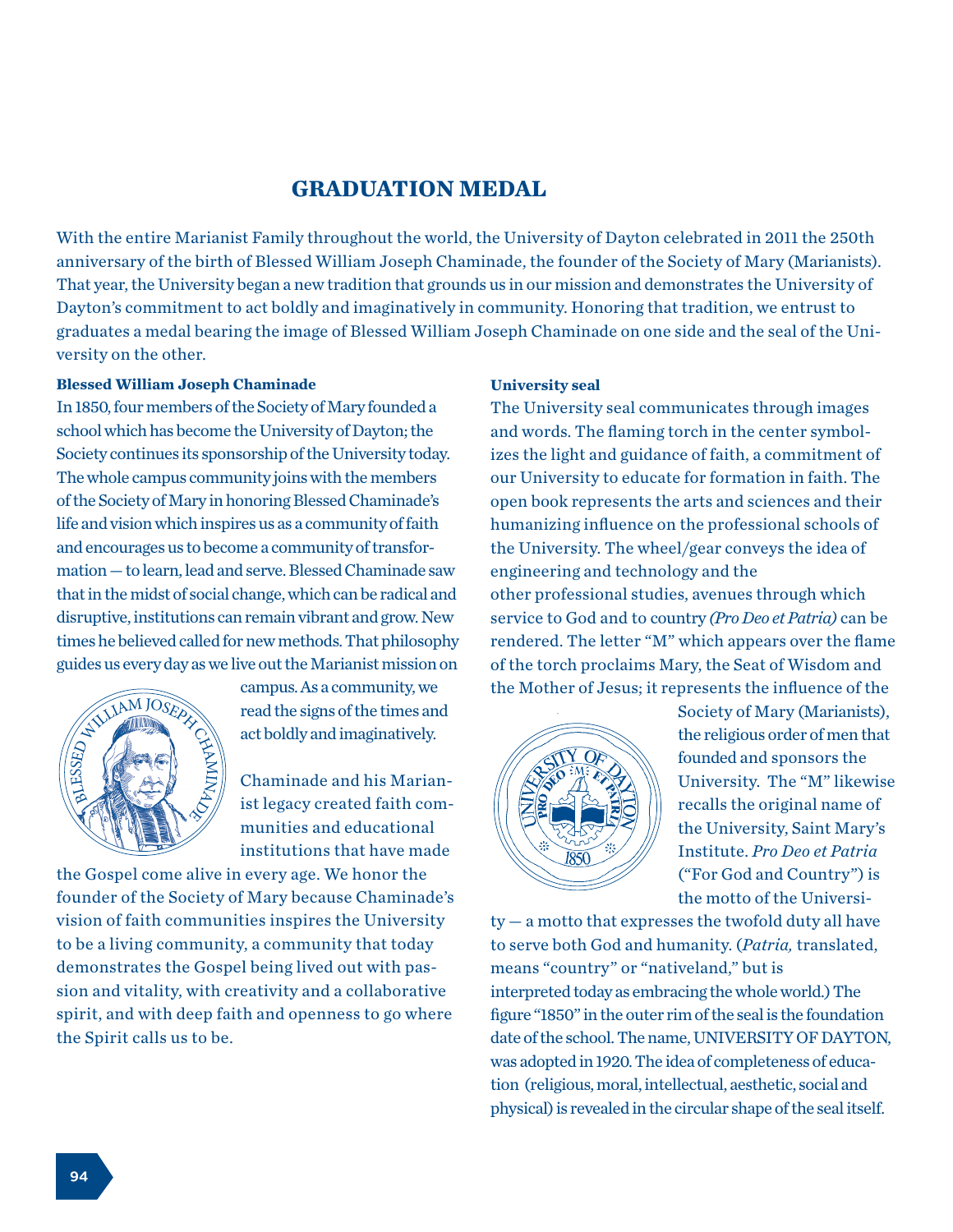# **THE UNIVERSITY OF DAYTON ANTHEM**

On mountain high and hillside, O'er meadow and through dell In busy mart and hamlet, Where hearts their story tell, A clarion voice is ringing, It rises, now it falls Arouse, all ye of Dayton, Your Alma Mater calls.

UD, we hear you calling, Fidelity's the test, Your sons and daughters answer from North, South, East and West, With measured tread advancing, Our emblem full in view, We sound your praise and pledge Our loyalty to the Red and Blue.

Following the ceremony, University backdrops will be provided in both wings for your photography convenience.